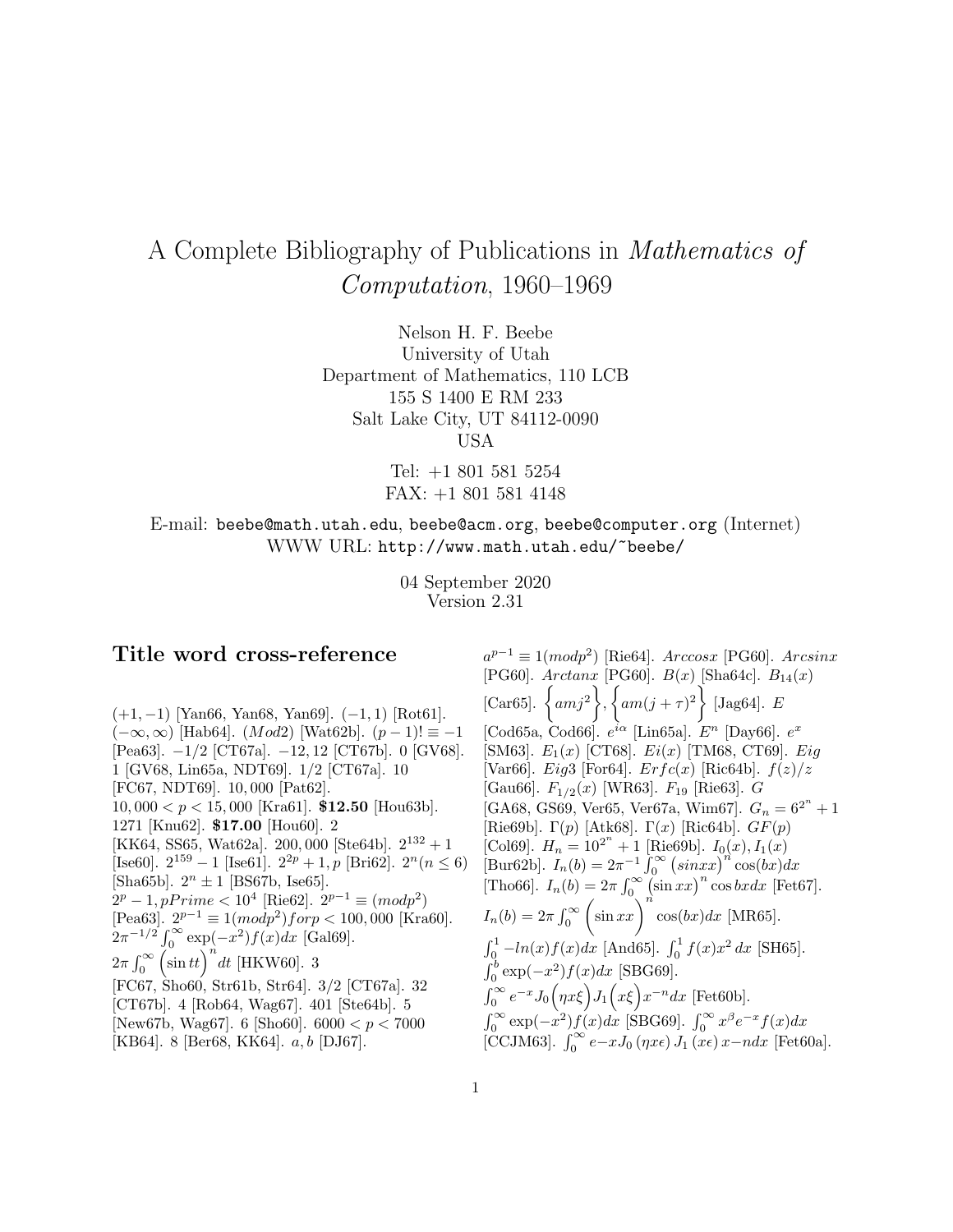$J_0(x)$  [Ger64].  $J_n(\lambda)Y_n(\eta\lambda) - J_n(\eta\lambda)Y_n(\lambda)$ [WMR67].  $J'_n(x)Y'_n(\beta x) - J'_n(\beta x)Y'_n(x) = 0$  [BA62].  $J'_p(\xi)Y'_p(k\xi) - J'_p(k\xi)Y'_p(\xi) = 0$  [Bau64]. k [GV68, Mit66, Cod65a, Cod66].  $K_{\nu}(t)/I_{\nu}(t)$ [Rob65a].  $L$  [Spi69, Swa68].  $L^p$  [Bur67].  $L_1$ [Ric64a].  $L_{\infty}$  [Ric64b].  $[c^{2k} + (x - x^{-1})^{2k}]^{-1}$ [WG60].  $\leq 452, 479, 659$  [SL68].  $M = (6a + 1)2^{2m-1} - 1$  [WZ68].  $M' = (6a - 1)2^{2m} - 1$  [WZ68]. N [Cla62, Mul59, APR65, DKV63, Mus64, Rei69, Ber66.  $n = 2$ [Lev61].  $N = h \cdot 2^n - 1$  [Rie69a].  $n^2 + a$  [Sha60b].  $n^4 + 1$  [Glo60, Glo62, Glo65, Lal67, Sha61].  $n \equiv 2 (mod 4)$  [Yan66, Yan68, Yan69].  $\nu$  [Low66].  $O(h^2)$  [Swa68]. p [GM67, JC69, LD62].  $P_{\nu-1/2}^{(-m)}(\cos\theta)$  [Low66].  $P_{\nu}^{1}(\cos\theta)$  [Wil68].  $P_{r}(n_1, n_2)$ [CG68].  $\partial^n/\partial x_1\partial x_2\cdots\partial x_n + a(x_1, x_2, \cdots, x_n)$ [SD65].  $\partial I_{\nu}(z)\partial \nu, \nu = \pm 13$  [EG63].  $\partial \partial \theta P_{\mu}^{1}(\cos \theta)$ [Wil68].  $\pi$  [Pat62, SW62].  $\psi$  [Gla66, Moo67].  $q < 10^8$  [Rie62].  $Q_x \equiv (x^3 + 5x)/6, x \ge 0$  [SL68].  $\sum_{\nu=0}^{\infty} (t^{\nu}/[u\nu+m]!)$  [Les65]. t [AB69].  $QR$  [Par66].  $Shi(x)$  [TM68].  $\sigma_{2s}$  [Lin65b].  $u_{xy} = f(x, y, u)$  [Day63].  $x^2 + y^2 = l^2, y^2 + z^2 = m^2, z^2 + x^2 = n^2$  [LB66].  $x^2 - Dy^4 = k$  [LD68].  $x^3 + y^3 = z^3 - d$  [GLS64].  $x^n$ [Rot61].  $x \exp x^2 erfcx$  [Old68].  $y' = f(x, y)$ [LS65a, LS66].  $y'' = fy + g$  [Fro62].  $y^3 - x^2 = k$ [LJB66].  $|x^3 + y^3 + z^3| \le 1$  [Spo69].

**-Bases** [SS65]. **-Determinant** [Yan66]. **-Dimensional** [Ber66, Cla62, Mit66, Mus64, Mul59]. **-Distribution** [AB69]. **-Function** [Gla66]. **-Functions** [Spi69, Ver65, Ver67a, Wim67]. **-Groups** [JC69]. **-j** [Sho60]. **-Matrices** [Yan68, Yan69]. **-Person** [APR65]. **-Transform** [GA68]. **-Transformation** [GS69].

**16** [Wim72].

**50th** [Gau94].

**A.** [Hou61]. **Abel** [Fet64]. **Abelian** [PS60]. **Abscissas** [Cas65, Mic63, Rab60]. **Academic** [Ham64]. **Acceleration** [Wyn62]. **Accuracy** [GB68]. **Accurate** [Ger64]. **Adams** [BRB65].

**Addendum** [Fla68]. **Addition** [How62, Pat68b]. **Additional** [Ise65]. **Additions** [Glo62]. **Additive** [SS65]. **ADI** [LR68]. **Adjacent** [Joh63]. **Adjoint** [CK68]. **Adjusting** [LS66]. **Aid** [Kee65]. **Algebra** [Bes61, Kan66, Moo66]. **Algebraic** [Lay67, Lev61, New66, Rob64]. **Algebraic-Exponential** [Lay67]. **Alg`ebre** [Hou61]. **ALGOL** [For64, Var66]. **Algorithm** [Ber68, Bro69, Cha67, CT65, GH67, HL69, KM68, La 64, Lan67, McA65, Olv64, Par64a, Par68, RU68, Smi65, Sta62, Wil69, Wyn61]. **Allocation** [BKK63]. **Alternating** [DKV63, KS65, Kel69, Lee62, Pop60, Wid66]. **Alternative** [Ell67, Sal60a]. **Amicable** [AØS67, BM68, Hag69, Lee68, Lee69]. **Among** [Pat62, SD69]. **Analogue** [Thu69b]. **Analogues** [Bra63, DG63]. **Analyse** [Hou63a]. **Analysis** [Bar68c, Bar68d, BH62b, FL61, Mur67, Olv64, Tai67, Wyn61, Hou60, Hou63b, Ham65]. **Analytic** [BK62, CJ68c, DL67, Lyn68, Val68, vW69]. **Annihilation** [Ede66]. **Anniversary** [Gau94]. **Antenna** [Den69]. **Appearance** [LP67c]. **Application** [Bro67, McA65, PS60, Pri65, Rig64]. **Applications** [BF67a, Cor61, HL69, Lea66, Lev61, S.64, Smi65, SL69, Tra65]. **Applied** [BKK64, Gar65b, Par64b, Pri68]. **Approach** [Ell67, YP61]. **Approximate** [Dan69a, Dav67, LS65b, Pet63, RS61, Sec65, Spi67, Str61a, SS63b, Str64, Thu69a, Hou60]. **Approximation** [BKK63, BKK64, Bur67, Cad64, Day66, Den66, DM69, Fai64, Flo60, Fos65, GTM69, HO69, Har66, Hol69, Joh68, KR68, Klo64, LS65a, Lay64, Lea67, Mon64, Rea61, Ric69, SG68, Shi66, Sta63, Sto61, Val68, WR63, Wyn60, Shi60]. **Approximations** [BP67, BH64, Bur62b, Bur63a, CK68, Cho69, Cod65a, Cod66, CH67, CT67b, Cod68, CT68, CT69, Cod69, Ell65, Ell67, FL66, FL67, FG67, Fie65, Kam61, KL68, Kre68, Lar64, Luk68, Man67, Moo67, Mou64, Old68, Osb67, Osh69b, Pri68, Ric64a, Spi61, Spi62, Spi67, SF69, WC61, Wim61, CT67a]. **Arbitrary** [BI65, Ber67, Del65, Hub66, La 63, WG64]. **Archimedes** [WGZ65]. **Arctangent** [Gla68]. **Argument** [Bar61, Mec66, vZW64, vZW65]. **Arguments** [GB68, TM68]. **Arising**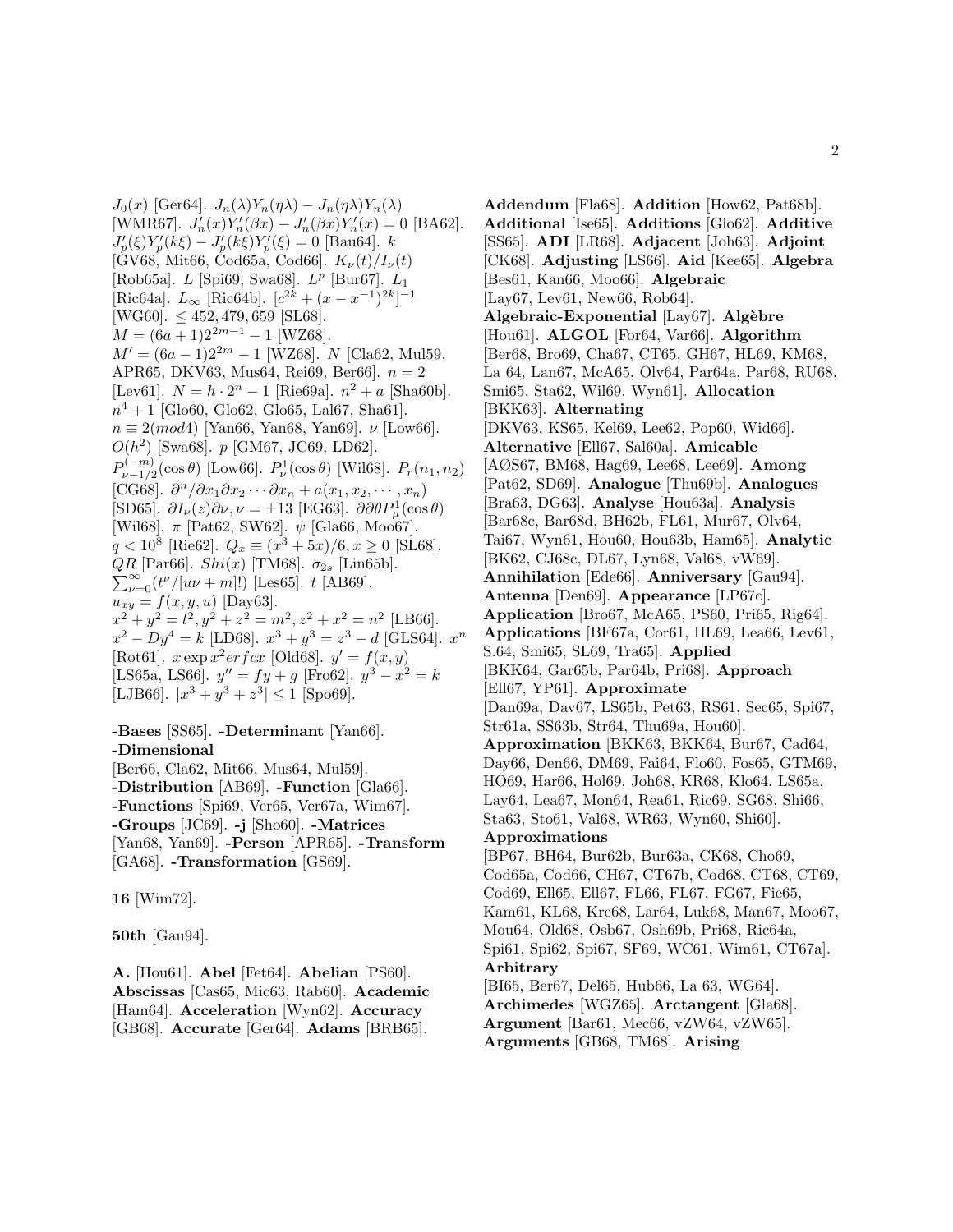[BK62, Den69, Dra61, Gau69, Kel64, WG60, vW69]. **Arithmetic** [Han68, LP67a, MA65, Sha62]. **Arithmetical** [Wag67]. **Arrays** [Ric64b]. **Artin** [Wre61]. **Ascent** [Mei69]. **Assignments** [Por63]. **Assisted** [Coh69]. **Associated** [Jor68, KG68, Mil63, Mil68a, Por63, SCF64, Wim62, Wim72]. **Asymptotic** [BH62a, CJ68b, DB60, LN67, NL69, Pea69, Sha64c, Ste69a, Tho65, vZW64, vZW65, Wil64, Wim67]. **Atomic** [OD65]. **Attainable** [But65]. **August** [Gau94]. **Autocorrelation** [Jag64]. **Averages** [DSS68]. **Axisymmetric** [Mac65]. **Balanced** [Bus69b]. **Base** [Ber68]. **Based** [But64b, LS65a, LS66, Lyn69, Pat68a]. **Bases**

[SS65]. **Basic** [Par68, Sar68, Ver66a]. **Basis** [LB61]. **Bateman** [Sch63, Sha65c]. **Behavior** [Bar62, Pea69]. **Belge** [Hou63a]. **Bell** [LD62]. **Benster** [Hou60]. **Bernoulli** [Car65, KB67]. **Bernstein** [Sta63]. **Bessel** [Wim72, AM61, Bau64, DB60, Hun64, KKI67, LL62a, LS67a, Lew69, Mac65, MM67, Mec66, Mec68, NF63, Raz65, SD69, Tun66, Van64, Wim62]. **Bessel-Function** [Mac65, MM67]. **Best** [Day66, PR63, Sec65, Shi66, Shi60]. **Beta** [DJ67, OM68]. **Beta-Function** [DJ67]. **Between** [Joh65, Kam69, LF68, Sha64a]. **Bi** [Fre61]. **Bi-Variate** [Fre61]. **Bibliography** [Str61a]. **Biharmonic** [Sim67]. **Bilinear** [Lee68]. **Binary** [GV68]. **Biquadrates** [LP66]. **Bivariate** [Ahl64, AB69, Amo69, Bur68, DJ61]. **Bivins** [Sho60]. **Block** [Cha67, Pri65, SW69a]. **Block-Symmetric** [Cha67]. **Book** [H.65, Ham64, Ham65, Hou60, Hou61, Hou63a, Hou63b, S.64, Sho60]. **Books** [Ano60d, Ano61d, Ano62e, Ano63e, Ano63f, Ano63g]. **Bose** [NDT69]. **Bossett** [Hou61]. **Bound** [Gol63]. **Boundary** [Bat63, CK68, Fro62, Jam68b, KL68, Kre68, Low60a, Low61, Mit61, Mur67, Osh69b, Osh69a, Pop60, Ros60, Thu69a, Thu69b]. **Boundary-Layer** [Mur67]. **Bounded** [DM69]. **Boundedness** [Tun66]. **Bounds** [AH64, BLL64, Cha68b, DP65, Gol62, Kin66, Man66, McN64, Rab68, Ral62, Sch62, Sec65, Ste68a, Swa68, Var68b, Wen65]. **Bridge** [Dic68]. **British** [Gau94]. **Broadening** [WKG66]. **Budde** [Par64a]. **Byrne** [Pin69].

**Cable** [PWMD63]. **Cables** [WP60]. **Calcul** [Hou61]. **Calculate** [Com60]. **Calculating** [Ros60]. **Calculation** [BHK68, CT65, DJ67, Fet65, Fet67, FG62, GW69, Hun64, Mec66, Met69, OD65, PG60, Rot60, Rud66, SW62, SW63, Spi69, Str68a, TM68, Var68a, WP60, Woo68, dF66, vv66]. **Calculations** [KKI67, Wil63]. **Calculus** [Tra65]. **Canonical** [Par67]. **Carlo** [Hab66, Hab67b]. **Cartesian** [OB64]. **Case** [Fos68, Lev61, Wid66]. **Cases** [GS69]. **Catalytic** [KG68]. **Cattle** [WGZ65]. **Cauchy** [Cho68a, Gin63, Mil68a]. **Central** [Coo61, Sal62a]. **Centre** [Hou63a]. **century** [Gau94]. **Certain** [BJ60, Bri64, Bur63b, CJ68a, Coh67b, Ehr67, Ell67, Gra64, Gre60, Hun64, JLB67, Kil60, Lan60, Lan67, Lav64b, Low60b, Low61, Lyn65a, Lyn65b, May65, Mil68b, SK61, SW63, Sha64b, SCF64, Sta62, SS63b, Ver66a, WM65, Wun62]. **Certification** [Var66]. **Change** [Sol67]. **Characteristic** [Day63, Swi60, Tam62]. **Characters** [Com60]. **Chebyshev** [AM61, Bar61, BDN69, Bur63b, Cha68b, Cod65a, Cod65b, Cod66, CH67, CT67a, CT67b, Cod68, CT68, CT69, Cod69, Ell64, ES65, Ell65, Hum64, Mei69, Mou64, NDT69, Scr69, Shi60, Shi66, Ste68a, WC61, Woo67]. **Chi** [GTM69, Tho65]. **Chi-Square** [GTM69]. **Christoffel** [Gau68]. **Circle** [DJ61, FG62]. **Circles** [Mel69]. **Circuit** [WG60]. **Circulants** [CJ68a]. **Circular** [Cad64, DJ62, Kam69, WD61]. **Class** [Ayo67, Bro65, Coh62, Coo67, Fos65, Her69, Hun68, LS65a, Met69, Mil68b, Nas65, Sha67a, Sha69, Tra66, Val68, Ver65, Wim67]. **Classes** [JC69, MM67]. **Clausen** [Woo68]. **Clenshaw** [Cha68c]. **Close** [Har66]. **Closed** [Cha68b, LD67]. **cm** [Hou60, Hou61, Hou63b, Ham64]. **cm.** [Hou63a]. **Co** [Hou63b]. **Cods** [McA65]. **Coefficient** [Sta62]. **Coefficients** [BF66, Car62, Cas65, Eis68, Ell64, ES65, Fie60, Jam68b, Lyn65c, Mic63, Raz65, Str63]. **collaboration** [Hou61]. **Colloque** [Hou63a]. **Color** [YP61]. **Columbia** [Gau94]. **Combinations** [Lot62]. **Combinatorial** [Che64, Erd64]. **Comments** [LS67c, LS67b]. **Commonly** [Ker69]. **Comp** [Wim72]. **Compared** [JJ65]. **Comparison** [DSS68, LSL64, WB64]. **Complement** [Wil64]. **Complete**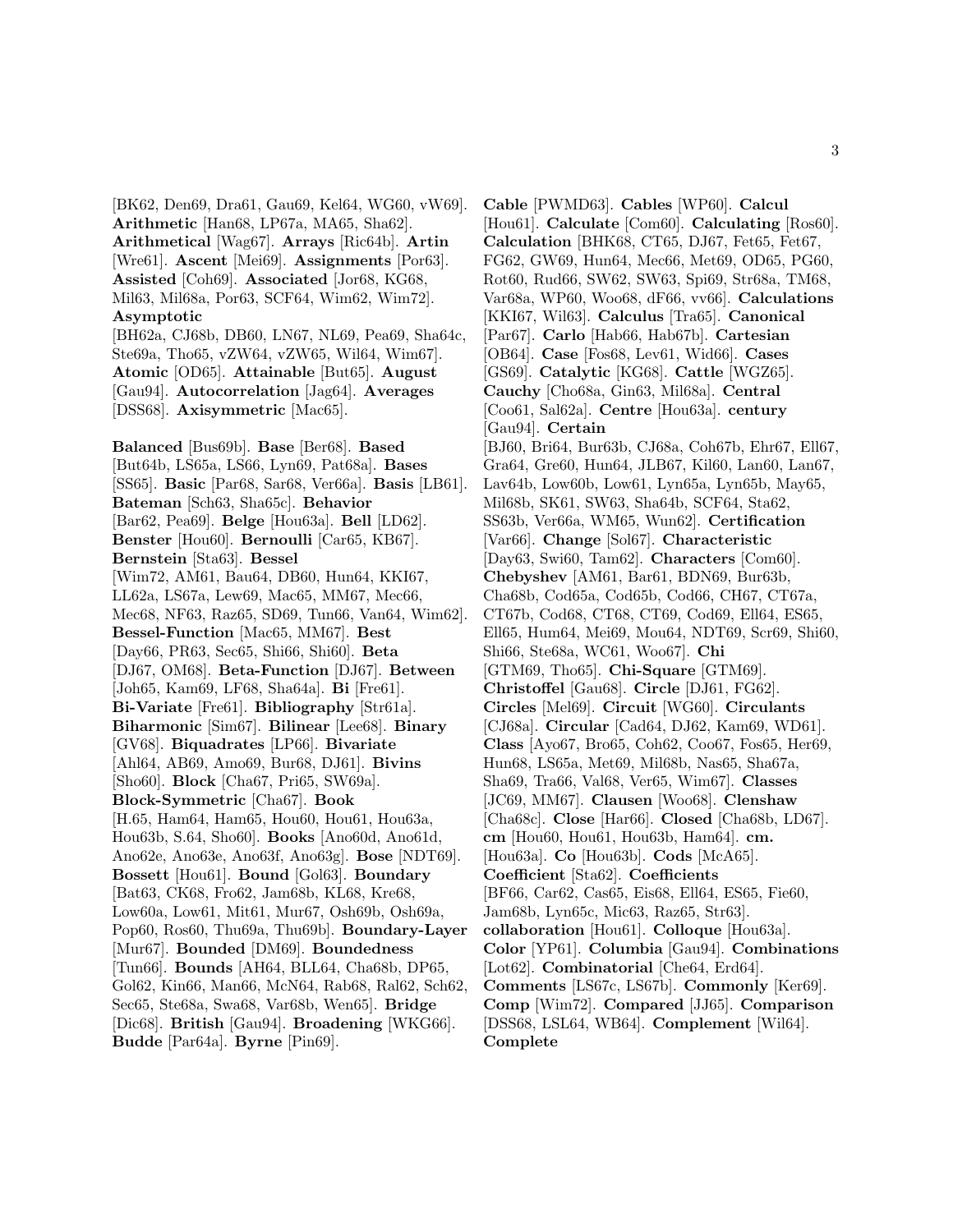[Cod65a, Cod65b, Cod66, Ise60, Ise61, OM68, SK61]. **Complex**

[CT65, Cor61, Dav64, Dor66, GH67, Lan60, Lon60b, Lyn69, Mec66, Str65, Var68a, Var68b, Yan65]. **Components** [von67]. **Composite** [Asc60]. **Compositeness** [Pax61]. **Compressible** [Ric69]. **Computable** [LS67a]. **Computation** [AB69, Amo69, BK68, Boe60, Boe62, Coc69a, Coc69b, Fle68, GH67, Gar69, Gau61, Gau66, JC69, Jam68a, KB67, LWF72, Man61, Mec68, Ric64a, Rob65a, Sha62, Sie65, SD65, Str65, Swe63, Wil64, WS66, Gau94]. **Computational** [BKK63, Kan66, YP61, Gau94]. **Computations** [AØS67, Jen62]. **Computed** [Gol62]. **Computer** [Bau60, Chi69, Coh69, Fra69, Gre61, Hay65, JJ65, Kee65, LB61, Mit61, PS60, SS68, TS61]. **Computer-Assisted** [Coh69]. **Computers** [Bar62, Lev61]. **Computing** [APR65, BI65, Col69, DJ62, Gar65a, Lon60b, Map63, Mar68, SM63, Sch62, Van69, WB64, Wil67]. **Concerning** [BH62a, Bri62, DGL66, Eps62, Jag65, Mil68b, Sha63a, WS66, Wre68, Sha60b]. **Condensation** [Dan69b]. **Condition** [CJ68a, Dur66, Fro62, Gau69, Pea65]. **Conditional** [Klo64]. **Conditionally** [Kro67]. **Conditions** [Bat63, CK68, Eis68, Low60a, Low61, Osh69a, PD64]. **Conduction** [Low60a, Low61, MP63]. **Conductors** [Kam69]. **Cones** [Str61b]. **Configurations** [Gol69]. **Confluent** [Fie67]. **Conformal** [BC67]. **Congruence** [BF66, Kra60, McA65, Rie64]. **Congruences** [Pea63, WM65]. **Congruential** [Bar62]. **Conjecture** [LP67b, Sha60b, Sha63a, Wil63]. **Conjectures** [Rob65b]. **Conjugate** [Mag60]. **Connected** [BC67]. **Consecutive** [BLL64, Coh67a, KK64, LP67a]. **Considered** [Low66]. **Consistency** [Eis68]. **Constant** [BK64, Chu65, Knu62, LFiCM65, Mel68, Mel69, Mit68, Sha67b, Spo69, Swe63, Wre60, Wre61, WS66]. **Constants** [Sha64b, Tre66]. **Constrained** [Kin66]. **Construction** [BP67, Dav67, Gau68, Lyn65e, Swi60]. **Containing** [BS67a, NF63]. **Continued** [Fra69, GH67, Spi61, Spi62, WS66]. **Continued-Fraction** [Spi62]. **Continuity** [Rab68]. **Continuous** [SL61]. **Contour**

[LD67, Woo66]. **Controlled** [Bau60, Rom64]. **Convective** [RW66]. **Convergence** [BHT69, Bro64, But66, Cho69, Gar67, Lee62, LR68, New67a, Par68, Wid66]. **Convergent** [Den69, Tra66]. **Convergents** [SM63]. **Converging** [Lea67]. **Conversion** [MA65, Sch67]. **convex** [Coc69b]. **Convolution** [BKK64, Jon61]. **Coordinates** [OB64]. **Corner** [Wig69]. **Correct** [Bat63, DG63]. **Correcting** [McA65]. **Correction** [Sat66]. **Corrections** [Cla62, Pop60]. **Corrector** [Cas69, Coo61, KM68]. **Correctors** [Kro67, Ste65]. **Correlation** [Gre61, Jen62]. **Correlations** [KF62]. **Corrigenda** [Ano60a, Ano60b, Ano61a, Ano61b, Ano61c, Ano62a, Ano62b, Ano63a, Ano63b, Ano63c, Ano63d, Ano64a, Ano65a, Ano66a, Ano67a, Ano67b, Ano68a, Ano68b, Ano68c, Ano68d, Ano69a, Ano69b, Ano69c, Cod66]. **Corrigendum** [Ano60c, Ano62c, Ano62d, Ano64b, Ano64c, Ano65b, Ano65c, Ano66b, Ano67c, Ano69d, CT67a, Ste71, Wim72]. **Cosine** [Tha61]. **Coulomb** [Boe69]. **Counterexample** [LP67b]. **Coupled** [Dal63, PD61, Tre66]. **Coverage** [DJ62]. **Criteria** [Bro64, Low61, PD64, Rie69a]. **Cross** [Bau64, LL62a]. **Cross-Product** [LL62a]. **Cryptography** [Lev61]. **Cubes** [LRB69]. **Cubic** [LLMS62, Mag60]. **Cumulative** [LWF72]. **Cunningham** [Glo62]. **Curtis** [Hou60, Cha68c]. **Curve** [Bur62a, Smi65]. **Curve-Fitting** [Smi65]. **Curves** [PR63, Rea61, Sat66, Sto61]. **Cusps** [Atk68]. **Cyclic** [Rig64]. **Cyclotomic** [BF67a, Met69, Rob65b]. **Cylinder** [Dor66]. **Cylindrical** [MP63].

**D** [Hou60, Pin69]. **Data**

[Bur62a, Jen62, Mon64, PR63, Sha63a]. **Davidon** [Bar68a]. **Davidon-Like** [Bar68a]. **Davis** [LLS65]. **Dawson** [Hum64]. **Decimals** [SW62]. **Decision** [MTK62]. **Decomposition** [Cho68a, Par67]. **Decompositions** [de 64]. **Deferment** [Sie65]. **Defined** [Hol69, Hun68, Moo66, Wyn60]. **Definite** [LSL64, Van64, vH63]. **Deflection** [Dic68]. **Degree** [Bur66, RR68, Str60a, Str61b, Str64, Str66]. **Derivative** [CK68]. **Derivatives** [Gau66, HW60, Joh68, Mou64, Pat69, Sha65a, Smi65, Str60b]. **Deriving** [Val68]. **Descriptions** [Ano60d, Ano61d, Ano62e, Ano63e, Ano63f, Ano63g]. **Designs**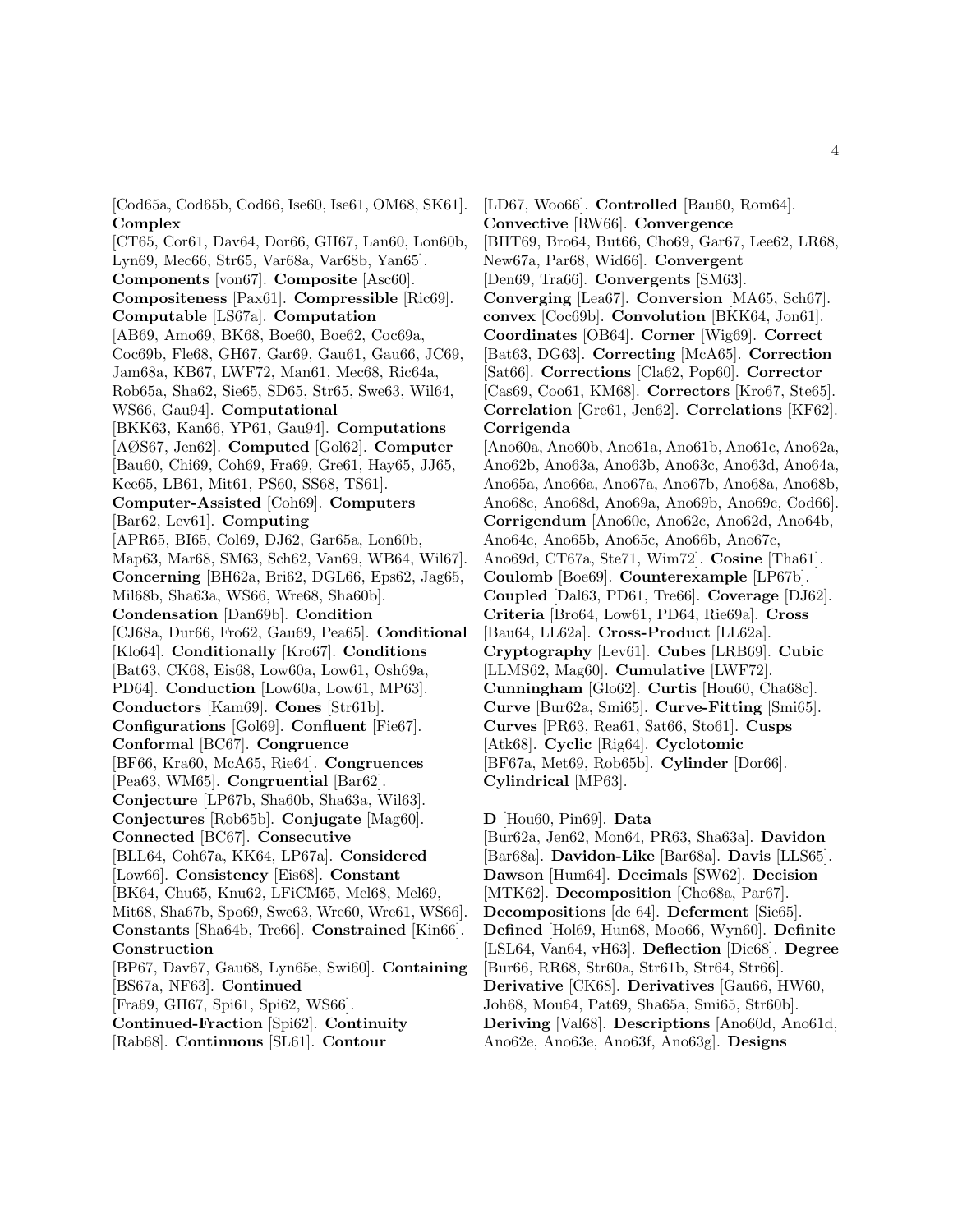[Yan66, Yan68, Yan69]. **Determinant** [Yan66]. **Determinants** [Lav64b, PRS63, Yan65]. **Determination** [Bro69, Gre61, Olu65]. **Deterministic** [Fra63]. **Development** [S.64]. **Diagonal** [Bus69b, La 63, SM63]. **Diagonalizing** [La 64]. **Diagonally** [Pri65]. **Difference** [AZ69, Ape68, BF67a, BK62, Bra63, Bra66, CK68, Car69, Dal63, DG63, Eis68, FG67, Fra65b, Gor68, GM68a, GM68b, Gra64, H.65, HW61, Hay65, Hub66, Jam68a, Kel64, KL68, Kre68, Lar64, Lay64, Lee66, Low61, MP63, Osb62, Osb67, Osh69b, Osh69a, PM62, Pea69, Pri68, Rig64, RW66, Ros64, Sim67, SW69b, Thu69a, Tun66, Wid65, Yam67, vW69]. **Differences** [AH64, Bur63c, Del66, Eps62, Gar65a, LP67c, Lay67, Sal62a]. **Different** [Tre66]. **Differentiable** [SL61]. **Differential** [BP67, BK62, BKK64, BC69, But66, Coo67, Coo68, Day64, DGL66, FG67, Fra65b, Gar65a, Gea67, Jam68b, Kat68, KM68, LS67c, ML67, Mur67, Nor62, Osb62, Osb67, PD61, Ros64, Sha66, Ste69a, Tre66, Wen65, Wit64, vW69, LS67b]. **Differential-Difference** [BK62, vW69]. **Differentiation** [Lyn68]. **Diffusion** [HW61, Lar64, Pea65]. **Digamma** [Moo67]. **Digital** [CEFT62, Kee65]. **Digits** [Pat62]. **Dimensional** [Asc60, Ber66, Cla62, Gin63, Hub66, Lyn65b, Man66, Mit66, Mul59, Mus64, RR69, SS64]. **Dimensions** [Bes64, Bra63, Mil60b, Mil60a, Mil60c]. **Diophantine** [GLS64, LJB66, LB66, LD68, Lee68]. **Dirac** [CT67a, CT67b]. **Direct** [de 64]. **Direction** [DKV63, KS65, Kel69, Lee62, Wid66]. **Dirichlet** [Bra63, BHT69, Eps62, Kam69, SW63, Sha64b, Spi69, Wig69]. **Disc** [BS67a]. **Discontinuity** [Nav63]. **Discontinuous** [Ape68]. **Discrete** [BP67, BHT69, Bur62a, Cho69, Man66, Thu69b, Tra65]. **Displacements** [Pet65]. **Dissipative** [Osh69b]. **Distributed** [Geb64]. **Distribution** [AB69, Amo69, BH62a, Cad64, DJ61, Geb64, GV68, Jag64, PS67, SK67]. **Distributions** [Kon65, Kra66]. **Divisibility** [Lee69]. **Division** [JJ65, Moo66]. **Divisors** [Ehr67, Kra61, Kra66, Mus66, SK67]. **Domain** [Mil60b, Mil60a, Mil60c]. **Domains**

[BC67, Coh62, Coh65, Coh67b, Coh69]. **Dominant**

[Pri65]. **Doppler** [WKG66]. **Double** [BC69, Lan67, Lin65a]. **Douglas** [Fai69]. **DuFort** [Gor68]. **Dunod** [Hou61]. **Dynamic** [BKK63, Ste64a].

**Eberlein** [Sar68, SS69]. **Economical** [Fyf66]. **Economization** [Bur62a]. **edition** [Hou60]. **Editor** [Hou63b]. **Edward** [Ham64]. **Effect** [Kro67]. **Efficiencies** [Gre67]. **Efficient** [Cha67, DJ67, Spi61, Woo68, WS66]. **Eigensystem** [Var68b]. **Eigenvalue** [BH62b, Car69, Coo61, Dra61, For64, Gar65b, Gea69, God66, Goo65, Osb62, Par64b, Var66]. **Eigenvalues** [BK68, FC67, Gar69, Gar65a, Gol62, LF68, Olu65, Swa68, Wen65, WB64]. **Eigenvectors** [FC67, LF68, Var68a, WB64]. **Eighteen** [BF67a]. **Eighteenth** [SO60]. **Einstein** [NDT69]. **Elastic** [PWMD63]. **Elasticity** [Van64]. **Electronic** [PS60]. **Electrons** [Gol69]. **Elementary** [Erd64, Joh65, Spi61]. **Elements** [Coc69a, Ham65]. **Elimination** [Bar68b, Sha63b, Wil67]. **Ellipse** [Cad64]. **Ellipses** [LS65b]. **Ellipsoids** [Fis64]. **Elliptic** [Boe61, BH64, Cod65a, Cod65b, Cod66, FL67, Fet65, Fra65a, Jam68a, Lan60, LL62b, Lin60, LT64, Lin65a, Lin65b, Luk68, NC66, Van69]. **End** [Pea65]. **Epsilon** [Wyn61]. **Equal** [Bar66, Bru69, LP66, LPS67]. **Equally** [Mil60b]. **Equation** [Asc60, BK62, BC69, Bra63, CK68, Cha68a, Coc69a, Con67, Coo61, DG63, Fai64, FL66, FG67, GLS64, Gin63, Gor68, LJB66, LD68, Lar64, Lee68, Low60c, Low60d, Mit61, MP63, PM62, Pea65, Pea69, Rad60, RS61, Sat66, Voi66, vW69]. **Equations** [Ape68, Bat63, BKK64, Ber67, BF66, Bra66, Bro65, But66, Cho68b, Cho69, Coo67, Coo68, Dal63, Day64, Day67, DGL66, Dic68, Fet64, FL61, Fra65b, Gar65a, Gea67, HW61, Han68, Hub66, Jam68b, Jar66, Jon61, Kat68, Kel64, KM68, LB66, Lee66, LS67c, Lin69, Lon60b, ML67, Mur67, Nas65, Nor62, Osb62, Osb67, Osh69a, PD61, Pet63, Pet65, PRS63, Rig64, RBM67, Rob64, Ros60, Ros64, Sal60b, Scr69, Sha66, Sta62, Ste69a, Tai67, Tra66, Tre66, Wal69, Wit64, LS67b].

**Equidistant** [Mon64]. **Equidistribution** [Fra64]. **Erlang** [Whi63]. **Errata** [Ano61e, Ano63h, Ano63i, Ano63j, Ano65d, Ano65e, Ano66c]. **Erratum**

[Ano60e]. **Error**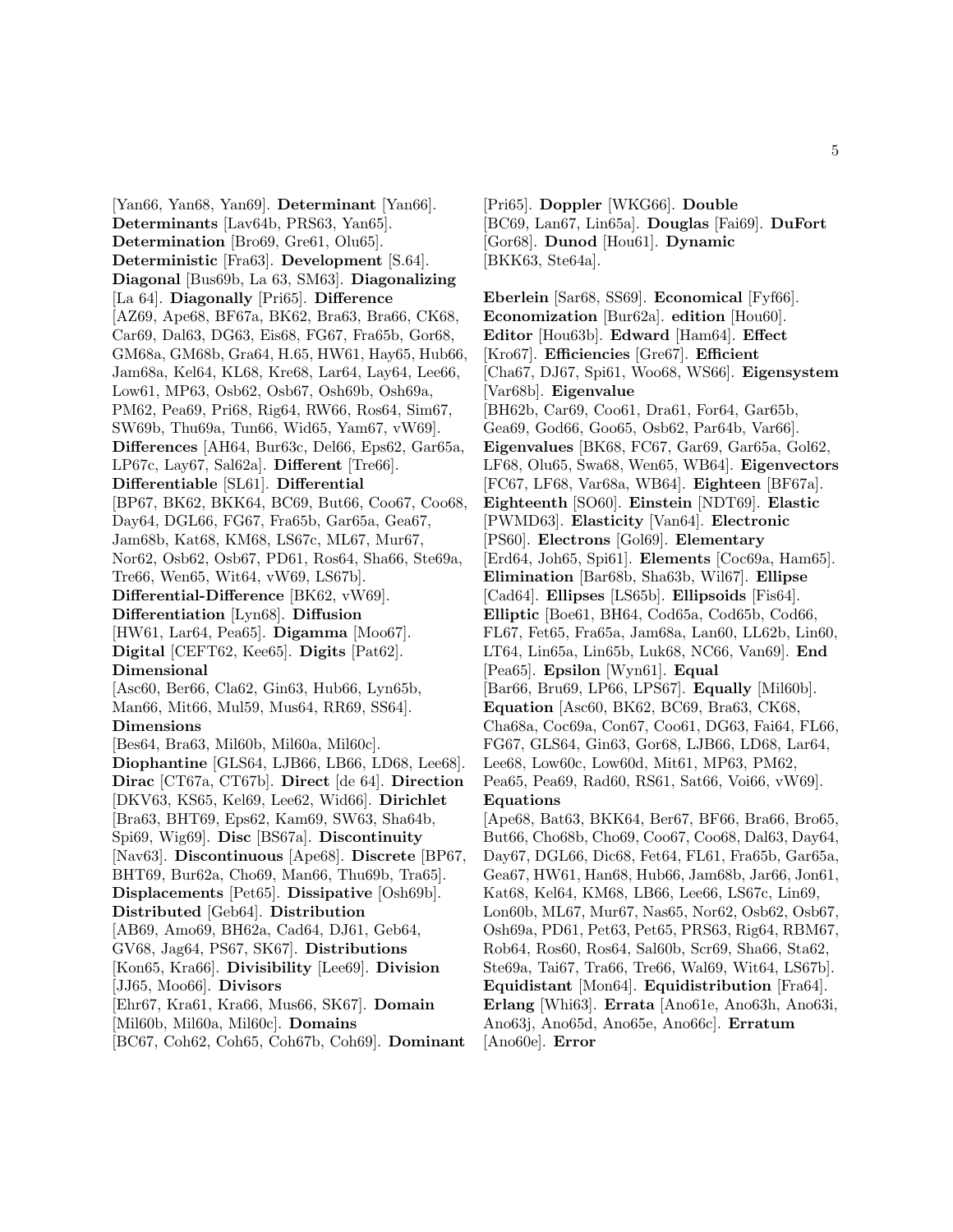[AH64, Bar68c, Bar68d, Cas65, CJ68b, Cha68b, Cha68c, CJ68c, CR68, Cod69, Gau61, Har66, Jor68, Kin66, LR68, Lyn65c, Lyn64, Man67, McA65, McN64, NL69, Olv64, Osb67, Rab68, Ral62, Rei67, Sch62, SG68, Sec65, Sim65, Ste68a, Str65, Str68a, Tai67, vZW64, WD61, Wil64, Woo67, H.65]. **Error-Bounds** [McN64]. **Error-Correcting** [McA65]. **Errors** [Des63, Ell65, Ell67, LLS65, Low60b, Low60c, Low60d]. **Essentially** [BHT69]. **Estimate** [Sim65]. **Estimates** [BHT69, Bra66, CJ68b, Cha68c, CJ68c, ES65, Kan66, Rei67, Whi65]. **Estimating** [HK68, LLS65]. **Estimation** [Ell64, Man67, Rig65]. **Euler** [Knu62, KB67, LP67b, McN64, Nav63, Sha67a, Swe63]. **Evaluating** [Hir68, Whi63]. **Evaluation** [Bar61, CR68, CCJM63, Ell64, Fra65a, Fyf66, Gal69, Gla66, Gre60, Hir68, Hun68, KG68, KM68, KM67, Lan60, LL62a, Lav64b, Lin60, LT64, Lin65a, Lon60a, McN64, MR65, Mel68, Mit68, NC66, SS64, SO60, Sta63, Tak66, Tho66, Van64, Wre60, Wre61]. **Evaluations** [Lyn65b, Sha66]. **Even** [Lee69]. **Every** [SL68]. **Exact** [BF66]. **Existence** [Bur63b, Jam68b, Wun63]. **Expansion** [AM61, DB60, Ell64, ES65, LC61, NDT69, Sha64c, Tho65, Van69, Ver66c, vZW64, vZW65, Wyn60]. **Expansions** [Boe69, Cod65b, FW61, Fie67, Fra69, Hol69, Hum64, LL62b, LW63, LN67, NL69, OB64, Tha61, Ver65, Ver66a, Ver66b, Ver67a, Wim62, Woo67, Wim72]. **Experimental** [LB61, PR63, SS65]. **Experiments** [Jor68, KS63, Ric66]. **Explicit** [Asc60, Atk68, CJ68a, Ker69, Lar64, Low61, Lut68, MP63, Swa68]. **Exponential** [CT68, CT69, Cor61, Del66, Lay64, Lay67, Led61, LD62, vZW65]. **Exponentials** [Ric64a]. **Exponents** [Ste64b, Tam62]. **Expository** [Str61a]. **Expressions** [BP67]. **Extended** [BA62]. **Extension** [Hea65, Lyn65d, Sri69]. **Extensions** [HL69, New69, RU68, Str68b]. **Extrapolated** [Pet65]. **Extrapolation** [Let66]. **Extremal** [Bus69b].

**Factor** [Glo62, Mag60, Met69, Rie63, Rig65]. **Factorization** [Ise60, Ise61, McE69]. **Factorizations** [Bri63, BS67b, Ise65]. **Factors** [BJ60, Bri64, Glo60, Kar61, Rie62, Rie69b, Wra64]. **Fairing** [TS61]. **Fast** [Map63, Ber67, Ber68]. **Features** [Coh67b, GC68]. **Fermat** [Pax61, Rie63, SH64, Wra64]. **Fermi** [CT67a, CT67b, WR63]. **Fermi-Dirac** [CT67a]. **Fibonacci** [Geb67, Wun63]. **Field** [Met69, Yan65]. **Fields** [Ayo67, Coo61, McE69, Swi60]. **Fifth** [Str66]. **Figurate** [Wun62]. **Figures** [Ger64, GV68]. **Filon** [Fos68, Tuc67]. **Filon-Trapezoidal** [Tuc67]. **Finding** [BS67a, Ste69b, Ste71]. **Finite** [AZ69, AH64, Bra63, Car69, Eps62, Gar65a, GM68a, GM68b, Gra64, Jam68a, Lav64a, Lay64, Lay67, Lew69, Lon60a, McE69, Osb62, Osb67, PM62, Pea69, Pri68, Ros64, Sim67, SS68, SW69b, Thu69a, Yam67]. **Finite-Difference** [AZ69, Car69, GM68a, GM68b, Pea69, Sim67, SW69b, Thu69a, Yam67]. **Finitely** [Kam61]. **First** [FL67, Ger64, KK64, LP67c, LD62, Low66, Met69, Pat62, Tre66, Van69]. **First-Order** [LD62, Tre66]. **Fit** [PR63]. **Fitting** [Bur62a, Smi65]. **Five** [SL68]. **Fixed** [SS63a]. **Floating** [LS67c, LS67b]. **Floating-Point** [LS67c, LS67b]. **Floors** [Coh65]. **Flow** [BHK68, DG63, KG68, Ric69, von67]. **Fluid** [PWMD63, Ric69]. **Flux** [von67]. **Folding** [Lun68]. **Ford** [S.64]. **Form** [Bus69a, Glo65, La 63, Lal67, SL68, Sha60b, Sha61, WG64]. **Formal** [Hol69]. **Formally** [Wyn60]. **Forms** [WZ68]. **Formula** [Ahl64, BH62a, Bau60, Cas65, CJ68b, Cha68b, Coo61, Fos68, Jag66, Lut68, McN64, Sch67, Sri69]. **Formula-Controlled** [Bau60]. **Formulae** [And65, Fyf66, LS65a, McN64, Pat68b, Pat68a, Pat69, Sar68, SS69, Wim68]. **Formulas** [Bes64, Boe61, Bur63b, Bur63c, Bus68, But64b, CJ68c, Dav64, Dur66, Gau68, Hab64, Hab67a, Hab69, HW60, Har62b, LS65b, Lyn68, Mil63, New63, RR69, RS61, Sal60a, SK61, Sal62c, Sec65, Sha65a, Sta63, SS63a, Str60a, Str61b, SS63b, Str63, Str64, Str66, Str68b, Str60b, Wil69, Wyn61]. **Formulation** [GM68c]. **Four** [Bra63, LRB69, YP61]. **Four-Color** [YP61]. **Fourier** [Ber67, Ber68, CT65, Rud66, Tun66, WG60, dF66]. **Fourth** [Blu62, Bra63, FG67, Jar66]. **Fourth-Order** [Blu62, Bra63, FG67]. **Fraction** [Fra69, GH67, Spi61, Spi62]. **Fractions** [WS66]. **Frankel** [Gor68]. **Franklin** [Uch66]. **Free** [Ros60].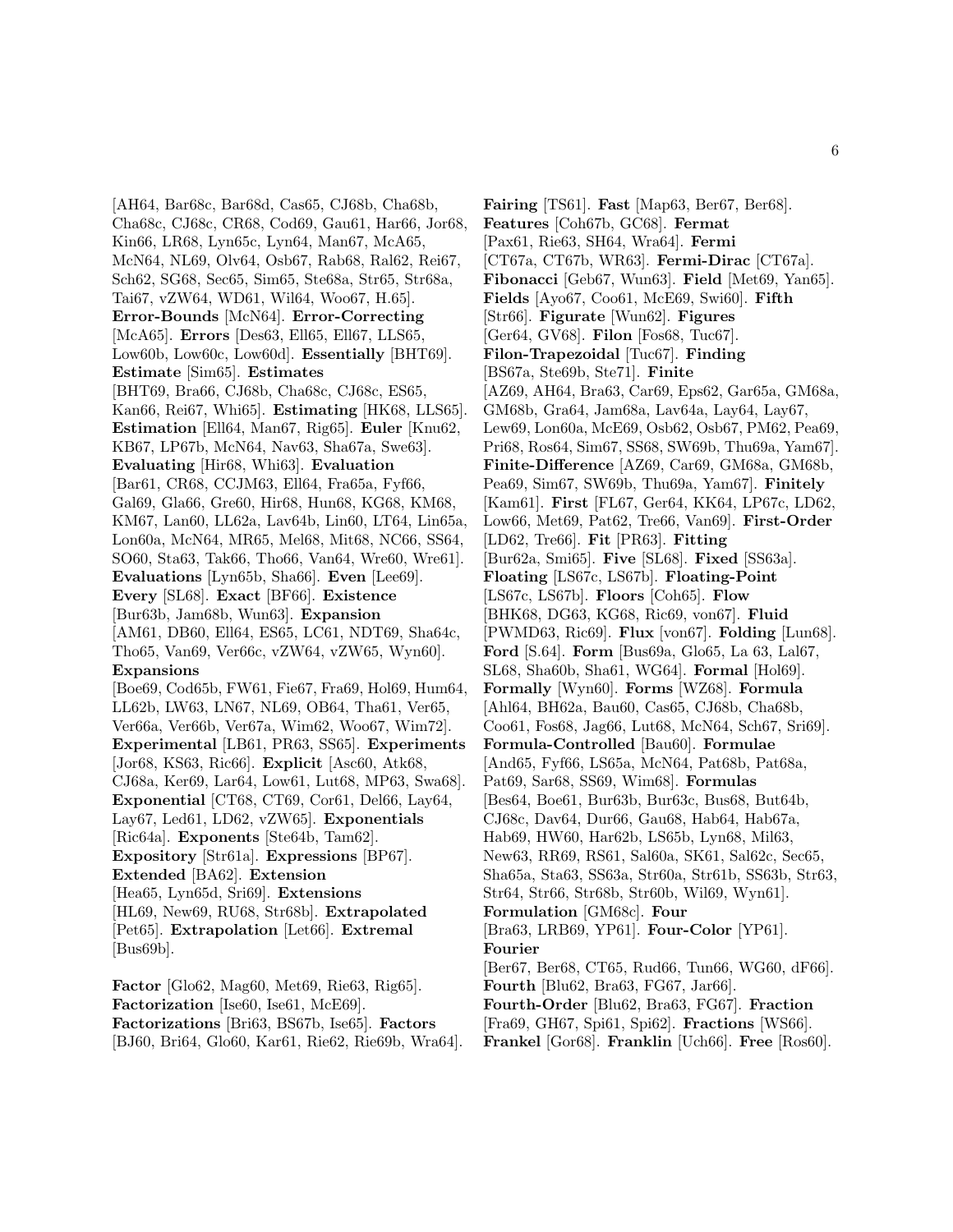**Fresnel** [Boe60, Cod68, Fle68]. **full** [Coc69b]. **Function**

[Bar61, Bro67, Car62, CR68, CH67, Cod69, DL67, DB60, DJ62, DJ67, Ell64, ES65, GB68, Gau61, Geb64, Gla66, Gla68, HP62, Har66, Hea65, Hum64, Joh68, Lal69, LS67a, Leh60, Leh66, Lin60, LT64, Lin65b, Low66, LW63, Lyn65b, Lyn69, Mac65, Man66, MM67, Moo67, Mou64, NF63, Old68, OM68, PS67, Rei69, Ric69, Rot61, SL61, SG68, Shi66, Spi66, Spi68, SD65, Str65, Str68a, Tak66, vZW64, WC61, Wil64, Woo67, Wre68, Shi60]. **Functional** [Cha68a, Nav63, NL69, Spi67]. **Functionals** [Dan69a]. **Functions** [AM61, Bau64, Boe62, Boe69, Bur62b, Bur63a, Bur64, Bur68, CJ68c, DM69, Dor66, Ell67, EG63, FW61, Fie65, Fle68, GH67, GS62, Hol69, Hun64, Hun68, Jag64, Kam61, KF62, KKI67, Kir60, LL62a, Led61, Lew69, LL62b, Lin65a, Lon60a, LNP69, LC61, Lyn68, Mec66, Mec68, Mil63, MTK62, Nav63, NDT69, OD65, PR63, Rab68, Rei67, Ric64a, SD69, Sha66, Spi61, Spi62, Spi69, Tam62, Tra66, Van64, Val68, Ver65, Ver66a, Ver66b, Ver66c, Ver67a, Ver67b, Whi63, Wim62, Wim67, Wim68, Wyn60, vH63, Wim72, Wim72]. **Fundamental** [Coh65, Coh67b, Coh69, Sim67]. **Further** [NL69, Wre60].

**G** [S.64, Pin69]. **Galois** [Coc69a, Swi60]. **Games** [APR65]. **Gamma** [Bar61, CH67, GB68, Tak66, WC61, Whi63, Wre68]. **Gap** [Atk68]. **Gaps** [Joh65, Sha64a]. **Gases** [S.64]. **Gauss** [Cas65, CJ68b, Cha68b, CJ68c, CCJM63, Fet65, Gal69, Gau68, GW69, KS63, McN64, Pat68a, Sha69, Sha63b, SH65, Ste68a, Whi65]. **Gauss-Type** [McN64, Whi65]. **Gaussian** [And65, Bar68b, Cad64, Day63, DJ61, Pin69, Rab68, RS61, Rot61, Sha60a, SCF64, SS63a, SBG69]. **Gauthier** [Hou63a]. **Gauthier-Villars** [Hou63a]. **Gelbard** [Pin69]. **General** [DJ61, Gar65b, Kel64, Nas65, Pet63, Var68a, Var68b, Wil69]. **Generalisation** [Fai69]. **Generalised** [Ver67b]. **Generalization** [Ahl64, Her69, Ste68b]. **Generalizations** [Sha67b]. **Generalized** [BI65, BI66, Bur64, Cas65, Fie65, GA68, HP62, Lav64a, LW63, Sha67a, SCF64, SW69b, Tra65, WD61, Wil67]. **Generated** [Bar62, Gre61, Tau65].

**Generating** [Cla62, Geb64, Geb67, Mul59]. **Generation** [Bow67, BF67b, How62, JJ65, Joh63, Lot62, Wel61]. **Given** [BS67a, Map63, Shi66, Shi60]. **Global** [Par68]. **Globally** [Tra66]. **Golomb** [Mit68]. **Goursat** [AH64]. **Gradient** [Gre67]. **Gram** [Ric66]. **Graph** [May65]. **Graphs** [Bow67, S.64]. **Gravity** [Mac65]. **Greatly** [Tre66]. **Green** [Man66]. **Groboillot** [Hou61]. **Ground** [Kam69]. **Group** [Coc69a, Com60]. **Groups** [Bro69, JC69, PS60, Sha65b, SS68]. **Growth** [Jor68].

**Hadamard** [BH65]. **Half** [DJ67, Lin60, LT64, Lin65a, Swa68, Gau94]. **Half-** [Swa68]. **half-century** [Gau94]. **Half-Integer** [DJ67]. **Hall** [Sha65b]. **Hardy** [Sha60b, Sha63a, Sri69]. **Harmonic** [Man66, Mil60c, OB64]. **Harmonics** [Rot60]. **Hasse** [ZL69]. **Having** [Wal69]. **Heat** [Asc60, DG63, Dra61, Gin63, Low60a, Low60c, Low61, MP63]. **Helpful** [Bes64]. **Henrici** [H.65, Ham65]. **Hermite** [Ahl64, SCF64]. **Hessenberg** [Bus69a, Par67, Par68]. **Heuristic** [BH62a]. **High** [CEFT62, DG63, GB68, Lev61, Lyn65b, Mit61, PG60, Rab60, RS61, RR68, SS64, TS61]. **High-Dimensional** [Lyn65b, SS64]. **High-Order** [DG63, RS61]. **High-Speed** [CEFT62, Lev61, Mit61, TS61]. **Higher** [BLL64, GH67, Hou60]. **Hilbert** [Coh65, Coh67b, Coh69, DE62, FC67, Lav64a, SL69]. **Hill** [Hou63b, Sat66]. **Hille** [Sri69]. **Homogeneous** [PR63]. **Horn** [Sch63, Sha65c]. **Householder** [HL69]. **Howland** [Nel61]. **Hundred** [Ger64]. **Hydrodynamics** [Van64]. **Hyman** [Gar65b]. **Hyperbolic** [AZ69, Ape68, GM67, GM68a, GM68b, GM68c, Gra64, Tha61, Yam67]. **Hypercircle** [Val68]. **Hypercubes** [Lyn65c, Lyn65d, Lyn65e]. **Hypercubic** [Lyn65a, Lyn65b]. **Hypergeometric** [FW61, Fie65, LC61, LW63, Ver66a, Ver66b, Ver66c, Ver67b, Wim68]. **Hyperosculatory** [Sal60a, Sal62c]. **Hypersphere** [Mit66]. **Hypothesis** [GC68].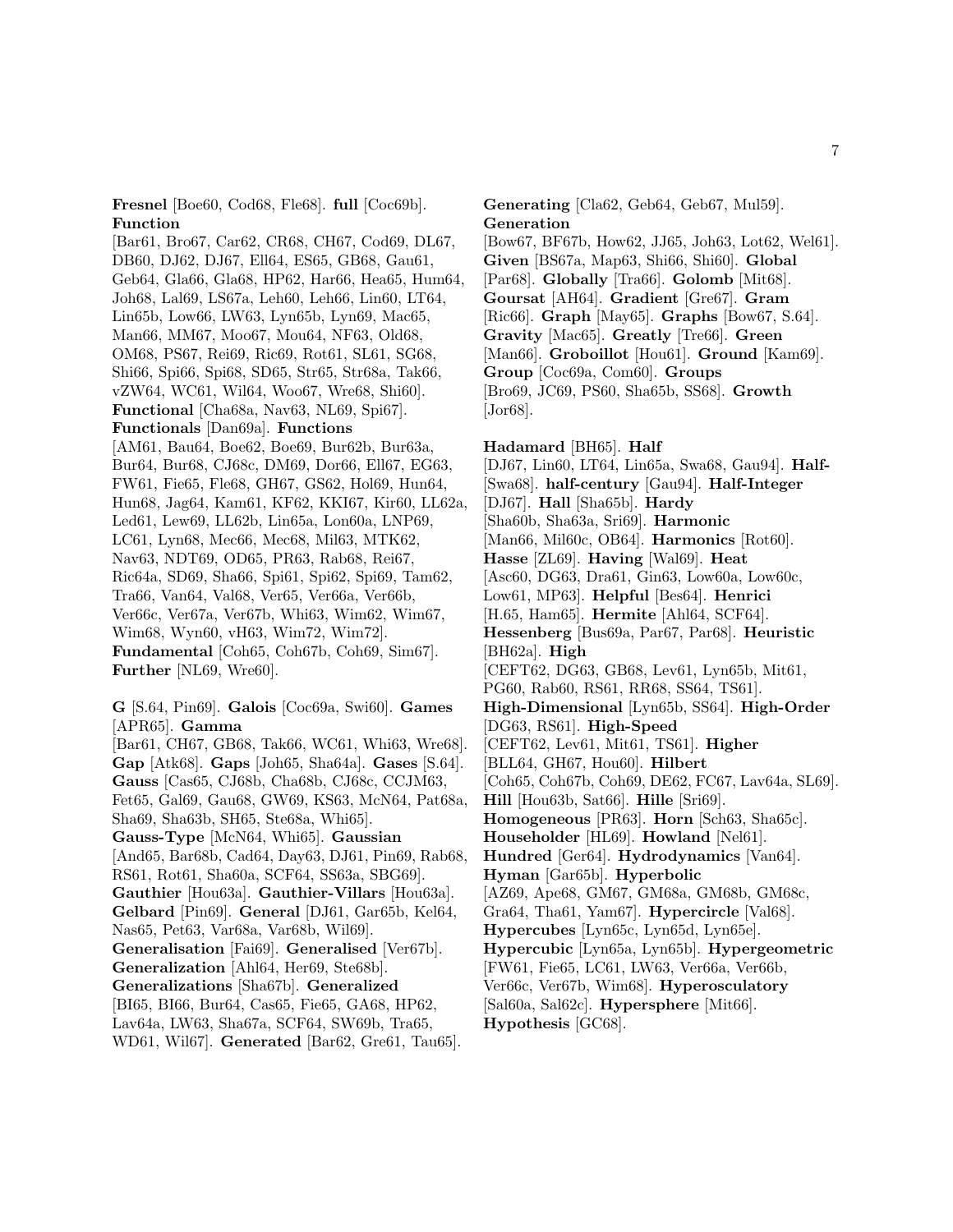**Ideal** [Ste64b]. **Identities** [Che64, Mac65]. **Identity** [Bar68b]. **II** [Sha65c, BW67b, Bar68d, Bri64, GM68b, Hab67b, Lyn65d, SS69, Spi68, Yan69]. **III** [Del65, Lyn65e]. **Imaginary** [Ayo67, Bar61, LS67a, vZW64]. **Immersed** [PWMD63]. **Implicit** [But64a, SW69a, Wid66]. **Improved** [Com60, Coo61, Dic68, SK61, vZW64, vZW65]. **Improvement** [Mec68]. **Impulsive** [Pea65]. **Incidence** [Nik60]. **Incomplete** [Bar61, DJ67, FL67, OM68, Tak66, Van69, Whi63]. **Index** [LWF72]. **Inequality** [Val68]. **Infinite** [Bur63c, Har62b, LW65, LW63]. **Infinity** [Fro62]. **Initial** [Ape68, Day63, Kre68, LR68, Osh69b, Sim65]. **Initial-Boundary** [Osh69b]. **Instability** [Bar68a]. **Integer** [Bar68b, DJ67, SL68]. **Integer-Preserving** [Bar68b]. **Integers** [Coh67a, GV68, LD62, Moo66, Rob65b, Wag67, de 64]. **Integral** [Cad64, CT68, CT69, Coh62, Cor61, Day67, Fet67, Fra65a, GTM69, Hun68, Jon61, LS67a, Lin69, Mec68, MR65, NF63, Raz65, Rei69, RS61, SD69, Scr69, Voi66, vZW65, WR63, Wim61, Woo68, vH63]. **Integrals** [Boe60, Boe61, CR68, Cod65a, Cod65b, Cod66, CT67b, Cod68, FL67, Fet65, Fle68, Fos65, Gau61, GS62, Gla66, Gla68, Gre60, HO69, Har62b, Hir68, KKI67, KM67, Lan60, Lew69, LW65, Lon60a, Lor60, Luk68, McN64, MM67, Mil63, NC66, Nel61, OD65, Ric69, SS64, SBG69, Tho65, Tho66, Van64, Van69, Wil64, WKG66, Woo66, Woo67, dF66, vv66, CT67a]. **Integrand** [HW60, Mil60c, Str60b, vv66]. **Integrating** [Bes64]. **Integration** [Bar68c, Bar68d, But64b, DJ61, Feu68, FL61, Gea67, Has61, Led61, LS65b, LS67c, Low60c, Lyn65a, Lyn65b, Lyn65c, Lyn65d, Lyn65e, LD67, McL63, ML67, Mus64, New63, Nor62, Pat68a, Pat69, Rab68, RR69, RBM67, Sec65, Str60a, Str61a, Str61b, SS63b, Str64, Str66, Str68b, Tre66, Wit64, LS67b]. **Integro** [PD61]. **Integro-Differential** [PD61]. **Interpolant** [LS66]. **Interpolation** [Ahl64, Bur68, Coo68, Fre61, Kah69, Lay67, New66, Sal60a, Sal62b, Sal62c, Smi65]. **Interscience** [Hou60]. **Interval**

[Fre61, Hab64, Han68, Rot61, Shi66, Shi60].

**Intervals** [Bur63c]. **Introduction** [Ham64]. **Invariant** [Par66]. **Inverse** [BI65, Sal60a, Str68a, Tha61, Var68a, Wil67]. **Inverses** [CJ68a, Col69, Ker69, Lav64a]. **Inversion** [BI66, Ber66, DM62, Ede66, Gau69, Low60b]. **Inverting** [Cha67, Geb64, LSL64, May65]. **Investigation** [Chi69, Hay65, Jag66]. **Involving** [Gla66, HW60, Lew69, Pat69, Str60b, Van64, Ver66b, Ver67a]. **Irreducibility** [Car65]. **Irreducible** [Swi60, Sha65c]. **Isomorphism** [JC69]. **Isoperimetric** [Mel68]. **Iterated** [Ric69, Tha61, Wyn62]. **Iterates** [Lal69]. **Iteration** [DKV63, Sen64, Tra66, Var68a]. **Iterations** [Ber68]. **Iterative** [AZ69, BI65, BI66, Des63, Dor69, God66, Jar66, Mar68, Nas65, Pet63].

**J** [Hou61, Sho60]. **J.** [Uch66]. **Jacobi** [LW63, Pet65]. **Jacobian** [LL62b]. **James** [Sha65b]. **John** [Sho60, Hou63b]. **Johnson** [Hou61]. **Joint** [Jag64]. **Jr** [Sha65b]. **Jr.** [Sho60].

**Kantorovich** [Hou60]. **Kelvin** [Bur63a]. **Kernel** [APR65, Jam68a, KG68]. **Kernels** [Tun66]. **Khintchine** [Wre60, WS66]. **Kind** [Boe61, DB60, Fet65, Fra65a, LS67a, Lin69, Mec66]. **Kinds** [FL67, Van69]. **Korganoff** [Hou61]. **Krylov** [Hou60]. **Kutta** [Blu62, But64a, But65, Fyf66, HJ64, Kin66, Lut68, Ral62].

**L** [Ham64, Hou61]. **L.** [Hou60]. **Laguerre** [Bur63b, Cas65, CCJM63, GW60, GS62, Lor60, Mil63, Par64b, SCF64]. **Lal** [Sha67b]. **Laminar** [KG68]. **Landau** [SS66, Chi69]. **Laplace** [Ber66, Bus68, Gau69, Ver65]. **Large** [JLB67, LS67a, LSL64, Wim67]. **Largest** [Gra63]. **Latent** [DE62]. **Latin** [OV61]. **Lattice** [FG62, KS63, Mit66, Spo69]. **Lawson** [RU68]. **Lax** [GM68c, Yam67]. **Layer** [Mit61, Mur67]. **Least** [DSS68, HL69, Jor68, Klo64, Sie65]. **Least-squares** [Jor68]. **Legendre** [Lew69, Mil63, New69]. **Lehmer** [Ste71, Ste69b]. **Lemniscate** [Car62]. **Length** [Ber67, Coc69b]. **Lens** [Lea67]. **Lens-Shaped** [Lea67]. **Less** [Map63, Rob64]. **Level** [Lee66]. **Like** [Bar68a, Bar66, Bru69, LPS67]. **Limit** [Map63]. **Limiting** [GS69, Man67]. **Limits** [Lyn65b]. **Line**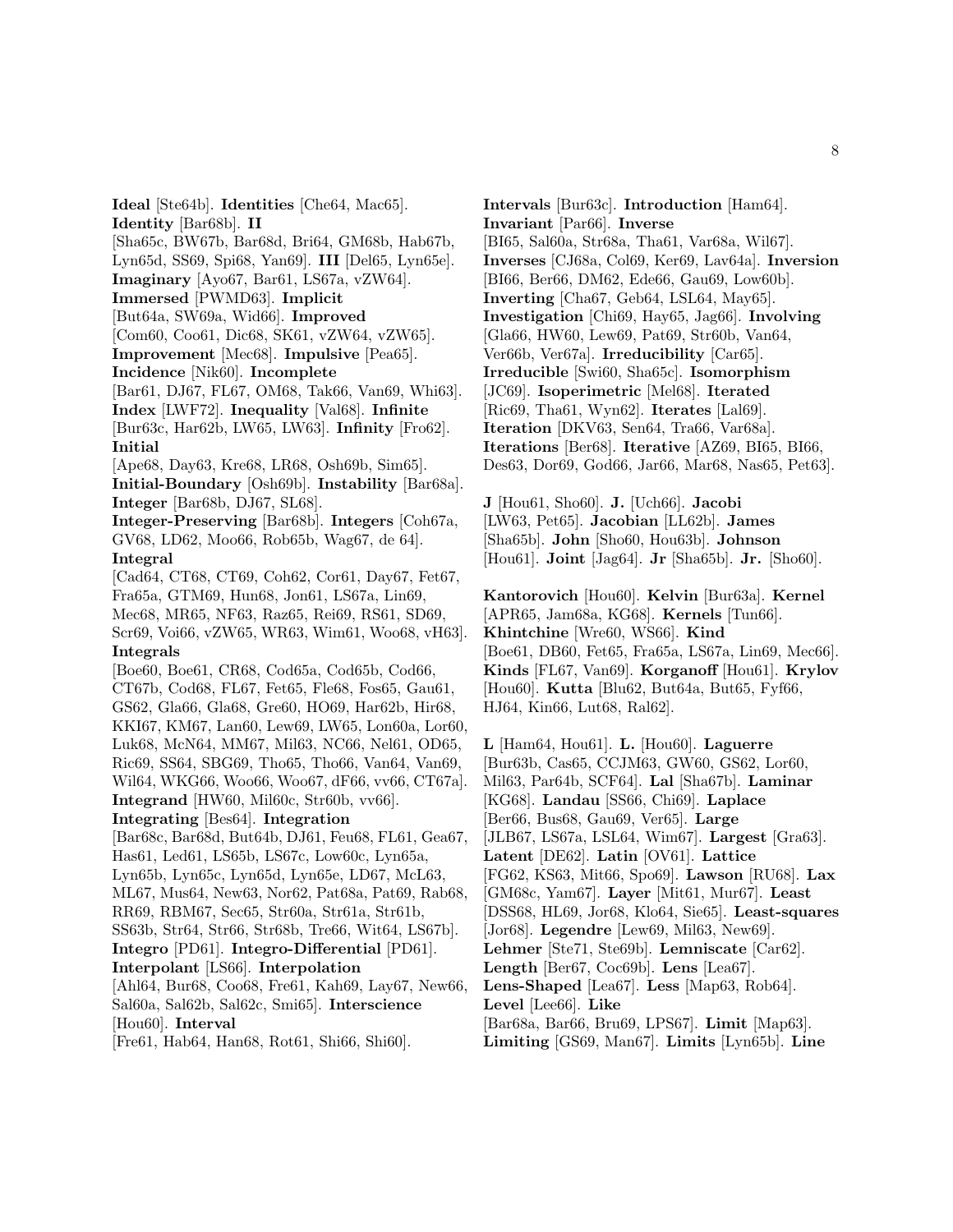[Dor69, Gar67, Rea61, Sal62a, Sto61]. **linéaire** [Hou61]. **Linear** [BP67, BF66, Dal63, Day64, HL69, Jor68, Kan66, Lee66, Mil68a, Pet63, PRS63, S.64, Sch62, Ste69a, Tau65, vH63]. **Lines** [Kam69, TS61]. **Liouville** [BK68, Car69, Leh60]. **Littlewood** [Sha60b, Sha63a]. **Lobatto** [Mic63, Pat68a, Rab60]. **Locally** [Hub66]. **Locating** [DL67]. **Logarithm** [CH67, KR68]. **Logarithmic** [Spi62]. **Logical** [Bau60]. **Lommel** [Boe62]. **Low** [Rab68]. **Low-Order** [Rab68]. **Lower** [Gol63]. **LR** [Gol62]. **Lucas** [KB64]. **Lucasian** [Rie69a].

**M** [Pin69]. **Machine**

[CT65, LLMS62, Ste64a, Var68b]. **Maclaurin** [McN64, Nav63]. **Maehly** [SM63]. **Majority** [MTK62]. **Mann** [OV61]. **Mantissa** [Kon65]. **Manuel** [Sho60]. **Map** [Lun68]. **Map-Folding** [Lun68]. **Mapping** [BC67]. **Marshall** [Sha65b]. **Mass** [Dra61]. **Math** [Wim72]. **Mathematics** [Gau94, LWF72, Ham64]. **Mathématiques** [Hou63a]. **Mathieu** [BC69, Kir60, Tam62]. **Matrices** [BH65, BI66, Bus69b, Cho68a, DM62, FC67, Gea69, Gol62, Her69, Hof65, KS65, Ker69, LF68, LSL64, LNP69, Low60b, May65, Mil68b, Nik60, Par66, Par67, Par68, Pri65, Pri68, Sen64, Sha63b, Yan68, Yan69]. **Matrix** [BI65, Bes61, Bes68, BH62b, Bus69a, Cha67, DE62, DP65, Ebe64, Ede66, Fra64, Gar69, Gau69, Gol63, La 63, La 64, Lav64a, Mar68, MM66, PS60, Par64b, Pet65, Por63, Sch67, Var68a, Var68b, Wal69, WG64, WB64, Wyn62]. **Matrix-Power** [Fra64]. **Max** [Por63]. **Maxima** [CG68]. **Maximal** [Joh65, Mar68, Sha64a, Yan66, Yan68, Yan69]. **Maximization** [Bur66]. **Maximum** [Gor68, Yan65]. **McGraw** [Hou63b]. **McGraw-Hill** [Hou63b]. **Means** [Fet65, PRS63]. **Measure** [Sar68, SS69]. **Mechanical** [Sar68, SS69]. **Meijer** [Ver67a]. **Meissner** [Sat66]. **Merits** [SM63]. **Mersenne** [BJ60, Bri64, Ehr67, Gil64, Hur62, Kar61, Kra61, KB64, Kra66, Rie62, SH64, SK67]. **Mervin** [Cla62]. **Mesh** [Kel64]. **Method** [AZ69, APR65, Bar62, BI65, BI66, Blu62, Bro64, Cla62, DSS68, Day63, Day64, Day67, DL67, DJ62, Dic68, Fai69, Fle68, Gar65b, God66, Gol62, GM68c,

Has61, Hol69, Kel69, LS66, Lay64, Lin69, LLS65,

Lon60a, Lon60b, Lyn64, Mag60, Map63, Mei69, Mul59, OD65, Par64b, Pet63, Pet65, Pop60, Ros60, Sie65, SF69, Ste69b, Ste71, Str65, Tre66, Van69, Wen65, Wid66, Wig69, Wil67, Wit64]. **M´ethodes** [Hou61]. **Methods** [Bar68a, BRB65, Bro65, Bro67, But65, Car69, Com60, Coo67, Coo68, DKV63, Fra65b, GM67, GM68a, GM68b, Gre67, Hou60, HJ64, Jam68a, Jam68b, Jar66, Kin66, Lea66, Lee62, Let66, LSL64, LR68, Lyn69, ML67, MP63, Nas65, Osb62, PM62, Ral62, SW69a, Thu69a, WB64, H.65]. **Metropolis** [Sho60]. **Mid** [Jag66]. **Mid-Point** [Jag66]. **Midpoint** [Hab67a, Ste68b]. **Miller** [Olv64]. **Min** [Por63]. **Minimal** [Bow67, Con67, RR69, Coc69b]. **Minimax** [Den66]. **Minimisation** [Bro67]. **Minimising** [Osb67]. **Minimization** [Dan69a, PD64]. **Minimum** [BW67a, BW67b, BS67a, Fis64, Kin66, LD62, Ral62]. **Miscellaneous** [Bri63]. **Mises** [Mit61]. **Missing** [Jen62]. **Mixed** [Bat63, Kre68, Lay67, Low60a, Osh69b, Sch67, Thu69a, Thu69b]. **M¨obius** [GC68]. **mod** [Wat62a]. **Models** [Coh69]. **Modification** [Blu62]. **Modified** [DB60, Hab66, Hab67b, Jag66, Kir60, LS67a, Mec66]. **Modular** [Man61, Sch67, Sha62]. **Modulo** [Fra64, LD62, New67b, Tau65]. **Modulus** [LL62b]. **Moments** [Rob65a]. **Monotone** [BH64, Pri68, Thu69b]. **Monte** [Hab66, Hab67b]. **Monte-Carlo** [Hab66, Hab67b]. **Motion** [FL61, PWMD63, WP60]. **Moulton** [BRB65]. **Muller** [Cla62]. **Multidimensional** [DG63]. **Multiple** [Bar68c, Bar68d, HO69, Hir68, Sal62a, SS63a]. **Multiplication** [JJ65, LF68]. **Multiplicative** [Bar62, Col69]. **Multipoint** [Jar66]. **Multistep** [Bar68b, GM68c, New63]. **Multivariate** [Mon64].

**N** [Sho60, Uch66, Pin69]. **Natural** [BB68, CH67]. **Navier** [Cho68b, Cho69]. **Needed** [Mac65, MM67]. **Negative** [LB61]. **Neumann** [Dor69, Wig69]. **Newton** [Bro67, Lon60b, SF69]. **NF** [Hou61]. **Nine** [Kil60, Lee69, PK64]. **No** [Wag67]. **Nodes** [SS63a]. **Non** [Bur63b, Dal63, KF62, LS66, SL61, Wun63, Hou61]. **Non-Differentiable** [SL61]. **Non-Existence** [Bur63b, Wun63]. **Non-Linear** [Dal63]. **Non-Polynomial** [LS66]. **Non-Stationary**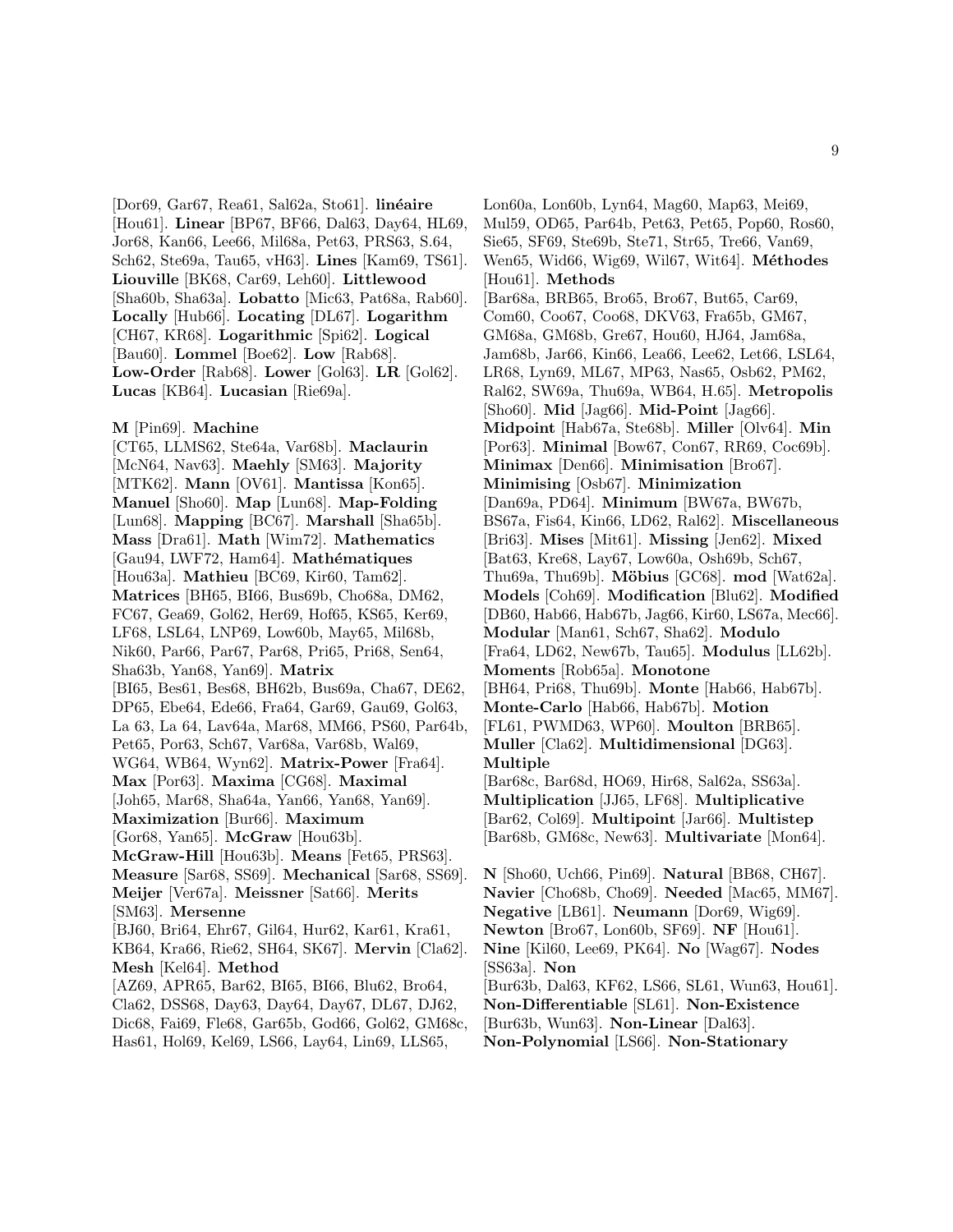[KF62]. **Noncommutative** [Wid66]. **Nonexistence** [Kil60]. **Nonlinear** [Bro65, Coo67, Day67, GM68a, GM68b, GM68c, Kel69, Lin69, Nas65]. **Nonnegative** [Dav67, Wal69, Wil69]. **Nonselfadjoint** [Car69]. **Nonsingularity** [Hof65]. **Nonsymmetric** [Yam67]. **Nordsieck** [LS67c, LS67b]. **Norm** [BW67a, BW67b]. **Normal** [Amo69, Geb64]. **Normally** [Geb64]. **Note** [Ayo67, Bar66, BI66, Bur62a, Cas69, Cav63, Cla62, Day66, DB60, DE62, Des63, Fai69, Fet60a, Fet60b, Flo60, Glo60, Gor68, Hab64, Kil60, Kro67, LRB69, Lee62, Mil68b, Mul59, New67b, Osb62, PK64, Par64a, Rea61, Rie64, Rud66, Sal60b, Sal62b, SM63, Sha60a, Uch66, Ver66c, Ver67a, Ver67b, Yan65, de 67]. **Notes** [AØS67, And65, Atk68, Bar68a, BDN69, Bar66, BS67a, BH62a, Bau60, Bau64, BK62, BKK64, BI65, BI66, Ber66, Ber67, Bes64, Bes68, BK64, Boe60, Boe61, Boe62, Bow67, BF67b, BM68, BJ60, Bri63, Bro64, Bur62a, Bur62b, Bur63a, Bur63c, Bur64, Bur67, Bur66, Bus68, Bus69b, But61, Car62, Car65, Cav63, Cha68a, Cha67, CJ68a, Cha68b, CG68, Chi69, Chu65, Coc69a, Cod68, Col69, Day63, Day64, Day66, DGL66, DB60, DE62, Dor69, DKV63, DM62, Ebe64, Ede66, Eps62, Erd64, FL66, Fai69, Fet60b, Fet64, Fet67, Fis64, For64, Fra69, Fra65a, Fre61, Fro62, GB68, Gar69, Gar65b, Gar67, Geb64, Geb67, Ger64, Gla66, Gla68, Glo60, Glo62, Glo65, Goo65, Gor68, Gre60, GV68, Hab64, Hab67a, HO69, Har62a, Har66, HKW60, Hea65]. **Notes**

[How62, HJ64, Hum64, Hun64, Hun68, Hur62, Ise61, Ise65, JJ65, Jar66, Jen62, Joh63, Joh65, Joh68, JLB67, Kar61, KK64, Kee65, KS65, Ker69, Klo64, Kon65, Kra60, Kra61, KB64, Kra66, Kro67, La 63, La 64, LJB66, LB66, Lal67, LD68, Lal69, LRB69, LS65a, LP66, LP67b, LP67a, LP67c, Lan60, Lan67, LL62a, Lav64b, Lav64a, LF68, Lay64, Lay67, LS67a, Lea67, Led61, LS65b, Les65, LL62b, Lin65a, Lin65b, LW65, LLS65, Lon60b, Lor60, Lot62, Low66, Low60a, LFiCM65, Lun68, Lut68, Lyn65a, Mac65, Mag60, Man61, Mar68, May65, McA63, Mec68, Mel69, Mil63, Mon64, Moo67, MM66, Mus66, New63, New66, New67a, New69, New67b, Nik60, Old68, Olu65, OD65, OV61, PS60, PK64, Par64a, Par66, Par67, Pat68a, Pat69, PG60, Pin69, Por63, PRS63].

### **Notes**

[Pri65, Rab68, Rad60, Raz65, Ric66, Rie62, Rie63, Rie64, Rie69b, Rig64, Rig65, Rob65a, RS61, RR68, Rot60, Rud66, Sal60b, Sal62a, Sal62b, SL68, SO60, Sch63, Sch67, SG68, SH64, Sen64, Sha65a, Sha60a, Sha64a, Sha64b, SK67, Sha67b, Sha62, Sha63b, Sie65, SS68, SH65, Sta62, Ste64b, Ste68a, Ste68b, Str65, Str63, Tak66, Tam62, Tho65, Tho66, TM68, Tuc67, Tun66, Uch66, Var66, Ver65, Ver66a, Ver67a, Ver67b, Voi66, vZW64, vZW65, WG60, WG64, Wat62b, WMR67, Wel61, WM65, WC61, Wil68, WGZ65, WZ68, Wil67, Wit64, WKG66, Woo66, Woo67, Woo68, Wra64, Wre60, WS66, Wun62, Wun63, Yan65, Yan66, Yan69, de 67, vW69]. **Notices** [Bur67, JLB67, LP67b, Moo67, SK67, Ver67a]. **Null** [Lyn65e]. **Number** [Ayo67, BK62, CEFT62, Ehr67, Erd64, FG62, Lal69, Lyn65b, Map63, Met69, Mit66, Pax61, Rie63, SO60, Sha60b, Sha69, WM65, vW69]. **Number-Theoretic** [Lal69]. **Numbers** [AØS67, BH62a, BF67a, BM68, BJ60, Bri62, Bri64, But61, CJ68a, Coh62, Ehr67, Geb64, Geb67, Gre61, Hag69, Jag65, Kar61, KB67, Kra61, KB64, Lee68, Mus66, RR69, Rie62, Rie69b, SL68, Sch67, SH64, Sha61, Sha67a, Tau65, Wag67, WZ68, Wra64, Wun62, Sha65c]. **Numerical** [Bar68a, Bar68c, Bar68d, Bat63, BK62, BHK68, But66, Cho68b, Coh62, Coh65, Coh67b, Con67, Day63, Day64, DGL66, DL67, Dic68, Fet64, Feu68, Fra65a, Gau69, Gea67, Goo65, Ham64, Ham65, Has61, Hou63b, Jam68b, Jon61, Kam69, Kat68, KM68, KM67, LJB66, LS65a, LS66, Led61, LS67c, Lon60a, Low60a, Low60c, Low60d, LD67, LN67, McL63, Mel68, Mil60b, Mil60a, Mil60c, ML67, Mur67, Mus64, Nor62, PD61, Pop60, RBM67, SS64, SS69, SO60, Sim65, SL69, Str60a, Str61b, Tre66, Val68, Voi66, Wit64, Wyn61, vW69, vv66, von67, LS67b]. **Num´erique** [Hou61, Hou63a].

**Occur** [Van64]. **Occurring** [Ker69]. **Octic** [Cav63]. **Odd** [Hag69, Mus66]. **Off** [Des63, Low60c, Low60d, Lyn64, Wig69]. **Offset** [Cad64, DJ61]. **One** [Asc60, Day64, Fra64, Ger64, Gin63, Hub66, KM68, Let66, Sal62a, SW69a, Sha65c]. **One-Dimensional** [Asc60, Gin63, Hub66]. **One-Evaluation** [KM68].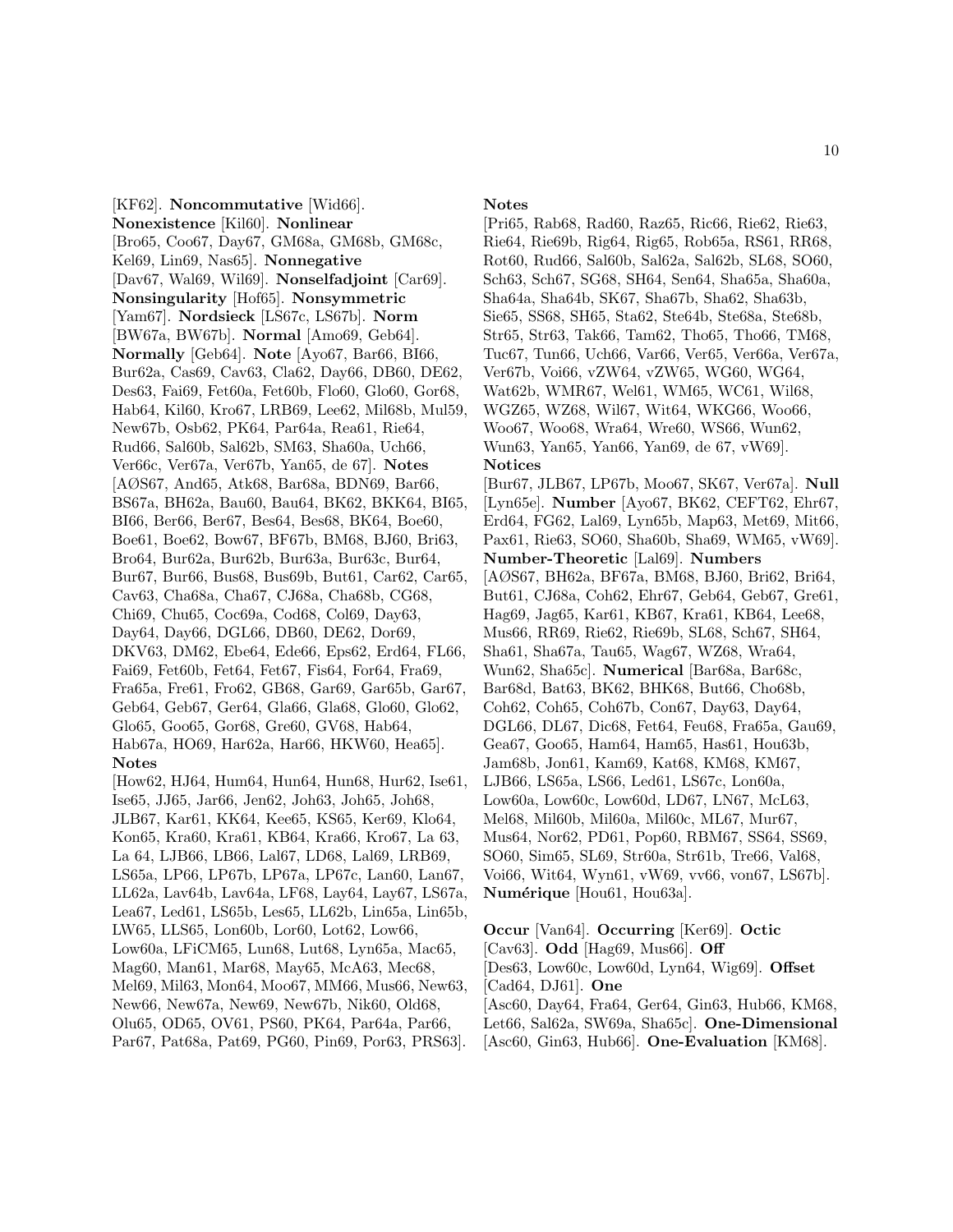**One-Step** [Day64, Let66, SW69a]. **Operational** [Wyn61]. **Operations** [Fie60]. **Operator** [Del65, GM67, Mil68a, Nas65, Pet63, Pet65, Sim67, SD65]. **Operators** [Car69, Jam68a, Wen65]. **Optimal** [KS65, McL63, SF69]. **Optimized** [GM68c]. **Optimum** [Fre61, HK68, HJ64, Pat68b, Sal62c]. **Optimum-Interval** [Fre61]. **Optimum-Point** [Sal62c]. **Order** [Bat63, BF67a, Blu62, Bra63, But65, Day64, DG63, FL66, FG67, FC67, Jar66, Kil60, LS67a, LD62, Lut68, Mec68, Osb62, PK64, Rab60, Rab68, RS61, Sha64c, Sha65b, Ste69a, Tre66, Yan66, Yan68, Yan69]. **Orders** [CT67b, GV68, NDT69, SS68, CT67a]. **Ordinary** [But66, Coo68, Day64, Fra65b, Gar65a, Gea67, KM68, ML67, Mur67, Nor62, Osb67]. **Ordinate** [Cas65]. **Ordinates** [SH65]. **Orthogonal** [Hir68, Hol69, Smi65]. **Orthogonalization** [Ric66]. **Oscillating** [Kam61, vv66]. **Oscillation** [Pri68]. **Oscillatory** [Lon60a]. **Osculatory** [Kah69, Sal60a, Sal62b, Sal62c]. **Other** [LC61, Ric64a]. **Over-Relaxation** [Bro64, Dor69, Lyn64, Rig65]. **Overrelaxation** [Gar67, HW61, HK68].

**p** [Ham64, Hou60, Hou61, Hou63a, Hou63b]. **Packing** [Mel69]. **Pad´e** [Ell67, Fai64, SM63]. **Pair** [Dal63]. **Pairs** [BLL64, Lee69]. **Paper** [Sch63]. **Papers**

[Str61a, AØS67, And65, Atk68, Bar68a, BDN69, Bar66, BS67a, BH62a, Bau60, Bau64, BK62, BKK64, BI65, BI66, Ber66, Ber67, Bes64, Bes68, BK64, Boe60, Boe61, Boe62, Bow67, BF67b, BM68, BJ60, Bri63, Bro64, Bur62a, Bur62b, Bur63a, Bur63c, Bur64, Bur66, Bus68, Bus69b, But61, Car62, Car65, Cav63, Cha68a, Cha67, CJ68a, Cha68b, CG68, Chi69, Chu65, Coc69a, Cod68, Col69, Day63, Day64, Day66, DGL66, DB60, DE62, Dor69, DKV63, DM62, Ebe64, Ede66, Eps62, Erd64, FL66, Fai69, Fet60b, Fet64, Fet67, Fis64, For64, Fra69, Fra65a, Fre61, Fro62, GB68, Gar69, Gar65b, Gar67, Geb64, Geb67, Ger64, Gla66, Gla68, Glo60, Glo62, Glo65, Goo65, Gor68, Gre60, GV68, Hab64, Hab67a, HO69, Har62a, Har66, HKW60, Hea65]. **Papers**

[How62, HJ64, Hum64, Hun64, Hun68, Hur62, Ise61, Ise65, JJ65, Jar66, Jen62, Joh63, Joh65, Joh68,

Kar61, KK64, Kee65, KS65, Ker69, Klo64, Kon65, Kra60, Kra61, KB64, Kra66, Kro67, La 63, La 64, LJB66, LB66, Lal67, LD68, Lal69, LRB69, LS65a, LP66, LP67a, LP67c, Lan60, Lan67, LL62a, Lav64b, Lav64a, LF68, Lay64, Lay67, LS67a, Lea67, Led61, LS65b, Les65, LL62b, Lin65a, Lin65b, LW65, LLS65, Lon60b, Lor60, Lot62, Low66, Low60a, LFiCM65, Lun68, Lut68, Lyn65a, Mac65, Mag60, Man61, Mar68, May65, McA63, Mec68, Mel69, Mil63, Mon64, MM66, Mus66, New63, New66, New67a, New69, New67b, Nik60, Old68, Olu65, OD65, OV61, PS60, PK64, Par64a, Par66, Par67, Pat68a, Pat69, PG60, Por63, PRS63, Pri65, Rab68, Rad60]. **Papers** [Raz65, Ric66, Rie62, Rie63, Rie64, Rie69b, Rig64, Rig65, Rob65a, RS61, RR68, Rot60, Rud66, Sal60b, Sal62a, Sal62b, SL68, SO60, Sch63, Sch67, SG68, SH64, Sen64, Sha65a, Sha60a, Sha64a, Sha64b, Sha67b, Sha62, Sha63b, Sie65, SS68, SH65, Sta62, Ste64b, Ste68a, Ste68b, Str65, Str63, Tak66, Tam62, Tho65, Tho66, TM68, Tuc67, Tun66, Uch66, Var66, Ver65, Ver66a, Ver67b, Voi66, vZW64, vZW65, WG60, WG64, Wat62b, WMR67, Wel61, WM65, WC61, Wil68, WGZ65, WZ68, Wil67, Wit64, WKG66, Woo66, Woo67, Woo68, Wra64, Wre60, WS66, Wun62, Wun63, Yan65, Yan66, Yan69, de 67, vW69]. **Parabolic** [Bat63, CK68, FG67, Hub66, Jam68b, Lee66, Ros60, Wid65]. **Parallel** [Kam69, ML67, Sha62]. **Parallelogram** [Lin60, LT64]. **Parameter** [Ebe64, PR63, Wim67]. **Parameters** [DJ67, HK68, KS65, Sta62]. **Paris** [Hou61, Hou63a]. **Parity** [PS67]. **Parlett** [For64, Var66]. **Part** [Mil60b, Mil60c, SS66]. **Partial** [Dal63, FG67, SK61]. **particular** [Sha65c]. **Partition** [But61, McA63, PS67]. **Partitioned** [Gol63, LNP69]. **Partitions** [Che64, New67b]. **Patterns** [BHK68]. **Paul** [Sha65c]. **Perfect** [Mus66, SO60]. **Perfectly** [RR69]. **Period** [Lin60, LT64]. **Period-Parallelogram** [Lin60, LT64]. **Periods** [LD62, Lin60, LT64, Lin65a]. **Permanents** [Nik60]. **Permutation** [BB68, Cav63]. **Permutations** [Har62a, How62, Joh63, Wel61, de 67]. **Person** [APR65]. **Peter** [H.65, Ham65]. **Phase** [Sol67]. **Physical** [MM67]. **Piatetsky** [HO69]. **Piatetsky-Shapiro** [HO69]. **Places** [Knu62].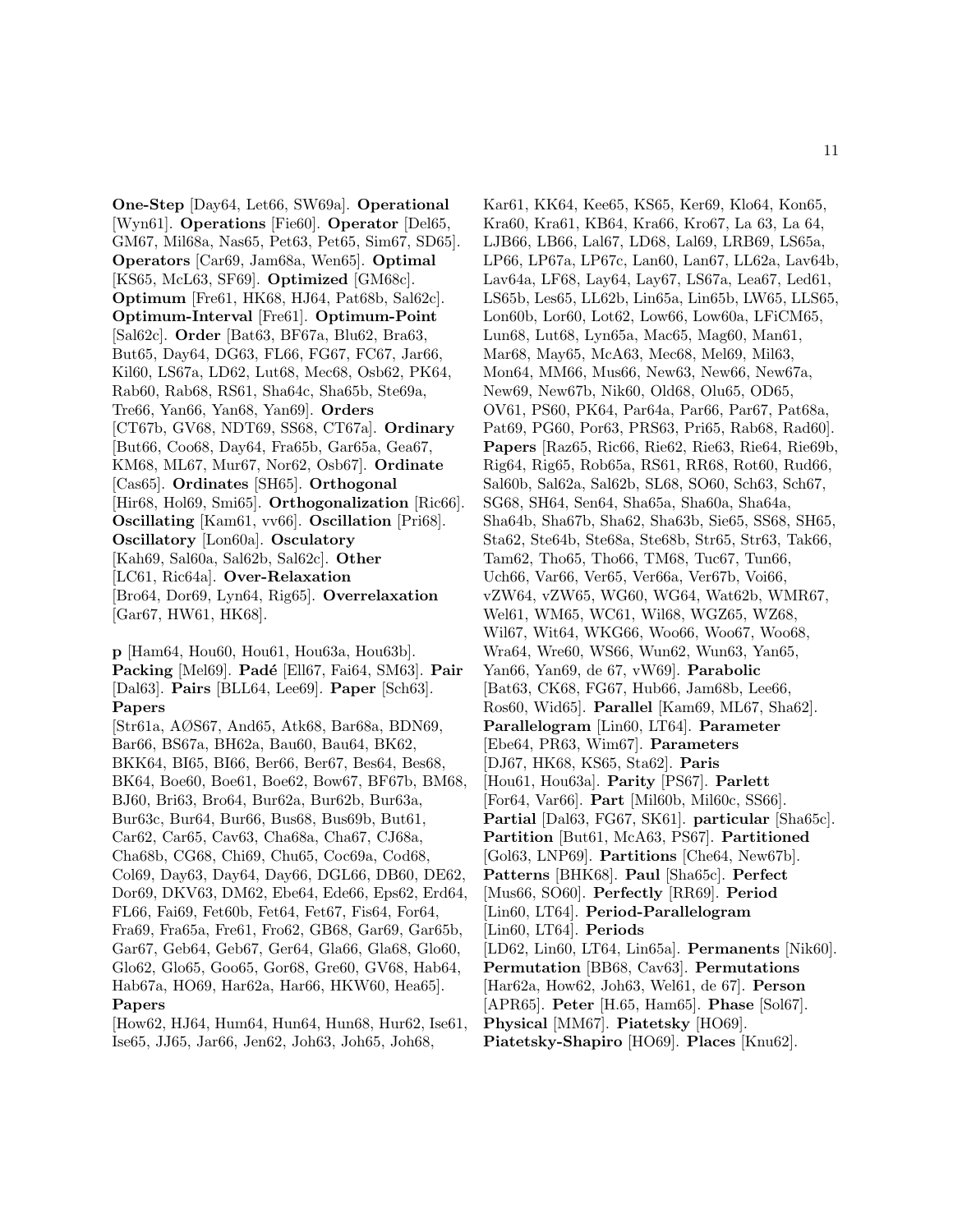**Plane** [Dav64, GH67]. **Planes** [Kee65, Kil60, PK64]. **Point** [Jag66, LS67c, Pop60, Sal62c, LS67b]. **Points** [BS67a, BC69, Cla62, FG62, Mil60b, Mit66, Mul59, Pat68b, RR69]. **Poisson** [Bra63, Bra66, Jam68a]. **Polya** [Wil63]. **polygon** [Coc69b]. **Polygons** [Gol60]. **Polyhedra** [Gol60, Gra63]. **Polylogarithms** [Sha64b]. **Polynomial** [BKK63, Bur62b, Bur67, Bur66, Car65, Cha68a, Coc69a, Cod65b, Den66, Kam61, Klo64, LS66, Lan67, Lea67, LW63, Mon64, NDT69, Shi66, Smi65, Spi62, Sta62, Ste69b, Ste71, Tra66, Wim61, Wim62, Shi60, Wim72]. **Polynomials** [AM61, Bar61, Bes64, Cav63, GW60, Hir68, Hol69, Hum64, Lor60, McE69, New66, SCF64, Sta63, Swi60, Tho65, Wat62b, Sha65c, Wat62a]. **Polynomic** [McA65]. **Posed** [Mil68a]. **Position** [Har62a]. **Positive** [BHT69, Dan69b, Kat68, LSL64, Low66, Mar68, TM68, vZW65, Wal69]. **Possible** [Lot62]. **Post** [LF68]. **Potential** [Bur68, von67]. **Power** [BLL64, Fra64, KK64, Lea66, Man67, Rei69, Wyn60]. **Powers** [Bar66, Bes68, Bru69, GV68, LP67b, LPS67, LL62b]. **pp** [Sha65c]. **Practical** [Bur67, Pri65]. **Pre** [LF68]. **Precision** [PG60]. **Predictor** [Cas69, KM68]. **Predictor-Corrector** [Cas69, KM68]. **Predictors** [Ste65]. **Preserving** [Bar68b]. **Press** [Ham64]. **Price** [Hou60, Hou61, Hou63b]. **Primality** [Rie69a]. **Prime** [BH62a, Bri62, Ehr67, Hag69, LP67c, WZ68, Wre61]. **Primes** [Gil64, Glo65, Hur62, Joh65, JLB67, Lal67, LP67a, Map63, Sha60b, Sha60a, Sha64a, Sha65c]. **Primitive** [Lin60, LT64, RR68, Wat62a, Wat62b]. **Principle** [Gor68]. **Principles** [Del65]. **Priori** [Gre61]. **Probabilities** [Whi63]. **Probability** [Gre60]. **Problem** [AH64, Bat63, Bra63, Car69, Day63, Dor69, Dra61, Eps62, Erd64, Gar65b, Gin63, Kam69, KS63, Lun68, McA63, Mei69, Mil68a, MM66, PS60, Par64b, Por63, Sim65, Sol66, Sol67, Ste64a, Thu69b, Wig69, WGZ65, YP61, ZL69]. **Problems** [BH64, BHT69, BH62b, God66, Goo65, HL69, Kre68, Low60a, Low61, MM67, Mur67, Osb62, Osh69b, Pop60, Sha69, Thu69a, Wyn62]. **Procedure** [BC67, For64, Mar68, Var66].

**Procedures** [Jor68, Man67, New67a]. **Process**

[Whi63]. **Processes**

[BKK63, But64b, But64a, Des63, Fra63]. **Product** [Bau64, GS62, LL62a, Str61b, vH63]. **Products** [GW60, KKI67, Lor60, Mil63, OD65, OB64]. **Programming** [BKK63, Ste64a]. **Programs** [Gea69]. **Progression** [LP67a, Wag67]. **Projection** [Lyn65d]. **Projective** [Kee65, Kil60, PK64]. **Proof** [LLMS62, SL68]. **Propagation** [H.65, Low60b, Low60c, Low60d]. **Properties** [BRB65, Bus69b, Dal63, Mil68b, S.64, Wun62]. **Pseudo** [Bar62, But61, Geb67, Jag65]. **Pseudo-Random** [Bar62, But61, Geb67, Jag65]. **Pseudorandom** [GC68]. **Psi** [Tho65]. **Publishers** [Hou60]. **Pyramidal** [Wun62].

# **QR** [Par68]. **Quadratic** [Ayo67, Coh62]. **Quadrature**

[And65, BDN69, Bur63b, Bur63c, But64b, Cas65, CJ68b, Cha68b, Cha68c, CJ68c, CCJM63, Coo68, Day63, Dur66, Fos68, Gal69, Gau68, GW69, Hab64, Hab66, Hab67b, Hab67a, Hab69, HW60, Har62b, Jag66, LLS65, LN67, Lyn69, Mic63, Mil60b, Mil60a, Mil60c, New69, Pat68b, Pin69, Rab60, Rei67, RS61, Rom64, Rot61, Sal62a, Sar68, SS69, Sha65a, SL69, SS63a, Ste68a, Str63, Str60b, Whi65, Wil69]. **Quadratures** [BW67a, BW67b, Dav67, SBG69]. **Quartic** [Sal60b]. **Quasi** [Bro67, Nav63]. **Quasi-Newton** [Bro67]. **Quasi-Step** [Nav63]. **Quasilinear** [Lee66]. **Questions** [WS66]. **Quotients** [Bra66].

**R** [Sho60]. **Radau** [But64b]. **Radial** [OD65]. **Radius** [BS67a, DP65]. **Radix** [MA65, Sch67]. **Ramanujan** [Woo66]. **Random** [Bar62, But61, Fra63, Geb64, Geb67, Gre61, Jag65, KF62, Tau65, de 67]. **Randomness** [Pat62]. **Rank** [Ede66, Gol63]. **Rapid** [JJ65]. **Rate** [Wid66]. **Rates** [Gar67, LR68]. **Ratio** [DJ67, OM68]. **Rational** [BF66, CT67b, CT68, Cod69, FL66, FL67, Fie65, Flo60, GB68, KR68, LS65a, Sal62b, Wyn60, CT67a]. **Rationals** [Ric64a]. **Ray** [LW63]. **Rayleigh** [Wen65]. **Reactors** [KG68]. **Real** [Coh62, DM69, Hof65, La 63, La 64, WG64, WB64].

**Recherches** [Hou63a]. **Records** [Ber67].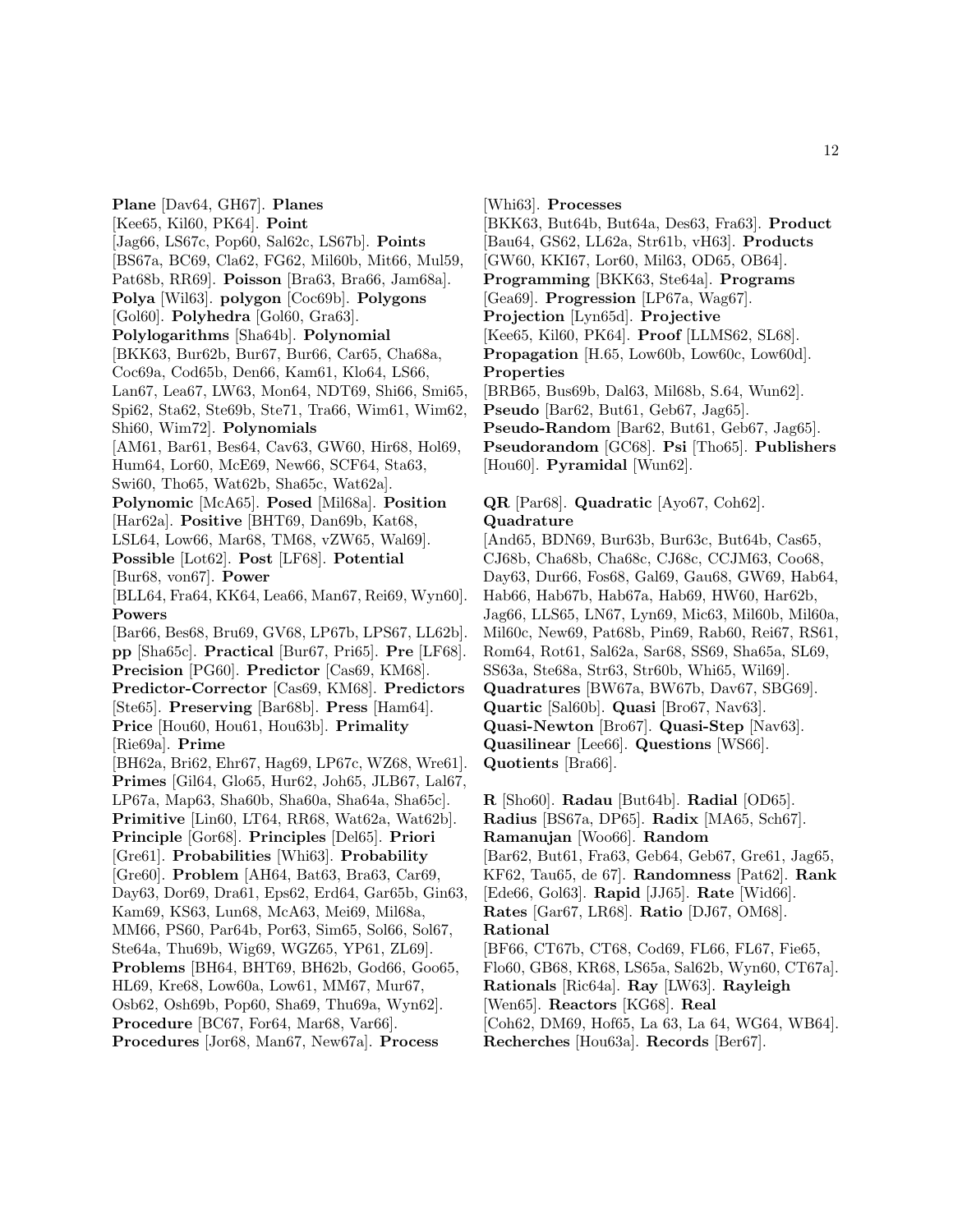**Rectangle** [Dor69]. **Rectangular** [Fre61, Lin60, Mil60b, Mil60a, Mil60c]. **Recurrence** [Mec68, Olv64, Tai67, Tau65]. **Recursion** [Wim68]. **Recursive** [Ber67, Gau61]. **Reducing** [Bus69a]. **Reduction** [La 63, LNP69, MM66, NC66, Rig64, WG64]. **Region** [Hub66, Lea67]. **Regions** [Str61b, SS63b, Str66]. **Regular** [WS66]. **Related** [BS67b, Bur62b, CR68, Fle68, Har66, Nel61, SG68, SCF64, Woo66]. **Relating** [Boe61, Lin65b, Wil63]. **Relations** [HP62, LF68, SD69]. **Relationship** [Hir68]. **Relative** [Coh62, Gre67, SM63]. **Relatively** [Hag69]. **Relaxation** [Bro64, Dor69, Lyn64, Rig65]. **Remainder** [Sta63]. **Remainders** [BW67a, BW67b]. **Remark** [Eps62, Joh65, Sch63]. **Remarks** [Dor69, Sha63a, Sha62, Sol66, Yam67]. **Repeated** [Gau61, Wil64]. **Report** [WZ68]. **Representation** [LS67a, Raz65, Sch67, Wim67]. **Representations** [GV68]. **Represented** [Sha65c]. **Required** [Lyn65b]. **Residues** [BLL64, Fra64, LLMS62]. **Resolvent** [Mil68a]. **Restricted** [Har62a]. **Resulting** [LF68]. **Results** [BS67b, Bru69, SS69, SS65]. **Review** [H.65, Ham64, Ham65, Hou60, Hou61, Hou63a, Hou63b, S.64, Sha65b, Sha65c, Sho60]. **Reviews** [Ano60d, Ano61d, Ano62e, Ano63e, Ano63f, Ano63g]. **Rhombic** [LT64]. **Ricatti** [Fai64]. **Riccati** [FL66]. **Richardson** [Let66]. **Riemann** [GC68, HP62, Leh66, SD65]. **Rigorous** [Var68b]. **Ritz** [Rig64, Wen65]. **Roger** [Sha65c]. **Root** [Mar68, Tha61]. **Roots** [BA62, DE62, JJ65, Lon60b]. **Rotenberg** [Sho60]. **Rotors** [Gol60]. **Round** [Des63, Low60c, Low60d, LD67, Lyn64]. **Round-Off** [Des63, Low60c, Low60d, Lyn64]. **Rule** [Lyn65d, Ste68b, Tuc67]. **Rules** [Gal69, GW69, Lyn65a, Lyn65b, Lyn65c, Lyn65d, Lyn65e, Val68]. **Runge** [Blu62, But64a, But65, Fyf66, HJ64, Kin66, Lut68, Ral62]. **Russian** [Hou60].

**Satisfying** [Cha68a]. **Scheme** [Lee66, LS67c, Yam67, LS67b]. **Schemes** [Ape68, Eis68, Gra64, Hub66, Low61, RW66, Ros64, SW69b, Wid65]. **Schmidt** [Ric66]. **Schoenberg** [Wil63]. **Schr¨odinger** [Coo61, Rad60]. **Search**

[Gra63, Kee65]. **Second** [Bat63, Bur66, Day64, DB60, FL66, FL67, Lin69, Mec66, Osb62, Sha64c, Ste69a, Van69]. **Second-Degree** [Bur66]. **Second-Order** [Bat63, Osb62, Sha64c]. **Sections** [Spi66, Spi68]. **Segments** [DE62, Lav64a, Rea61, Sto61]. **Self** [CK68, LS66]. **Self-Adjoint** [CK68]. **Self-Adjusting** [LS66]. **Semi** [LW63]. **Semi-Infinite** [LW63]. **Senior** [Sha65b]. **Separation** [Leh66]. **Sequence** [Geb67, GC68]. **Sequences** [Bar62, Jag64, Moo66, Tra65, Wag67]. **Serial** [Gre61]. **Series** [AM61, Atk68, BK64, Chu65, CT65, Dan69b, Den69, Ell64, ES65, Ell65, Fie60, Hol69, Hum64, Lan67, Lea66, Les65, LC61, LFiCM65, Man67, Rud66, SK61, Scr69, SW63, Sha64b, Smi65, Tun66, Van69, Wre68, Wyn60]. **Set** [BS67a, DM69, Gea69, de 64]. **Sets** [BF67a, Hay65]. **Seventh** [BLL64]. **Several** [LSL64]. **Shaped** [Lea67]. **Shapiro** [HO69]. **Shell** [Mus64]. **Ship** [TS61]. **Short** [AØS67, And65, Atk68, Bar68a, BDN69, Bar66, BS67a, BH62a, Bau60, Bau64, BK62, BKK64, BI65, BI66, Ber66, Ber67, Bes64, Bes68, BK64, Boe60, Boe61, Boe62, Bow67, BF67b, BM68, BJ60, Bri63, Bro64, Bur62a, Bur62b, Bur63a, Bur63c, Bur64, Bur67, Bur66, Bus68, Bus69b, But61, Car62, Car65, Cav63, Cha68a, Cha67, CJ68a, Cha68b, CG68, Chi69, Chu65, Coc69a, Cod68, Col69, Day63, Day64, Day66, DGL66, DB60, DE62, Dor69, DKV63, DM62, Ebe64, Ede66, Eps62, Erd64, FL66, Fai69, Fet60b, Fet64, Fet67, Fis64, For64, Fra69, Fra65a, Fre61, Fro62, GB68, Gar69, Gar65b, Gar67, Geb64, Geb67, Ger64, Gla66, Gla68, Glo60, Glo62, Glo65, Goo65, Gor68, Gre60, GV68, Hab64, Hab67a, HO69, Har62a, Har66, HKW60, Hea65]. **Short** [How62, HJ64, Hum64, Hun64, Hun68, Hur62, Ise61, Ise65, JJ65, Jar66, Jen62, Joh63, Joh65, Joh68, JLB67, Kar61, KK64, Kee65, KS65, Ker69, Klo64, Kon65, Kra60, Kra61, KB64, Kra66, Kro67, La 63, La 64, LJB66, LB66, Lal67, LD68, Lal69, LRB69, LS65a, LP66, LP67b, LP67a, LP67c, Lan60, Lan67,

LL62a, Lav64b, Lav64a, LF68, Lay64, Lay67, LS67a,

Lea67, Led61, LS65b, Les65, LL62b, Lin65a, Lin65b, LW65, LLS65, Lon60b, Lor60, Lot62, Low66,

Low60a, LFiCM65, Lun68, Lut68, Lyn65a, Mac65,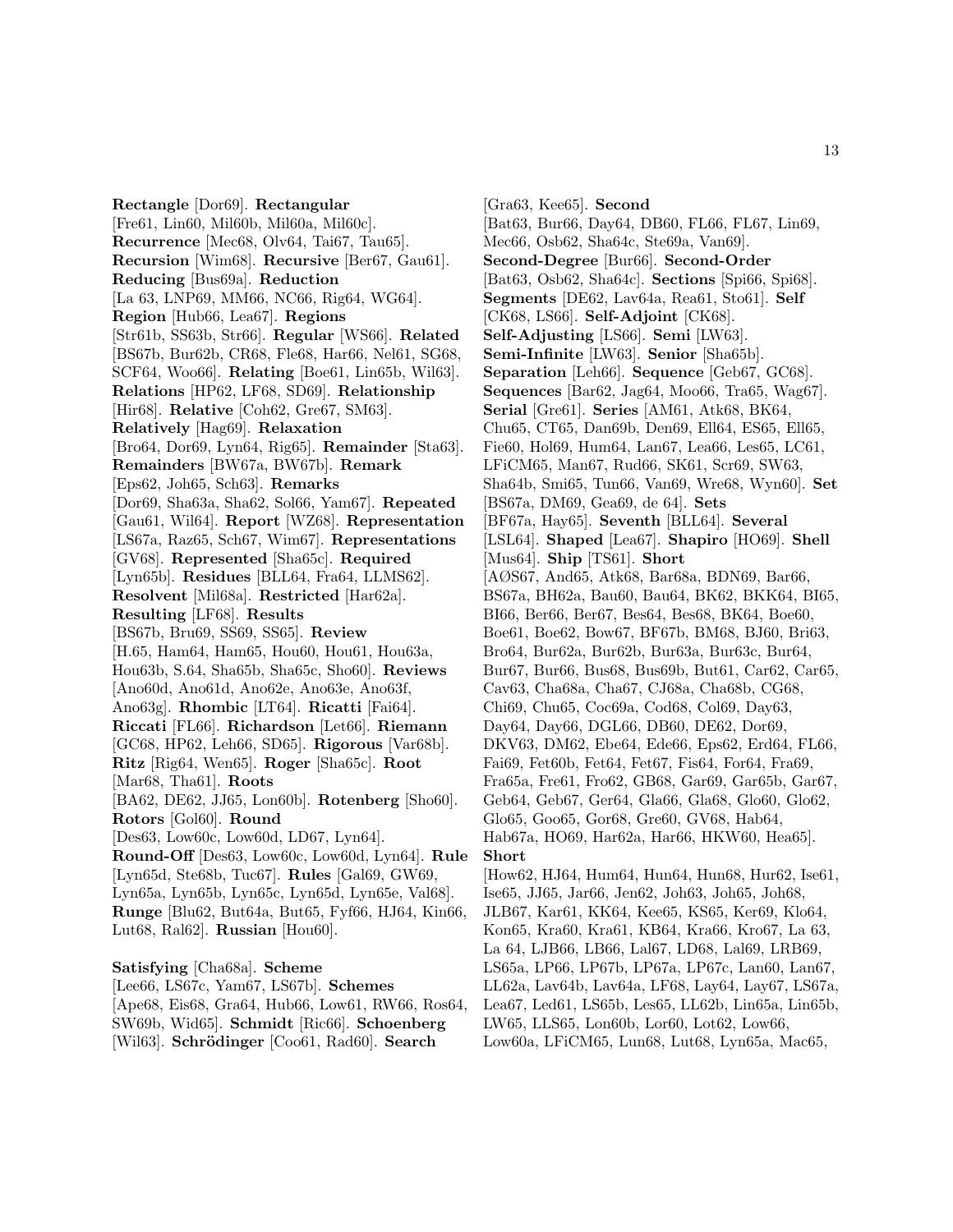Mag60, Man61, Mar68, May65, McA63, Mec68, Mel69, Mil63, Mon64, Moo67, MM66, Mus66, New63, New66, New67a, New69, New67b, Nik60, Old68, Olu65, OD65, OV61, PS60, PK64, Par64a, Par66, Par67, Pat68a, Pat69, PG60, Por63, PRS63]. **Short** [Pri65, Rab68, Rad60, Raz65, Ric66, Rie62, Rie63, Rie64, Rie69b, Rig64, Rig65, Rob65a, RS61, RR68, Rot60, Rud66, Sal60b, Sal62a, Sal62b, SL68, SO60, Sch63, Sch67, SG68, SH64, Sen64, Sha65a, Sha60a, Sha64a, Sha64b, SK67, Sha67b, Sha62, Sha63b, Sie65, SS68, SH65, Sta62, Ste64b, Ste68a, Ste68b, Str65, Str63, Tak66, Tam62, Tho65, Tho66, TM68, Tuc67, Tun66, Uch66, Var66, Ver65, Ver66a, Ver67a, Ver67b, Voi66, vZW64, vZW65, WG60, WG64, Wat62b, WMR67, Wel61, WM65, WC61, Wil68, WGZ65, WZ68, Wil67, Wit64, WKG66, Woo66, Woo67, Woo68, Wra64, Wre60, WS66, Wun62, Wun63, Yan65, Yan66, Yan69, de 67, vW69]. **Shuffling** [Geb67]. **Sieve** [CEFT62]. **Sign** [BH62b]. **Significant** [Ger64]. **Similar** [Tho66]. **Similarity** [La 63]. **Simple** [Gea69, LB61, Rei67, SS68, SS63a, Tuc67]. **Simplex** [Dur66]. **Simplexes** [Str64]. **Simplified** [TM68]. **Simulation** [Fra63]. **Simultaneous** [Bro65, DM69, Pet65]. **Single** [Coo67]. **Single-Step** [Coo67]. **Singular** [BK68, Eis68, Jam68b, KS65, Par66, Ric69, Sha63b]. **Singularities** [Voi66]. **Singularity** [Wig69]. **Six** [MTK62]. **Sixteen** [Mil60b]. **Sixth** [Lut68]. **Sixth-Order** [Lut68]. **Size** [Let66]. **Slowly** [Den69]. **Smooth** [LR68]. **Smoothing** [PD64]. **Solid** [Mel69]. **Solid-Packing** [Mel69]. **Solution** [Bat63, BK62, BKK64, Cho68b, Con67, Day63, Day64, DGL66, Dic68, Dor69, Eps62, Fai64, FL66, Fet64, God66, Goo65, Jon61, Kam69, Kat68, KM68, LS65a, LS66, Mag60, Mit61, PM62, PD61, Pet63, Pet65, Pop60, RS61, Sal60b, Scr69, Sim65, Sim67, Ste69a, Tra66, Voi66, WGZ65, vW69, von67]. **Solutions** [Asc60, BF66, Bra66, But66, GLS64, LJB66, LB66, LD68, Nas65, Pea69, PRS63, Ros60, Sha66, Thu69a, Wal69, WM65]. **Solving** [Bro65, Coo61, Day67, Fro62, HW61, Han68, HL69, Jar66, Lin69, McA65, MP63, Osb62, Sch62, Sta62]. **Some** [Bri63, BS67b, Bru69, Coh69, ES65, FG67, GB68, Gla66, Gla68, GS69, Hab64, HP62, Hub66,

Ise65, Jag65, Jar66, Kan66, Lar64, Lev61, LNP69, Man67, New69, Pat68a, Rie69b, Rob65b, Sha62, Sol66, Str66, Van64, Wen65, Wim62, Woo66, Yam67, Yan66, de 64, Jor68, Wim72]. **Sorting** [BB68]. **Space** [Bro69, DKV63, GM67, GM68c, Lyn65a]. **Spaced** [Mil60b]. **Spaces** [BB68]. **Span** [Rob64]. **Sparse** [DM62]. **Special** [Bes68, Cha68a, Fos68, Kee65, Olu65]. **Spectra** [KF62, WG60]. **Spectral** [DP65]. **Speed** [CEFT62, Lev61, Mit61, TS61]. **Sphere** [BF67b, Bur66, Feu68, FG62, Gol69, McL63]. **Spheres** [Mul59, Cla62]. **Spherical** [AM61, Mus64]. **Spherically** [Lyn65a, SS63b]. **Split** [GM67]. **Square** [Gol63, GTM69, JJ65, La 63, Mil60b, NF63, Tha61, WG64]. **Squares** [Coh67a, DSS68, HL69, Klo64, OV61, Sie65, Wun63, Jor68]. **Stability** [BRB65, CK68, Cas69, Dal63, FL61, Gol69, KM68, Kre68, Low61, Osh69b, Sat66, Wid65]. **Stabilizing** [Ste65]. **Stable** [FG67, Kro67, Lar64]. **Stanislaus** [Bau60]. **Starting** [Day67, New67a, SF69]. **State** [Sol67]. **Stationary** [KF62]. **Statistical** [Gil64, Pat62]. **Statistics** [JLB67]. **Steady** [Sol67]. **Steen** [Pin69]. **Steepest** [Mei69]. **Stefan** [Sol66]. **Steiner** [Coc69b]. **Step** [Coo67, Day64, Let66, Nav63, SW69a]. **Stepwise** [Lot62]. **Stiefel** [Ham64]. **Stochastic** [Fra65b, Hab69]. **Stokes** [Cho68b, Cho69]. **Strategy** [Ste64a]. **Strongly** [vv66]. **Studies** [Dra61]. **Study** [Coh62, Coh67b, Den69, Pat62, SS68, WG60]. **Sturm** [BK68, Car69]. **Submerged** [WP60]. **Substitution** [Bus68, New67a]. **Subtract** [Wig69]. **Successive** [Bro64, Dor69, Gau66, HW61, Joh65, Lyn64, New67a, Rig65, Sha64a]. **Such** [Jon61]. **Sufficiency** [Dur66]. **Sum** [Coh67a, LP67b, Les65, SL68]. **Summation** [Dan69b, Den69, SK61, Ver67b]. **Summing** [Smi65]. **Sums** [Bar66, Bru69, LRB69, LP66, LPS67, Lan67, Led61, Lee69]. **Supplementary** [Sha63a]. **Surface** [Con67, OB64]. **Survey** [Coh65, Hou63b, LPS67]. **Surveys** [Str61a]. **Suspension** [Dic68]. **Sylvester** [Bar68b]. **Symbols** [Sho60]. **Symmetric** [Cha67, Com60, Gol62, HW61, Kat68, La 64,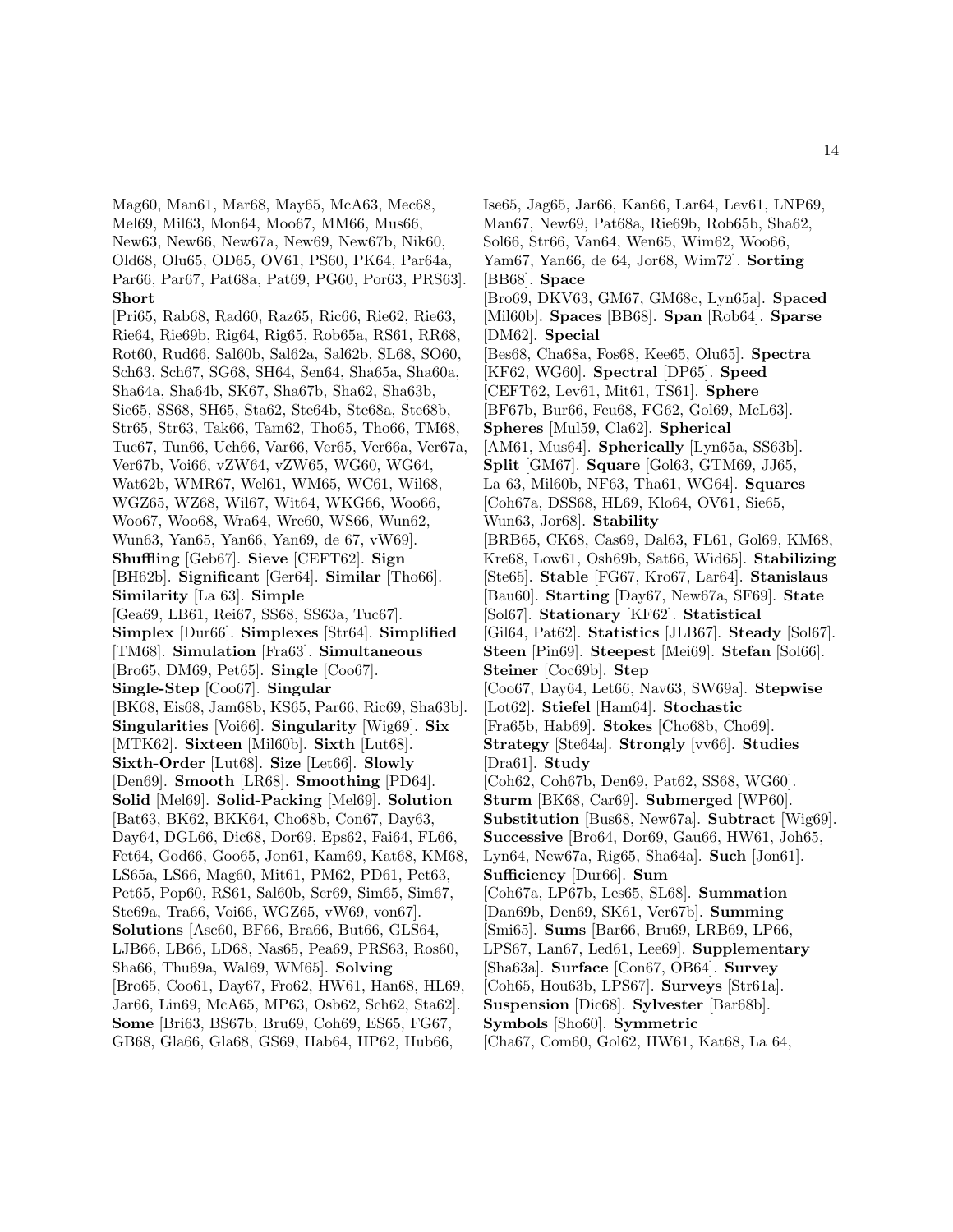LSL64, Lyn65a, Lyn65c, Lyn65d, Lyn65e, RR69, SS63b, Str66, Str68b, WB64]. **Symmetry** [Lyn65a, Lyn65b]. **Symposium** [Gau94]. **System** [Cha68a, MA65]. **Systematic** [AØS67]. **Systems** [AZ69, BK68, Coo67, GM67, GM68a, GM68b, GM68c, Gra64, Han68, Jon61, Kam69, Osh69a, Sch62, Yam67].

#### **T** [Sha65c]. **Table**

[Ano60e, Ano61e, Ano63h, Ano63i, Ano63j, BA62, Glo62, Hea65, SL61, TM68, WD61]. **Tables** [Ano60d, Ano61d, Ano62e, Ano63e, Ano63f, Ano63g, Bau64, Bes61, CCJM63, Kir60, Lin65b, LW65, Nel61, Pin69, SCF64, Str60b, Sha65c]. **Tabulation** [EG63, Fie60]. **Tangent** [KB67]. **Taylor** [Fie60]. **Tchebycheff** [Tho65]. **Technical** [Bur67, JLB67, LP67b, Moo67, SK67, Ver67a, AØS67, And65, Atk68, Bar68a, BDN69, Bar66, BS67a, BH62a, Bau60, Bau64, BK62, BKK64, BI65, BI66, Ber66, Ber67, Bes64, Bes68, BK64, Boe60, Boe61, Boe62, Bow67, BF67b, BM68, BJ60, Bri63, Bro64, Bur62a, Bur62b, Bur63a, Bur63c, Bur64, Bur66, Bus68, Bus69b, But61, Car62, Car65, Cav63, Cha68a, Cha67, CJ68a, Cha68b, CG68, Chi69, Chu65, Coc69a, Cod68, Col69, Day63, Day64, Day66, DGL66, DB60, DE62, Dor69, DKV63, DM62, Ebe64, Ede66, Eps62, Erd64, FL66, Fai69, Fet60b, Fet64, Fet67, Fis64, For64, Fra69, Fra65a, Fre61, Fro62, GB68, Gar69, Gar65b, Gar67, Geb64, Geb67, Ger64, Gla66, Gla68, Glo60, Glo62, Glo65, Goo65, Gor68, Gre60, GV68, Hab64, Hab67a]. **Technical** [HO69, Har62a, Har66, HKW60, Hea65, How62, HJ64, Hum64, Hun64, Hun68, Hur62, Ise61, Ise65, JJ65, Jar66, Jen62, Joh63, Joh65, Joh68, Kar61, KK64, Kee65, KS65, Ker69, Klo64, Kon65, Kra60, Kra61, KB64, Kra66, Kro67, La 63, La 64, LJB66, LB66, Lal67, LD68, Lal69, LRB69, LS65a, LP66, LP67a, LP67c, Lan60, Lan67, LL62a, Lav64b, Lav64a, LF68, Lay64, Lay67, LS67a, Lea67, Led61, LS65b, Les65, LL62b, Lin65a, Lin65b, LW65, LLS65, Lon60b, Lor60, Lot62, Low66, Low60a, LFiCM65, Lun68, Lut68, Lyn65a, Mac65, Mag60, Man61, Mar68, May65, McA63, Mec68, Mel69, Mil63, Mon64, MM66, Mus66, New63, New66, New67a, New69, New67b, Nik60, Old68, Olu65, OD65, OV61, PS60, PK64, Par64a, Par66,

Par67, Pat68a, Pat69, PG60, Por63]. **Technical** [PRS63, Pri65, Rab68, Rad60, Raz65, Ric66, Rie62, Rie63, Rie64, Rie69b, Rig64, Rig65, Rob65a, RS61, RR68, Rot60, Rud66, Sal60b, Sal62a, Sal62b, SL68, SO60, Sch63, Sch67, SG68, SH64, Sen64, Sha65a, Sha60a, Sha64a, Sha64b, Sha67b, Sha62, Sha63b, Sie65, SS68, SH65, Sta62, Ste64b, Ste68a, Ste68b, Str65, Str63, Tak66, Tam62, Tho65, Tho66, TM68, Tuc67, Tun66, Uch66, Var66, Ver65, Ver66a, Ver67b, Voi66, vZW64, vZW65, WG60, WG64, Wat62b, WMR67, Wel61, WM65, WC61, Wil68, WGZ65, WZ68, Wil67, Wit64, WKG66, Woo66, Woo67, Woo68, Wra64, Wre60, WS66, Wun62, Wun63, Yan65, Yan66, Yan69, de 67, vW69]. **Technique** [BKK63, May65, Olu65, Sim65]. **Techniques** [BF66, Cas69, Kan66, Mec68, Wyn62]. **Term** [Cas65, Sha64c, Sta63]. **Terms** [Bur63c, Dan69b, Tho65]. **Test** [But61, Ebe64, Gea69, Her69, KB64, Mil68b]. **Tests** [For64]. **th** [GV68, Rei69]. **their** [Bro67, Sch67, Smi65]. **Theorem** [Bes61, Chi69, HO69, LLMS62, OV61, SS66, Ste64b, Uch66]. **Theorems** [Jag65, Jam68b]. **Theoretic** [Lal69]. **Theory** [BK62, BK64, Chu65, Erd64, Gil64, Kre68, LFiCM65, Mac65, S.64, Sar68, Sha65c, SL69, vW69]. **Third** [Boe61, Fet65, Fra65a, LS67a, Hou60]. **Thirteenth** [Pax61]. **Three** [Bes64, Bra63, Gil64, Lee66, LW65]. **Three-Level** [Lee66]. **Time** [Tre66]. **Todd** [Hou63b]. **Tome** [Hou61]. **Topological** [Coh67b, Coh69]. **Toroidal** [Rot60]. **Toronto** [Hea65]. **Transcendental** [GH67, Rad60]. **Transfer** [Dra61]. **Transform** [Ber66, Gau69, GA68, SL69, Ver65, WG60, Ber67, Ber68]. **Transformation** [Fet65, GS69, Par66]. **Transformations** [Bus68, Dan69b, La 63]. **Transforms** [Wim61]. **Transient** [PWMD63, WP60]. **Translated** [Hou60]. **Transonic** [BHK68]. **Transport** [PM62]. **Transpose** [LF68]. **Transposition** [Joh63, PS60, Wel61]. **Trapezoidal** [Tuc67]. **Treatment** [Low60a, Low60d]. **trees** [Coc69b]. **Tri** [Bus69b, La 63]. **Tri-Diagonal** [Bus69b, La 63]. **Triangle** [Bow67, Dav64]. **Triangular** [Cho68a, Sen64]. **Triangulation** [Kel64]. **Triangulations** [BF67b]. **Tridiagonal** [Gar69, Gol62, Low60b, WG64]. **Trigonometric**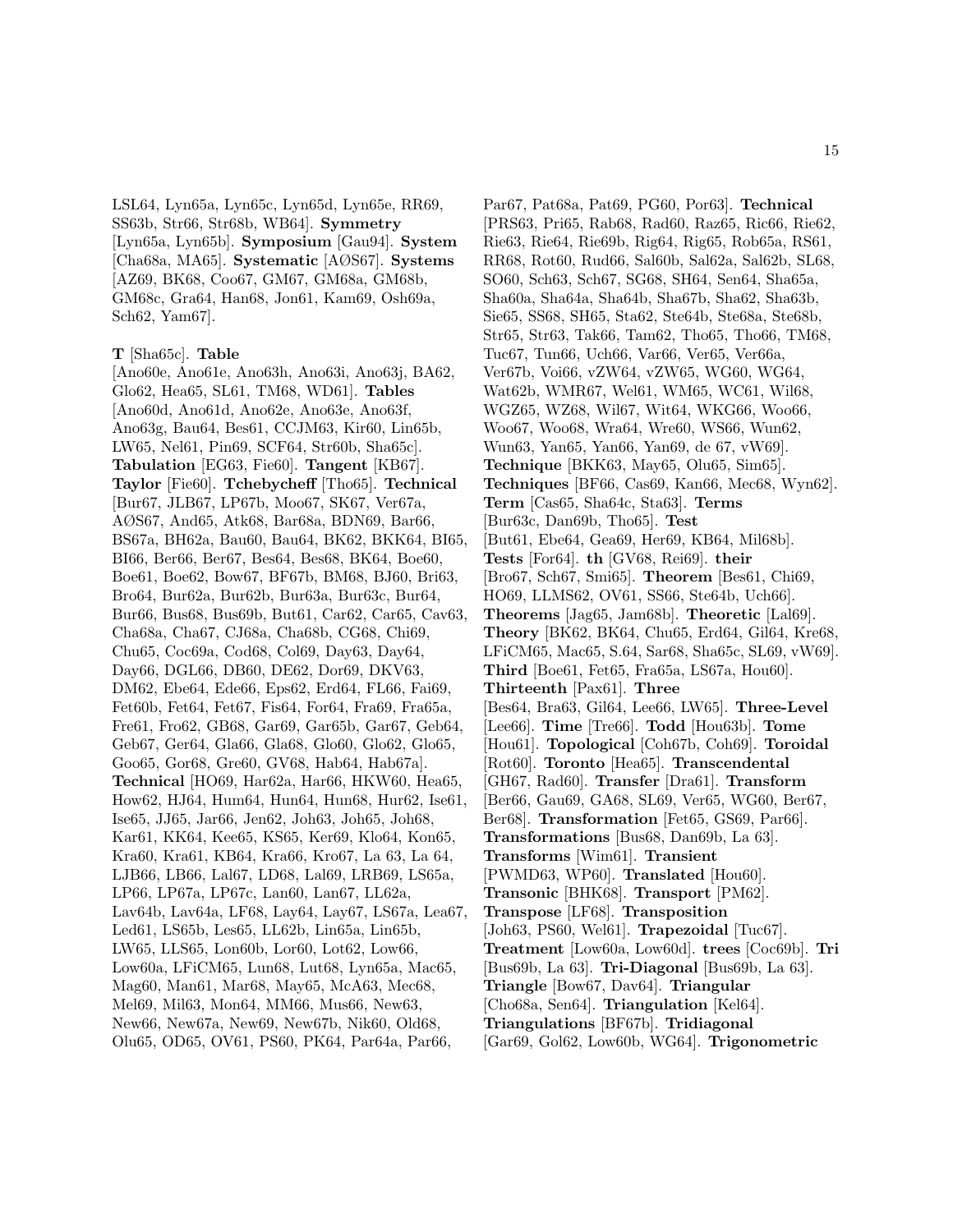[BK64, Bur64, Chu65, Lew69, LFiCM65, New66]. **Trinomial** [WM65]. **Trinomials** [RR68]. **Triple** [GS62]. **Triply** [BC67]. **Triply-Connected** [BC67]. **Truncation** [AH64, Ell65, Ell67, Osb67]. **Tubular** [KG68]. **Tuned** [WG60]. **Turning** [Ste69a]. **Twin** [Sha60a, Wre61]. **Twin-Prime** [Wre61]. **Two** [Bes61, Boe61, Boe62, Coh67a, DG63, Ebe64, Ell65, GM68c, Ker69, Man66, Man67, MM67, Mil60b, Mil60a, Mil60c, Pop60, PR63, RR69, Ste64a, Str60a, Swi60, Tau65, Ver66b, Ver66c, Wre68]. **Two-Dimensional** [Man66, RR69]. **Two-Parameter** [PR63]. **Two-Point** [Pop60]. **Type** [BDN69, BH65, Bes68, BH64, BHT69, Bra66, BRB65, Cha68b, Fet64, Kee65, McN64, Osh69b, Rig64, Thu69b, Whi65].

**Uhlenbeck** [S.64]. **Uncommon** [Low61]. **Unicity** [Joh68]. **Uniform** [Ste69a]. **Uniformly** [Cla62, Mul59]. **Unit** [Bur66]. **Unnormalized** [MA65]. **Unstable** [Ste65]. **Use** [Fra69, Let66, Str60b, Val68]. **Using** [Ber68, Cas65, Han68, La 63, Lay67, Led61, Lyn65e, Mil60b, Mit61, PR63, RS61, Sha65a]. **Utility** [Lon60b].

**V** [Hou60, Sha65c]. **Value** [Day63, Kre68, Osh69b, Pop60, Sim65, Thu69a, Thu69b, Yan65]. **Values** [Ape68, DJ67, GB68, HP62, HKW60, Kir60, KL68, Lin65b, LW65, Lyn69, Man67]. **Vancouver** [Gau94]. **Variable** [Let66, Str65, Sha65c]. **Variables** [Boe62, DKV63, GM67, GM68c, MTK62, Ver66b, Ver66c]. **Variate** [Fre61]. **Variation** [Del65]. **Variational** [RBM67]. **Variations** [SS66]. **Varieties** [Ste69a]. **Various** [Coh65, GV68]. **Vector** [Che64, Wyn62]. **Vectors** [DE62]. **Version** [LS67c, LS67b]. **vertices** [Coc69b]. **Very** [CEFT62]. **Villars** [Hou63a]. **Virial** [S.64]. **Viscous** [FL61]. **Voigt** [Rei67, Rei69]. **Volterra** [Day67, Lin69]. **Volumes** [LWF72].

**W** [S.64]. **Wall** [Asc60]. **Walsh** [Ric64b]. **Waring** [Ste64b]. **Wave** [Boe69, BH62b, Low60d, OD65, Pea69]. **Waves** [Mac65]. **Weakly** [Ste65]. **Weierstrass**

[Lin60, LT64, Lin65a, Lin65b, SL61]. **Weight** [Mic63, Rot61]. **Weights** [Rab60, SCF64, SH65, Whi65]. **Well** [Mil68a]. **Well-Posed** [Mil68a]. **Wendroff** [GM68c, Yam67]. **Which** [Van64, Wyn60]. **whose** [Jam68b]. **Wiener** [Fos65, KM67]. **Williamson** [BH65]. **without** [Ste69a]. **Wooten** [Sho60]. **Wrong** [KL68, Osh69a].

**x** [Ham64]. **xv** [Hou60]. **xvi** [Hou63b]. **xxvii** [Hou61].

**York** [Ham64, Hou60].

**Zero** [Cas65, Low66]. **Zeros** [Bau64, DL67, Dor66, Ger64, KK64, LL62a, Leh66, SCF64, Spi66, Spi67, Spi68, Ste69b, Ste71, WMR67, Wil68]. **Zeta** [HP62, Leh66, Spi66, Spi68]. **Zeta-Function** [Leh66].

# **References**

### **Amos:1969:CBD**

[AB69] D. E. Amos and W. G. Bulgren. On the computation of a bivariate  $t$ distribution. Mathematics of Computation, 23(106):319–333, April 1969. CODEN MCMPAF. ISSN 0025-5718 (print), 1088-6842 (electronic).

# **Aziz:1964:BTE**

[AH64] A. K. Aziz and B. E. Hubbard. Bounds on the truncation error by finite differences for the Goursat problem. Mathematics of Computation, 18(85):19–35, January 1964. CODEN MCMPAF. ISSN 0025-5718 (print), 1088-6842 (electronic).

### **Ahlin:1964:BGH**

[Ahl64] A. C. Ahlin. A bivariate generalization of Hermite's interpolation formula. Mathematics of Computation, 18(86): 264–273, April 1964. CODEN MCM-PAF. ISSN 0025-5718 (print), 1088-6842 (electronic).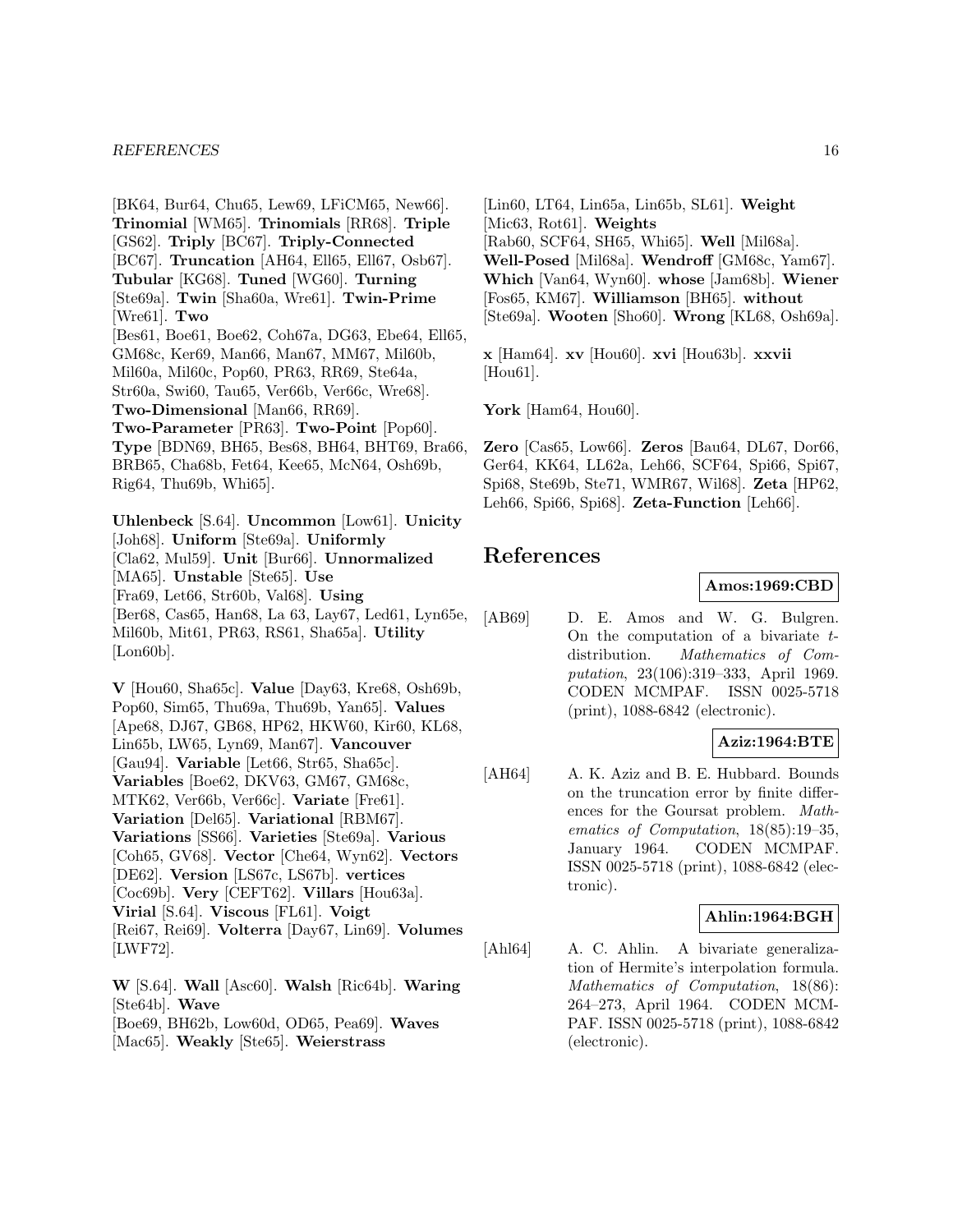### **Arthurs:1961:ESB**

[AM61] A. M. Arthurs and R. McCarroll. Expansion of spherical Bessel functions in a series of Chebyshev polynomials. Mathematics of Computation, 15(74): 159–162, April 1961. CODEN MCM-PAF. ISSN 0025-5718 (print), 1088-6842 (electronic).

# **Amos:1969:CBN**

[Amo69] D. E. Amos. On computation of the bivariate normal distribution. Mathematics of Computation, 23(107):655– 659, July 1969. CODEN MCMPAF. ISSN 0025-5718 (print), 1088-6842 (electronic).

# **Anderson:1965:GQF**

[And65] Donald G. Anderson. Gaussian quadrature formulae for  $\int_0^1 -ln(x)f(x)dx$  (in Technical Notes and Short Papers). Mathematics of Computation, 19(91): 477–481, July 1965. CODEN MCMPAF. ISSN 0025-5718 (print), 1088-6842 (electronic).

### **Anonymous:1960:Ca**

[Ano60a] Anonymous. Corrigenda. Mathematics of Computation, 14(69):97, January 1960. CODEN MCMPAF. ISSN 0025- 5718 (print), 1088-6842 (electronic).

#### **Anonymous:1960:Cb**

[Ano60b] Anonymous. Corrigenda. Mathematics of Computation, 14(70):222, April 1960. CODEN MCMPAF. ISSN 0025-5718 (print), 1088-6842 (electronic).

# **Anonymous:1960:Cc**

[Ano60c] Anonymous. Corrigendum. Mathematics of Computation, 14(71):310, July 1960. CODEN MCMPAF. ISSN 0025-5718 (print), 1088-6842 (electronic).

### **Anonymous:1960:RDT**

[Ano60d] Anonymous. Reviews and descriptions of tables and books. Mathematics of Computation, 14(69):75–95, January 1960. CODEN MCMPAF. ISSN 0025-5718 (print), 1088-6842 (electronic). URL http://www.ams.org/journals/mcom/ 1960-14-069/S0025-5718-60-99238- 3; http://www.ams.org/journals/ mcom/1960-14-069/S0025-5718-60-99238- 3/S0025-5718-60-99238-3.pdf.

### **Anonymous:1960:TE**

[Ano60e] Anonymous. Table erratum. Mathematics of Computation, 14(69):96, January 1960. CODEN MCMPAF. ISSN 0025-5718 (print), 1088-6842 (electronic). URL http://www.ams.org/ journals/mcom/1960-14-069/S0025- 5718-60-99237-1; http://www.ams. org/journals/mcom/1960-14-069/S0025- 5718-60-99237-1/S0025-5718-60-99237- 1.pdf.

#### **Anonymous:1961:Ca**

[Ano61a] Anonymous. Corrigenda. Mathematics of Computation, 15(73):113–114, January 1961. CODEN MCMPAF. ISSN 0025-5718 (print), 1088-6842 (electronic).

# **Anonymous:1961:Cb**

[Ano61b] Anonymous. Corrigenda. Mathematics of Computation, 15(74):225, April 1961. CODEN MCMPAF. ISSN 0025-5718 (print), 1088-6842 (electronic).

### **Anonymous:1961:Cc**

[Ano61c] Anonymous. Corrigenda. Mathematics of Computation, 15(76):436, October 1961. CODEN MCMPAF. ISSN 0025- 5718 (print), 1088-6842 (electronic).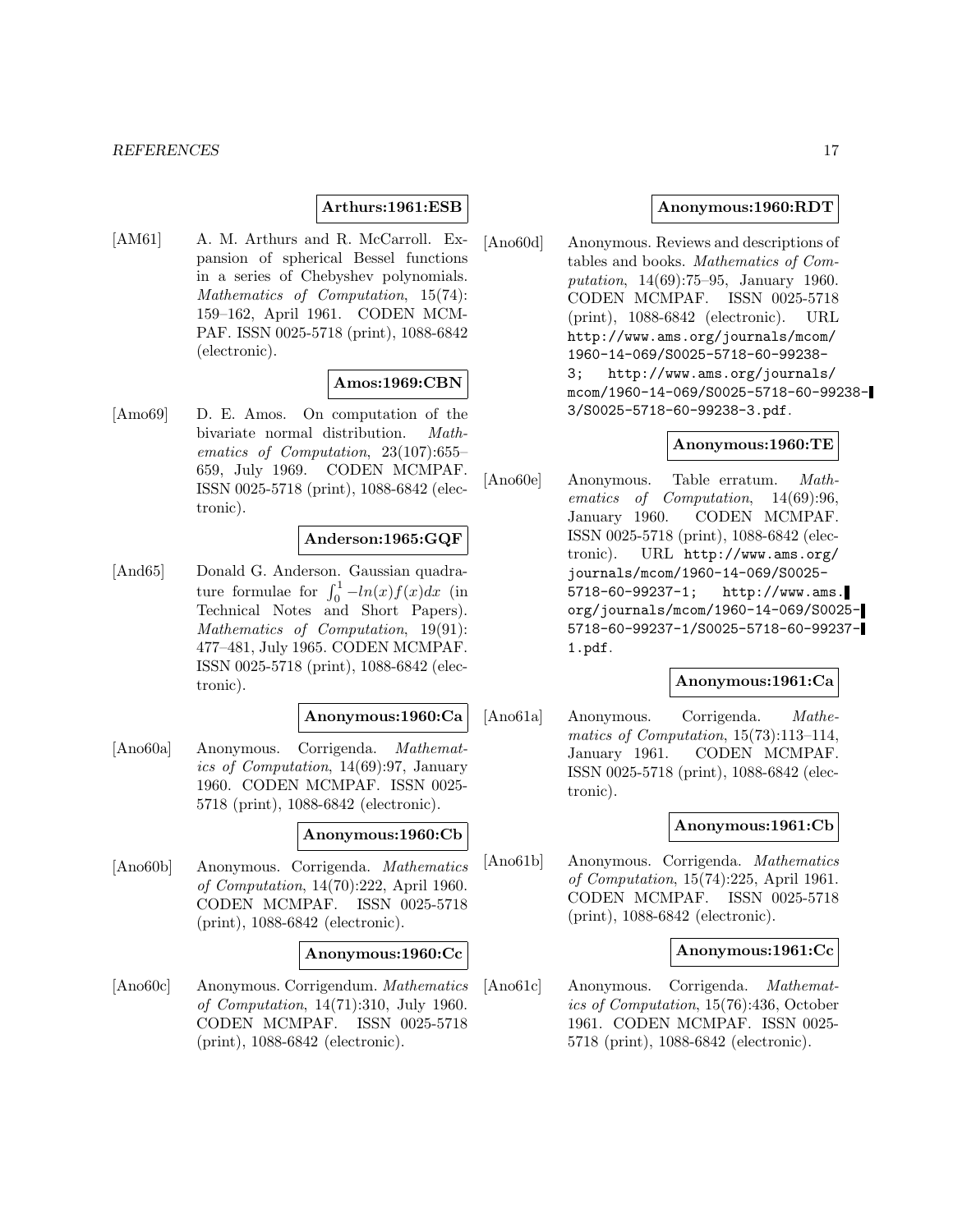### **Anonymous:1961:RDT**

[Ano61d] Anonymous. Reviews and descriptions of tables and books. Mathematics of Computation, 15(75):299–318, July 1961. CODEN MCMPAF. ISSN 0025-5718 (print), 1088-6842 (electronic). URL http://www.ams.org/journals/mcom/ 1961-15-075/S0025-5718-61-99215- 8; http://www.ams.org/journals/ mcom/1961-15-075/S0025-5718-61-99215- 8/S0025-5718-61-99215-8.pdf.

### **Anonymous:1961:TE**

[Ano61e] Anonymous. Table errata. Mathematics of Computation, 15(75):319– 321, July 1961. CODEN MCMPAF. ISSN 0025-5718 (print), 1088-6842 (electronic). URL http://www.ams.org/ journals/mcom/1961-15-075/S0025- 5718-61-99214-6; http://www.ams.  $org/journals/mcom/1961-15-075/S0025f_{10063b}$ 5718-61-99214-6/S0025-5718-61-99214- 6.pdf.

#### **Anonymous:1962:Ca**

[Ano62a] Anonymous. Corrigenda. Mathematics of Computation, 16(77):126, January 1962. CODEN MCMPAF. ISSN 0025- 5718 (print), 1088-6842 (electronic).

### **Anonymous:1962:Cb**

[Ano62b] Anonymous. Corrigenda. Mathematics of Computation, 16(78):262–263, April 1962. CODEN MCMPAF. ISSN 0025- 5718 (print), 1088-6842 (electronic).

#### **Anonymous:1962:Cc**

[Ano62c] Anonymous. Corrigendum. Mathematics of Computation, 16(79):406, July 1962. CODEN MCMPAF. ISSN 0025-5718 (print), 1088-6842 (electronic).

#### **Anonymous:1962:Cd**

[Ano62d] Anonymous. Corrigendum. Mathematics of Computation, 16(80):513, October

1962. CODEN MCMPAF. ISSN 0025- 5718 (print), 1088-6842 (electronic).

# **Anonymous:1962:RDT**

[Ano62e] Anonymous. Reviews and descriptions of tables and books. Mathematics of Computation, 16(78):252–260, April 1962. CODEN MCMPAF. ISSN 0025-5718 (print), 1088-6842 (electronic). URL http://www.ams.org/journals/mcom/ 1962-16-078/S0025-5718-62-99201- 3/home.html.

# **Anonymous:1963:Ca**

[Ano63a] Anonymous. Corrigenda. Mathematics of Computation, 17(81):104, January 1963. CODEN MCMPAF. ISSN 0025- 5718 (print), 1088-6842 (electronic).

# **Anonymous:1963:Cb**

Anonymous. Corrigenda. Mathematics of Computation, 17(82):215, April 1963. CODEN MCMPAF. ISSN 0025-5718 (print), 1088-6842 (electronic).

#### **Anonymous:1963:Cc**

[Ano63c] Anonymous. Corrigenda. Mathematics of Computation, 17(83):335, July 1963. CODEN MCMPAF. ISSN 0025-5718 (print), 1088-6842 (electronic).

#### **Anonymous:1963:Cd**

[Ano63d] Anonymous. Corrigenda. Mathematics of Computation, 17(84):487–488, October 1963. CODEN MCMPAF. ISSN 0025-5718 (print), 1088-6842 (electronic).

# **Anonymous:1963:RDTa**

[Ano63e] Anonymous. Reviews and descriptions of tables and books. Mathematics of Computation, 17(81):88–99, January 1963. CODEN MCMPAF. ISSN 0025- 5718 (print), 1088-6842 (electronic).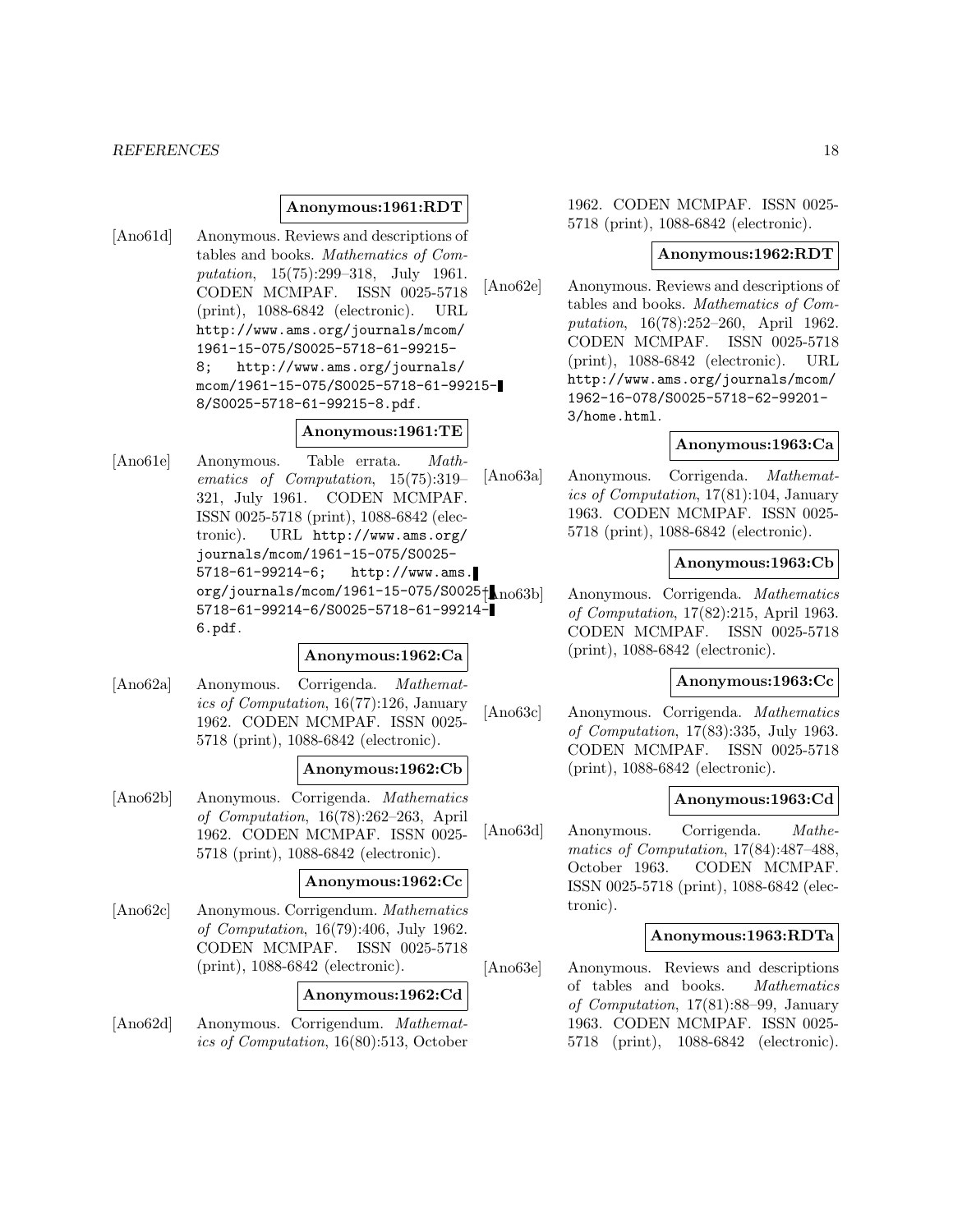URL http://www.ams.org/journals/ mcom/1963-17-081/S0025-5718-1963- 1781088-8; http://www.ams.org/ journals/mcom/1963-17-081/S0025- 5718-1963-1781088-8/S0025-5718-1963- 1781088-8.pdf.

# **Anonymous:1963:RDTb**

[Ano63f] Anonymous. Reviews and descriptions of tables and books. Mathematics of Computation, 17(81):88–99, January 1963. CODEN MCMPAF. ISSN 0025-5718 (print), 1088-6842 (electronic). URL http://www.ams.org/journals/mcom/ 1963-17-081/S0025-5718-63-99186- 5; http://www.ams.org/journals/ mcom/1963-17-081/S0025-5718-63-99186- 5/S0025-5718-63-99186-5.pdf.

#### **Anonymous:1963:RDTc**

[Ano63g] Anonymous. Reviews and descriptions of tables and books. Mathematics of Computation, 17(82):202–213, April 1963. CODEN MCMPAF. ISSN 0025-5718 (print), 1088-6842 (electronic). URL http://www.ams.org/journals/mcom/ 1963-17-082/S0025-5718-63-99182- 8; http://www.ams.org/journals/ mcom/1963-17-082/S0025-5718-63-99182- 8/S0025-5718-63-99182-8.pdf.

# **Anonymous:1963:TEa**

[Ano63h] Anonymous. Table errata. Mathematics of Computation, 17(81):100–103, January 1963. CODEN MCMPAF. ISSN 0025-5718 (print), 1088-6842 (electronic). URL http://www.ams.org/ journals/mcom/1963-17-081/S0025- 5718-63-99185-3; http://www.ams. org/journals/mcom/1963-17-081/S0025- 5718-63-99185-3/S0025-5718-63-99185- 3.pdf.

# **Anonymous:1963:TEb**

[Ano63i] Anonymous. Table errata. Mathematics of Computation, 17(81):100– 103, January 1963. CODEN MCM-PAF. ISSN 0025-5718 (print), 1088- 6842 (electronic). URL http:/ /www.ams.org/journals/mcom/1963- 17-081/S0025-5718-1963-1781100-6; http://www.ams.org/journals/mcom/ 1963-17-081/S0025-5718-1963-1781100- 6/S0025-5718-1963-1781100-6.pdf; https://www.ams.org/mathscinetgetitem?mr=1781100.

### **Anonymous:1963:TEc**

[Ano63j] Anonymous. Table errata. Mathematics of Computation, 17(82):214– 215, April 1963. CODEN MCMPAF. ISSN 0025-5718 (print), 1088-6842 (electronic). URL http://www.ams.org/ journals/mcom/1963-17-082/S0025- 5718-63-99181-6; http://www.ams. org/journals/mcom/1963-17-082/S0025- 5718-63-99181-6/S0025-5718-63-99181- 6.pdf.

### **Anonymous:1964:Cb**

[Ano64a] Anonymous. Corrigenda. Mathematics of Computation, 18(87):536, July 1964. CODEN MCMPAF. ISSN 0025-5718 (print), 1088-6842 (electronic).

# **Anonymous:1964:Ca**

[Ano64b] Anonymous. Corrigendum. Mathematics of Computation, 18(86):348, April 1964. CODEN MCMPAF. ISSN 0025- 5718 (print), 1088-6842 (electronic).

# **Anonymous:1964:Cc**

Anonymous. Corrigendum. Mathematics of Computation, 18(88):688, October 1964. CODEN MCMPAF. ISSN 0025- 5718 (print), 1088-6842 (electronic).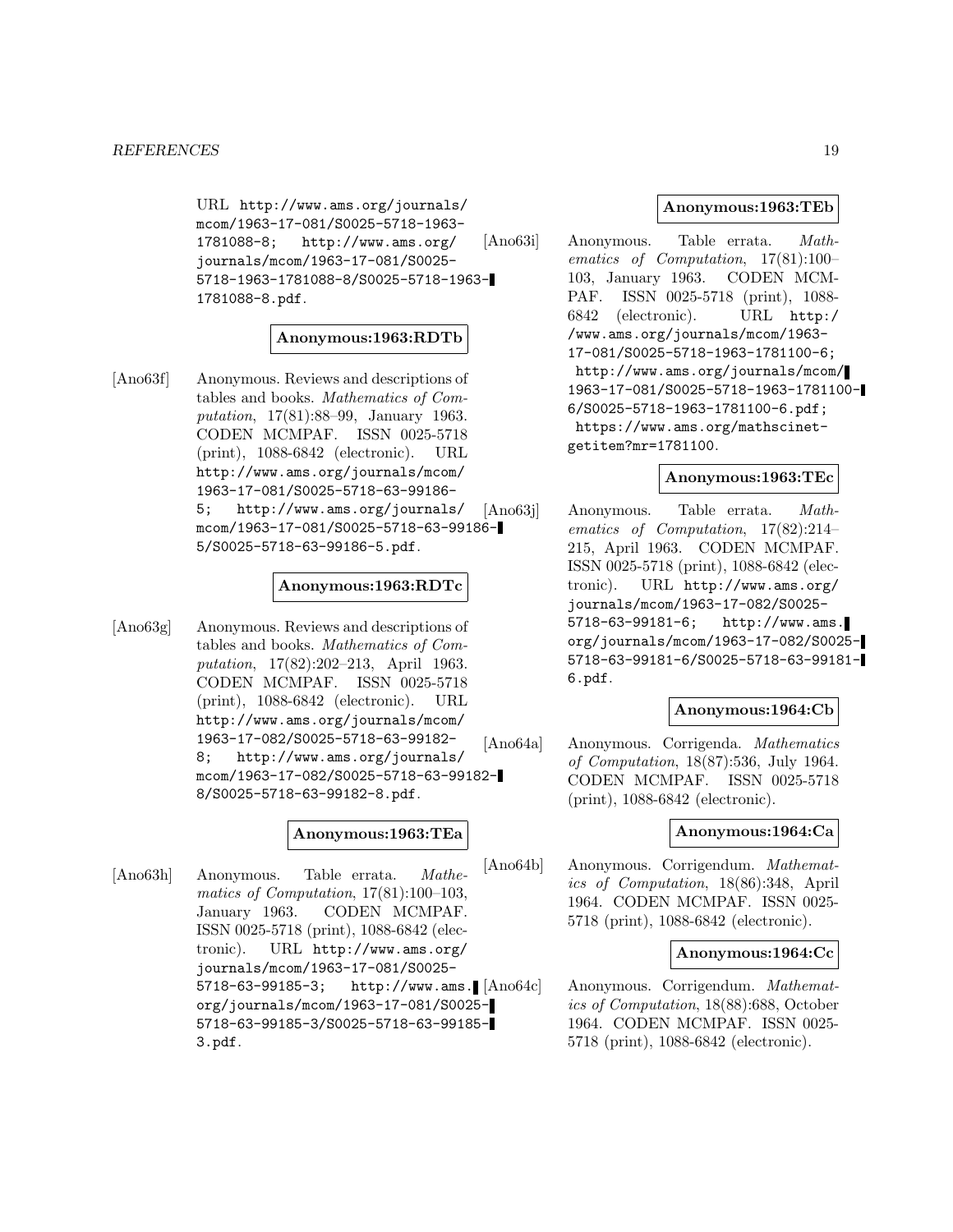### **Anonymous:1965:Ca**

[Ano65a] Anonymous. Corrigenda. Mathematics of Computation, 19(89):175, April 1965. CODEN MCMPAF. ISSN 0025-5718 (print), 1088-6842 (electronic).

# **Anonymous:1965:Cb**

[Ano65b] Anonymous. Corrigendum. Mathematics of Computation, 19(91):529, July 1965. CODEN MCMPAF. ISSN 0025-5718 (print), 1088-6842 (electronic).

# **Anonymous:1965:Cc**

[Ano65c] Anonymous. Corrigendum. Mathematics of Computation, 19(92):706, October 1965. CODEN MCMPAF. ISSN 0025- 5718 (print), 1088-6842 (electronic).

### **Anonymous:1965:Ea**

[Ano65d] Anonymous. Errata. Mathematics of Computation, 19(91):527–528, July 1965. CODEN MCMPAF. ISSN 0025- 5718 (print), 1088-6842 (electronic).

#### **Anonymous:1965:Eb**

[Ano65e] Anonymous. Errata. Mathematics of Computation, 19(92):705–706, October 1965. CODEN MCMPAF. ISSN 0025- 5718 (print), 1088-6842 (electronic).

# **Anonymous:1966:Cc**

[Ano66a] Anonymous. Corrigenda. Mathematics of Computation, 20(96):643, October 1966. CODEN MCMPAF. ISSN 0025- 5718 (print), 1088-6842 (electronic).

#### **Anonymous:1966:Cb**

[Ano66b] Anonymous. Corrigendum. Mathematics of Computation, 20(94):344, April 1966. CODEN MCMPAF. ISSN 0025- 5718 (print), 1088-6842 (electronic).

# **Anonymous:1966:E**

[Ano66c] Anonymous. Errata. Mathematics of Computation, 20(95):468–471, July 1966. CODEN MCMPAF. ISSN 0025- 5718 (print), 1088-6842 (electronic).

# **Anonymous:1967:Ca**

[Ano67a] Anonymous. Corrigenda. Mathematics of Computation, 21(97):130, January 1967. CODEN MCMPAF. ISSN 0025- 5718 (print), 1088-6842 (electronic).

### **Anonymous:1967:Cb**

[Ano67b] Anonymous. Corrigenda. Mathematics of Computation, 21(98):296, April 1967. CODEN MCMPAF. ISSN 0025-5718 (print), 1088-6842 (electronic).

### **Anonymous:1967:Cc**

[Ano67c] Anonymous. Corrigendum. Mathematics of Computation, 21(100):751, October 1967. CODEN MCMPAF. ISSN 0025- 5718 (print), 1088-6842 (electronic).

# **Anonymous:1968:Ca**

[Ano68a] Anonymous. Corrigenda. Mathematics of Computation, 22(101):246–247, January 1968. CODEN MCMPAF. ISSN 0025-5718 (print), 1088-6842 (electronic).

# **Anonymous:1968:Cb**

[Ano68b] Anonymous. Corrigenda. Mathematics of Computation, 22(102):474, April 1968. CODEN MCMPAF. ISSN 0025- 5718 (print), 1088-6842 (electronic).

# **Anonymous:1968:Cc**

[Ano68c] Anonymous. Corrigenda. Mathematics of Computation, 22(103):699, July 1968. CODEN MCMPAF. ISSN 0025- 5718 (print), 1088-6842 (electronic).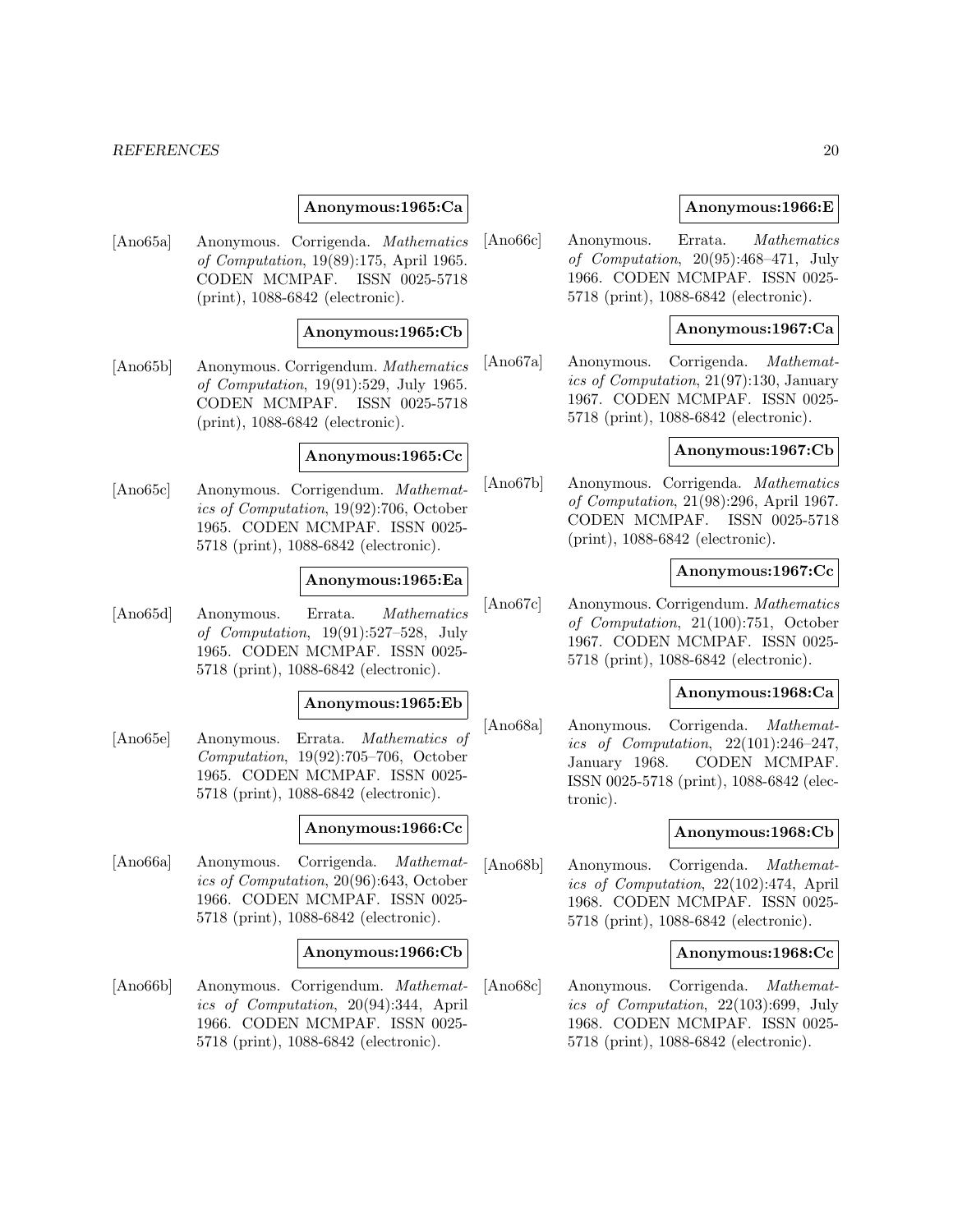### **Anonymous:1968:Cd**

[Ano68d] Anonymous. Corrigenda. Mathematics of Computation, 22(104):911, October 1968. CODEN MCMPAF. ISSN 0025- 5718 (print), 1088-6842 (electronic).

# **Anonymous:1969:Ca**

[Ano69a] Anonymous. Corrigenda. Mathematics of Computation, 23(105):219, January 1969. CODEN MCMPAF. ISSN 0025- 5718 (print), 1088-6842 (electronic).

#### **Anonymous:1969:Cb**

[Ano69b] Anonymous. Corrigenda. Mathematics of Computation, 23(106):473, April 1969. CODEN MCMPAF. ISSN 0025- 5718 (print), 1088-6842 (electronic).

### **Anonymous:1969:Cd**

[Ano69c] Anonymous. Corrigenda. Mathematics of Computation, 23(108):893, October 1969. CODEN MCMPAF. ISSN 0025- 5718 (print), 1088-6842 (electronic).

# **Anonymous:1969:Cc**

[Ano69d] Anonymous. Corrigendum. Mathematics of Computation, 23(107):693, July 1969. CODEN MCMPAF. ISSN 0025- 5718 (print), 1088-6842 (electronic).

# **Alanen:1967:SCA**

[AØS67] J. Alanen, Ø. Øre, and J. Stemple. Systematic computations on amicable numbers (in Technical Notes and Short Papers). Mathematics of Computation, 21(98):242–245, April 1967. CODEN MCMPAF. ISSN 0025-5718 (print), 1088-6842 (electronic).

# **Apelkrans:1968:DSH**

[Ape68] Mats Y. T. Apelkrans. On difference schemes for hyperbolic equations with discontinuous initial values. Mathematics of Computation, 22(103):525– 539, July 1968. CODEN MCMPAF. ISSN 0025-5718 (print), 1088-6842 (electronic).

# **Aumann:1965:MCK**

[APR65] R. J. Aumann, B. Peleg, and P. Rabinowitz. A method for computing the kernel of n-person games. Mathematics of Computation, 19(92):531–551, October 1965. CODEN MCMPAF. ISSN 0025- 5718 (print), 1088-6842 (electronic).

# **Ascher:1960:ESO**

[Asc60] Marcia Ascher. Explicit solutions of the one-dimensional heat equation for a composite wall. Mathematics of Computation, 14(72):346–353, October 1960. CODEN MCMPAF. ISSN 0025-5718 (print), 1088-6842 (electronic).

# **Atkin:1968:EGS**

[Atk68] A. O. L. Atkin. Explicit gap series at cusps of  $\Gamma(p)$  (in Technical Notes and Short Papers). Mathematics of Computation, 22(102):416–419, April 1968. CODEN MCMPAF. ISSN 0025-5718 (print), 1088-6842 (electronic).

# **Ayoub:1967:NCN**

[Ayo67] Raymond G. Ayoub. A note on the class number of imaginary quadratic fields. Mathematics of Computation, 21(99): 442–445, July 1967. CODEN MCMPAF. ISSN 0025-5718 (print), 1088-6842 (electronic).

#### **Abarbanel:1969:IFD**

[AZ69] S. Abarbanel and G. Zwas. An iterative finite-difference method for hyperbolic systems. Mathematics of Computation, 23(107):549–565, July 1969. CODEN MCMPAF. ISSN 0025-5718 (print), 1088-6842 (electronic).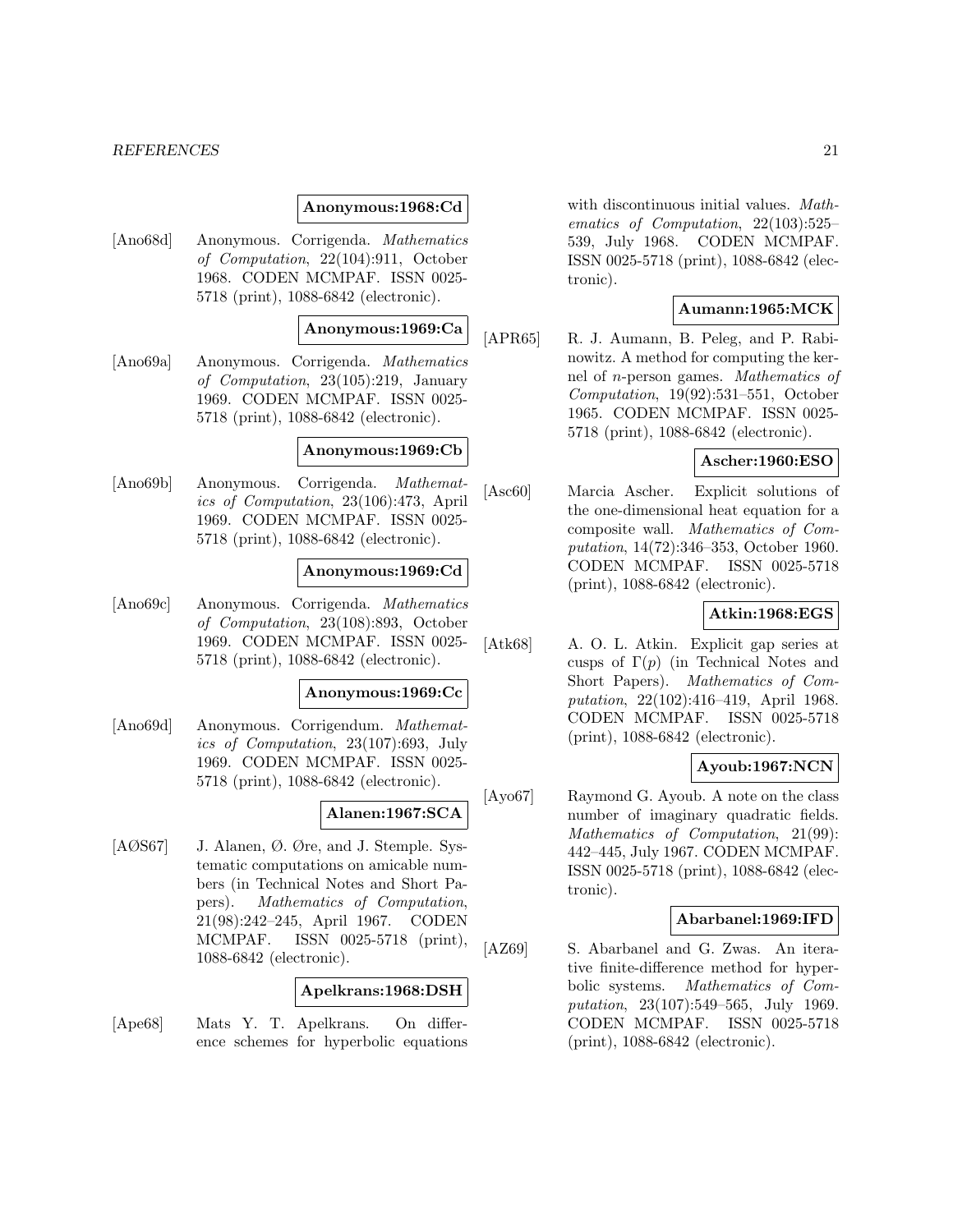# **Bridge:1962:ETR**

[BA62] John F. Bridge and Stanley W. Angrist. An extended table of roots of  $J'_n(x)Y'_n(\beta x) - J'_n(\beta x)Y'_n(x) = 0.$  Mathematics of Computation, 16(78):198– 204, April 1962. CODEN MCMPAF. ISSN 0025-5718 (print), 1088-6842 (electronic).

# **Barakat:1961:EIG**

[Bar61] Richard Barakat. Evaluation of the incomplete gamma function of imaginary argument by Chebyshev polynomials. Mathematics of Computation, 15(73):7– 11, January 1961. CODEN MCMPAF. ISSN 0025-5718 (print), 1088-6842 (electronic).

# **Barnett:1962:BPR**

[Bar62] V. D. Barnett. The behavior of pseudorandom sequences generated on computers by the multiplicative congruential method. Mathematics of Computation, 16(77):63–69, January 1962. CODEN MCMPAF. ISSN 0025-5718 (print), 1088-6842 (electronic).

# **Barrodale:1966:NES**

[Bar66] Ian Barrodale. A note on equal sums of like powers (in Technical Notes and Short Papers). Mathematics of Computation, 20(94):318–322, April 1966. CODEN MCMPAF. ISSN 0025-5718 (print), 1088-6842 (electronic).

# **Bard:1968:NID**

[Bar68a] Yonathan Bard. On a numerical instability of Davidon-like methods (in Technical Notes and Short Papers). Mathematics of Computation, 22(103):665– 666, July 1968. CODEN MCMPAF. ISSN 0025-5718 (print), 1088-6842 (electronic).

### **Bareiss:1968:SIM**

[Bar68b] Erwin H. Bareiss. Sylvester's identity and multistep integer-preserving Gaussian elimination. Mathematics of Computation, 22(103):565–578, July 1968. CODEN MCMPAF. ISSN 0025-5718 (print), 1088-6842 (electronic).

# **Barnhill:1968:EANa**

[Bar68c] Robert E. Barnhill. An error analysis for numerical multiple integration. I. Mathematics of Computation, 22(101): 98–109, January 1968. CODEN MCM-PAF. ISSN 0025-5718 (print), 1088-6842 (electronic).

# **Barnhill:1968:EANb**

[Bar68d] Robert E. Barnhill. An error analysis for numerical multiple integration. II. Mathematics of Computation, 22(102): 286–292, April 1968. CODEN MCM-PAF. ISSN 0025-5718 (print), 1088-6842 (electronic).

### **Batten:1963:SOC**

[Bat63] George W. Batten, Jr. Second-order correct boundary conditions for the numerical solution of the mixed boundary problem for parabolic equations. Mathematics of Computation, 17(84):405–413, October 1963. CODEN MCMPAF. ISSN 0025-5718 (print), 1088-6842 (electronic).

# **Bauer:1960:FCL**

[Bau60] F. L. Bauer. The formula-controlled logical computer "Stanislaus" (in Technical Notes and Short Papers). Mathematics of Computation, 14(69):64–67, January 1960. CODEN MCMPAF. ISSN 0025- 5718 (print), 1088-6842 (electronic).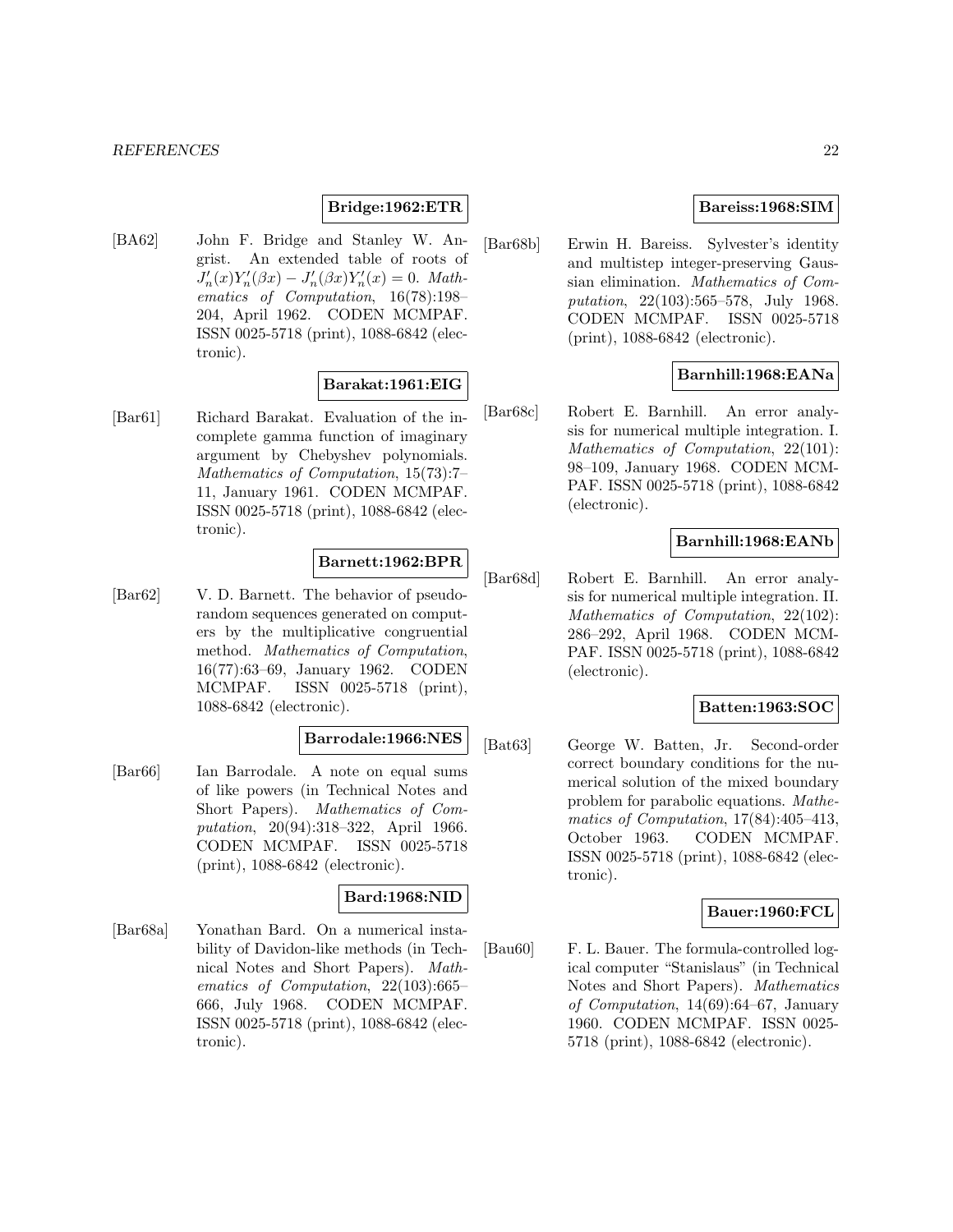# **Bauer:1964:TZC**

[Bau64] Helmut F. Bauer. Tables of zeros of cross product Bessel functions  $J'_p(\xi)Y'_p(k\xi) J'_p(k\xi)Y'_p(\xi) = 0$  (in Technical Notes and Short Papers). Mathematics of Computation, 18(85):128–135, January 1964. CODEN MCMPAF. ISSN 0025-5718 (print), 1088-6842 (electronic).

### **Baer:1968:NSP**

[BB68] R. M. Baer and P. Brock. Natural sorting over permutation spaces. Mathematics of Computation, 22(102):385– 410, April 1968. CODEN MCMPAF. ISSN 0025-5718 (print), 1088-6842 (electronic).

### **Bergman:1967:PCM**

[BC67] Stefan Bergman and Bruce Chalmers. A procedure for conformal mapping of triply-connected domains. Mathematics of Computation, 21(100):527–542, October 1967. CODEN MCMPAF. ISSN 0025-5718 (print), 1088-6842 (electronic).

#### **Blanch:1969:DPM**

[BC69] G. Blanch and D. S. Clemm. The double points of Mathieu's differential equation. Mathematics of Computation, 23(105): 97–108, January 1969. CODEN MCM-PAF. ISSN 0025-5718 (print), 1088-6842 (electronic).

### **Barnhill:1969:NTC**

[BDN69] R. E. Barnhill, J. E. Dennis, Jr., and G. M. Nielson. A new type of Chebyshev quadrature (in Technical Notes and Short Papers). Mathematics of Computation, 23(106):437–441, April 1969. CODEN MCMPAF. ISSN 0025-5718 (print), 1088-6842 (electronic).

# **Berger:1966:IDL**

[Ber66] Bruce S. Berger. Inversion of the Ndimensional Laplace transform (in Technical Notes and Short Papers). Mathematics of Computation, 20(95):418– 421, July 1966. CODEN MCMPAF. ISSN 0025-5718 (print), 1088-6842 (electronic).

# **Bergland:1967:FFT**

[Ber67] G. D. Bergland. The Fast Fourier Transform recursive equations for arbitrary length records (in Technical Notes and Short Papers). Mathematics of Computation, 21(98):236–238, April 1967. CODEN MCMPAF. ISSN 0025-5718 (print), 1088-6842 (electronic).

### **Bergland:1968:FFT**

[Ber68] G. D. Bergland. A Fast Fourier Transform algorithm using base 8 iterations. Mathematics of Computation, 22(102): 275–279, April 1968. CODEN MCM-PAF. ISSN 0025-5718 (print), 1088-6842 (electronic).

# **Best:1961:TTT**

[Bes61] Gilbert C. Best. Two theorem tables of matrix algebra. Mathematics of Computation, 15(73):19–22, January 1961. CODEN MCMPAF. ISSN 0025-5718 (print), 1088-6842 (electronic).

# **Best:1964:HFI**

[Bes64] Gilbert C. Best. Helpful formulas for integrating polynomials in three dimensions (in Technical Notes and Short Papers). Mathematics of Computation, 18(86):310–312, April 1964. CODEN MCMPAF. ISSN 0025-5718 (print), 1088-6842 (electronic).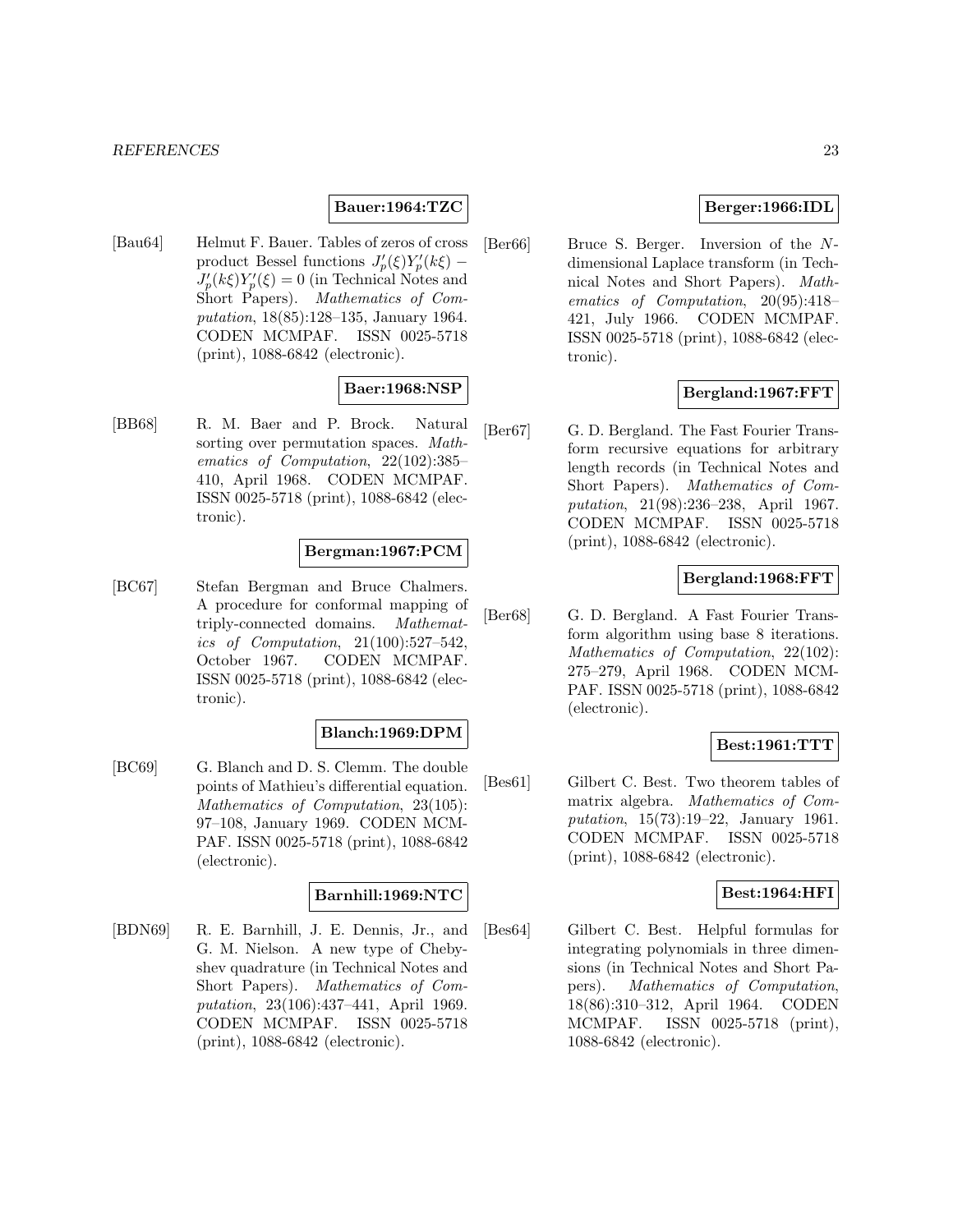# **Best:1968:PMS**

[Bes68] Gilbert C. Best. Powers of a matrix of special type (in Technical Notes and Short Papers). Mathematics of Computation, 22(103):667–668, July 1968. CODEN MCMPAF. ISSN 0025-5718 (print), 1088-6842 (electronic).

### **Borosh:1966:ESL**

[BF66] I. Borosh and A. S. Fraenkel. Exact solutions of linear equations with rational coefficients by congruence techniques. Mathematics of Computation, 20 (93):107–112, January 1966. CODEN MCMPAF. ISSN 0025-5718 (print), 1088-6842 (electronic).

# **Baumert:1967:CNO**

[BF67a] L. D. Baumert and H. Fredricksen. The cyclotomic numbers of order eighteen with applications to difference sets. Mathematics of Computation, 21(98): 204–219, April 1967. CODEN MCM-PAF. ISSN 0025-5718 (print), 1088-6842 (electronic).

# **Bowen:1967:GTS**

[BF67b] Robert Bowen and Stephen Fisk. Generation of triangulations of the sphere (in Technical Notes and Short Papers). Mathematics of Computation, 21(98): 250–252, April 1967. CODEN MCM-PAF. ISSN 0025-5718 (print), 1088-6842 (electronic).

#### **Bateman:1962:HAF**

[BH62a] Paul T. Bateman and Roger A. Horn. A heuristic asymptotic formula concerning the distribution of prime numbers (in Technical Notes and Short Papers). Mathematics of Computation, 16(79): 363–367, July 1962. CODEN MCMPAF. ISSN 0025-5718 (print), 1088-6842 (electronic).

# **Brown:1962:SWA**

[BH62b] K. M. Brown and P. Henrici. Sign wave analysis in matrix eigenvalue problems. Mathematics of Computation, 16(79): 291–300, July 1962. CODEN MCMPAF. ISSN 0025-5718 (print), 1088-6842 (electronic).

# **Bramble:1964:NMT**

[BH64] James H. Bramble and Bert E. Hubbard. New monotone type approximations for elliptic problems. Mathematics of Computation, 18(87):349–367, July 1964. CODEN MCMPAF. ISSN 0025- 5718 (print), 1088-6842 (electronic).

# **Baumert:1965:HMW**

[BH65] L. D. Baumert and Marshall Hall, Jr. Hadamard matrices of the Williamson type. Mathematics of Computation, 19(91):442–447, July 1965. CODEN MCMPAF. ISSN 0025-5718 (print), 1088-6842 (electronic).

# **Bergman:1968:NCT**

[BHK68] S. Bergman, J. G. Herriot, and T. G. Kurtz. On numerical calculation of transonic flow patterns. Mathematics of Computation, 22(101):13–27, January 1968. CODEN MCMPAF. ISSN 0025- 5718 (print), 1088-6842 (electronic).

# **Bramble:1969:CEE**

[BHT69] J. H. Bramble, B. E. Hubbard, and Vidar Thomee. Convergence estimates for essentially positive type discrete Dirichlet problems. Mathematics of Computation, 23(108):695–709, October 1969. CODEN MCMPAF. ISSN 0025-5718 (print), 1088-6842 (electronic).

# **Ben-Israel:1965:IMC**

[BI65] Adi Ben-Israel. An iterative method for computing the generalized inverse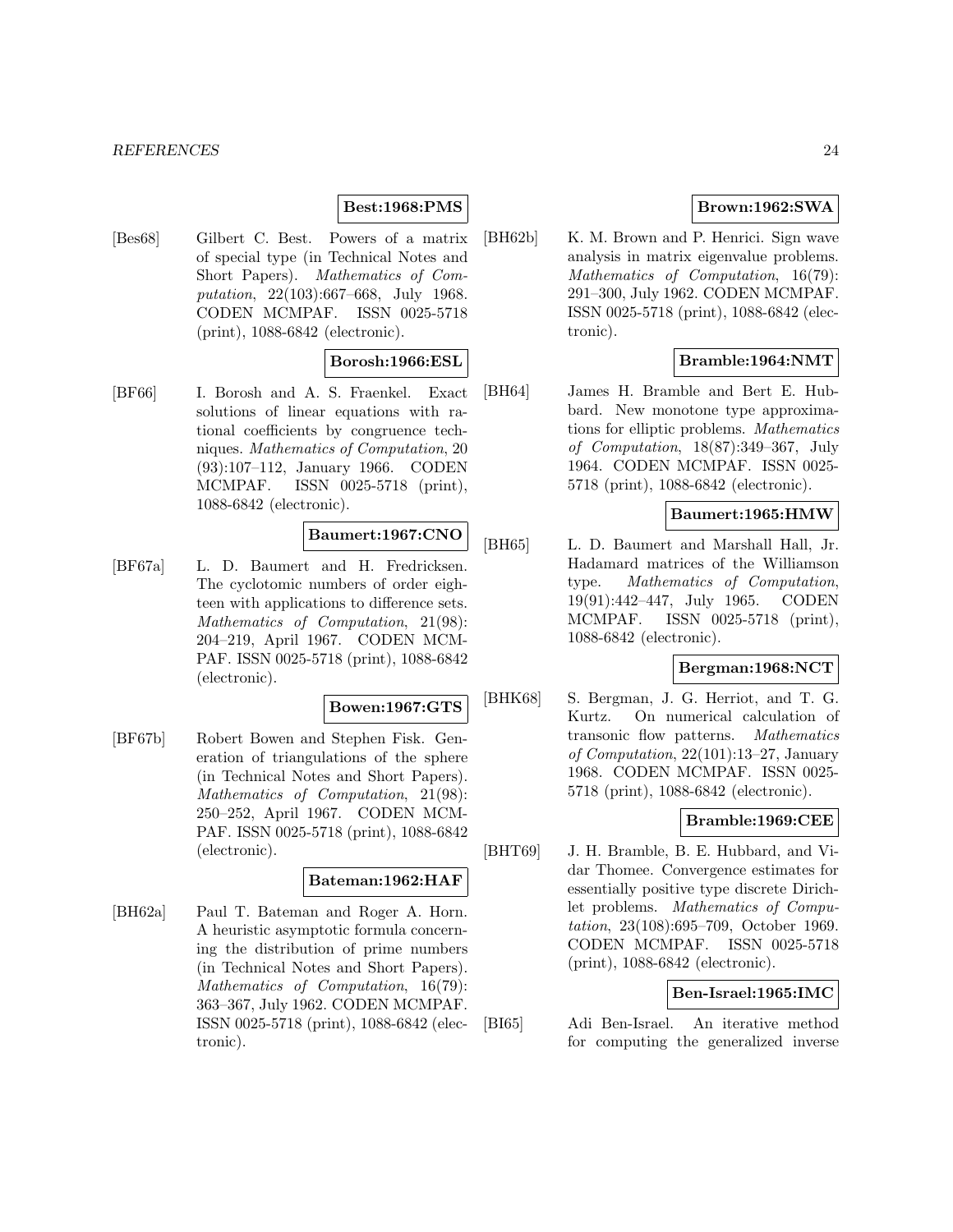of an arbitrary matrix (in Technical Notes and Short Papers). Mathematics of Computation, 19(91):452–455, July 1965. CODEN MCMPAF. ISSN 0025- 5718 (print), 1088-6842 (electronic).

# **Ben-Israel:1966:NIM**

[BI66] Adi Ben-Israel. A note on an iterative method for generalized inversion of matrices (in Technical Notes and Short Papers). Mathematics of Computation, 20(95):439–440, July 1966. CODEN MCMPAF. ISSN 0025-5718 (print), 1088-6842 (electronic).

# **Brillhart:1960:FCM**

[BJ60] John Brillhart and G. D. Johnson. On the factors of certain Mersenne numbers (in Technical Notes and Short Papers). Mathematics of Computation, 14(72): 365–369, October 1960. CODEN MCM-PAF. ISSN 0025-5718 (print), 1088-6842 (electronic).

# **Bellman:1962:NSD**

[BK62] R. Bellman and B. Kotkin. On the numerical solution of a differentialdifference equation arising in analytic number theory (in Technical Notes and Short Papers). Mathematics of Computation, 16(80):473–475, October 1962. CODEN MCMPAF. ISSN 0025-5718 (print), 1088-6842 (electronic).

#### **Boas:1964:CTT**

[BK64] R. P. Boas, Jr. and Virginia C. Klema. A constant in the theory of trigonometric series (in Technical Notes and Short Papers). Mathematics of Computation, 18 (88):674, October 1964. CODEN MCM-PAF. ISSN 0025-5718 (print), 1088-6842 (electronic).

# **Banks:1968:CES**

[BK68] D. O. Banks and G. J. Kurowski. Computation of eigenvalues of singular Sturm–Liouville systems. Mathematics of Computation, 22(102):304–310, April 1968. CODEN MCMPAF. ISSN 0025- 5718 (print), 1088-6842 (electronic).

# **Bellman:1963:PAN**

[BKK63] Richard Bellman, Robert Kalaba, and Bella Kotkin. Polynomial approximation — a new computational technique in dynamic programming: Allocation processes. Mathematics of Computation, 17(82):155–161, April 1963. CODEN MCMPAF. ISSN 0025-5718 (print), 1088-6842 (electronic).

# **Bellman:1964:DAA**

[BKK64] Richard Bellman, Robert Kalaba, and Bella Kotkin. Differential approximation applied to the solution of convolution equations (in Technical Notes and Short Papers). Mathematics of Computation, 18(87):487–491, July 1964. CODEN MCMPAF. ISSN 0025-5718 (print), 1088-6842 (electronic).

# **Brillhart:1964:BPC**

[BLL64] John Brillhart, D. H. Lehmer, and Emma Lehmer. Bounds for pairs of consecutive seventh and higher power residues. Mathematics of Computation, 18(87):397–407, July 1964. CODEN MCMPAF. ISSN 0025-5718 (print), 1088-6842 (electronic).

# **Blum:1962:MRK**

[Blu62] E. K. Blum. A modification of the Runge–Kutta fourth-order method. Mathematics of Computation, 16(78): 176–187, April 1962. CODEN MCM-PAF. ISSN 0025-5718 (print), 1088-6842 (electronic).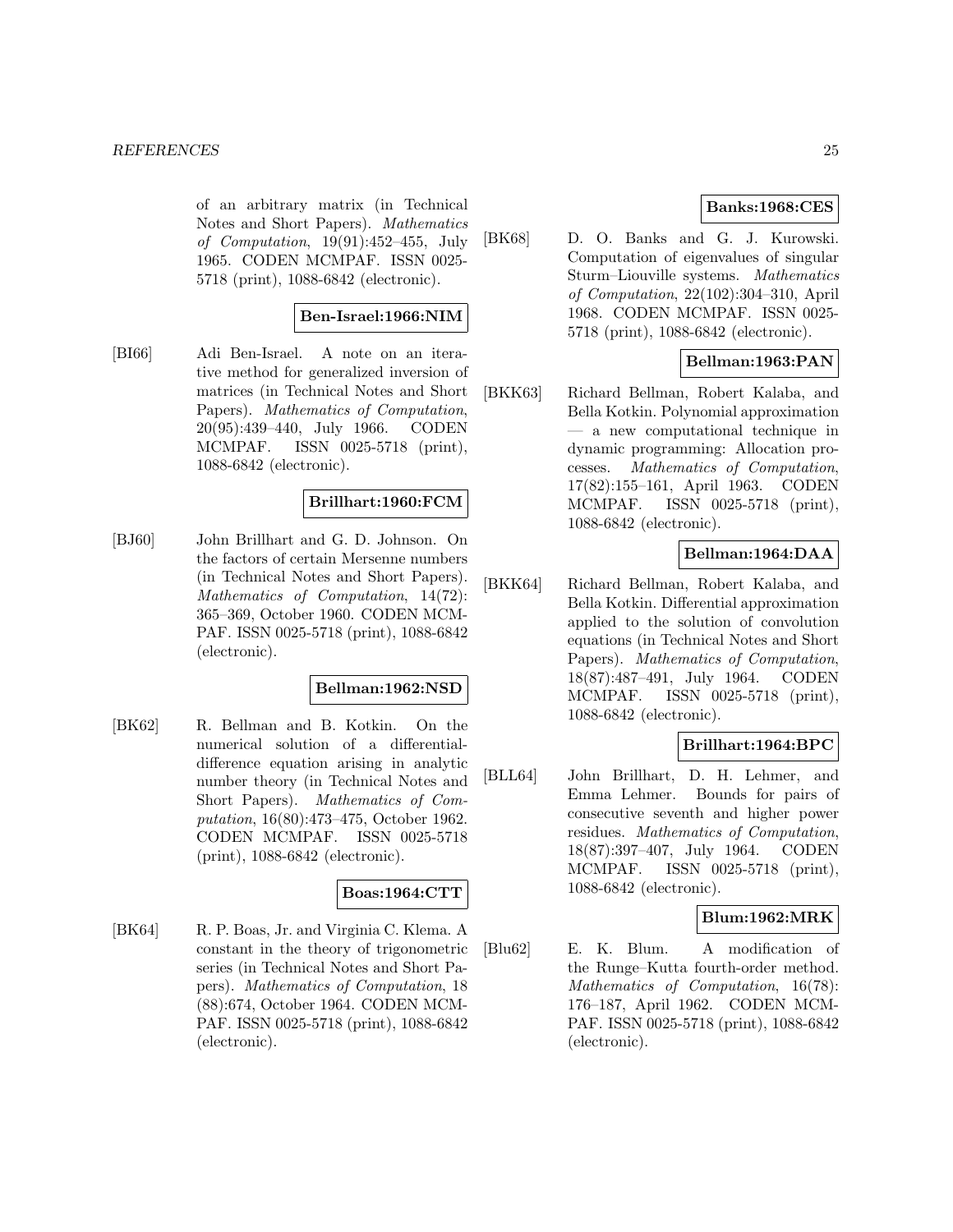# **Bratley:1968:MAN**

[BM68] Paul Bratley and John McKay. More amicable numbers (in Technical Notes and Short Papers). Mathematics of Computation, 22(103):677–678, July 1968. CODEN MCMPAF. ISSN 0025- 5718 (print), 1088-6842 (electronic).

### **Boersma:1960:CFI**

[Boe60] J. Boersma. Computation of Fresnel integrals (in Technical Notes and Short Papers). Mathematics of Computation, 14(72):380, October 1960. CODEN MCMPAF. ISSN 0025-5718 (print), 1088-6842 (electronic).

# **Boersma:1961:TFR**

[Boe61] J. Boersma. Two formulas relating to elliptic integrals of the third kind (in Technical Notes and Short Papers). Mathematics of Computation, 15(75): 296–298, July 1961. CODEN MCMPAF. ISSN 0025-5718 (print), 1088-6842 (electronic).

#### **Boersma:1962:CLF**

[Boe62] J. Boersma. On the computation of Lommel's functions of two variables (in Technical Notes and Short Papers). Mathematics of Computation, 16(78): 232–238, April 1962. CODEN MCM-PAF. ISSN 0025-5718 (print), 1088-6842 (electronic).

#### **Boersma:1969:ECW**

[Boe69] J. Boersma. Expansions for Coulomb wave functions. Mathematics of Computation, 23(105):51–59, January 1969. CODEN MCMPAF. ISSN 0025-5718 (print), 1088-6842 (electronic).

# **Bowen:1967:GMT**

[Bow67] Robert Bowen. The generation of minimal triangle graphs (in Technical

Notes and Short Papers). Mathematics of Computation, 21(98):248–250, April 1967. CODEN MCMPAF. ISSN 0025- 5718 (print), 1088-6842 (electronic).

# **Ballester:1967:CDA**

[BP67] C. Ballester and V. Pereyra. On the construction of discrete approximations to linear differential expressions. Mathematics of Computation, 21(99):297– 302, July 1967. CODEN MCMPAF. ISSN 0025-5718 (print), 1088-6842 (electronic).

# **Bramble:1963:FOF**

[Bra63] James H. Bramble. Fourth-order finite difference analogues of the Dirichlet problem for Poisson's equation in three and four dimensions. Mathematics of Computation, 17(83):217–222, July 1963. CODEN MCMPAF. ISSN 0025- 5718 (print), 1088-6842 (electronic).

# **Brandt:1966:EDQ**

[Bra66] Achi Brandt. Estimates for difference quotients of solutions of Poisson type difference equations. Mathematics of Computation, 20(96):473–499, October 1966. CODEN MCMPAF. ISSN 0025-5718 (print), 1088-6842 (electronic).

# **Brown:1965:SPA**

[BRB65] Robert R. Brown, James D. Riley, and Morris M. Bennett. Stability properties of Adams–Moulton type methods. Mathematics of Computation, 19(89): 90–96, April 1965. CODEN MCMPAF. ISSN 0025-5718 (print), 1088-6842 (electronic).

# **Brillhart:1962:CNP**

[Bri62] John Brillhart. Concerning the numbers  $2^{2p} + 1$ , p prime. Mathematics of Computation, 16(80):424–430, October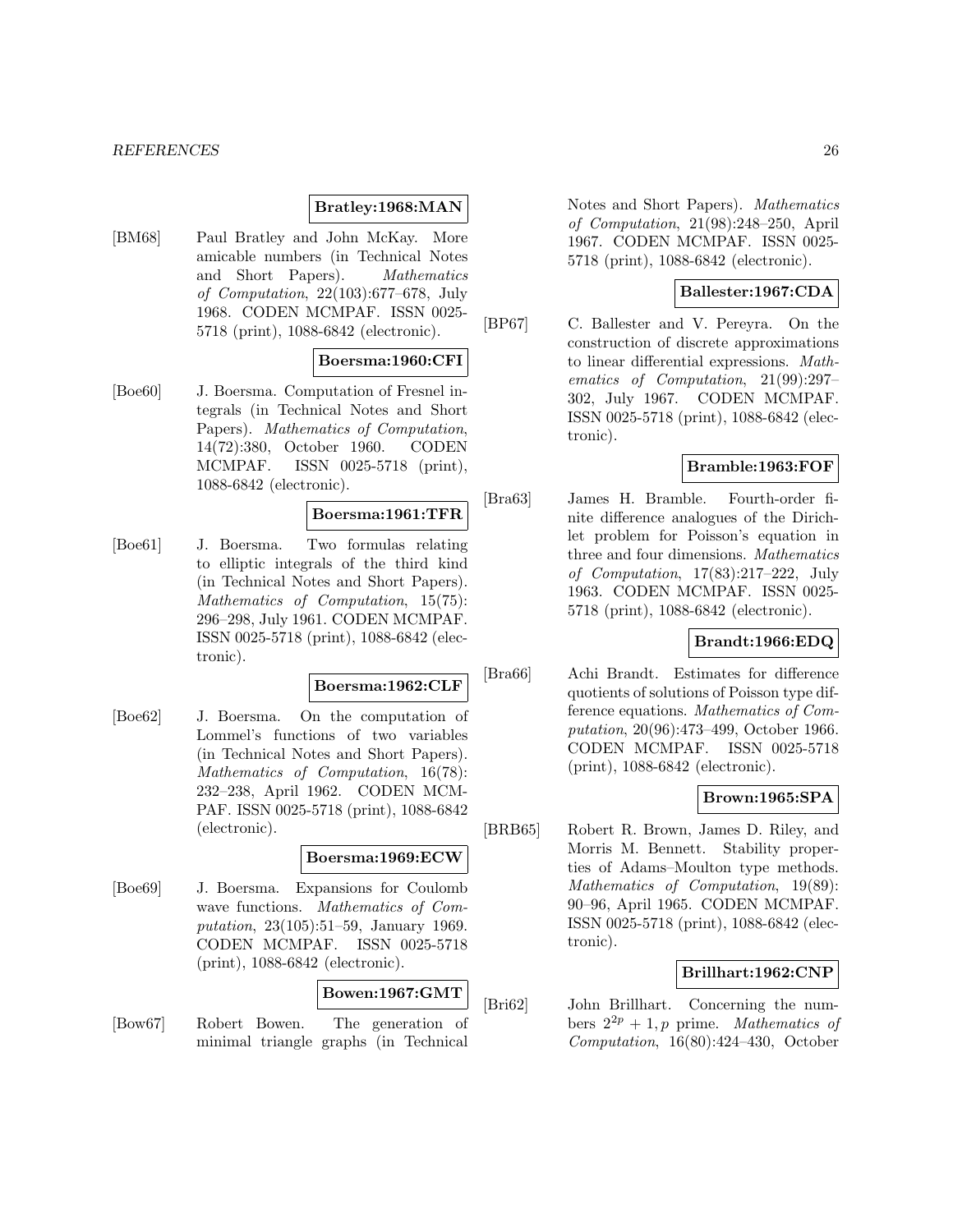1962. CODEN MCMPAF. ISSN 0025- 5718 (print), 1088-6842 (electronic).

### **Brillhart:1963:SMF**

[Bri63] John Brillhart. Some miscellaneous factorizations (in Technical Notes and Short Papers). Mathematics of Computation, 17(84):447–450, October 1963. CODEN MCMPAF. ISSN 0025-5718 (print), 1088-6842 (electronic).

# **Brillhart:1964:FCM**

[Bri64] John Brillhart. On the factors of certain Mersenne numbers, II. Mathematics of Computation, 18(85):87–92, January 1964. CODEN MCMPAF. ISSN 0025- 5718 (print), 1088-6842 (electronic).

# **Broyden:1964:CCM**

[Bro64] C. G. Broyden. On convergence criteria for the method of successive overrelaxation (in Technical Notes and Short Papers). Mathematics of Computation, 18(85):136–141, January 1964. CODEN MCMPAF. ISSN 0025-5718 (print), 1088-6842 (electronic).

# **Broyden:1965:CMS**

[Bro65] C. G. Broyden. A class of methods for solving nonlinear simultaneous equations. Mathematics of Computation, 19 (92):577–593, October 1965. CODEN MCMPAF. ISSN 0025-5718 (print), 1088-6842 (electronic).

# **Broyden:1967:QNM**

[Bro67] C. G. Broyden. Quasi-Newton methods and their application to function minimisation. Mathematics of Computation, 21(99):368–381, July 1967. CODEN MCMPAF. ISSN 0025-5718 (print), 1088-6842 (electronic).

# **Brown:1969:ADS**

[Bro69] Harold Brown. An algorithm for the determination of space groups. Mathematics of Computation, 23(107):499– 514, July 1969. CODEN MCMPAF. ISSN 0025-5718 (print), 1088-6842 (electronic).

# **Brudno:1969:SNR**

[Bru69] Simcha Brudno. Some new results on equal sums of like powers. Mathematics of Computation, 23(108):877– 880, October 1969. CODEN MCMPAF. ISSN 0025-5718 (print), 1088-6842 (electronic).

# **Bass:1967:FDM**

[BS67a] L. J. Bass and S. R. Schubert. On finding the disc of minimum radius containing a given set of points (in Technical Notes and Short Papers). Mathematics of Computation, 21(100):712– 714, October 1967. CODEN MCMPAF. ISSN 0025-5718 (print), 1088-6842 (electronic).

# **Brillhart:1967:SFR**

[BS67b] John Brillhart and J. L. Selfridge. Some factorizations of  $2^n \pm 1$  and related re-<br>sults. *Mathematics of Computation*. Mathematics of Computation, 21(97):87–96, January 1967. CODEN MCMPAF. ISSN 0025-5718 (print), 1088-6842 (electronic).

### **Burgoyne:1962:NCF**

[Bur62a] F. D. Burgoyne. A note on the curve fitting of discrete data by economization (in Technical Notes and Short Papers). Mathematics of Computation, 16(80): 498–499, October 1962. CODEN MCM-PAF. ISSN 0025-5718 (print), 1088-6842 (electronic).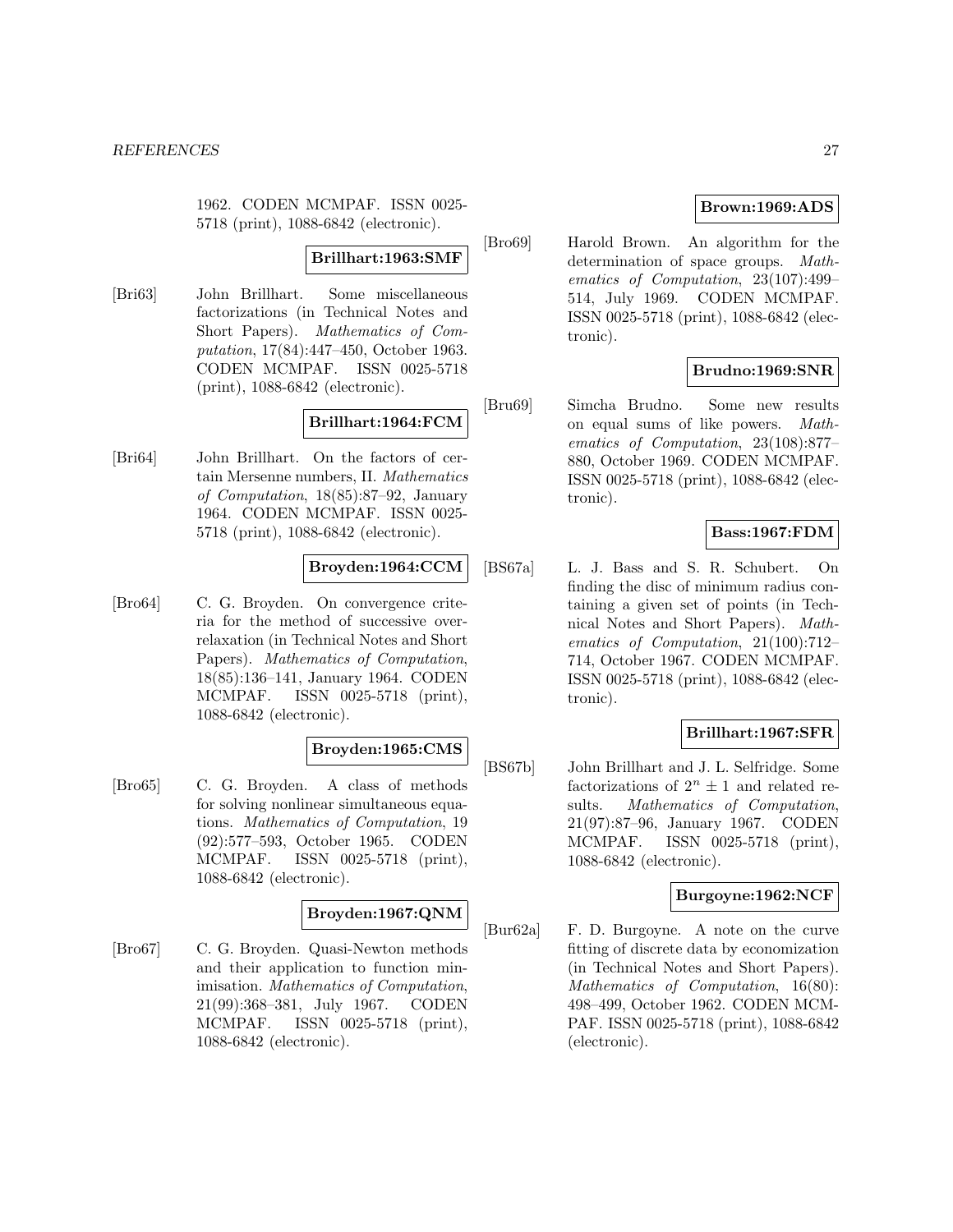### **Burgoyne:1962:PAR**

[Bur62b] F. D. Burgoyne. Polynomial approximations to  $I_0(x)$ ,  $I_1(x)$  and related functions (in Technical Notes and Short Papers). Mathematics of Computation, 16 (80):497–498, October 1962. CODEN MCMPAF. ISSN 0025-5718 (print), 1088-6842 (electronic).

# **Burgoyne:1963:AKF**

[Bur63a] F. D. Burgoyne. Approximations to Kelvin functions (in Technical Notes and Short Papers). Mathematics of Computation, 17(83):295–298, July 1963. CODEN MCMPAF. ISSN 0025-5718 (print), 1088-6842 (electronic).

### **Burgoyne:1963:NEC**

[Bur63b] F. D. Burgoyne. The non-existence of certain Laguerre–Chebyshev quadrature formulas. Mathematics of Computation, 17(82):196–197, April 1963. CODEN MCMPAF. ISSN 0025-5718 (print), 1088-6842 (electronic).

# **Burgoyne:1963:QFI**

[Bur63c] F. D. Burgoyne. Quadrature formulas over infinite intervals in terms of differences (in Technical Notes and Short Papers). Mathematics of Computation, 17(83):298–301, July 1963. CODEN MCMPAF. ISSN 0025-5718 (print), 1088-6842 (electronic).

#### **Burgoyne:1964:GTF**

[Bur64] F. D. Burgoyne. Generalized trigonometric functions (in Technical Notes and Short Papers). Mathematics of Computation, 18(86):314–316, April 1964. CODEN MCMPAF. ISSN 0025-5718 (print), 1088-6842 (electronic).

# **Burrows:1966:MSD**

[Bur66] James W. Burrows. Maximization of a second-degree polynomial on the unit sphere (in Technical Notes and Short Papers). Mathematics of Computation, 20(95):441–444, July 1966. CODEN MCMPAF. ISSN 0025-5718 (print), 1088-6842 (electronic).

# **Burgoyne:1967:PPA**

[Bur67] F. D. Burgoyne. Practical  $L^p$  polynomial approximation (in technical notes and short notices). Mathematics of Computation, 21(97):113–115, January 1967. CODEN MCMPAF. ISSN 0025-5718 (print), 1088-6842 (electronic).

# **Burgoyne:1968:BIP**

[Bur68] F. D. Burgoyne. Bivariate interpolation of potential functions. Mathematics of Computation, 22(103):589–594, July 1968. CODEN MCMPAF. ISSN 0025- 5718 (print), 1088-6842 (electronic).

# **Buschman:1968:SFL**

[Bus68] R. G. Buschman. Substitution formulas for Laplace transformations (in Technical Notes and Short Papers). Mathematics of Computation, 22(101):209– 211, January 1968. CODEN MCMPAF. ISSN 0025-5718 (print), 1088-6842 (electronic).

# **Businger:1969:RMH**

[Bus69a] P. A. Businger. Reducing a matrix to Hessenberg form. Mathematics of Computation, 23(108):819–821, October 1969. CODEN MCMPAF. ISSN 0025- 5718 (print), 1088-6842 (electronic).

# **Businger:1969:EPB**

[Bus69b] Peter A. Businger. Extremal properties of balanced tri-diagonal matrices (in Technical Notes and Short Papers).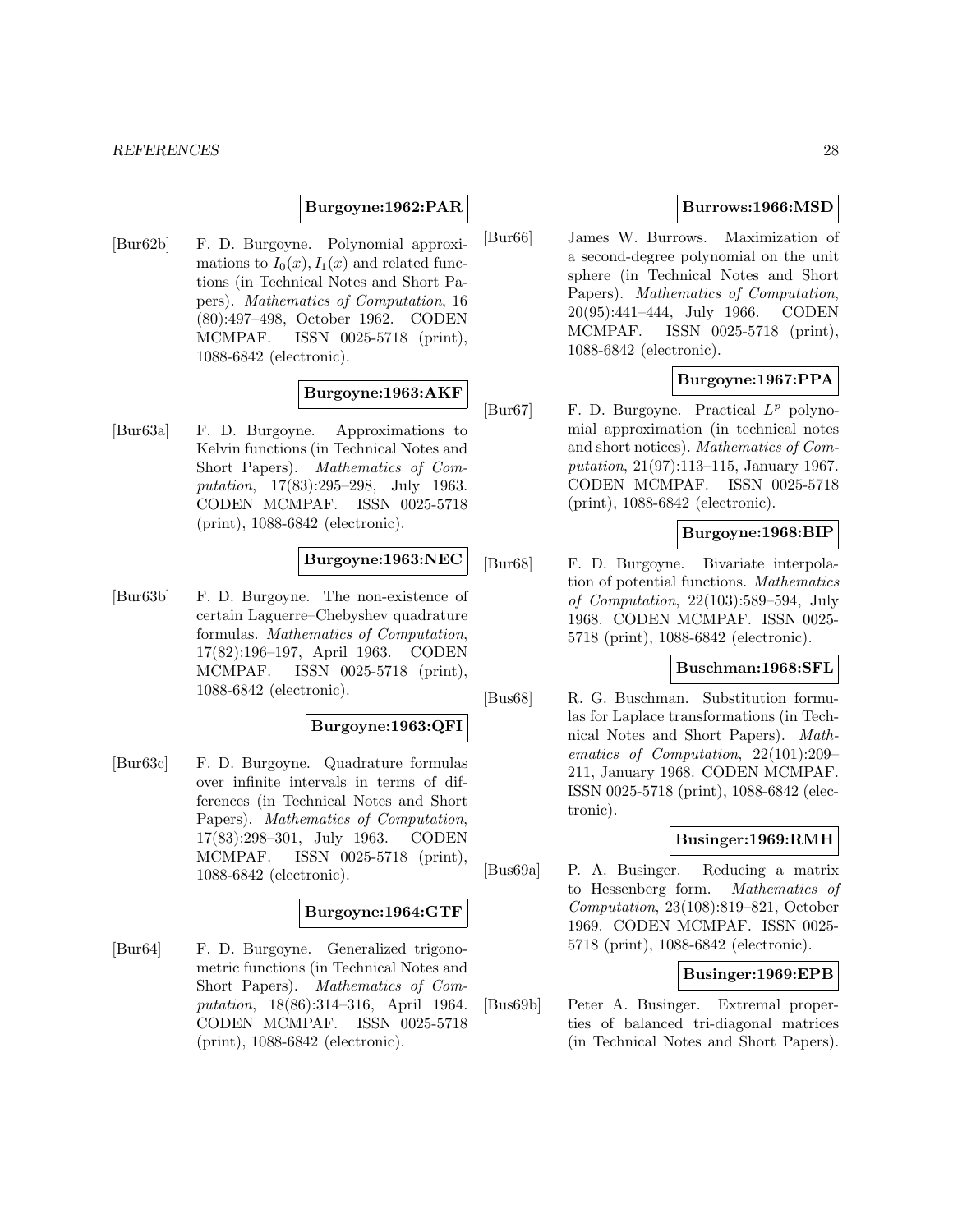Mathematics of Computation, 23(105): 193–195, January 1969. CODEN MCM-PAF. ISSN 0025-5718 (print), 1088-6842 (electronic).

### **Butcher:1961:PTP**

[But61] J. C. Butcher. A partition test for pseudo-random numbers (in Technical Notes and Short Papers). Mathematics of Computation, 15(74):198–199, April 1961. CODEN MCMPAF. ISSN 0025- 5718 (print), 1088-6842 (electronic).

### **Butcher:1964:IRK**

[But64a] J. C. Butcher. Implicit Runge–Kutta processes. Mathematics of Computation, 18(85):50–64, January 1964. CODEN MCMPAF. ISSN 0025-5718 (print), 1088-6842 (electronic).

# **Butcher:1964:IPB**

[But64b] J. C. Butcher. Integration processes based on Radau quadrature formulas. Mathematics of Computation, 18(86): 233–244, April 1964. CODEN MCM-PAF. ISSN 0025-5718 (print), 1088-6842 (electronic).

# **Butcher:1965:AOR**

[But65] J. C. Butcher. On the attainable order of Runge–Kutta methods. Mathematics of Computation, 19(91):408–417, July 1965. CODEN MCMPAF. ISSN 0025- 5718 (print), 1088-6842 (electronic).

#### **Butcher:1966:CNS**

[But66] J. C. Butcher. On the convergence of numerical solutions to ordinary differential equations. Mathematics of Computation, 20(93):1–10, January 1966. CODEN MCMPAF. ISSN 0025-5718 (print), 1088-6842 (electronic).

# **Barnhill:1967:QRMa**

[BW67a] R. E. Barnhill and J. A. Wixom. Quadratures with remainders of minimum norm. I. Mathematics of Computation, 21(97):66–75, January 1967. CODEN MCMPAF. ISSN 0025-5718 (print), 1088-6842 (electronic).

# **Barnhill:1967:QRMb**

[BW67b] R. E. Barnhill and J. A. Wixom. Quadratures with remainders of minimum norm. II. Mathematics of Computation, 21(99):382–387, July 1967. CODEN MCMPAF. ISSN 0025-5718 (print), 1088-6842 (electronic).

# **Cadwell:1964:AIC**

[Cad64] J. H. Cadwell. An approximation to the integral of the circular Gaussian distribution over an offset ellipse. Mathematics of Computation, 18(85):106–112, January 1964. CODEN MCMPAF. ISSN 0025-5718 (print), 1088-6842 (electronic).

# **Carlitz:1962:CLF**

[Car62] L. Carlitz. The coefficients of the lemniscate function (in Technical Notes and Short Papers). Mathematics of Computation, 16(80):475–478, October 1962. CODEN MCMPAF. ISSN 0025-5718 (print), 1088-6842 (electronic).

# **Carlitz:1965:IBP**

[Car65] L. Carlitz. The irreducibility of the Bernoulli polynomial  $B_{14}(x)$  (in Technical Notes and Short Papers). Mathematics of Computation, 19(92):667–670, October 1965. CODEN MCMPAF. ISSN 0025-5718 (print), 1088-6842 (electronic).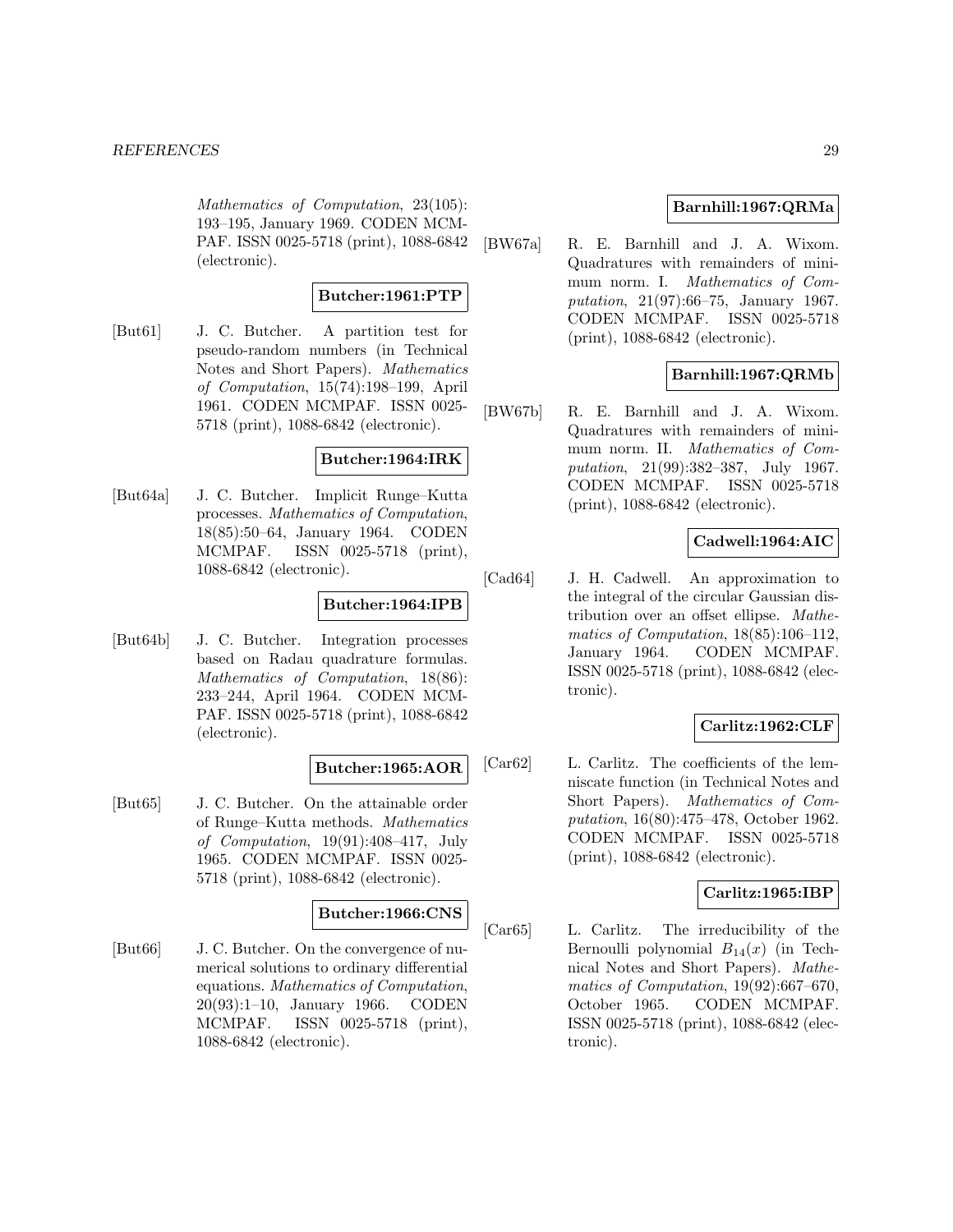### **Carasso:1969:FDM**

[Car69] Alfred Carasso. Finite-difference methods and the eigenvalue problem for nonselfadjoint Sturm–Liouville operators. Mathematics of Computation, 23(108): 717–729, October 1969. CODEN MCM-PAF. ISSN 0025-5718 (print), 1088-6842 (electronic).

# **Cassity:1965:ACE**

[Cas65] C. R. Cassity. Abscissas, coefficients, and error term for the generalized Gauss–Laguerre quadrature formula using the zero ordinate. Mathematics of Computation, 19(90):287–296, April 1965. CODEN MCMPAF. ISSN 0025- 5718 (print), 1088-6842 (electronic).

# **Case:1969:NSP**

[Cas69] James Case. A note on the stability of predictor-corrector techniques. Mathematics of Computation, 23(108):741– 749, October 1969. CODEN MCMPAF. ISSN 0025-5718 (print), 1088-6842 (electronic).

### **Cavior:1963:NOP**

[Cav63] S. R. Cavior. A note on octic permutation polynomials (in Technical Notes and Short Papers). Mathematics of Computation, 17(84):450–452, October 1963. CODEN MCMPAF. ISSN 0025-5718 (print), 1088-6842 (electronic).

### **Concus:1963:TEG**

[CCJM63] P. Concus, D. Cassatt, G. Jaehnig, and E. Melby. Tables for the evaluation of  $\int_0^\infty x^{\beta}e^{-x}f(x)dx$  by Gauss–Laguerre quadrature. Mathematics of Computation, 17(83):245–256, July 1963. CODEN MCMPAF. ISSN 0025-5718 (print), 1088-6842 (electronic).

# **Cantor:1962:VHS**

[CEFT62] D. G. Cantor, G. Estrin, A. S. Fraenkel, and R. Turn. A very high-speed digital number sieve. Mathematics of Computation, 16(78):141–154, April 1962. CODEN MCMPAF. ISSN 0025-5718 (print), 1088-6842 (electronic).

# **Cheema:1968:MTN**

[CG68] M. S. Cheema and H. Gupta. The maxima of  $P_r(n_1, n_2)$  (in Technical Notes and Short Papers). Mathematics of Computation, 22(101):199–200, January 1968. CODEN MCMPAF. ISSN 0025- 5718 (print), 1088-6842 (electronic).

# **Cody:1967:CAN**

[CH67] W. J. Cody and K. E. Hillstrom. Chebyshev approximations for the natural logarithm of the gamma function. Mathematics of Computation, 21(98):198– 203, April 1967. CODEN MCMPAF. ISSN 0025-5718 (print), 1088-6842 (electronic).

# **Charmonman:1967:EAI**

[Cha67] S. Charmonman. An efficient algorithm for inverting a block-symmetric matrix (in Technical Notes and Short Papers). Mathematics of Computation, 21(100): 715–717, October 1967. CODEN MCM-PAF. ISSN 0025-5718 (print), 1088-6842 (electronic).

# **Chak:1968:PSS**

[Cha68a] A. M. Chak. Polynomial system satisfying a special functional equation (in Technical Notes and Short Papers). Mathematics of Computation, 22(103): 673–676, July 1968. CODEN MCMPAF. ISSN 0025-5718 (print), 1088-6842 (electronic).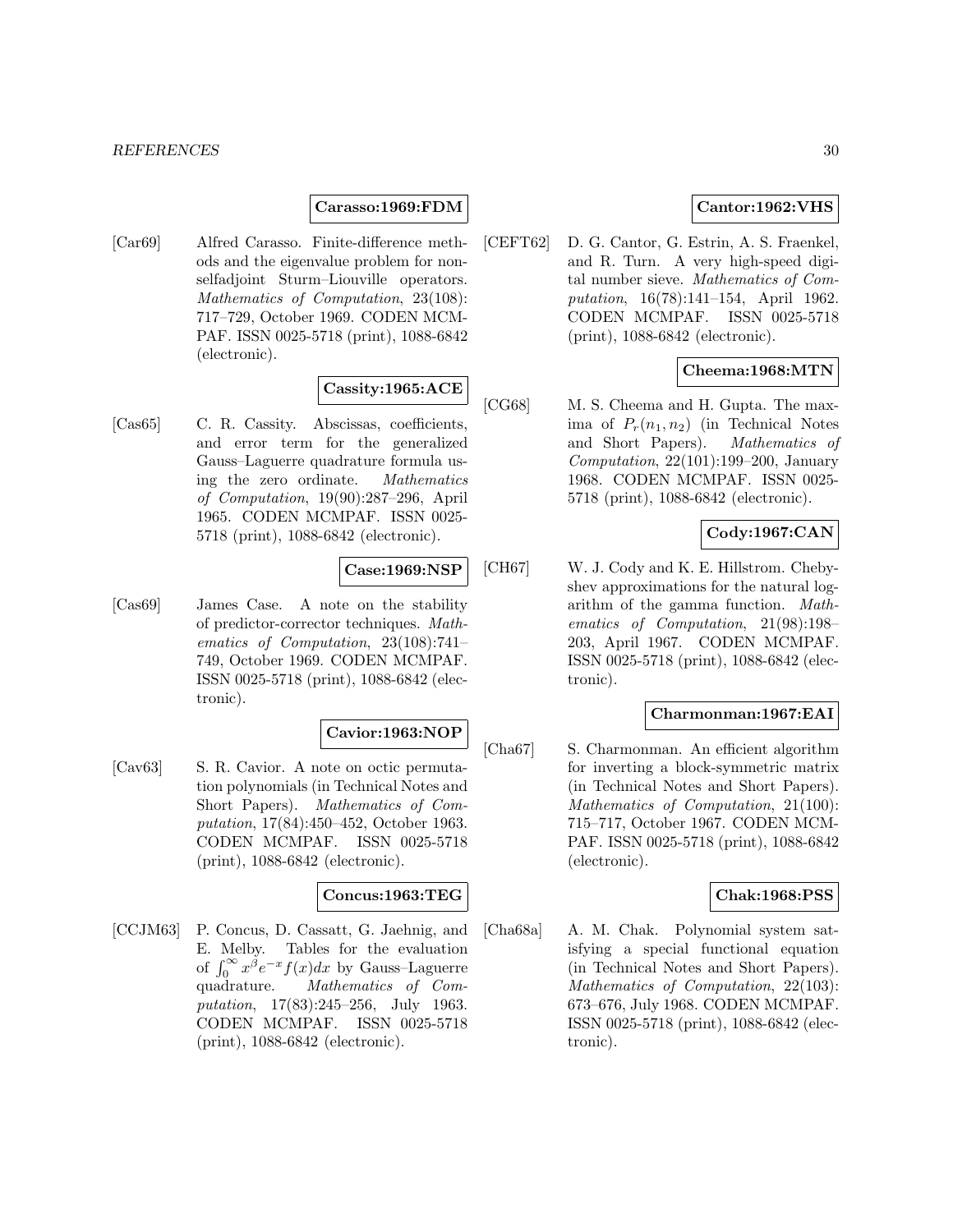### **Chawla:1968:EBG**

[Cha68b] M. M. Chawla. Error bounds for the Gauss–Chebyshev quadrature formula of the closed type (in Technical Notes and Short Papers). Mathematics of Computation, 22(104):889–891, October 1968. CODEN MCMPAF. ISSN 0025-5718 (print), 1088-6842 (electronic).

# **Chawla:1968:EEC**

[Cha68c] M. M. Chawla. Error estimates for the Clenshaw–Curtis quadrature. Mathematics of Computation, 22(103):651– 656, July 1968. CODEN MCMPAF. ISSN 0025-5718 (print), 1088-6842 (electronic).

#### **Cheema:1964:VPC**

[Che64] M. S. Cheema. Vector partitions and combinatorial identities. Mathematics of Computation, 18(87):414–420, July 1964. CODEN MCMPAF. ISSN 0025- 5718 (print), 1088-6842 (electronic).

### **Chiang:1969:CIL**

[Chi69] P. S. Chiang. Computer investigation of Landau's theorem (in Technical Notes and Short Papers). Mathematics of Computation, 23(105):185–188, January 1969. CODEN MCMPAF. ISSN 0025- 5718 (print), 1088-6842 (electronic).

#### **Cho:1968:TDC**

[Cho68a] Choong Yun Cho. On the triangular decomposition of Cauchy matrices. Mathematics of Computation, 22(104):819– 825, October 1968. CODEN MCMPAF. ISSN 0025-5718 (print), 1088-6842 (electronic).

# **Chorin:1968:NSN**

[Cho68b] Alexandre Joel Chorin. Numerical solution of the Navier–Stokes equations. Mathematics of Computation, 22(104): 745–762, October 1968. CODEN MCM-PAF. ISSN 0025-5718 (print), 1088-6842 (electronic).

# **Chorin:1969:CDA**

[Cho69] Alexandre Joel Chorin. On the convergence of discrete approximations to the Navier–Stokes equations. Mathematics of Computation, 23(106):341–353, April 1969. CODEN MCMPAF. ISSN 0025- 5718 (print), 1088-6842 (electronic).

# **Church:1965:CTT**

[Chu65] Robert F. Church. On a constant in the theory of trigonometric series (in Technical Notes and Short Papers). Mathematics of Computation, 19(91):501, July 1965. CODEN MCMPAF. ISSN 0025- 5718 (print), 1088-6842 (electronic).

### **Charmonman:1968:EIC**

[CJ68a] S. Charmonman and R. S. Julius. Explicit inverses and condition numbers of certain circulants (in Technical Notes and Short Papers). Mathematics of Computation, 22(102):428–430, April 1968. CODEN MCMPAF. ISSN 0025- 5718 (print), 1088-6842 (electronic).

# **Chawla:1968:AEE**

[CJ68b] M. M. Chawla and M. K. Jain. Asymptotic error estimates for the Gauss quadrature formula. Mathematics of Computation,  $22(101):91-97$ , January 1968. CODEN MCMPAF. ISSN 0025- 5718 (print), 1088-6842 (electronic).

# **Chawla:1968:EEG**

[CJ68c] M. M. Chawla and M. K. Jain. Error estimates for Gauss quadrature formulas for analytic functions. Mathematics of Computation, 22(101):82–90, January 1968. CODEN MCMPAF. ISSN 0025- 5718 (print), 1088-6842 (electronic).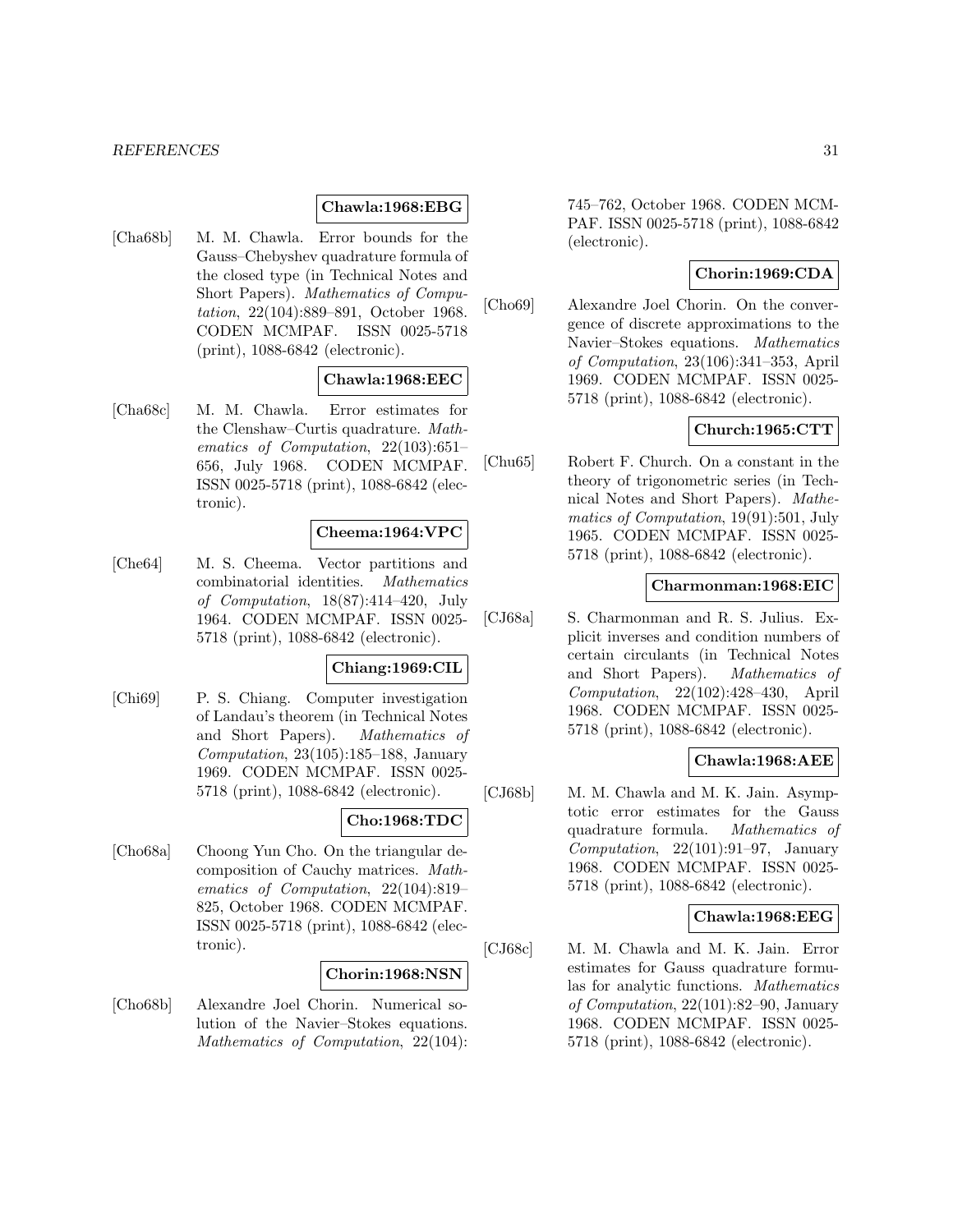# **Campbell:1968:SDA**

[CK68] C. M. Campbell and P. Keast. The stability of difference approximations to a self-adjoint parabolic equation, under derivative boundary conditions. Mathematics of Computation, 22(102):336– 346, April 1968. CODEN MCMPAF. ISSN 0025-5718 (print), 1088-6842 (electronic).

# **Clark:1962:CMM**

[Cla62] G. Miller Clark. Corrections to Mervin E. Muller, A Note on a Method for Generating Points Uniformly on N-Dimensional Spheres. Mathematics of Computation, 16(78):261, 1962. CODEN MCMPAF. ISSN 0025-5718 (print), 1088-6842 (electronic). See [Mul59].

### **Cockayne:1969:CGG**

[Coc69a] E. J. Cockayne. Computation of Galois group elements of a polynomial equation (in Technical Notes and Short Papers). Mathematics of Computation, 23(106): 425–428, April 1969. CODEN MCM-PAF. ISSN 0025-5718 (print), 1088- 6842 (electronic). SUPPLEMENT on microfiche.

### **Cockayne:1969:CML**

[Coc69b] E. J. Cockayne. Computation of minimal length full Steiner trees on the vertices of a convex polygon. Mathematics of Computation, 23(107):521–531, July 1969. CODEN MCMPAF. ISSN 0025- 5718 (print), 1088-6842 (electronic).

# **Cody:1965:CAC**

[Cod65a] W. J. Cody. Chebyshev approximations for the complete elliptic integrals  $K$  and E. Mathematics of Computation, 19(89): 105–112, April 1965. CODEN MCM-PAF. ISSN 0025-5718 (print), 1088-6842 (electronic). See corrigenda [Cod66].

# **Cody:1965:CPE**

[Cod65b] W. J. Cody. Chebyshev polynomial expansions of complete elliptic integrals. Mathematics of Computation, 19(90): 249–259, April 1965. CODEN MCM-PAF. ISSN 0025-5718 (print), 1088-6842 (electronic).

# **Cody:1966:CCA**

[Cod66] W. J. Cody. Corrigenda: "Chebyshev approximations for the complete elliptic integrals  $K$  and  $E$ ". Mathematics of Computation, 20(93):207, January 1966. CODEN MCMPAF. ISSN 0025- 5718 (print), 1088-6842 (electronic). See [Cod65a].

# **Cody:1968:CAF**

[Cod68] W. J. Cody. Chebyshev approximations for the Fresnel integrals (in Technical Notes and Short Papers). Mathematics of Computation, 22(102):450–453, April 1968. CODEN MCMPAF. ISSN 0025- 5718 (print), 1088-6842 (electronic).

# **Cody:1969:RCA**

[Cod69] W. J. Cody. Rational Chebyshev approximations for the error function. Mathematics of Computation, 23(107): 631–637, July 1969. CODEN MCMPAF. ISSN 0025-5718 (print), 1088-6842 (electronic).

# **Cohn:1962:NSR**

[Coh62] Harvey Cohn. A numerical study of the relative class numbers of real quadratic integral domains. Mathematics of Computation, 16(78):127–140, April 1962. CODEN MCMPAF. ISSN 0025-5718 (print), 1088-6842 (electronic).

# **Cohn:1965:NSF**

[Coh65] Harvey Cohn. A numerical survey of the floors of various Hilbert fundamen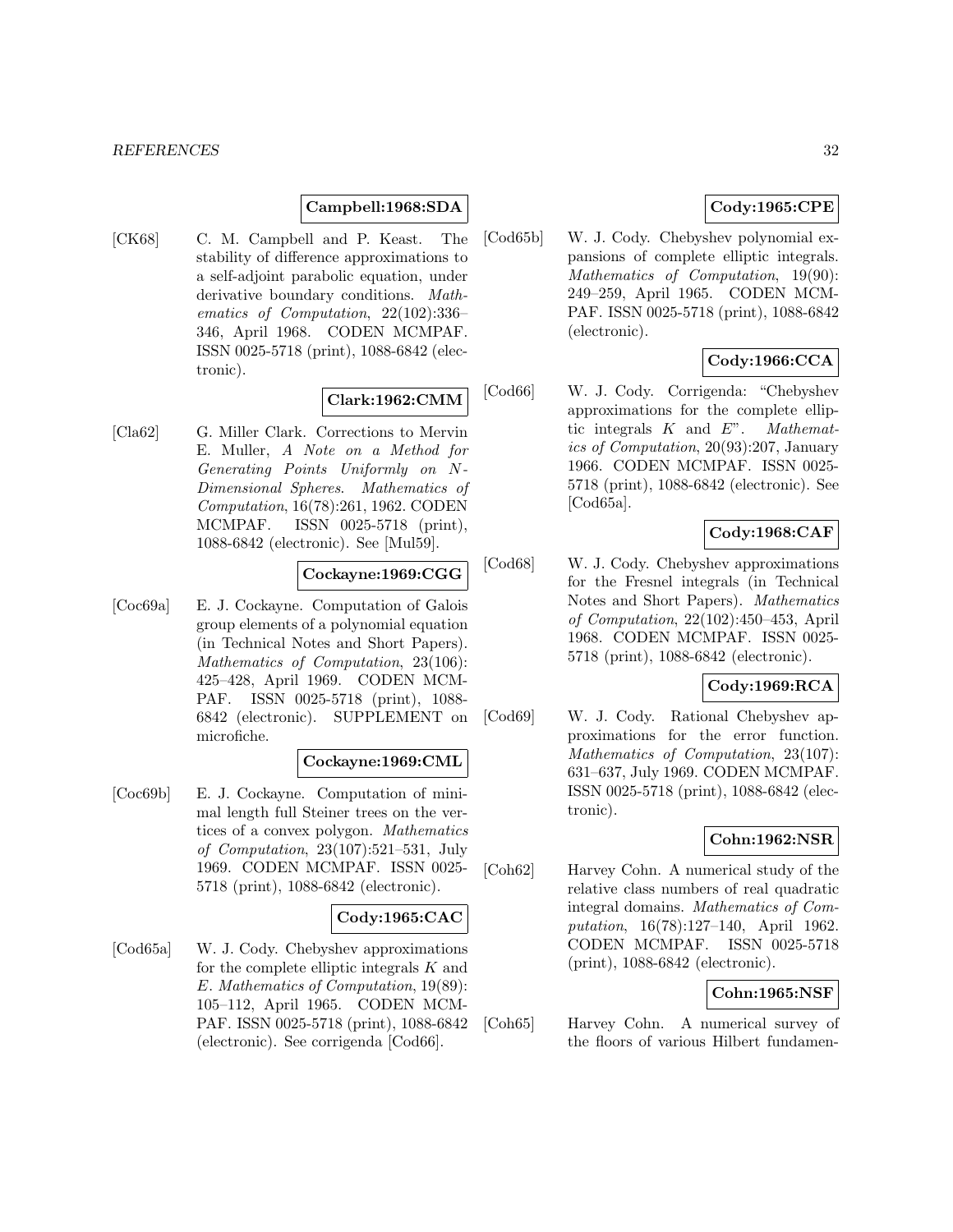tal domains. Mathematics of Computation, 19(92):594–605, October 1965. CODEN MCMPAF. ISSN 0025-5718 (print), 1088-6842 (electronic).

# **Cohen:1967:SST**

[Coh67a] Edward L. Cohen. On the sum of the squares of two consecutive integers. Mathematics of Computation, 21(99): 460–465, July 1967. CODEN MCMPAF. ISSN 0025-5718 (print), 1088-6842 (electronic).

# **Cohn:1967:NST**

[Coh67b] Harvey Cohn. A numerical study of topological features of certain Hilbert fundamental domains. Mathematics of Computation, 21(97):76–86, January 1967. CODEN MCMPAF. ISSN 0025- 5718 (print), 1088-6842 (electronic).

# **Cohn:1969:SCA**

[Coh69] Harvey Cohn. Some computer-assisted topological models of Hilbert fundamental domains. Mathematics of Computation, 23(107):475–487, July 1969. CODEN MCMPAF. ISSN 0025-5718 (print), 1088-6842 (electronic).

# **Collins:1969:CMI**

[Col69] George E. Collins. Computing multiplicative inverses in  $GF(p)$  (in Technical Notes and Short Papers). Mathematics of Computation, 23(105):197– 200, January 1969. CODEN MCMPAF. ISSN 0025-5718 (print), 1088-6842 (electronic).

#### **Comet:1960:IMC**

[Com60] Stig Comet. Improved methods to calculate the characters of the symmetric group. Mathematics of Computation, 14(70):104–117, April 1960. CODEN MCMPAF. ISSN 0025-5718 (print), 1088-6842 (electronic).

# **Concus:1967:NSM**

[Con67] Paul Concus. Numerical solution of the minimal surface equation. Mathematics of Computation, 21(99):340–350, July 1967. CODEN MCMPAF. ISSN 0025- 5718 (print), 1088-6842 (electronic).

# **Cooley:1961:IEC**

[Coo61] J. W. Cooley. An improved eigenvalue corrector formula for solving the Schrödinger equation for central fields. Mathematics of Computation, 15(76): 363–374, October 1961. CODEN MCM-PAF. ISSN 0025-5718 (print), 1088-6842 (electronic).

# **Cooper:1967:CSS**

[Coo67] G. J. Cooper. A class of single-step methods for systems of nonlinear differential equations. Mathematics of Computation, 21(100):597–610, October 1967. CODEN MCMPAF. ISSN 0025- 5718 (print), 1088-6842 (electronic).

# **Cooper:1968:IQM**

[Coo68] G. J. Cooper. Interpolation and quadrature methods for ordinary differential equations. Mathematics of Computation, 22(101):69–76, January 1968. CODEN MCMPAF. ISSN 0025-5718 (print), 1088-6842 (electronic).

# **Corrington:1961:ACE**

[Cor61] Murlan S. Corrington. Applications of the complex exponential integral. Mathematics of Computation, 15(73):1– 6, January 1961. CODEN MCMPAF. ISSN 0025-5718 (print), 1088-6842 (electronic).

# **Chiarella:1968:EIR**

[CR68] C. Chiarella and A. Reichel. On the evaluation of integrals related to the error function. Mathematics of Compu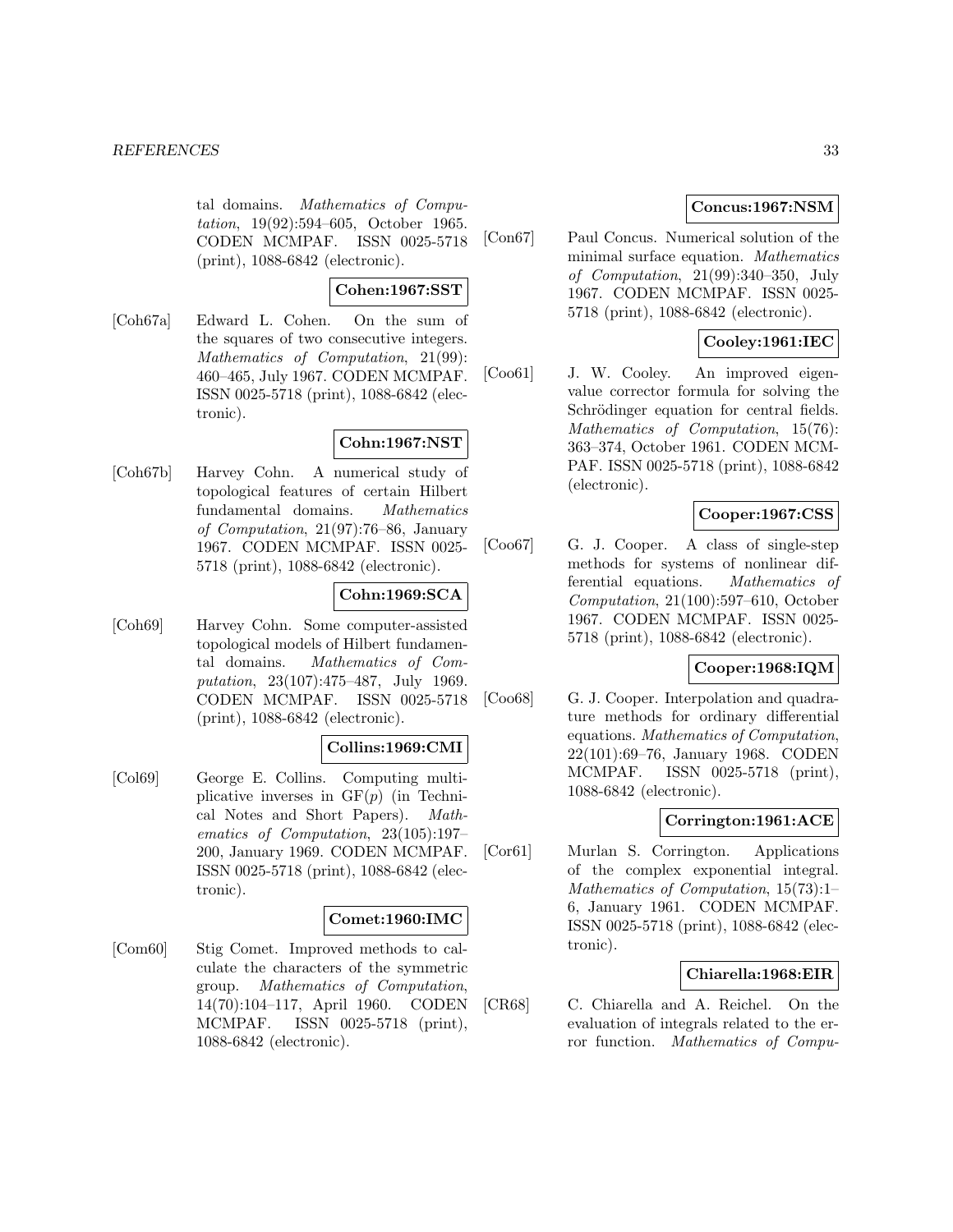tation, 22(101):137–143, January 1968. CODEN MCMPAF. ISSN 0025-5718 (print), 1088-6842 (electronic).

# **Cooley:1965:AMC**

[CT65] James W. Cooley and John W. Tukey. An algorithm for the machine calculation of complex Fourier series. Mathematics of Computation, 19(90):297– 301, April 1965. CODEN MCMPAF. ISSN 0025-5718 (print), 1088-6842 (electronic).

# **Cody:1967:CRC**

[CT67a] W. J. Cody and Henry C. Thacher, Jr. Corrigendum: "Rational Chebyshev approximations for Fermi-Dirac integrals of orders  $-1/2$ ,  $1/2$ , and  $3/2$ ". Mathematics of Computation, 21(99): 525, July 1967. CODEN MCMPAF. ISSN 0025-5718 (print), 1088-6842 (electronic). URL http://www.jstor.org/ stable/2003289. See [CT67b].

# **Cody:1967:RCA**

[CT67b] W. J. Cody and Henry C. Thacher, Jr. Rational Chebyshev approximations for Fermi–Dirac integrals of orders  $-\frac{1}{2}, \frac{1}{2}$ and  $\frac{3}{2}$ . Mathematics of Computation, 21(97):30–40, January 1967. CODEN MCMPAF. ISSN 0025-5718 (print), 1088-6842 (electronic). URL http:// www.jstor.org/stable/2003468. See also [CT67a].

# **Cody:1968:RCA**

[CT68] W. J. Cody and Henry C. Thacher, Jr. Rational Chebyshev approximations for the exponential integral  $E_1(x)$ . Mathematics of Computation, 22(103):641– 649, July 1968. CODEN MCMPAF. ISSN 0025-5718 (print), 1088-6842 (electronic).

# **Cody:1969:CAE**

[CT69] W. J. Cody and Henry C. Thacher, Jr. Chebyshev approximations for the exponential integral  $Ei(x)$ . *Mathematics* of Computation, 23(106):289–303, April 1969. CODEN MCMPAF. ISSN 0025- 5718 (print), 1088-6842 (electronic).

# **Daly:1963:SPC**

[Dal63] Bart J. Daly. The stability properties of a coupled pair of non-linear partial difference equations. Mathematics of Computation, 17(84):346–360, October 1963. CODEN MCMPAF. ISSN 0025-5718 (print), 1088-6842 (electronic).

# **Daniel:1969:AMF**

[Dan69a] James W. Daniel. On the approximate minimization of functionals. Mathematics of Computation, 23(107):573– 581, July 1969. CODEN MCMPAF. ISSN 0025-5718 (print), 1088-6842 (electronic).

# **Daniel:1969:SSP**

[Dan69b] James W. Daniel. Summation of series of positive terms by condensation transformations. Mathematics of Computation, 23(105):91–96, January 1969. CODEN MCMPAF. ISSN 0025-5718 (print), 1088-6842 (electronic).

# **Davis:1964:TFC**

[Dav64] Philip J. Davis. Triangle formulas in the complex plane. Mathematics of Computation, 18(88):569–577, October 1964. CODEN MCMPAF. ISSN 0025-5718 (print), 1088-6842 (electronic).

# **Davis:1967:CNA**

[Dav67] Philip J. Davis. A construction of nonnegative approximate quadratures. Mathematics of Computation, 21(100):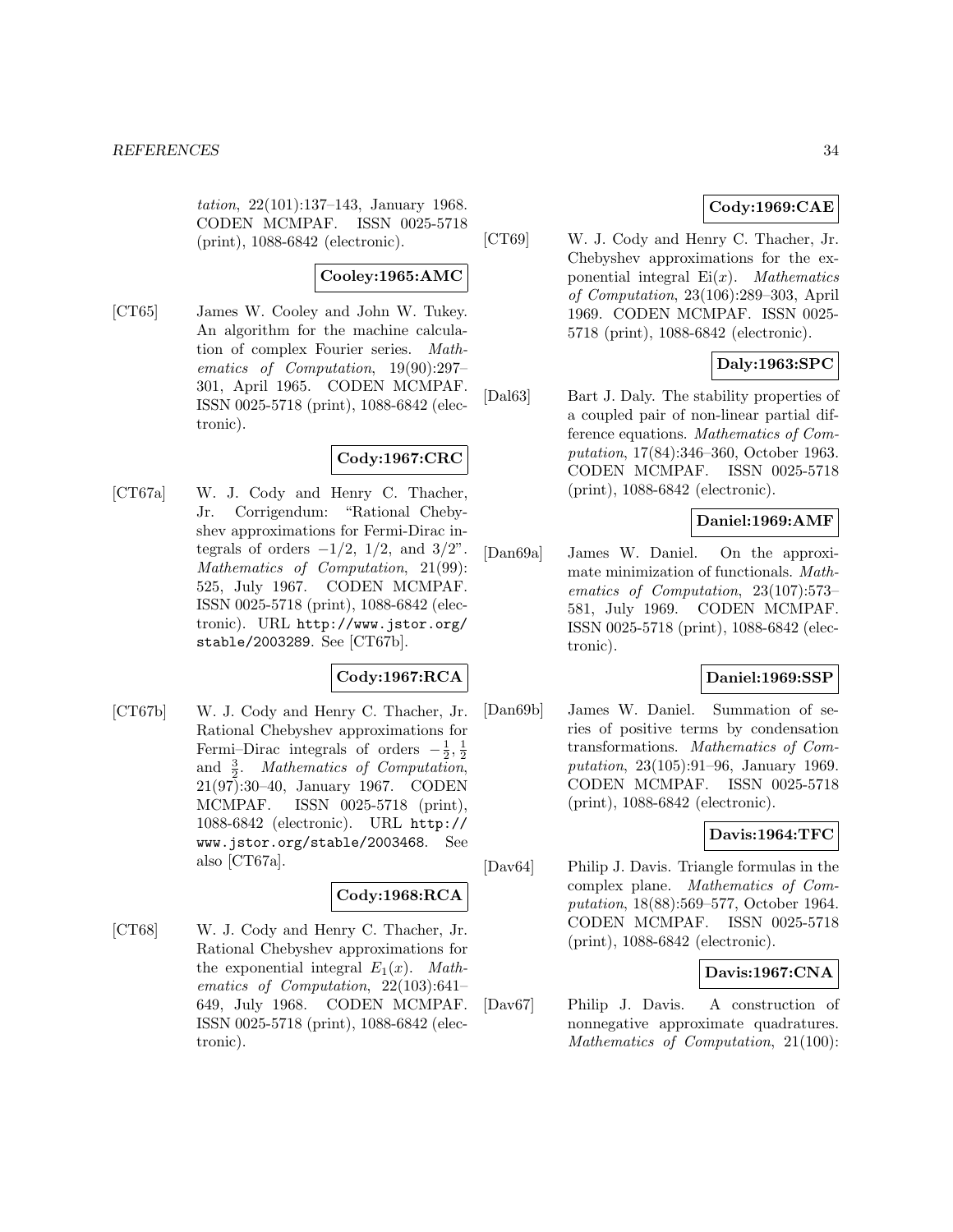578–582, October 1967. CODEN MCM-PAF. ISSN 0025-5718 (print), 1088-6842 (electronic).

# **Day:1963:GQM**

[Day63] J. T. Day. A Gaussian quadrature method for the numerical solution of the characteristic initial value problem  $u_{xy} = f(x, y, u)$  (in Technical Notes and Short Papers). Mathematics of Computation, 17(84):438–441, October 1963. CODEN MCMPAF. ISSN 0025-5718 (print), 1088-6842 (electronic).

# **Day:1964:OSM**

[Day64] J. T. Day. A one-step method for the numerical solution of second order linear ordinary differential equations (in Technical Notes and Short Papers). Mathematics of Computation, 18(88):664–668, October 1964. CODEN MCMPAF. ISSN 0025-5718 (print), 1088-6842 (electronic).

# **Day:1966:NBA**

[Day66] J. T. Day. A note on best approximation in  $E<sup>n</sup>$  (in Technical Notes and Short Papers). Mathematics of Computation, 20(96):599–600, October 1966. CODEN MCMPAF. ISSN 0025-5718 (print), 1088-6842 (electronic).

# **Day:1967:SMS**

[Day67] J. T. Day. A starting method for solving nonlinear Volterra integral equations. Mathematics of Computation, 21(98): 179–188, April 1967. CODEN MCM-PAF. ISSN 0025-5718 (print), 1088-6842 (electronic).

# **Dempsey:1960:NAE**

[DB60] E. Dempsey and G. C. Benson. Note on the asymptotic expansion of the modified Bessel function of the second kind (in Technical Notes and Short Papers).

Mathematics of Computation, 14(72): 362–365, October 1960. CODEN MCM-PAF. ISSN 0025-5718 (print), 1088-6842 (electronic).

# **deBruijn:1964:SDD**

[de 64] N. G. de Bruijn. Some direct decompositions of the set of integers. Mathematics of Computation, 18(88):537–546, October 1964. CODEN MCMPAF. ISSN 0025-5718 (print), 1088-6842 (electronic).

# **deBalbine:1967:NRP**

[de 67] Guy de Balbine. Note on random permutations (in Technical Notes and Short Papers). Mathematics of Computation, 21(100):710–712, October 1967. CODEN MCMPAF. ISSN 0025-5718 (print), 1088-6842 (electronic).

# **Denman:1962:NLR**

[DE62] H. H. Denman and R. C. W. Ettinger. Note on latent roots and vectors of segments of the Hilbert matrix (in Technical Notes and Short Papers). Mathematics of Computation, 16(79):370–371, July 1962. CODEN MCMPAF. ISSN 0025- 5718 (print), 1088-6842 (electronic).

# **Delves:1965:VPA**

[Del65] L. M. Delves. Variation principles for an arbitrary operator. III. Mathematics of Computation, 19(91):380–386, July 1965. CODEN MCMPAF. ISSN 0025- 5718 (print), 1088-6842 (electronic).

# **Delves:1966:ED**

[Del66] L. M. Delves. Exponential differences. Mathematics of Computation, 20(94): 246–256, April 1966. CODEN MCM-PAF. ISSN 0025-5718 (print), 1088-6842 (electronic).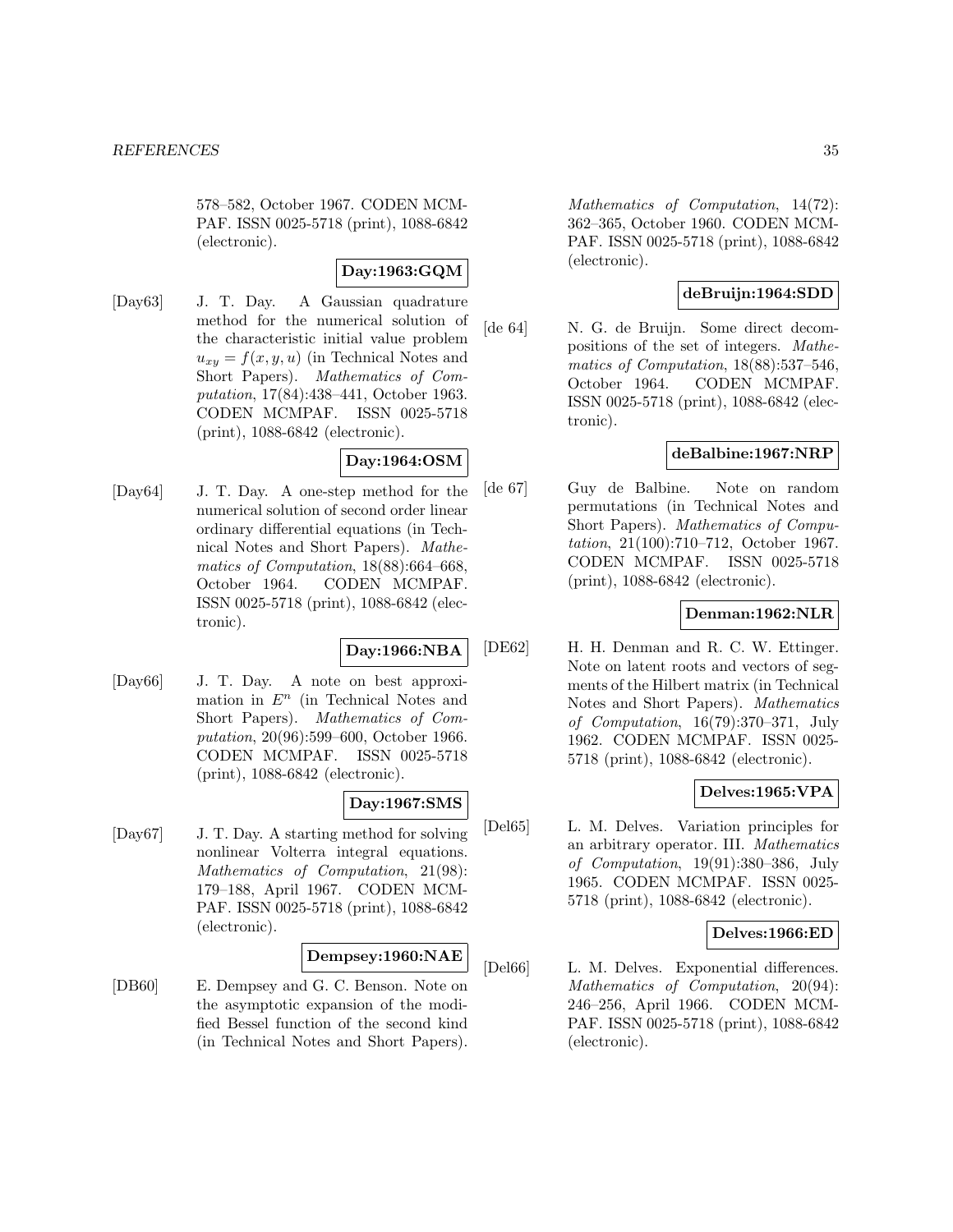# **Denman:1966:MPA**

[Den66] Harry H. Denman. Minimax polynomial approximation. Mathematics of Computation, 20(94):257–265, April 1966. CODEN MCMPAF. ISSN 0025-5718 (print), 1088-6842 (electronic).

# **Den:1969:SSC**

[Den69] Chi Fu Den. Summation of a slowly convergent series arising in antenna study. Mathematics of Computation, 23(107): 651–654, July 1969. CODEN MCMPAF. ISSN 0025-5718 (print), 1088-6842 (electronic).

#### **Descloux:1963:NRE**

[Des63] J. Descloux. Note on the round-off errors in iterative processes. Mathematics of Computation, 17(81):18–27, January 1963. CODEN MCMPAF. ISSN 0025- 5718 (print), 1088-6842 (electronic).

### **deBalbine:1966:CFI**

[dF66] Guy de Balbine and Joel N. Franklin. The calculation of Fourier integrals. Mathematics of Computation, 20(96): 570–589, October 1966. CODEN MCM-PAF. ISSN 0025-5718 (print), 1088-6842 (electronic).

# **Douglas:1963:THO**

[DG63] Jim Douglas, Jr. and James E. Gunn. Two high-order correct difference analogues for the equation of multidimensional heat flow. Mathematics of Computation, 17(81):71–80, January 1963. CODEN MCMPAF. ISSN 0025-5718 (print), 1088-6842 (electronic).

# **Decell:1966:CNS**

[DGL66] H. P. Decell, Jr., L. F. Guseman, Jr., and R. N. Lea. Concerning the numerical solution of differential equations (in Technical Notes and Short Papers).

Mathematics of Computation, 20(95): 431–434, July 1966. CODEN MCMPAF. ISSN 0025-5718 (print), 1088-6842 (electronic).

# **Dickey:1968:IMN**

[Dic68] R. W. Dickey. An improved method for the numerical solution of the suspension bridge deflection equations. Mathematics of Computation, 22(102):298– 303, April 1968. CODEN MCMPAF. ISSN 0025-5718 (print), 1088-6842 (electronic).

# **DiDonato:1961:IGB**

[DJ61] A. R. DiDonato and M. P. Jarnagin. Integration of the general bivariate Gaussian distribution over an offset circle. Mathematics of Computation, 15(76): 375–382, October 1961. CODEN MCM-PAF. ISSN 0025-5718 (print), 1088-6842 (electronic).

# **DiDonato:1962:MCC**

[DJ62] A. R. DiDonato and M. P. Jarnagin. A method for computing the circular coverage function. Mathematics of Computation, 16(79):347–355, July 1962. CODEN MCMPAF. ISSN 0025- 5718 (print), 1088-6842 (electronic).

# **DiDonato:1967:ECI**

[DJ67] A. R. DiDonato and M. P. Jarnagin. The efficient calculation of the incomplete beta-function ratio for half-integer values of the parameters  $a, b$ . Mathematics of Computation, 21(100):652– 662, October 1967. CODEN MCMPAF. ISSN 0025-5718 (print), 1088-6842 (electronic).

# **Douglas:1963:ADI**

[DKV63] J. Douglas, Jr., R. B. Kellogg, and R. S. Varga. Alternating direction iteration methods for  $n$  space variables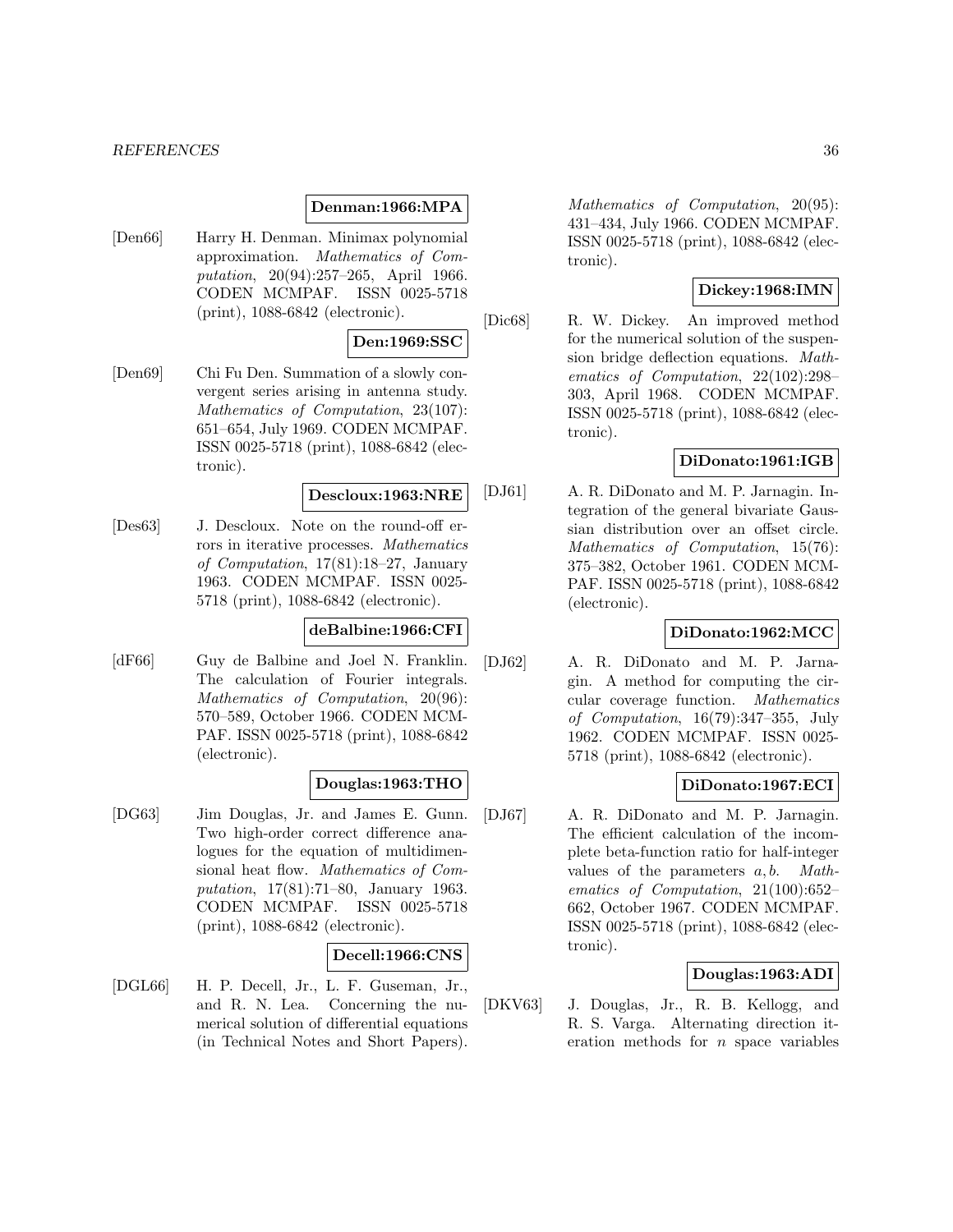(in Technical Notes and Short Papers). Mathematics of Computation, 17(83): 279–282, July 1963. CODEN MCMPAF. ISSN 0025-5718 (print), 1088-6842 (electronic).

### **Delves:1967:NML**

[DL67] L. M. Delves and J. N. Lyness. A numerical method for locating the zeros of an analytic function. Mathematics of Computation, 21(100):543–560, October 1967. CODEN MCMPAF. ISSN 0025- 5718 (print), 1088-6842 (electronic).

### **Dulmage:1962:ISM**

[DM62] A. L. Dulmage and N. S. Mendelsohn. On the inversion of sparse matrices (in Technical Notes and Short Papers). Mathematics of Computation, 16(80): 494–496, October 1962. CODEN MCM-PAF. ISSN 0025-5718 (print), 1088-6842 (electronic).

# **Diaz:1969:SAS**

[DM69] J. B. Diaz and H. W. McLaughlin. Simultaneous approximation of a set of bounded real functions. Mathematics of Computation, 23(107):583–593, July 1969. CODEN MCMPAF. ISSN 0025- 5718 (print), 1088-6842 (electronic).

## **Doring:1966:CZC**

[Dor66] Boro Doring. Complex zeros of cylinder functions. Mathematics of Computation, 20(94):215–222, April 1966. CODEN MCMPAF. ISSN 0025-5718 (print), 1088-6842 (electronic).

## **Dorr:1969:RIS**

[Dor69] Fred W. Dorr. Remarks on the iterative solution of the Neumann problem on a rectangle by successive line over-relaxation (in Technical Notes and Short Papers). Mathematics of Computation, 23(105):177–179, January 1969. CODEN MCMPAF. ISSN 0025-5718 (print), 1088-6842 (electronic).

### **Derzko:1965:BSR**

[DP65] N. A. Derzko and A. M. Pfeffer. Bounds for the spectral radius of a matrix. Mathematics of Computation, 19(89): 62–67, April 1965. CODEN MCMPAF. ISSN 0025-5718 (print), 1088-6842 (electronic).

# **Dranoff:1961:EPA**

[Dra61] J. S. Dranoff. An eigenvalue problem arising in mass and heat transfer studies. Mathematics of Computation, 15(76): 403–409, October 1961. CODEN MCM-PAF. ISSN 0025-5718 (print), 1088-6842 (electronic).

# **Dahlquist:1968:CMA**

[DSS68] G. Dahlquist, B. Sjoberg, and P. Svensson. Comparison of the method of averages with the method of least squares. Mathematics of Computation, 22(104): 833–845, October 1968. CODEN MCM-PAF. ISSN 0025-5718 (print), 1088-6842 (electronic).

## **Duris:1966:SSC**

[Dur66] C. S. Duris. A simplex sufficiency condition for quadrature formulas. Mathematics of Computation, 20(93):68–78, January 1966. CODEN MCMPAF. ISSN 0025-5718 (print), 1088-6842 (electronic).

## **Eberlein:1964:TPT**

[Ebe64] P. J. Eberlein. A two parameter test matrix (in Technical Notes and Short Papers). Mathematics of Computation, 18(86):296–298, April 1964. CODEN MCMPAF. ISSN 0025-5718 (print), 1088-6842 (electronic).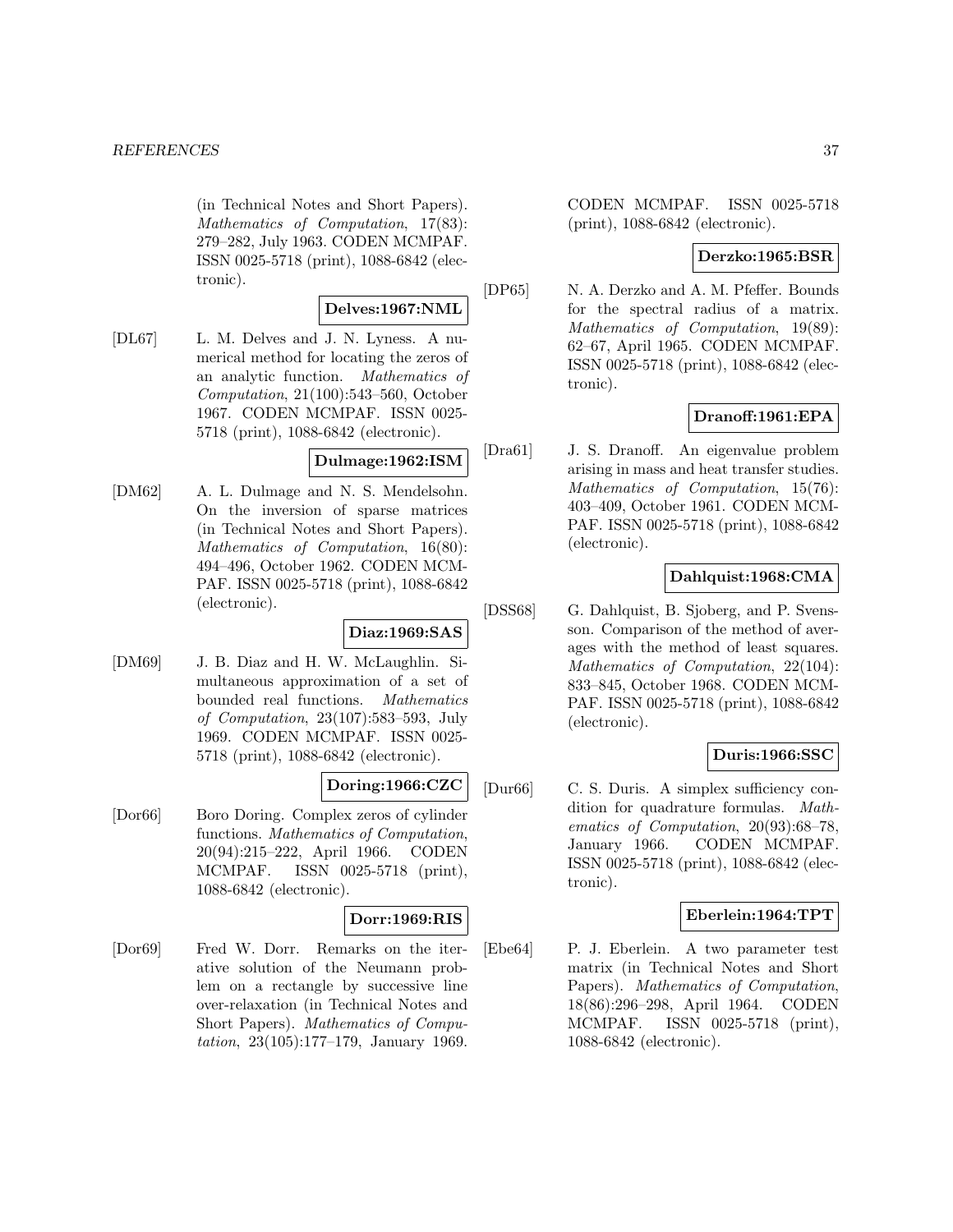### **Edelblute:1966:MIR**

[Ede66] David J. Edelblute. Matrix inversion by rank annihilation (in Technical Notes and Short Papers). Mathematics of Computation,  $20(93):149-151$ , January 1966. CODEN MCMPAF. ISSN 0025- 5718 (print), 1088-6842 (electronic).

#### **Erber:1963:TF**

[EG63] Thomas Erber and Alan Gordon. Tabulation of the functions  $\frac{\partial i_{\nu}(z)}{\partial \nu}$ ,  $\nu = \pm \frac{1}{3}$ . Mathematics of Computation, 17(82): 162–169, April 1963. CODEN MCM-PAF. ISSN 0025-5718 (print), 1088-6842 (electronic).

#### **Ehrman:1967:NPD**

[Ehr67] John R. Ehrman. The number of prime divisors of certain Mersenne numbers. Mathematics of Computation, 21(100): 700–704, October 1967. CODEN MCM-PAF. ISSN 0025-5718 (print), 1088-6842 (electronic).

#### **Eisen:1968:CCD**

[Eis68] Dennis Eisen. Consistency conditions for difference schemes with singular coefficients. Mathematics of Computation, 22(102):347–351, April 1968. CODEN MCMPAF. ISSN 0025-5718 (print), 1088-6842 (electronic).

#### **Elliott:1964:EEC**

[Ell64] David Elliott. The evaluation and estimation of the coefficients in the Chebyshev series expansion of a function. Mathematics of Computation, 18(86): 274–284, April 1964. CODEN MCM-PAF. ISSN 0025-5718 (print), 1088-6842 (electronic).

#### **Elliott:1965:TET**

[Ell65] David Elliott. Truncation errors in two Chebyshev series approximations.

Mathematics of Computation, 19(90): 234–248, April 1965. CODEN MCM-PAF. ISSN 0025-5718 (print), 1088-6842 (electronic).

### **Elliott:1967:TEP**

[Ell67] David Elliott. Truncation errors in Padé approximations to certain functions: An alternative approach. Mathematics of Computation, 21(99):398– 406, July 1967. CODEN MCMPAF. ISSN 0025-5718 (print), 1088-6842 (electronic).

### **Epstein:1962:RCS**

[Eps62] Bernard Epstein. A remark concerning the solution of the Dirichlet problem by finite differences (in Technical Notes and Short Papers). Mathematics of Computation, 16(77):110–112, January 1962. CODEN MCMPAF. ISSN 0025-5718 (print), 1088-6842 (electronic).

### **Erdos:1964:PEN**

[Erd64] P. Erdős. On a problem in elementary number theory and a combinatorial problem (in Technical Notes and Short Papers). Mathematics of Computation, 18(88):644–646, October 1964. CODEN MCMPAF. ISSN 0025-5718 (print), 1088-6842 (electronic).

### **Elliott:1965:SEC**

[ES65] David Elliott and George Szekeres. Some estimates of the coefficients in the Chebyshev series expansion of a function. Mathematics of Computation, 19 (89):25–32, April 1965. CODEN MCM-PAF. ISSN 0025-5718 (print), 1088-6842 (electronic).

### **Fair:1964:PAS**

[Fai64] Wyman Fair. Pad´e approximation to the solution of the Ricatti equation. Mathematics of Computation, 18(88):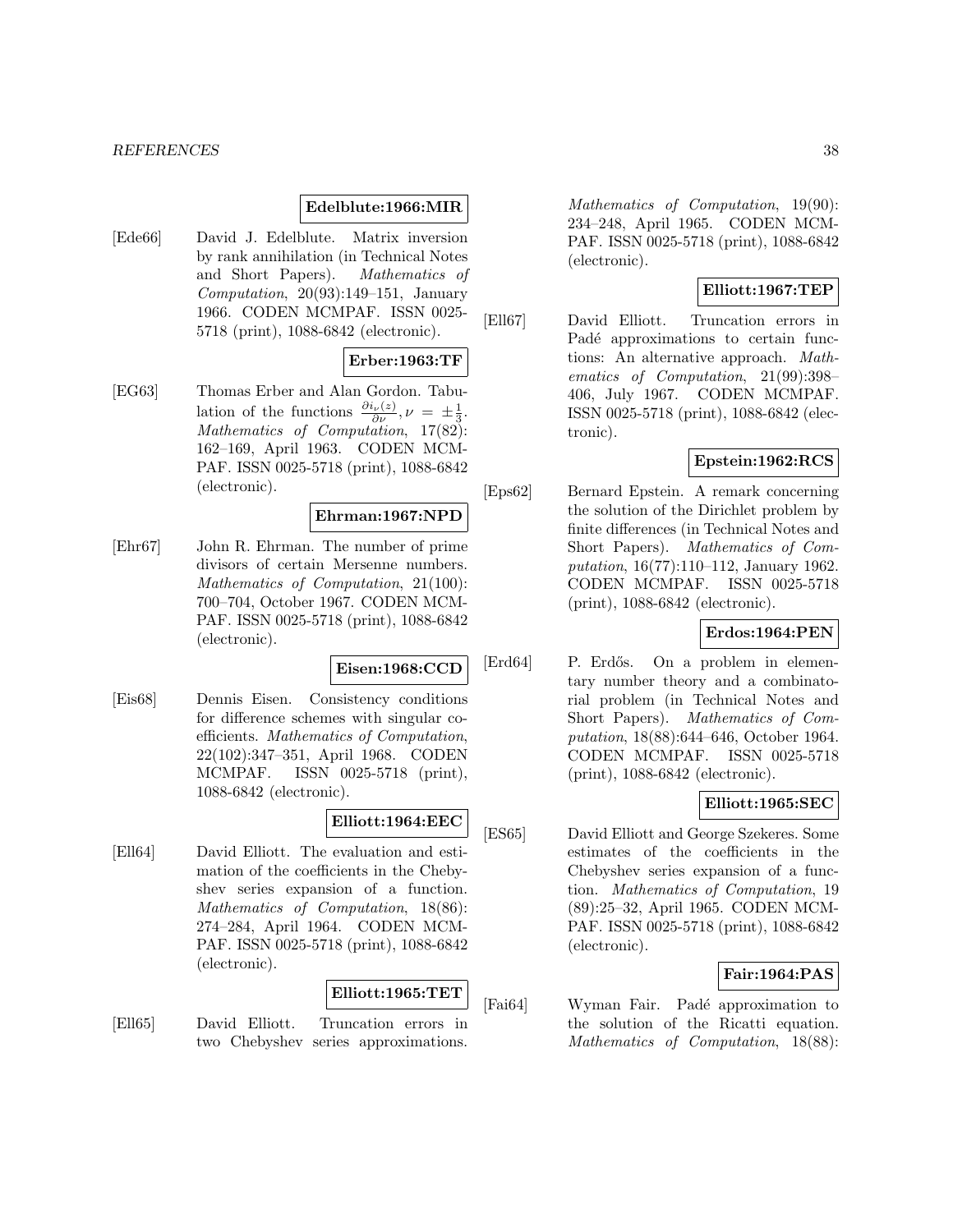627–634, October 1964. CODEN MCM-PAF. ISSN 0025-5718 (print), 1088-6842 (electronic).

### **Fairweather:1969:NGM**

[Fai69] Graeme Fairweather. A note on a generalisation of a method of Douglas (in Technical Notes and Short Papers). Mathematics of Computation, 23(106): 407–409, April 1969. CODEN MCM-PAF. ISSN 0025-5718 (print), 1088-6842 (electronic).

# **Fettis:1967:EEH**

[FC67] Henry E. Fettis and James C. Caslin. Eigenvalues and eigenvectors of Hilbert matrices of order 3 through 10. Mathematics of Computation, 21(99):431– 441, July 1967. CODEN MCMPAF. ISSN 0025-5718 (print), 1088-6842 (electronic).

# **Fettis:1960:N**

[Fet60a] H. E. Fettis. Note on  $\int_0^\infty e^{-x} J_0\left(\frac{\eta x}{\epsilon}\right) J_1\left(\frac{x}{\epsilon}\right) x^{-n} dx$ . Mathematics of Computation, 14(72): 372–374, October 1960. CODEN MCM-PAF. ISSN 0025-5718 (print), 1088-6842 (electronic).

**Fettis:1960:NTN**

[Fet60b] Henry E. Fettis. Note on  $\int_0^\infty e^{-x} J_0\left(\frac{\eta x}{\xi}\right)$  $J_1\left(\frac{x}{\xi}\right)$  $\Big) x^{-n} dx$ (in Technical Notes and Short Papers). Mathematics of Computation, 14(72): 372–374, October 1960. CODEN MCM-PAF. ISSN 0025-5718 (print), 1088-6842 (electronic).

### **Fettis:1964:NSE**

[Fet64] Henry E. Fettis. On the numerical solution of equations of the Abel type (in Technical Notes and Short Papers). Mathematics of Computation, 18(87): 491–496, July 1964. CODEN MCMPAF.

ISSN 0025-5718 (print), 1088-6842 (electronic).

# **Fettis:1965:CEI**

[Fet65] Henry E. Fettis. Calculation of elliptic integrals of the third kind by means of Gauss' transformation. Mathematics of Computation, 19(89):97–104, April 1965. CODEN MCMPAF. ISSN 0025- 5718 (print), 1088-6842 (electronic).

# **Fettis:1967:MCI**

[Fet67] Henry E. Fettis. More on the calculation of the integral  $I_n(b)$  =  $\frac{2}{\pi} \int_0^\infty \left(\frac{\sin x}{x}\right)^n \cos bx dx$  (in Technical Notes and Short Papers). Mathematics of Computation, 21(100):727–730, October 1967. CODEN MCMPAF. ISSN 0025-5718 (print), 1088-6842 (electronic).

### **Feuchter:1968:NIS**

[Feu68] Christopher A. Feuchter. Numerical integration over a sphere. Mathematics of Computation, 22(102):293–297, April 1968. CODEN MCMPAF. ISSN 0025- 5718 (print), 1088-6842 (electronic).

### **Fraser:1962:CNL**

[FG62] W. Fraser and C. C. Gotlieb. A calculation of the number of lattice points in the circle and sphere. Mathematics of Computation, 16(79):282–290, July 1962. CODEN MCMPAF. ISSN 0025- 5718 (print), 1088-6842 (electronic).

# **Fairweather:1967:SSD**

[FG67] G. Fairweather and A. R. Gourlay. Some stable difference approximations to a fourth-order parabolic partial differential equation. Mathematics of Computation, 21(97):1–11, January 1967. CODEN MCMPAF. ISSN 0025-5718 (print), 1088-6842 (electronic).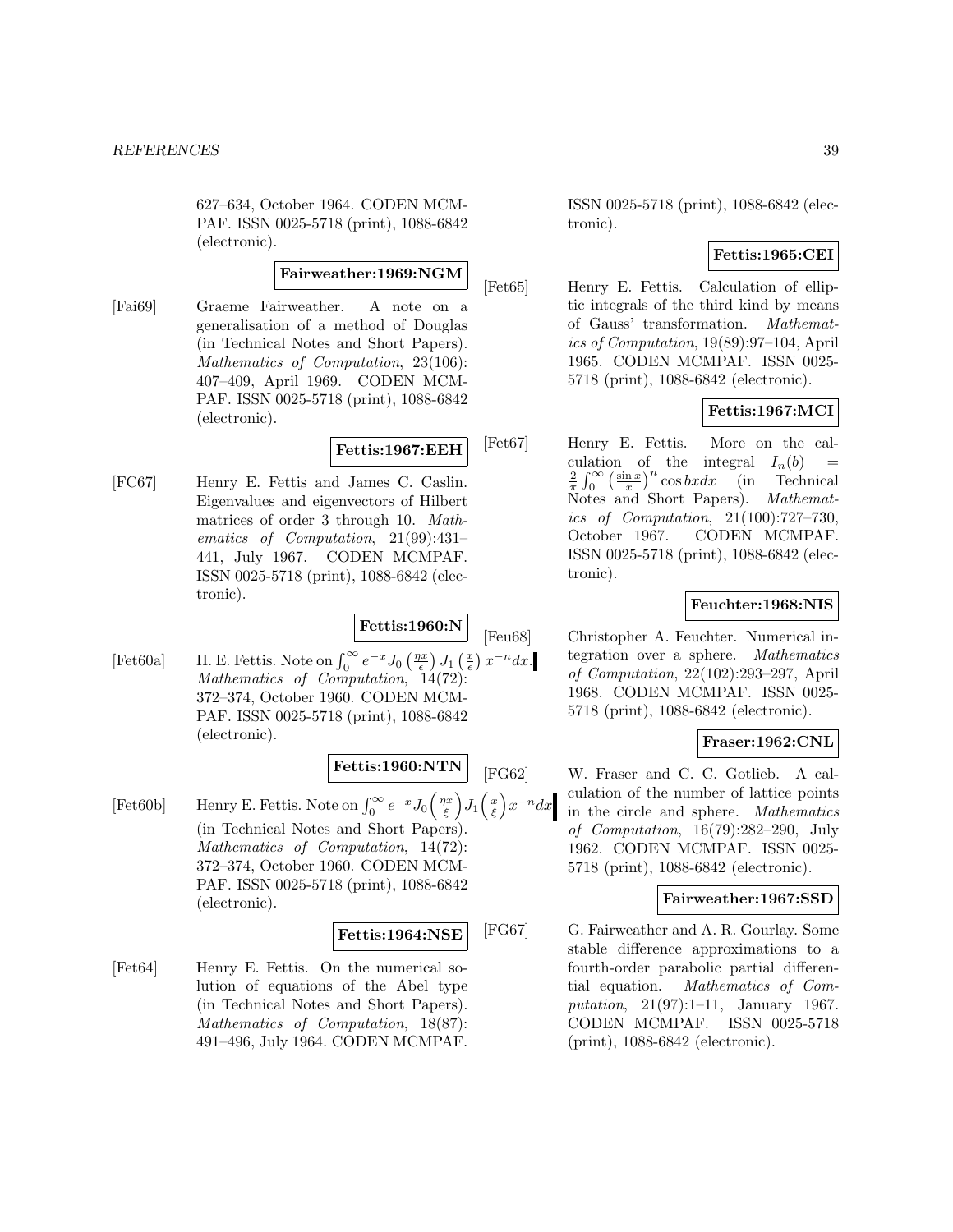#### **Fielder:1960:TCO**

[Fie60] Daniel C. Fielder. Tabulation of coefficients for operations on Taylor series. Mathematics of Computation, 14(72): 339–345, October 1960. CODEN MCM-PAF. ISSN 0025-5718 (print), 1088-6842 (electronic).

#### **Fields:1965:RAG**

[Fie65] Jerry L. Fields. Rational approximations to generalized hypergeometric functions. Mathematics of Computation, 19(92): 606–624, October 1965. CODEN MCM-PAF. ISSN 0025-5718 (print), 1088-6842 (electronic).

#### **Fields:1967:CE**

[Fie67] Jerry L. Fields. Confluent expansions. Mathematics of Computation, 21(98): 189–197, April 1967. CODEN MCM-PAF. ISSN 0025-5718 (print), 1088-6842 (electronic).

## **Fisher:1964:MET**

[Fis64] Donald D. Fisher. Minimum ellipsoids (in Technical Notes and Short Papers). Mathematics of Computation, 18(88): 669–673, October 1964. CODEN MCM-PAF. ISSN 0025-5718 (print), 1088-6842 (electronic).

### **Filler:1961:SAI**

[FL61] L. Filler and H. F. Ludloff. Stability analysis and integration of the viscous equations of motion. Mathematics of Computation, 15(75):261–274, July 1961. CODEN MCMPAF. ISSN 0025- 5718 (print), 1088-6842 (electronic).

#### **Fair:1966:RAS**

[FL66] Wyman Fair and Yudell L. Luke. Rational approximations to the solution of the second order Riccati equation (in Technical Notes and Short Papers).

Mathematics of Computation, 20(96): 602–606, October 1966. CODEN MCM-PAF. ISSN 0025-5718 (print), 1088-6842 (electronic).

## **Fair:1967:RAI**

[FL67] Wyman G. Fair and Yudell L. Luke. Rational approximations to the incomplete elliptic integrals of the first and second kinds. Mathematics of Computation, 21(99):418–422, July 1967. CODEN MCMPAF. ISSN 0025-5718 (print), 1088-6842 (electronic).

### **Flammer:1968:A**

[Fla68] Carson Flammer. Addendum. Mathematics of Computation, 22(101):249, January 1968. CODEN MCMPAF. ISSN 0025-5718 (print), 1088-6842 (electronic).

### **Fleckner:1968:MCF**

[Fle68] Oscar L. Fleckner. A method for the computation of the Fresnel integrals and related functions. Mathematics of Computation, 22(103):635–640, July 1968. CODEN MCMPAF. ISSN 0025-5718 (print), 1088-6842 (electronic).

## **Floyd:1960:NRA**

[Flo60] Robert W. Floyd. A note on rational approximation. Mathematics of Computation, 14(69):72–73, January 1960. CODEN MCMPAF. ISSN 0025-5718 (print), 1088-6842 (electronic).

# **Forsythe:1964:TPA**

[For64] George E. Forsythe. Tests of Parlett's ALGOL eigenvalue procedure eig3 (in Technical Notes and Short Papers). Mathematics of Computation, 18(87): 486–487, July 1964. CODEN MCMPAF. ISSN 0025-5718 (print), 1088-6842 (electronic).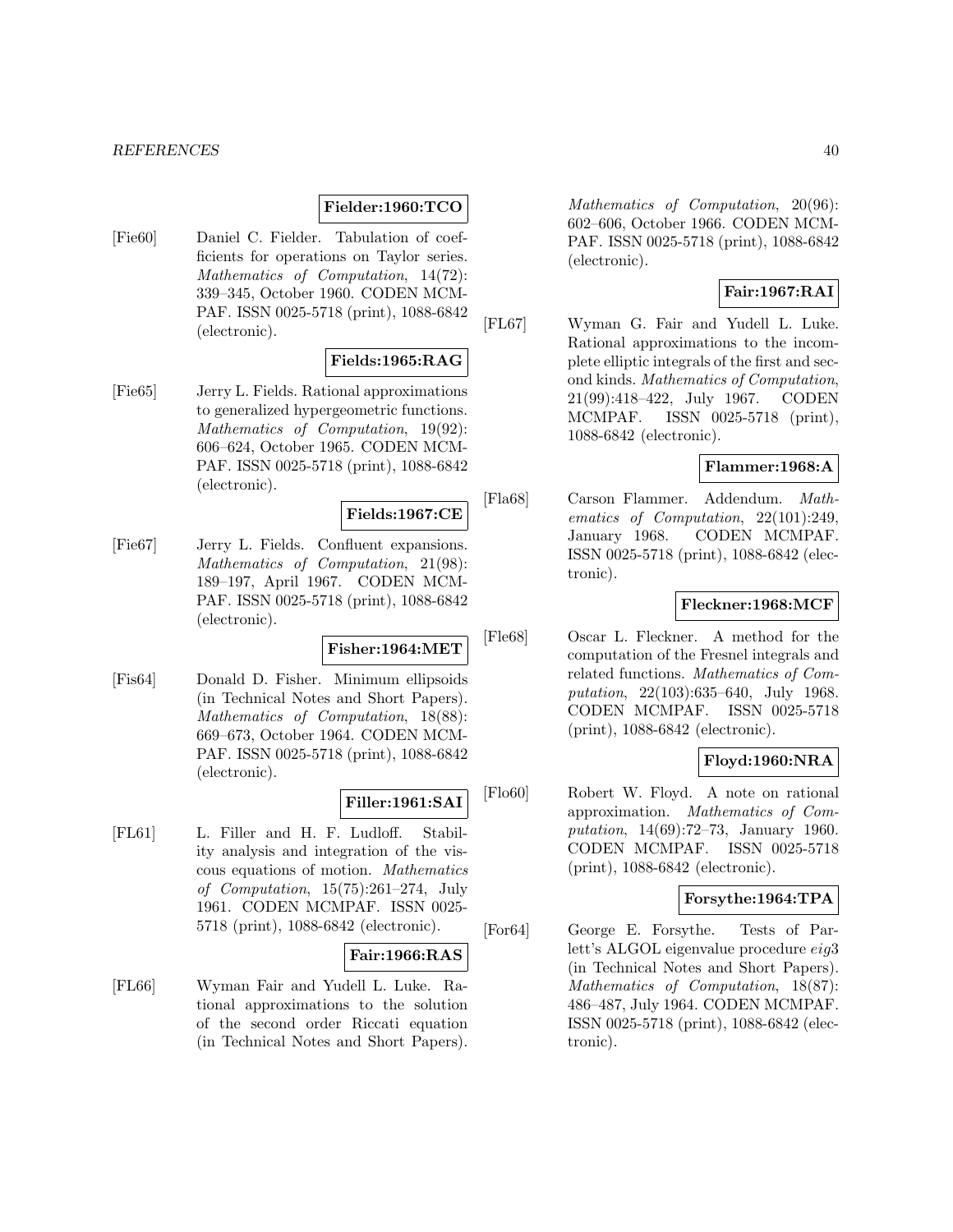#### **Fosdick:1965:ACW**

[Fos65] Lloyd D. Fosdick. Approximation of a class of Wiener integrals. Mathematics of Computation, 19(90):225–233, April 1965. CODEN MCMPAF. ISSN 0025- 5718 (print), 1088-6842 (electronic).

#### **Fosdick:1968:SCF**

[Fos68] Lloyd D. Fosdick. A special case of the Filon quadrature formula. Mathematics of Computation, 22(101):77–81, January 1968. CODEN MCMPAF. ISSN 0025- 5718 (print), 1088-6842 (electronic).

### **Franklin:1963:DSR**

[Fra63] Joel N. Franklin. Deterministic simulation of random processes. Mathematics of Computation, 17(81):28–59, January 1963. CODEN MCMPAF. ISSN 0025-5718 (print), 1088-6842 (electronic). URL http://www.jstor.org/ stable/2003733.

#### **Franklin:1964:EMP**

[Fra64] Joel N. Franklin. Equidistribution of matrix-power residues modulo one. Mathematics of Computation, 18(88): 560–568, October 1964. CODEN MCM-PAF. ISSN 0025-5718 (print), 1088-6842 (electronic).

# **Franke:1965:NEE**

[Fra65a] Charles H. Franke. Numerical evaluation of the elliptic integral of the third kind (in Technical Notes and Short Papers). Mathematics of Computation, 19(91): 494–496, July 1965. CODEN MCMPAF. ISSN 0025-5718 (print), 1088-6842 (electronic).

### **Franklin:1965:DMS**

[Fra65b] Joel N. Franklin. Difference methods for stochastic ordinary differential equations. Mathematics of Computation, 19

(92):552–561, October 1965. CODEN MCMPAF. ISSN 0025-5718 (print), 1088-6842 (electronic).

### **Frank:1969:CUC**

[Fra69] Evelyn Frank. Computer use in continued fraction expansions (in Technical Notes and Short Papers). Mathematics of Computation, 23(106):429–435, April 1969. CODEN MCMPAF. ISSN 0025- 5718 (print), 1088-6842 (electronic).

### **Freudenstein:1961:BVR**

[Fre61] Ferdinand Freudenstein. Bi-variate, rectangular, optimum-interval interpolation (in Technical Notes and Short Papers). Mathematics of Computation, 15(75):288–291, July 1961. CODEN MCMPAF. ISSN 0025-5718 (print), 1088-6842 (electronic).

#### **Froese:1962:SBC**

[Fro62] Charlotte Froese. On solving  $y'' = fy + g$ with a boundary condition at infinity (in Technical Notes and Short Papers). Mathematics of Computation, 16(80): 492–494, October 1962. CODEN MCM-PAF. ISSN 0025-5718 (print), 1088-6842 (electronic).

### **Fields:1961:EHF**

[FW61] Jerry L. Fields and Jet Wimp. Expansions of hypergeometric functions in hypergeometric functions. Mathematics of Computation, 15(76):390–395, October 1961. CODEN MCMPAF. ISSN 0025- 5718 (print), 1088-6842 (electronic).

### **Fyfe:1966:EER**

[Fyf66] David J. Fyfe. Economical evaluation of Runge–Kutta formulae. Mathematics of Computation, 20(95):392–398, July 1966. CODEN MCMPAF. ISSN 0025- 5718 (print), 1088-6842 (electronic).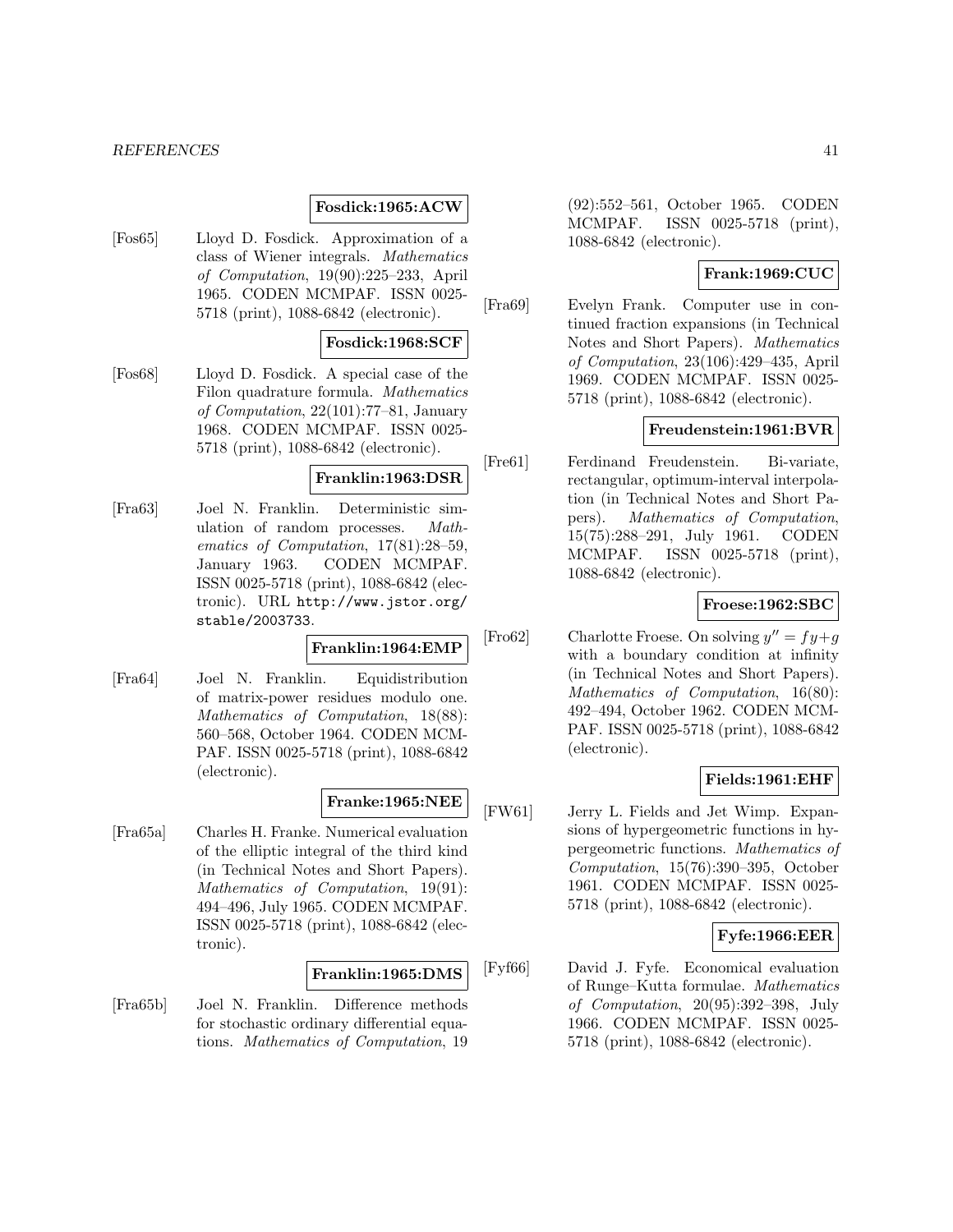## **Gray:1968:GT**

[GA68] H. L. Gray and T. A. Atchison. The generalized G-transform. Mathematics of Computation, 22(103):595–605, July 1968. CODEN MCMPAF. ISSN 0025- 5718 (print), 1088-6842 (electronic).

## **Galant:1969:GQR**

[Gal69] David Galant. Gauss quadrature rules for the evaluation of  $2\pi^{-1/2} \int_0^\infty \exp(-x^2) f(x) dx$ . Mathematics of Computation, 23(107): 674, July 1969. CODEN MCMPAF. ISSN 0025-5718 (print), 1088-6842 (electronic).

### **Gary:1965:CEO**

[Gar65a] John Gary. Computing eigenvalues of ordinary differential equations by finite differences. Mathematics of Computation, 19(91):365–379, July 1965. CODEN MCMPAF. ISSN 0025-5718 (print), 1088-6842 (electronic).

### **Gary:1965:HMA**

[Gar65b] John Gary. Hyman's method applied to the general eigenvalue problem (in Technical Notes and Short Papers). Mathematics of Computation, 19(90):314– 316, April 1965. CODEN MCMPAF. ISSN 0025-5718 (print), 1088-6842 (electronic).

#### **Gary:1967:CRL**

[Gar67] John Gary. On convergence rates for line overrelaxation (in Technical Notes and Short Papers). Mathematics of Computation, 21(98):220–223, April 1967. CODEN MCMPAF. ISSN 0025-5718 (print), 1088-6842 (electronic).

## **Gargantini:1969:CET**

[Gar69] I. Gargantini. On the computation of the eigenvalues of a tridiagonal matrix (in Technical Notes and Short Papers).

Mathematics of Computation, 23(106): 403–405, April 1969. CODEN MCM-PAF. ISSN 0025-5718 (print), 1088-6842 (electronic).

## **Gautschi:1961:RCR**

[Gau61] Walter Gautschi. Recursive computation of the repeated integrals of the error function. Mathematics of Computation, 15(75):227–232, July 1961. CODEN MCMPAF. ISSN 0025-5718 (print), 1088-6842 (electronic).

### **Gautschi:1966:CSD**

[Gau66] Walter Gautschi. Computation of successive derivatives of  $f(z)/z$ . Mathematics of Computation, 20(94):209– 214, April 1966. CODEN MCMPAF. ISSN 0025-5718 (print), 1088-6842 (electronic).

### **Gautschi:1968:CGC**

[Gau68] Walter Gautschi. Construction of Gauss–Christoffel quadrature formulas. Mathematics of Computation, 22(102): 251–270, April 1968. CODEN MCM-PAF. ISSN 0025-5718 (print), 1088-6842 (electronic).

### **Gautschi:1969:CMA**

[Gau69] Walter Gautschi. On the condition of a matrix arising in the numerical inversion of the Laplace transform. Mathematics of Computation, 23(105):109– 118, January 1969. CODEN MCMPAF. ISSN 0025-5718 (print), 1088-6842 (electronic).

### **Gautschi:1994:MCH**

[Gau94] Walter Gautschi, editor. Mathematics of computation, 1943–1993: a half-century of computational mathematics: Mathematics of Computation 50th Anniversary Symposium, August 9–13, 1993, Vancouver, British Columbia, volume 48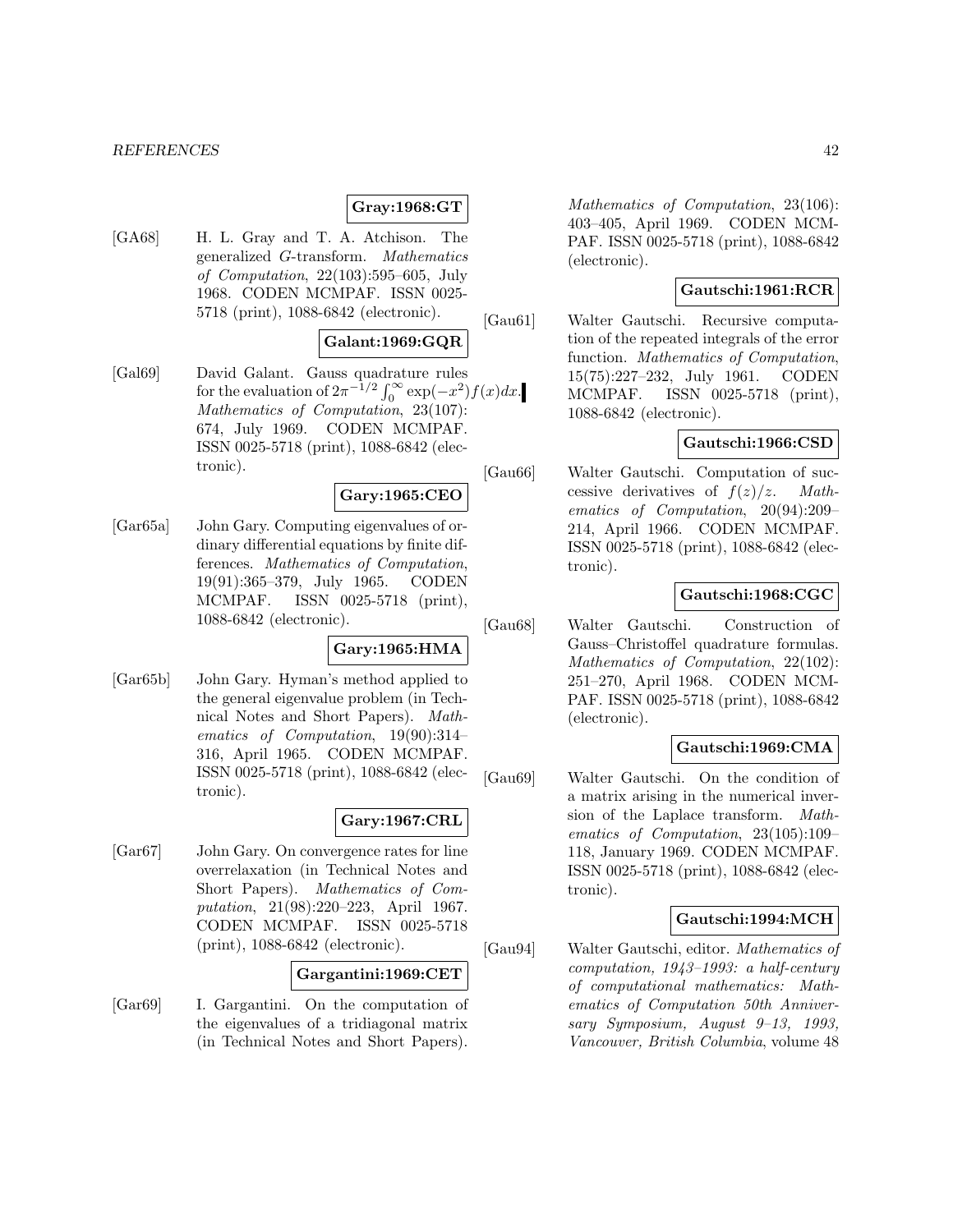of Proceedings of Symposia in Applied Mathematics. American Mathematical Society, Providence, RI, USA, 1994. ISBN 0-8218-0291-7, 0-8218-0353-0 (pt. 1), 0-8218-0354-9 (pt. 2). ISSN 0160- 7634. LCCN QA1 .A56 v.48 1994. See also SIAM Review, Sep 1995, v37, n3, p. 483.

### **Galant:1968:HAG**

[GB68] D. C. Galant and P. F. Byrd. High accuracy gamma function values for some rational arguments (in Technical Notes and Short Papers). Mathematics of Computation, 22(104):885–887, October 1968. CODEN MCMPAF. ISSN 0025- 5718 (print), 1088-6842 (electronic).

### **Good:1968:RHP**

[GC68] I. J. Good and R. F. Churchhouse. The Riemann hypothesis and pseudorandom features of the Möbius sequence. Mathematics of Computation, 22(104):857– 861, October 1968. CODEN MCMPAF. ISSN 0025-5718 (print), 1088-6842 (electronic).

#### **Gear:1967:NIO**

[Gea67] C. W. Gear. The numerical integration of ordinary differential equations. Mathematics of Computation, 21(98): 146–156, April 1967. CODEN MCM-PAF. ISSN 0025-5718 (print), 1088-6842 (electronic).

## **Gear:1969:SST**

[Gea69] C. W. Gear. A simple set of test matrices for eigenvalue programs. Mathematics of Computation,  $23(105):119-125$ , January 1969. CODEN MCMPAF. ISSN 0025- 5718 (print), 1088-6842 (electronic).

## **Gebhardt:1964:GND**

[Geb64] Friedrich Gebhardt. Generating normally distributed random numbers by inverting the normal distribution function (in Technical Notes and Short Papers). Mathematics of Computation, 18(86):302–306, April 1964. CODEN MCMPAF. ISSN 0025-5718 (print), 1088-6842 (electronic).

# **Gebhardt:1967:GPR**

[Geb67] Friedrich Gebhardt. Generating pseudorandom numbers by shuffling a Fibonacci sequence (in Technical Notes and Short Papers). Mathematics of Computation, 21(100):708–709, October 1967. CODEN MCMPAF. ISSN 0025- 5718 (print), 1088-6842 (electronic).

### **Gerber:1964:FOH**

[Ger64] Henry Gerber. First one hundred zeros of  $J_0(x)$  accurate to 19 significant figures (in Technical Notes and Short Papers). Mathematics of Computation, 18(86): 319–322, April 1964. CODEN MCM-PAF. ISSN 0025-5718 (print), 1088-6842 (electronic).

# **Gargantini:1967:CFA**

[GH67] I. Gargantini and P. Henrici. A continued fraction algorithm for the computation of higher transcendental functions in the complex plane. Mathematics of Computation, 21(97):18–29, January 1967. CODEN MCMPAF. ISSN 0025- 5718 (print), 1088-6842 (electronic).

## **Gillies:1964:TNM**

[Gil64] Donald B. Gillies. Three new Mersenne primes and a statistical theory. Mathematics of Computation, 18(85):93–97, January 1964. CODEN MCMPAF. ISSN 0025-5718 (print), 1088-6842 (electronic).

## **Ginsberg:1963:CPO**

[Gin63] F. Ginsberg. On the Cauchy problem for the one-dimensional heat equation.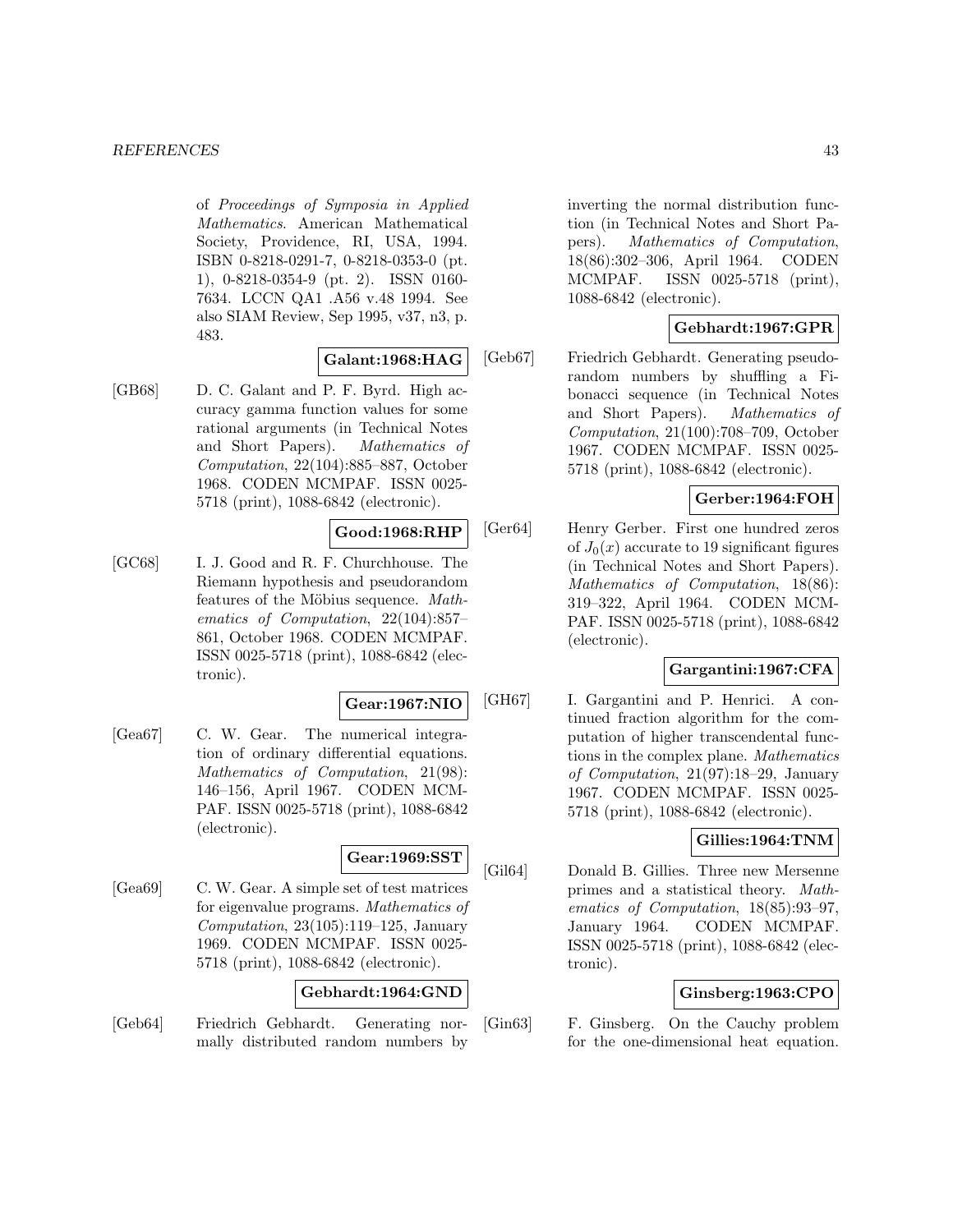Mathematics of Computation, 17(83): 257–269, July 1963. CODEN MCMPAF. ISSN 0025-5718 (print), 1088-6842 (electronic).

#### **Glasser:1966:ESI**

[Gla66] M. L. Glasser. Evaluation of some integrals involving the  $\psi$ -function (in Technical Notes and Short Papers). Mathematics of Computation, 20(94):332– 333, April 1966. CODEN MCMPAF. ISSN 0025-5718 (print), 1088-6842 (electronic).

## **Glasser:1968:SIA**

[Gla68] M. L. Glasser. Some integrals of the arctangent function (in Technical Notes and Short Papers). Mathematics of Computation, 22(102):445–447, April 1968. CODEN MCMPAF. ISSN 0025-5718 (print), 1088-6842 (electronic).

# **Gloden:1960:NFT**

[Glo60] A. Gloden. A note on factors of  $n^4 + 1$ (in Technical Notes and Short Papers). Mathematics of Computation, 14(71): 278–279, July 1960. CODEN MCMPAF. ISSN 0025-5718 (print), 1088-6842 (electronic).

#### **Gloden:1962:ACF**

[Glo62] A. Gloden. Additions to Cunningham's factor table of  $n^4 + 1$  (in Technical Notes and Short Papers). Mathematics of Computation, 16(78):239–241, April 1962. CODEN MCMPAF. ISSN 0025- 5718 (print), 1088-6842 (electronic).

### **Gloden:1965:NPF**

[Glo65] A Gloden. New primes of the form  $n^4+1$ (in Technical Notes and Short Papers). Mathematics of Computation, 19(89): 144–145, April 1965. CODEN MCM-PAF. ISSN 0025-5718 (print), 1088-6842 (electronic).

## **Gardiner:1964:SDE**

[GLS64] V. L. Gardiner, R. B. Lazarus, and P. R. Stein. Solutions of the Diophantine equation  $x^3 + y^3 = z^3 - d$ . Mathematics of Computation, 18(87):408–413, July 1964. CODEN MCMPAF. ISSN 0025- 5718 (print), 1088-6842 (electronic).

### **Gourlay:1967:SOM**

[GM67] A. R. Gourlay and A. R. Mitchell. Split operator methods for hyperbolic systems in p space variables. Mathematics of Computation, 21(99):351–354, July 1967. CODEN MCMPAF. ISSN 0025- 5718 (print), 1088-6842 (electronic).

### **Gourlay:1968:FDMa**

[GM68a] A. R. Gourlay and J. Ll. Morris. Finitedifference methods for nonlinear hyperbolic systems. Mathematics of Computation, 22(101):28–39, January 1968. CODEN MCMPAF. ISSN 0025-5718 (print), 1088-6842 (electronic).

### **Gourlay:1968:FDMb**

[GM68b] A. R. Gourlay and J. Ll. Morris. Finitedifference methods for nonlinear hyperbolic systems. II. Mathematics of Computation, 22(103):549–556, July 1968. CODEN MCMPAF. ISSN 0025-5718 (print), 1088-6842 (electronic).

### **Gourlay:1968:MFO**

[GM68c] A. R. Gourlay and J. Ll. Morris. A multistep formulation of the optimized Lax–Wendroff method for nonlinear hyperbolic systems in two space variables. Mathematics of Computation, 22(104): 715–719, October 1968. CODEN MCM-PAF. ISSN 0025-5718 (print), 1088-6842 (electronic).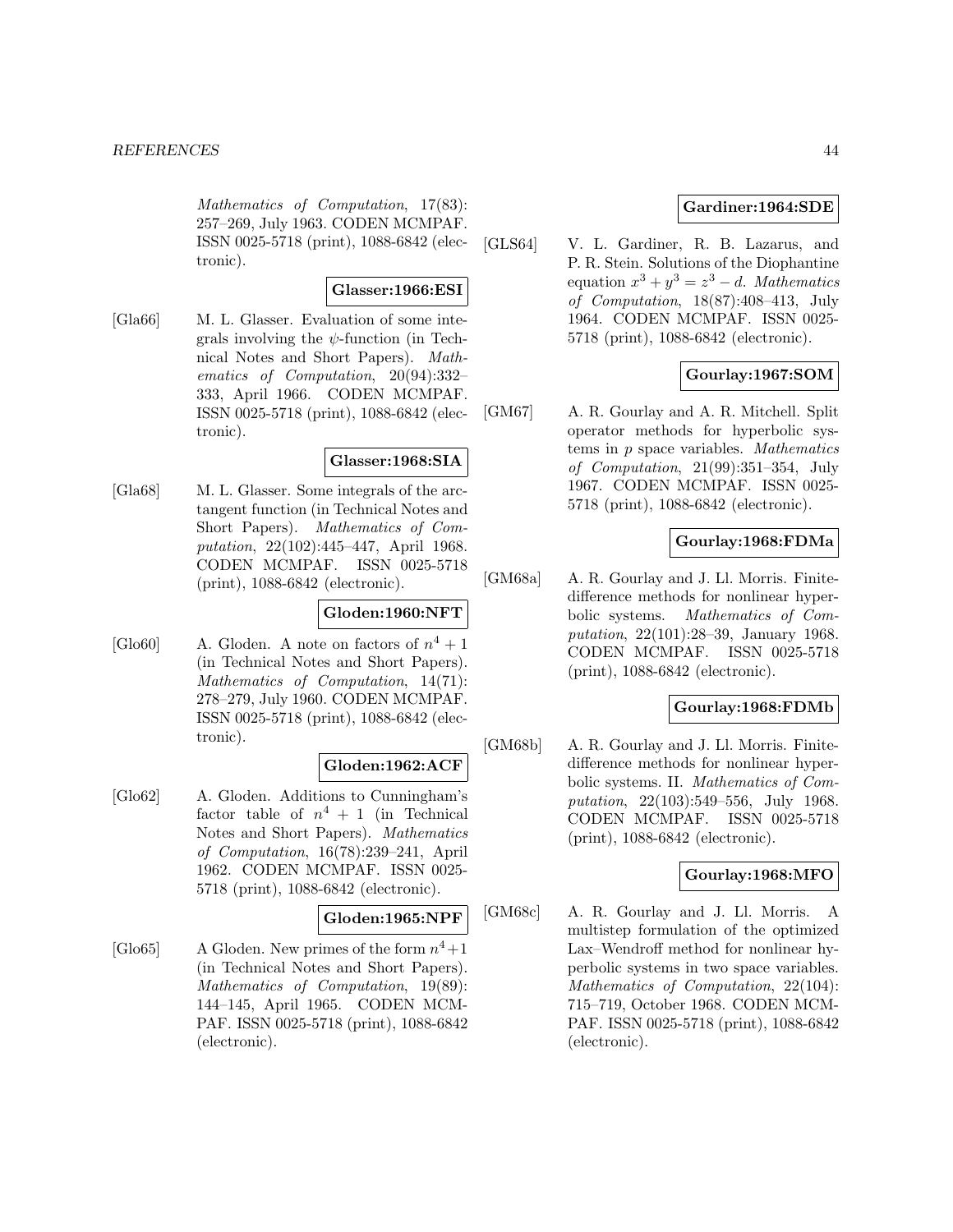#### **Godart:1966:IMS**

[God66] M. Godart. An iterative method for the solution of eigenvalue problems. Mathematics of Computation, 20(95):399– 406, July 1966. CODEN MCMPAF. ISSN 0025-5718 (print), 1088-6842 (electronic).

### **Goldberg:1960:RPP**

[Gol60] Michael Goldberg. Rotors in polygons and polyhedra. Mathematics of Computation, 14(71):229–239, July 1960. CODEN MCMPAF. ISSN 0025-5718 (print), 1088-6842 (electronic).

**Golub:1962:BET**

[Gol62] Gene H. Golub. Bounds for eigenvalues of tridiagonal symmetric matrices computed by the LR method. Mathematics of Computation, 16(80):438–445, October 1962. CODEN MCMPAF. ISSN 0025-5718 (print), 1088-6842 (electronic).

#### **Golub:1963:LBR**

[Gol63] Gene H. Golub. On a lower bound for the rank of a partitioned square matrix. Mathematics of Computation, 17(82): 186–188, April 1963. CODEN MCM-PAF. ISSN 0025-5718 (print), 1088-6842 (electronic).

### **Goldberg:1969:SCE**

[Gol69] Michael Goldberg. Stability configurations of electrons on a sphere. Mathematics of Computation, 23(108):785– 786, October 1969. CODEN MCMPAF. ISSN 0025-5718 (print), 1088-6842 (electronic).

#### **Goodman:1965:NSE**

[Goo65] Theodore R. Goodman. The numerical solution of eigenvalue problems (in Technical Notes and Short Papers). Math-

ematics of Computation, 19(91):462– 466, July 1965. CODEN MCMPAF. ISSN 0025-5718 (print), 1088-6842 (electronic).

### **Gordon:1968:NMP**

[Gor68] Paul Gordon. A note on a maximum principle for the DuFort–Frankel difference equation (in Technical Notes and Short Papers). Mathematics of Computation, 22(102):437–439, April 1968. CODEN MCMPAF. ISSN 0025-5718 (print), 1088-6842 (electronic).

## **Grace:1963:SLP**

[Gra63] Donald W. Grace. Search for largest polyhedra. Mathematics of Computation, 17(82):197–199, April 1963. CO-DEN MCMPAF. ISSN 0025-5718 (print), 1088-6842 (electronic).

## **Gray:1964:CFD**

[Gra64] John Gray. On certain finite difference schemes for hyperbolic systems. Mathematics of Computation, 18(85):1– 18, January 1964. CODEN MCMPAF. ISSN 0025-5718 (print), 1088-6842 (electronic).

### **Greenberg:1960:ECP**

[Gre60] Irwin Greenberg. The evaluation of certain probability integrals (in Technical Notes and Short Papers). Mathematics of Computation, 14(72):376–378, October 1960. CODEN MCMPAF. ISSN 0025-5718 (print), 1088-6842 (electronic).

#### **Greenberger:1961:PDS**

[Gre61] Martin Greenberger. An a priori determination of serial correlation in computer generated random numbers. Mathematics of Computation, 15(76):383– 389, October 1961. CODEN MCM-PAF. ISSN 0025-5718 (print), 1088-6842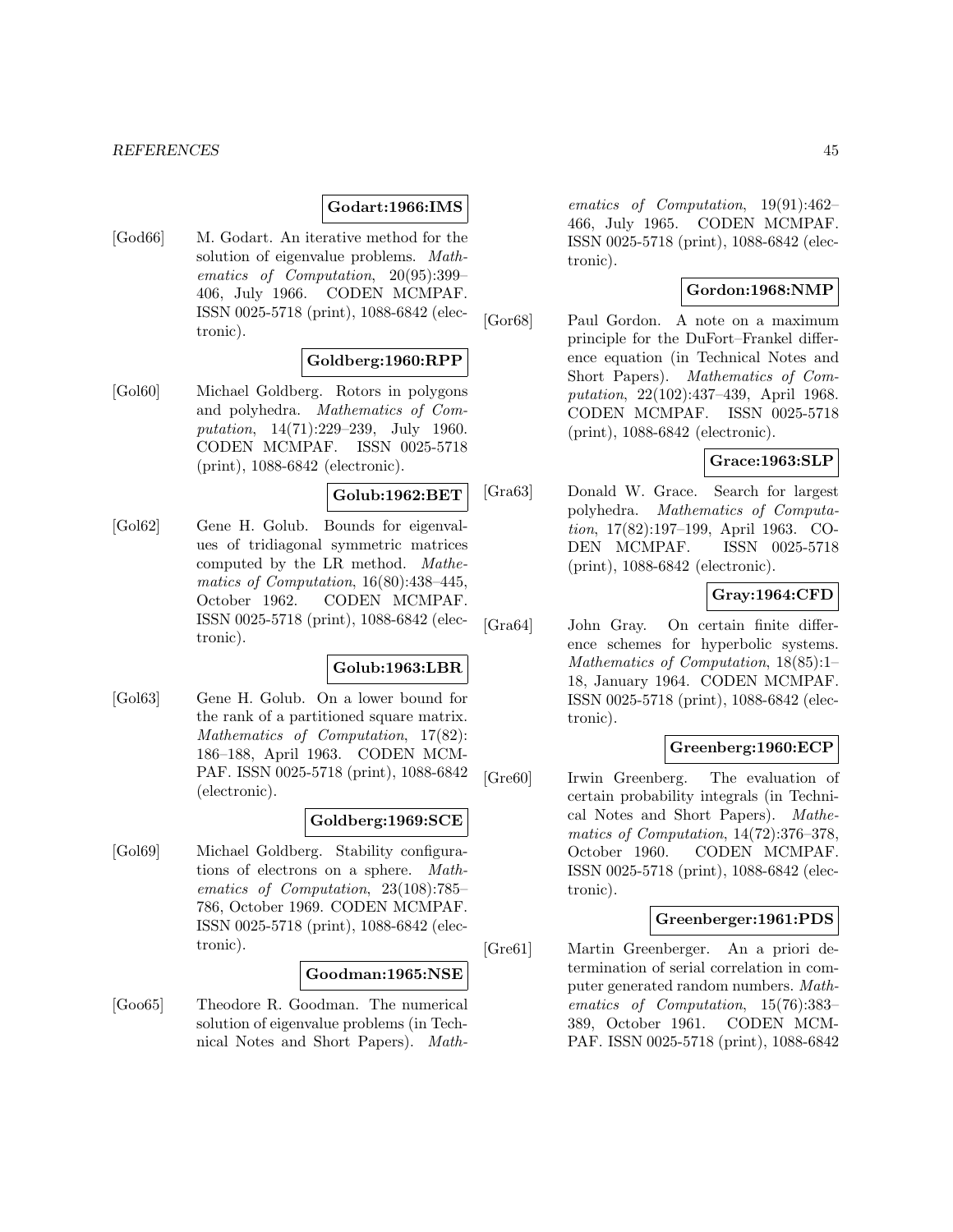(electronic). See also corrigenda, Math. Comp. **16** (1962), p. 126.

#### **Greenstadt:1967:REG**

[Gre67] John Greenstadt. On the relative efficiencies of gradient methods. Mathematics of Computation, 21(99):360– 367, July 1967. CODEN MCMPAF. ISSN 0025-5718 (print), 1088-6842 (electronic).

# **Gillis:1962:TPI**

[GS62] J. Gillis and M. Shimshoni. Triple product integrals of Laguerre functions. Mathematics of Computation, 16(77): 50–62, January 1962. CODEN MCM-PAF. ISSN 0025-5718 (print), 1088-6842 (electronic).

### **Gray:1969:SLC**

[GS69] H. L. Gray and W. R. Schucany. Some limiting cases of the G-transformation. Mathematics of Computation, 23(108): 849–859, October 1969. CODEN MCM-PAF. ISSN 0025-5718 (print), 1088-6842 (electronic).

#### **Gray:1969:NAC**

[GTM69] H. L. Gray, R. W. Thompson, and G. V. McWilliams. A new approximation for the chi-square integral. Mathematics of Computation, 23(105):85–89, January 1969. CODEN MCMPAF. ISSN 0025- 5718 (print), 1088-6842 (electronic).

# **Gross:1968:DFV**

[GV68] W. Gross and R. Vacca. Distribution of the figures 0 and 1 in the various orders of binary representations of kth powers of integers (in Technical Notes and Short Papers). Mathematics of Computation, 22(102):423–427, April 1968. CODEN MCMPAF. ISSN 0025-5718 (print), 1088-6842 (electronic).

# **Gillis:1960:PLP**

[GW60] Joseph Gillis and George Weiss. Products of Laguerre polynomials. Mathematics of Computation, 14(69):60–63, January 1960. CODEN MCMPAF. ISSN 0025-5718 (print), 1088-6842 (electronic).

# **Golub:1969:CGQ**

[GW69] Gene H. Golub and John H. Welsch. Calculation of Gauss quadrature rules. Mathematics of Computation, 23(106): 221–230, April 1969. CODEN MCM-PAF. ISSN 0025-5718 (print), 1088-6842 (electronic). Loose microfiche suppl A1– A10.

# **H:1965:EPD**

[H.65] A. S. H. Book review: Error Propagation for Difference Methods, by Peter Henrici. Mathematics of Computation, 19(89):152, April 1965. CODEN MCM-PAF. ISSN 0025-5718 (print), 1088-6842 (electronic). URL https://www.jstor. org/stable/2004119.

## **Haber:1964:NSQ**

[Hab64] Seymour Haber. A note on some quadrature formulas for the interval  $(-\infty, \infty)$ (in Technical Notes and Short Papers). Mathematics of Computation, 18(86): 313–314, April 1964. CODEN MCM-PAF. ISSN 0025-5718 (print), 1088-6842 (electronic).

### **Haber:1966:MMC**

[Hab66] Seymour Haber. A modified Monte-Carlo quadrature. Mathematics of Computation, 20(95):361–368, July 1966. CODEN MCMPAF. ISSN 0025-5718 (print), 1088-6842 (electronic).

# **Haber:1967:MQF**

[Hab67a] Seymour Haber. Midpoint quadrature formulas (in Technical Notes and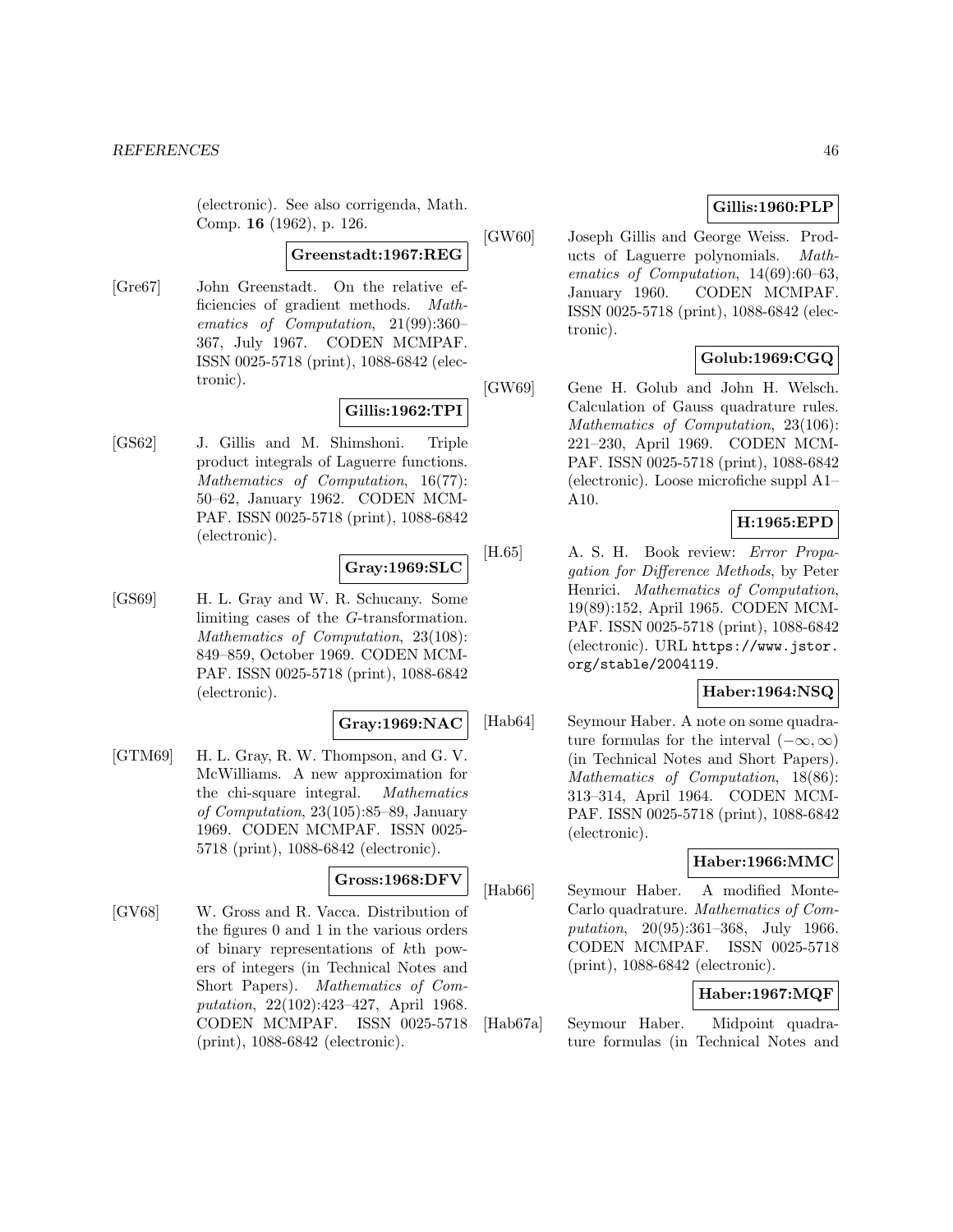Short Papers). Mathematics of Computation, 21(100):719–721, October 1967. CODEN MCMPAF. ISSN 0025-5718 (print), 1088-6842 (electronic).

### **Haber:1967:MMC**

[Hab67b] Seymour Haber. A modified Monte-Carlo quadrature. II. Mathematics of Computation, 21(99):388–397, July 1967. CODEN MCMPAF. ISSN 0025- 5718 (print), 1088-6842 (electronic).

# **Haber:1969:SQF**

[Hab69] Seymour Haber. Stochastic quadrature formulas. Mathematics of Computation, 23(108):751–764, October 1969. CODEN MCMPAF. ISSN 0025-5718 (print), 1088-6842 (electronic).

## **Hagis:1969:RPO**

[Hag69] Peter Hagis, Jr. On relatively prime odd amicable numbers. Mathematics of Computation, 23(107):539–543, July 1969. CODEN MCMPAF. ISSN 0025- 5718 (print), 1088-6842 (electronic).

### **Hamming:1964:BRE**

[Ham64] R. W. Hamming. Book review: Edward L. Stiefel, An Introduction to Numerical Mathematics, Academic Press, Inc., New York, 1963, x + 286 p., 24 cm. Mathematics of Computation, 18 (88):684, October 1964. CODEN MCM-PAF. ISSN 0025-5718 (print), 1088-6842 (electronic). URL https://www.jstor. org/stable/2002969.

## **Hamming:1965:ENA**

[Ham65] R. W. Hamming. Book review: Elements of Numerical Analysis, by Peter Henrici. Mathematics of Computation, 19(91): 516–517, July 1965. CODEN MCMPAF. ISSN 0025-5718 (print), 1088-6842 (electronic). URL https://www.jstor.org/ stable/2003710.

### **Hansen:1968:SSE**

[Han68] Eldon R. Hansen. On solving systems of equations using interval arithmetic. Mathematics of Computation, 22(102): 374–384, April 1968. CODEN MCM-PAF. ISSN 0025-5718 (print), 1088-6842 (electronic).

## **Harary:1962:PRP**

[Har62a] Frank Harary. Permutations with restricted position (in Technical Notes and Short Papers). Mathematics of Computation, 16(78):222–226, April 1962. CODEN MCMPAF. ISSN 0025-5718 (print), 1088-6842 (electronic).

### **Harper:1962:QFI**

[Har62b] W. M. Harper. Quadrature formulas for infinite integrals. Mathematics of Computation, 16(78):170–175, April 1962. CODEN MCMPAF. ISSN 0025-5718 (print), 1088-6842 (electronic).

## **Hart:1966:CAR**

[Har66] Roger G. Hart. A close approximation related to the error function (in Technical Notes and Short Papers). Mathematics of Computation, 20(96):600–602, October 1966. CODEN MCMPAF. ISSN 0025-5718 (print), 1088-6842 (electronic).

### **Haselgrove:1961:MNI**

[Has61] C. B. Haselgrove. A method for numerical integration. Mathematics of Computation, 15(76):323–337, October 1961. CODEN MCMPAF. ISSN 0025-5718 (print), 1088-6842 (electronic).

### **Hayashi:1965:CID**

[Hay65] Harry S. Hayashi. Computer investigation of difference sets. Mathematics of Computation, 19(89):73–78, April 1965.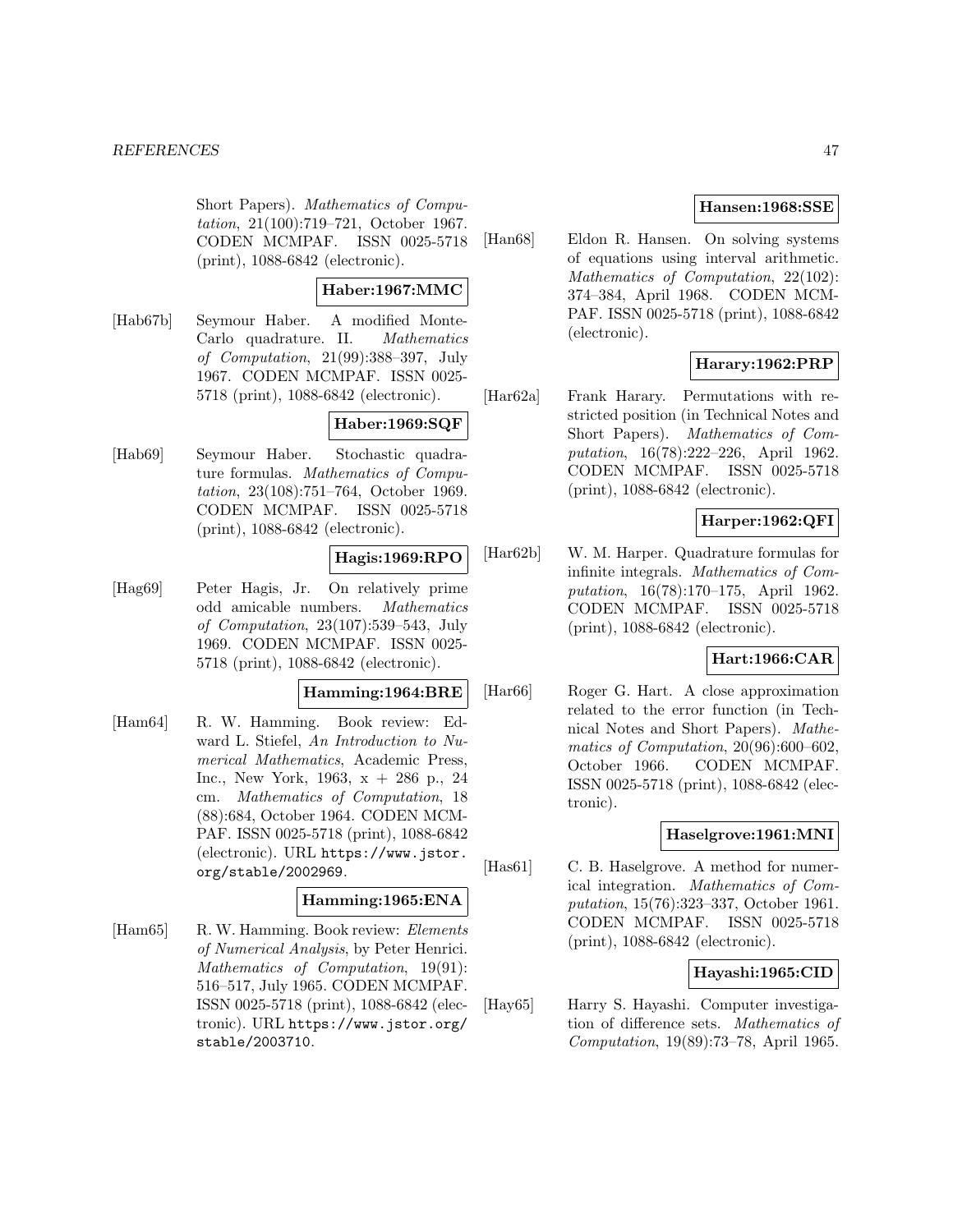CODEN MCMPAF. ISSN 0025-5718 (print), 1088-6842 (electronic).

### **Heatley:1965:ETT**

[Hea65] A. H. Heatley. An extension of the table of the Toronto function (in Technical Notes and Short Papers). Mathematics of Computation, 19(89):118–123, April 1965. CODEN MCMPAF. ISSN 0025- 5718 (print), 1088-6842 (electronic).

### **Herbold:1969:GCT**

[Her69] Robert J. Herbold. A generalization of a class of test matrices. Mathematics of Computation, 23(108):823–826, October 1969. CODEN MCMPAF. ISSN 0025- 5718 (print), 1088-6842 (electronic).

#### **Hirsch:1968:EOP**

[Hir68] P. M. Hirsch. Evaluation of orthogonal polynomials and relationship to evaluating multiple integrals. Mathematics of Computation, 22(102):280–285, April 1968. CODEN MCMPAF. ISSN 0025- 5718 (print), 1088-6842 (electronic).

### **Hull:1964:ORK**

[HJ64] T. E. Hull and R. L. Johnston. Optimum Runge–Kutta methods (in Technical Notes and Short Papers). Mathematics of Computation, 18(86):306– 310, April 1964. CODEN MCMPAF. ISSN 0025-5718 (print), 1088-6842 (electronic).

#### **Hageman:1968:EOO**

[HK68] L. A. Hageman and R. B. Kellogg. Estimating optimum overrelaxation parameters. Mathematics of Computation, 22 (101):60–68, January 1968. CODEN MCMPAF. ISSN 0025-5718 (print), 1088-6842 (electronic).

## **Harumi:1960:VTN**

[HKW60] Kasaburo Harumi, Shigetoshi Katsura, and John W. Wrench, Jr. Values of  $\frac{2}{\pi} \int_0^\infty \left( \frac{\sin t}{t} \right)$  $\int_0^n dt$  (in Technical Notes and Short Papers). Mathematics of Computation, 14(72):379, October 1960. CODEN MCMPAF. ISSN 0025-5718 (print), 1088-6842 (electronic).

### **Hanson:1969:EAH**

[HL69] Richard J. Hanson and Charles L. Lawson. Extensions and applications of the Householder algorithm for solving linear least squares problems. Mathematics of Computation, 23(108):787–812, October 1969. CODEN MCMPAF. ISSN 0025- 5718 (print), 1088-6842 (electronic).

## **Haber:1969:TPS**

[HO69] Seymour Haber and Charles F. Osgood. On a theorem of Piatetsky-Shapiro and approximation of multiple integrals (in Technical Notes and Short Papers). Mathematics of Computation, 23(105):165–168, January 1969. CODEN MCMPAF. ISSN 0025-5718 (print), 1088-6842 (electronic).

### **Hoffman:1965:NRM**

[Hof65] A. J. Hoffman. On the nonsingularity of real matrices. Mathematics of Computation, 19(89):56–61, April 1965. CODEN MCMPAF. ISSN 0025-5718 (print), 1088-6842 (electronic).

### **Holdeman:1969:MAF**

[Hol69] Jonas T. Holdeman, Jr. A method for the approximation of functions defined by formal series expansions in orthogonal polynomials. Mathematics of Computation, 23(106):275–287, April 1969. CODEN MCMPAF. ISSN 0025-5718 (print), 1088-6842 (electronic).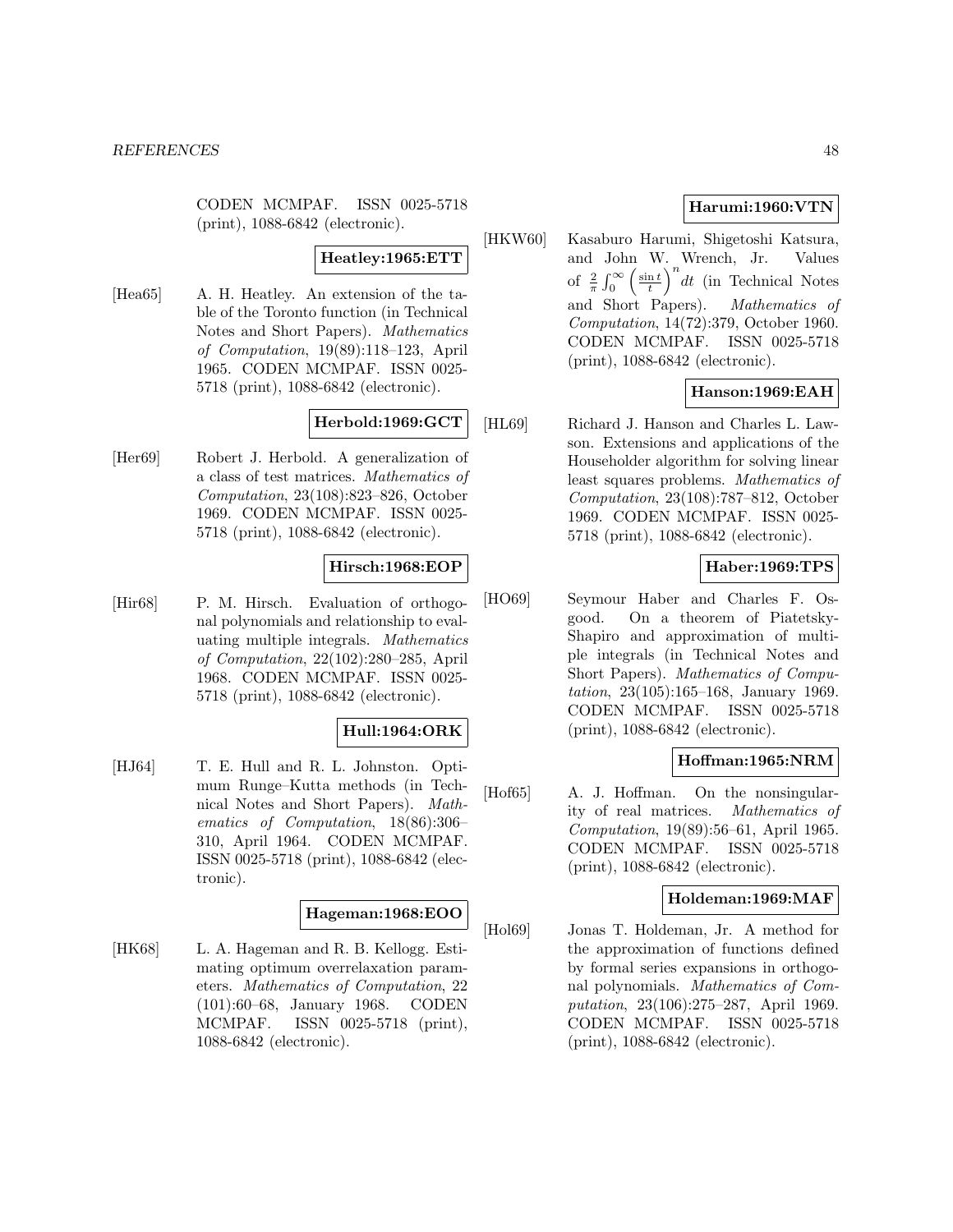#### **Householder:1960:BRV**

[Hou60] A. S. Householder. Book review: L. V. Kantorovich & V. I. Krylov, Approximate Methods of Higher Analysis, Translated from the third Russian edition by Curtis D. Benster, Interscience Publishers, Inc., New York, 1958, xv + 681 p., 24 cm. Price \$17.00. Mathematics of Computation, 14(69):90–91, January 1960. CO-DEN MCMPAF. ISSN 0025-5718 (print), 1088-6842 (electronic). URL http://www.ams.org/journals/mcom/ 1960-14-069/S0025-5718-60-99238- 3; http://www.ams.org/journals/ mcom/1960-14-069/S0025-5718-60-99238- 3/S0025-5718-60-99238-3.pdf.

#### **Householder:1961:BRK**

[Hou61] A. S. Householder. Book review: A. Korganoff, with the collaboration of L. Bossett, J. L. Groboillot & J. Johnson, Méthodes de Calcul Numérique, Tome I: Algèbre non linéaire, Dunod, Paris, 1961, xxvii + 375 p., 25 cm. Price 58 NF. Mathematics of Computation, 15(75):312–313, July 1961. CODEN MCMPAF. ISSN 0025-5718 (print), 1088-6842 (electronic). URL http://www.ams.org/journals/mcom/ 1961-15-075/S0025-5718-61-99215- 8; http://www.ams.org/journals/ mcom/1961-15-075/S0025-5718-61-99215- 8/S0025-5718-61-99215-8.pdf.

#### **Householder:1963:BRCa**

[Hou63a] A. S. Householder. Book review: Centre Belge de Recherches Mathématiques, Colloque sur l'Analyse Numérique, Gauthier-Villars, Paris, 1961, 214 p., 25 cm. Mathematics of Computation, 17(82):209–210, April 1963. CO-DEN MCMPAF. ISSN 0025-5718 (print), 1088-6842 (electronic). URL

http://www.ams.org/journals/mcom/ 1963-17-082/S0025-5718-63-99182- 8; http://www.ams.org/journals/ mcom/1963-17-082/S0025-5718-63-99182- 8/S0025-5718-63-99182-8.pdf.

### **Householder:1963:BRJ**

[Hou63b] A. S. Householder. Book review: John Todd, Editor, A Survey of Numerical Analysis, McGraw-Hill Book Co., 1962, 23.5 cm., xvi + 589 p. Price \$12.50. Mathematics of Computation, 17(81):89, January 1963. CODEN MCMPAF. ISSN 0025- 5718 (print), 1088-6842 (electronic). URL http://www.ams.org/journals/ mcom/1963-17-081/S0025-5718-1963- 1781088-8; http://www.ams.org/ journals/mcom/1963-17-081/S0025- 5718-1963-1781088-8/S0025-5718-1963- 1781088-8.pdf.

#### **Howell:1962:GPA**

[How62] John R. Howell. Generation of permutations by addition (in Technical Notes and Short Papers). Mathematics of Computation, 16(78):243–244, April 1962. CODEN MCMPAF. ISSN 0025- 5718 (print), 1088-6842 (electronic).

#### **Hansen:1962:SRV**

[HP62] Eldon R. Hansen and Merrell L. Patrick. Some relations and values for the generalized Riemann zeta function. Mathematics of Computation, 16(79):265– 274, July 1962. CODEN MCMPAF. ISSN 0025-5718 (print), 1088-6842 (electronic).

### **Hubbard:1966:SLO**

[Hub66] Bert Hubbard. Some locally onedimensional difference schemes for parabolic equations in an arbitrary region. Mathematics of Computation, 20(93):53–59, January 1966. CODEN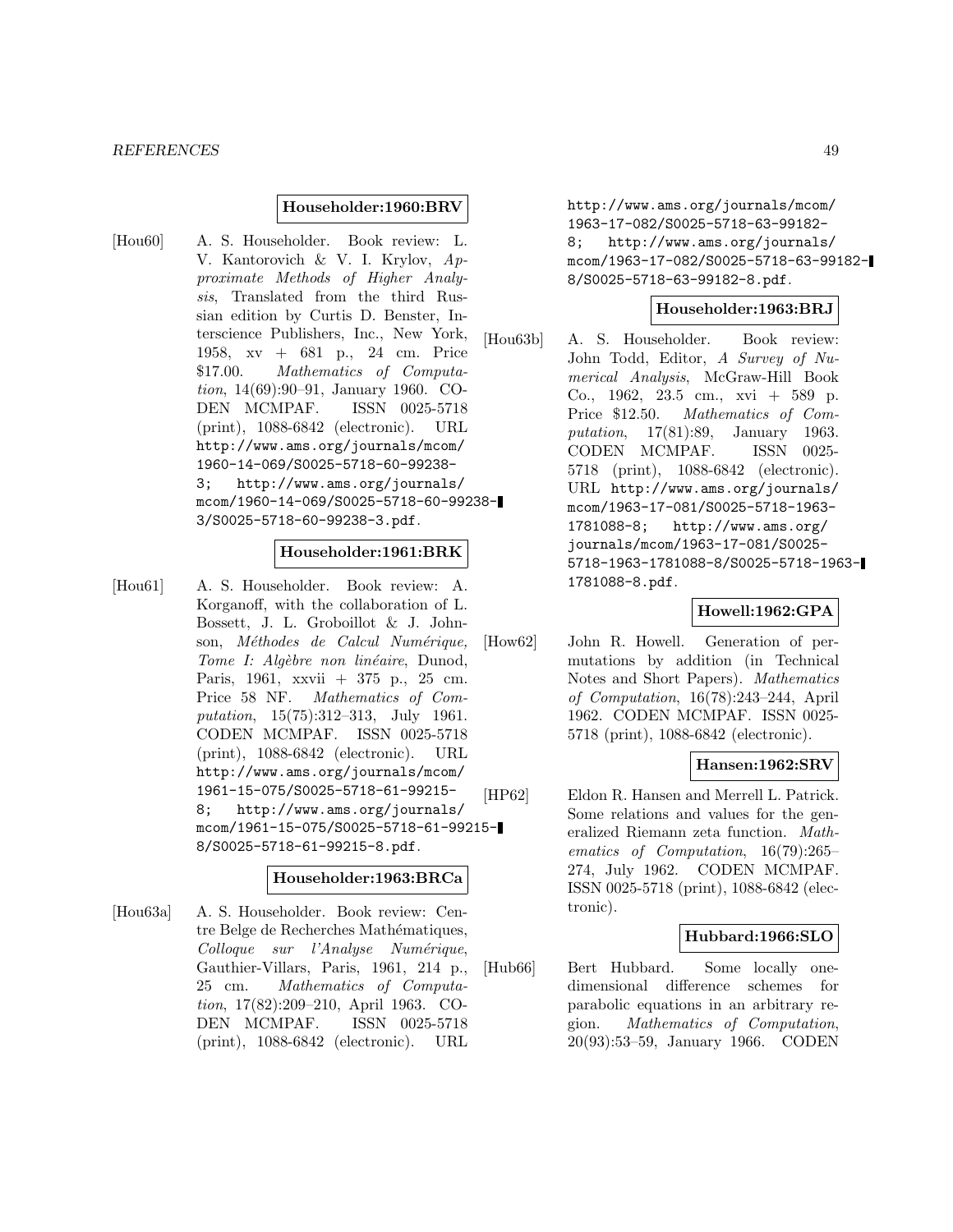MCMPAF. ISSN 0025-5718 (print), 1088-6842 (electronic).

#### **Hummer:1964:EDF**

[Hum64] David G. Hummer. Expansions of Dawson's function in a series of Chebyshev polynomials (in Technical Notes and Short Papers). Mathematics of Computation, 18(86):317–319, April 1964. CODEN MCMPAF. ISSN 0025-5718 (print), 1088-6842 (electronic).

### **Hunter:1964:CCB**

[Hun64] D. B. Hunter. The calculation of certain Bessel functions (in Technical Notes and Short Papers). Mathematics of Computation, 18(85):123–128, January 1964. CODEN MCMPAF. ISSN 0025-5718 (print), 1088-6842 (electronic).

### **Hunter:1968:ECF**

[Hun68] D. B. Hunter. The evaluation of a class of functions defined by an integral (in Technical Notes and Short Papers). Mathematics of Computation, 22(102):440– 444, April 1968. CODEN MCMPAF. ISSN 0025-5718 (print), 1088-6842 (electronic).

### **Hurwitz:1962:NMP**

[Hur62] Alexander Hurwitz. New Mersenne primes (in Technical Notes and Short Papers). Mathematics of Computation, 16(78):249–251, April 1962. CODEN MCMPAF. ISSN 0025-5718 (print), 1088-6842 (electronic).

#### **Hammer:1960:QFI**

[HW60] Preston C. Hammer and Howard H. Wicke. Quadrature formulas involving derivatives of the integrand. Mathematics of Computation, 14(69):3–7, January 1960. CODEN MCMPAF. ISSN 0025- 5718 (print), 1088-6842 (electronic).

### **Habetler:1961:SSO**

[HW61] G. J. Habetler and E. L. Wachspress. Symmetric successive overrelaxation in solving diffusion difference equations. Mathematics of Computation, 15(76): 356–362, October 1961. CODEN MCM-PAF. ISSN 0025-5718 (print), 1088-6842 (electronic).

### **Isemanger:1960:CF**

[Ise60] K. R. Isemanger. The complete factorization of  $2^{132}+1$ . Mathematics of Computation, 14(69):73–74, January 1960. CODEN MCMPAF. ISSN 0025-5718 (print), 1088-6842 (electronic).

### **Isemonger:1961:CFT**

[Ise61] K. R. Isemonger. Complete factorization of 2<sup>159</sup>−1 (in Technical Notes and Short Papers). Mathematics of Computation, 15(75):295–296, July 1961. CODEN MCMPAF. ISSN 0025-5718 (print), 1088-6842 (electronic).

### **Isemonger:1965:SAF**

[Ise65] K. R. Isemonger. Some additional factorizations of  $2^n \pm 1$  (in Technical Notes and Short Papers). Mathematics of Computation, 19(89):145–146, April 1965. CODEN MCMPAF. ISSN 0025- 5718 (print), 1088-6842 (electronic).

### **Jagerman:1964:AJD**

[Jag64] David L. Jagerman. The autocorrelation and joint distribution functions of the sequences  $\left\{\frac{a}{m}j^2\right\}$ ,  $\left\{\frac{a}{m}(j+\tau)^2\right\}$ . Mathematics of Computation, 18(86): 211–232, April 1964. CODEN MCM-PAF. ISSN 0025-5718 (print), 1088-6842 (electronic).

### **Jagerman:1965:STC**

[Jag65] D. L. Jagerman. Some theorems concerning pseudo-random numbers. Math-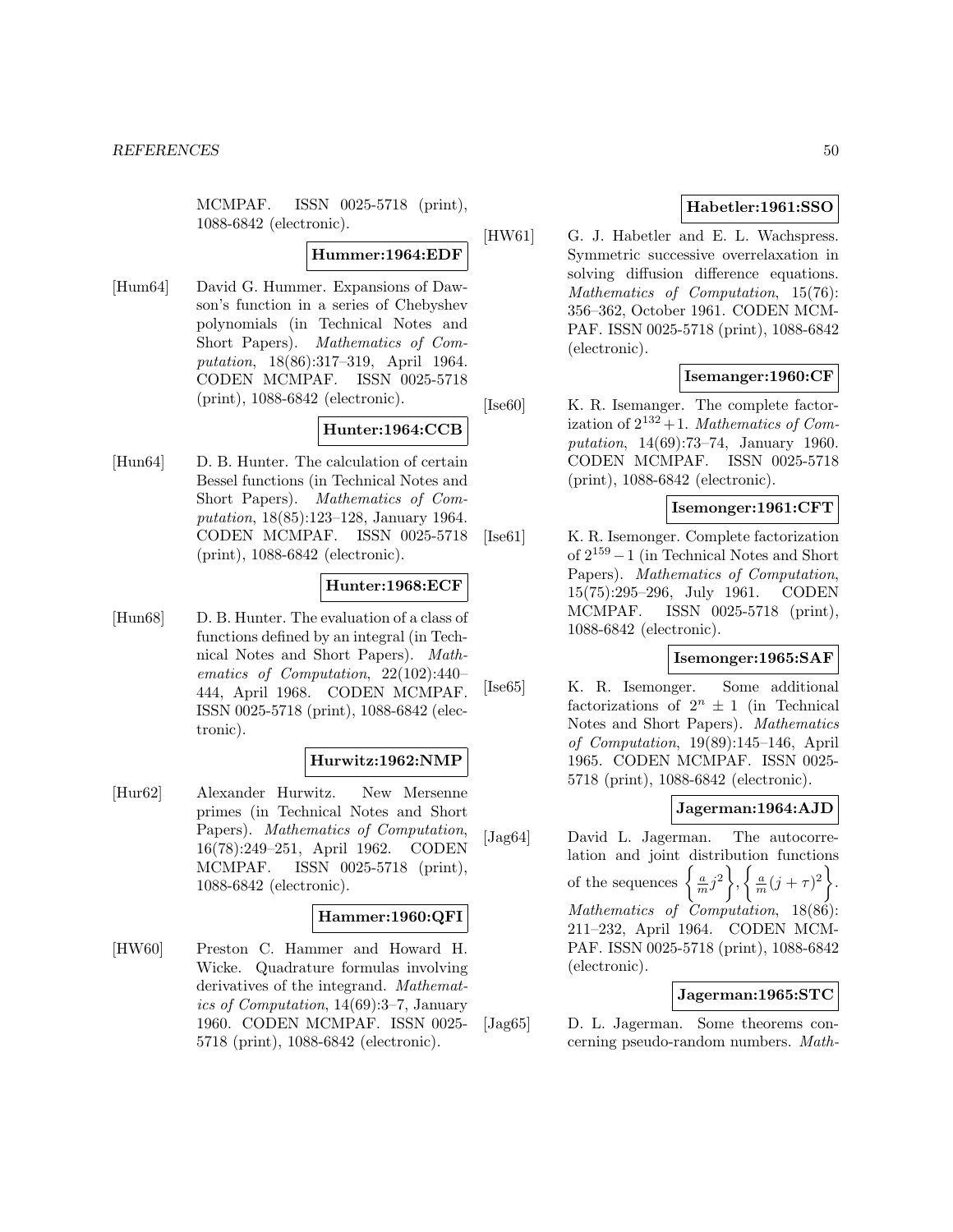ematics of Computation, 19(91):418– 426, July 1965. CODEN MCMPAF. ISSN 0025-5718 (print), 1088-6842 (electronic).

**Jagerman:1966:IMM**

[Jag66] D. Jagerman. Investigation of a modified mid-point quadrature formula. Mathematics of Computation, 20(93):79–89, January 1966. CODEN MCMPAF. ISSN 0025-5718 (print), 1088-6842 (electronic).

### **Jamet:1968:FDM**

[Jam68a] Pierre Jamet. Finite difference methods for the computation of the "Poisson kernel" of elliptic operators. Mathematics of Computation, 22(103):477–488, July 1968. CODEN MCMPAF. ISSN 0025- 5718 (print), 1088-6842 (electronic).

## **Jamet:1968:NME**

[Jam68b] Pierre Jamet. Numerical methods and existence theorems for parabolic differential equations whose coefficients are singular on the boundary. *Mathemat*ics of Computation, 22(104):721–743, October 1968. CODEN MCMPAF. ISSN 0025-5718 (print), 1088-6842 (electronic).

## **Jarratt:1966:SFO**

[Jar66] P. Jarratt. Some fourth order multipoint iterative methods for solving equations (in Technical Notes and Short Papers). Mathematics of Computation, 20(95): 434–437, July 1966. CODEN MCMPAF. ISSN 0025-5718 (print), 1088-6842 (electronic).

### **James:1969:CIC**

[JC69] Rodney James and John Cannon. Computation of isomorphism classes of pgroups. Mathematics of Computation, 23 (105):135–140, January 1969. CODEN MCMPAF. ISSN 0025-5718 (print), 1088-6842 (electronic).

# **Jennrich:1962:MDC**

[Jen62] R. I. Jennrich. Missing data correlation computations (in Technical Notes and Short Papers). Mathematics of Computation, 16(80):496–497, October 1962. CODEN MCMPAF. ISSN 0025-5718 (print), 1088-6842 (electronic).

### **James:1965:GSR**

[JJ65] Wendy James and P. Jarratt. The generation of square roots on a computer with rapid multiplication compared with division (in Technical Notes and Short Papers). Mathematics of Computation, 19(91):497–500, July 1965. CODEN MCMPAF. ISSN 0025-5718 (print), 1088-6842 (electronic).

## **Jones:1967:SCL**

[JLB67] M. F. Jones, M. Lal, and W. J. Blundon. Statistics on certain large primes (in technical notes and short notices). Mathematics of Computation, 21(97): 103–107, January 1967. CODEN MCM-PAF. ISSN 0025-5718 (print), 1088-6842 (electronic).

### **Johnson:1963:GPA**

[Joh63] Selmer M. Johnson. Generation of permutations by adjacent transposition (in Technical Notes and Short Papers). Mathematics of Computation, 17(83): 282–285, July 1963. CODEN MCMPAF. ISSN 0025-5718 (print), 1088-6842 (electronic).

### **Johnson:1965:ERM**

[Joh65] Selmer M. Johnson. An elementary remark on maximal gaps between successive primes (in Technical Notes and Short Papers). Mathematics of Computation, 19(92):675–676, October 1965.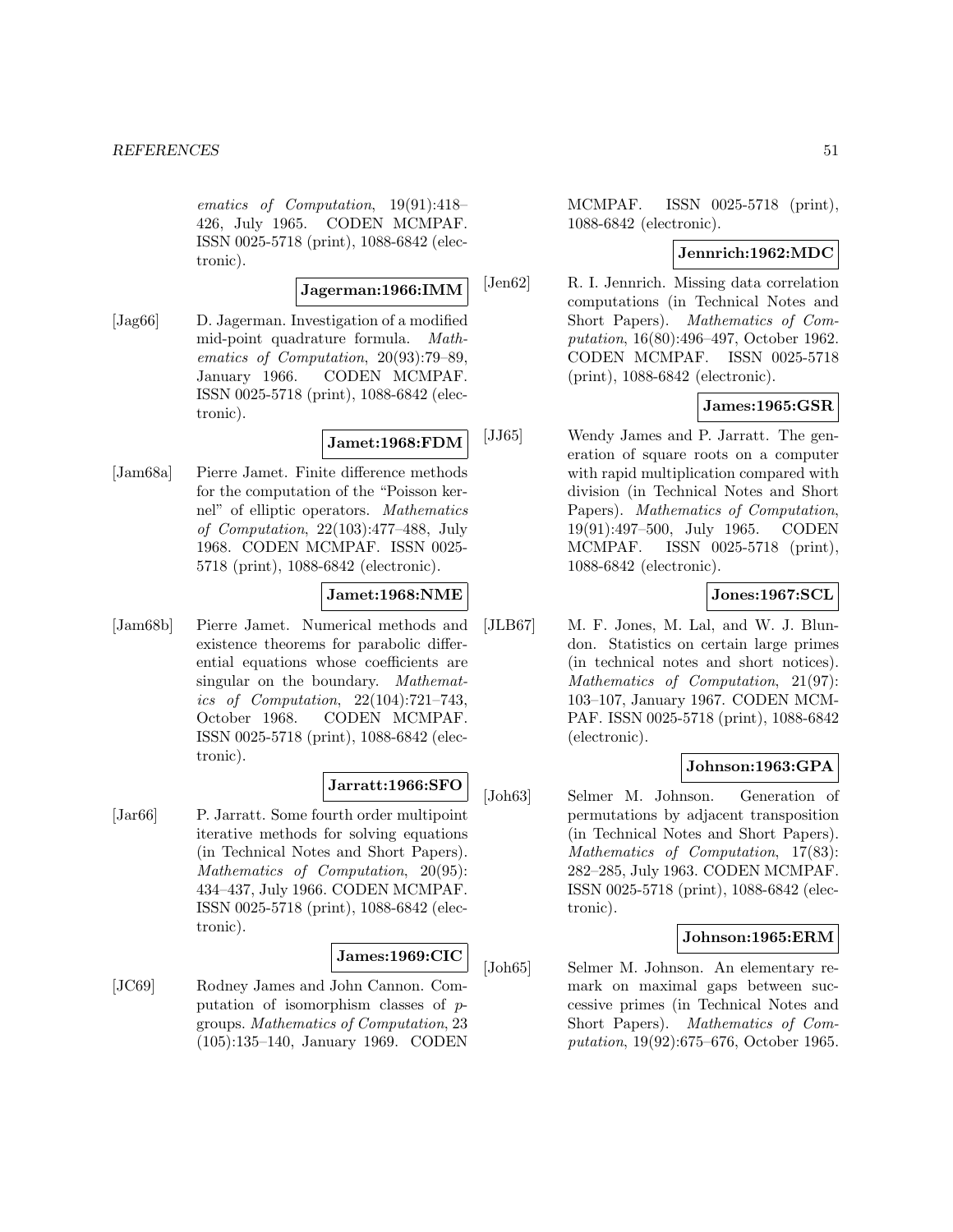CODEN MCMPAF. ISSN 0025-5718 (print), 1088-6842 (electronic).

### **Johnson:1968:UAF**

[Joh68] Lee Johnson. Unicity in approximation of a function and its derivatives (in Technical Notes and Short Papers). Mathematics of Computation, 22(104):873– 875, October 1968. CODEN MCMPAF. ISSN 0025-5718 (print), 1088-6842 (electronic).

### **Jones:1961:NSC**

[Jon61] J. G. Jones. On the numerical solution of convolution integral equations and systems of such equations. Mathematics of Computation, 15(74):131–142, April 1961. CODEN MCMPAF. ISSN 0025- 5718 (print), 1088-6842 (electronic).

# **Jordan:1968:EEG**

[Jor68] T. L. Jordan. Experiments on error growth associated with some linear least-squares procedures. Mathematics of Computation, 22(103):579–588, July 1968. CODEN MCMPAF. ISSN 0025- 5718 (print), 1088-6842 (electronic).

### **Kahng:1969:OI**

[Kah69] S. W. Kahng. Osculatory interpolation. Mathematics of Computation, 23(107): 621–629, July 1969. CODEN MCMPAF. ISSN 0025-5718 (print), 1088-6842 (electronic).

### **Kammerer:1961:PAF**

[Kam61] William J. Kammerer. Polynomial approximations to finitely oscillating functions. Mathematics of Computation, 15(74):115–119, April 1961. CODEN MCMPAF. ISSN 0025-5718 (print), 1088-6842 (electronic).

### **Kammler:1969:NSD**

[Kam69] David W. Kammler. Numerical solution of the Dirichlet problem for systems of circular conductors between parallel ground lines. Mathematics of Computation, 23(105):29–36, January 1969. CODEN MCMPAF. ISSN 0025-5718 (print), 1088-6842 (electronic).

# **Kaniel:1966:ESC**

[Kan66] Shmuel Kaniel. Estimates for some computational techniques in linear algebra. Mathematics of Computation, 20(95): 369–378, July 1966. CODEN MCMPAF. ISSN 0025-5718 (print), 1088-6842 (electronic).

### **Karst:1961:NFM**

[Kar61] Edgar Karst. New factors of Mersenne numbers (in Technical Notes and Short Papers). Mathematics of Computation, 15(73):51, January 1961. CODEN MCMPAF. ISSN 0025-5718 (print), 1088-6842 (electronic).

#### **Katsanis:1968:NSS**

[Kat68] Theodore Katsanis. Numerical solution of symmetric positive differential equations. Mathematics of Computation, 22 (104):763–783, October 1968. CODEN MCMPAF. ISSN 0025-5718 (print), 1088-6842 (electronic).

#### **Kravitz:1964:LTM**

[KB64] Sidney Kravitz and Murray Berg. Lucas' test for Mersenne numbers, 6000 <  $p < 7000$  (in Technical Notes and Short Papers). Mathematics of Computation, 18(85):148–149, January 1964. CODEN MCMPAF. ISSN 0025-5718 (print), 1088-6842 (electronic).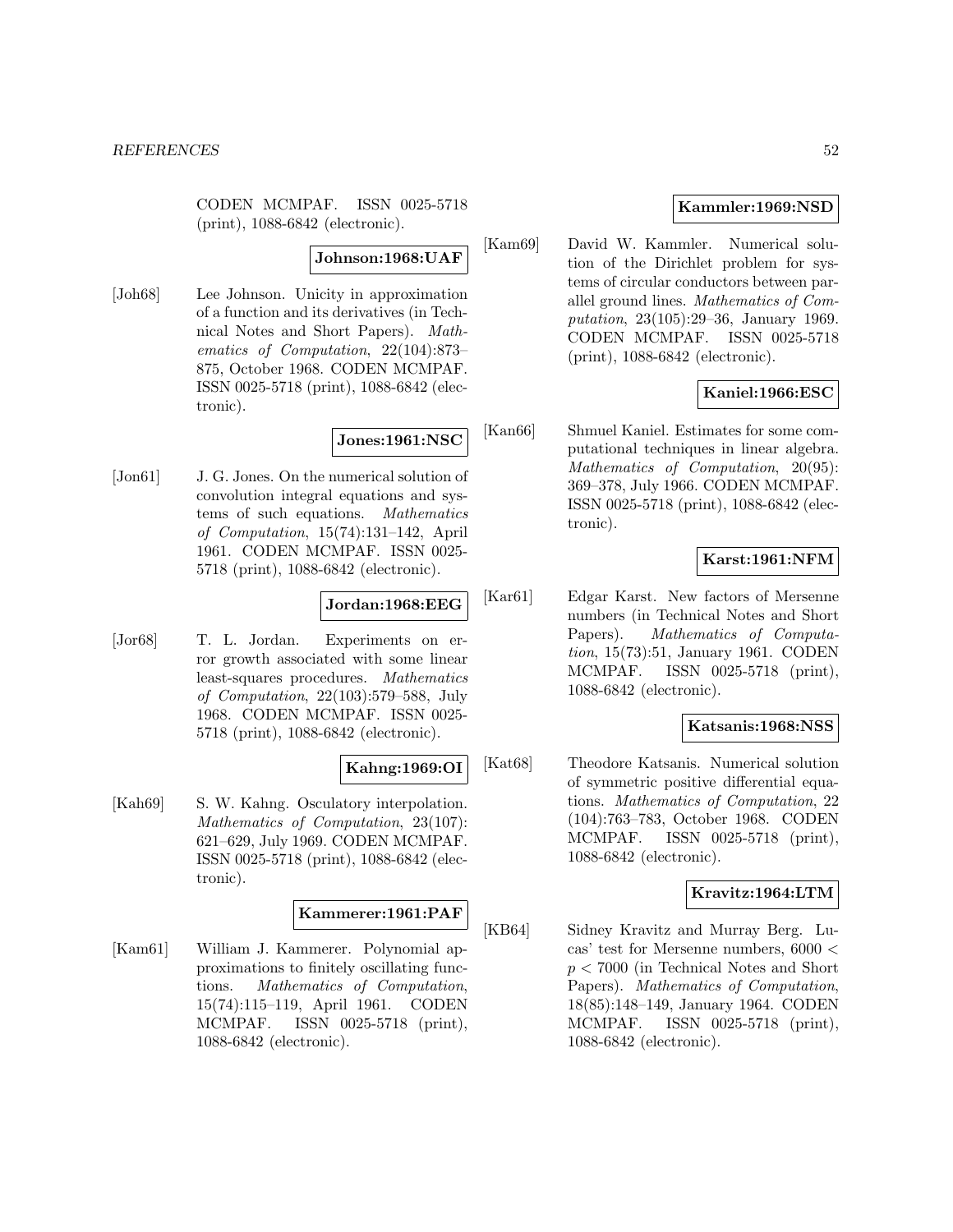## **Knuth:1967:CTE**

[KB67] Donald E. Knuth and Thomas J. Buckholtz. Computation of tangent, Euler, and Bernoulli numbers. Mathematics of Computation, 21(100):663– 688, October 1967. CODEN MCMPAF. ISSN 0025-5718 (print), 1088-6842 (electronic). URL http://www.jstor.org/ stable/2005010.

### **Keedwell:1965:SPP**

[Kee65] A. D. Keedwell. A search for projective planes of a special type with the aid of a digital computer (in Technical Notes and Short Papers). Mathematics of Computation, 19(90):317–322, April 1965. CODEN MCMPAF. ISSN 0025- 5718 (print), 1088-6842 (electronic).

#### **Kellogg:1964:DEM**

[Kel64] R. B. Kellogg. Difference equations on a mesh arising from a general triangulation. Mathematics of Computation, 18(86):203–210, April 1964. CODEN MCMPAF. ISSN 0025-5718 (print), 1088-6842 (electronic).

#### **Kellogg:1969:NAD**

[Kel69] R. B. Kellogg. A nonlinear alternating direction method. Mathematics of Computation, 23(105):23–27, January 1969. CODEN MCMPAF. ISSN 0025-5718 (print), 1088-6842 (electronic).

#### **Kershaw:1969:EIT**

[Ker69] D. Kershaw. The explicit inverses of two commonly occurring matrices (in Technical Notes and Short Papers). Mathematics of Computation, 23(105):189– 191, January 1969. CODEN MCMPAF. ISSN 0025-5718 (print), 1088-6842 (electronic).

### **KampedeFeriet:1962:CSN**

[KF62] J. Kampe de Feriet and François N. Frenkiel. Correlations and spectra for non-stationary random functions. Mathematics of Computation, 16(77):1–21, January 1962. CODEN MCMPAF. ISSN 0025-5718 (print), 1088-6842 (electronic).

### **Kim:1968:EKA**

[KG68] Chul-Hee Kim and R. E. Gilbert. Evaluation of a kernel associated with laminar flow tubular catalytic reactors. Mathematics of Computation, 22(103):517– 523, July 1968. CODEN MCMPAF. ISSN 0025-5718 (print), 1088-6842 (electronic).

### **Killgrove:1960:NNC**

[Kil60] Raymond B. Killgrove. A note on the nonexistence of certain projective planes of order nine. Mathematics of Computation, 14(69):70–71, January 1960. CODEN MCMPAF. ISSN 0025-5718 (print), 1088-6842 (electronic).

# **King:1966:RKM**

[Kin66] Richard King. Runge–Kutta methods with constrained minimum error bounds. Mathematics of Computation, 20(95):386–391, July 1966. CODEN MCMPAF. ISSN 0025-5718 (print), 1088-6842 (electronic).

### **Kirkpatrick:1960:TVM**

[Kir60] E. T. Kirkpatrick. Tables of values of the modified Mathieu functions. Mathematics of Computation, 14(70):118– 129, April 1960. CODEN MCMPAF. ISSN 0025-5718 (print), 1088-6842 (electronic).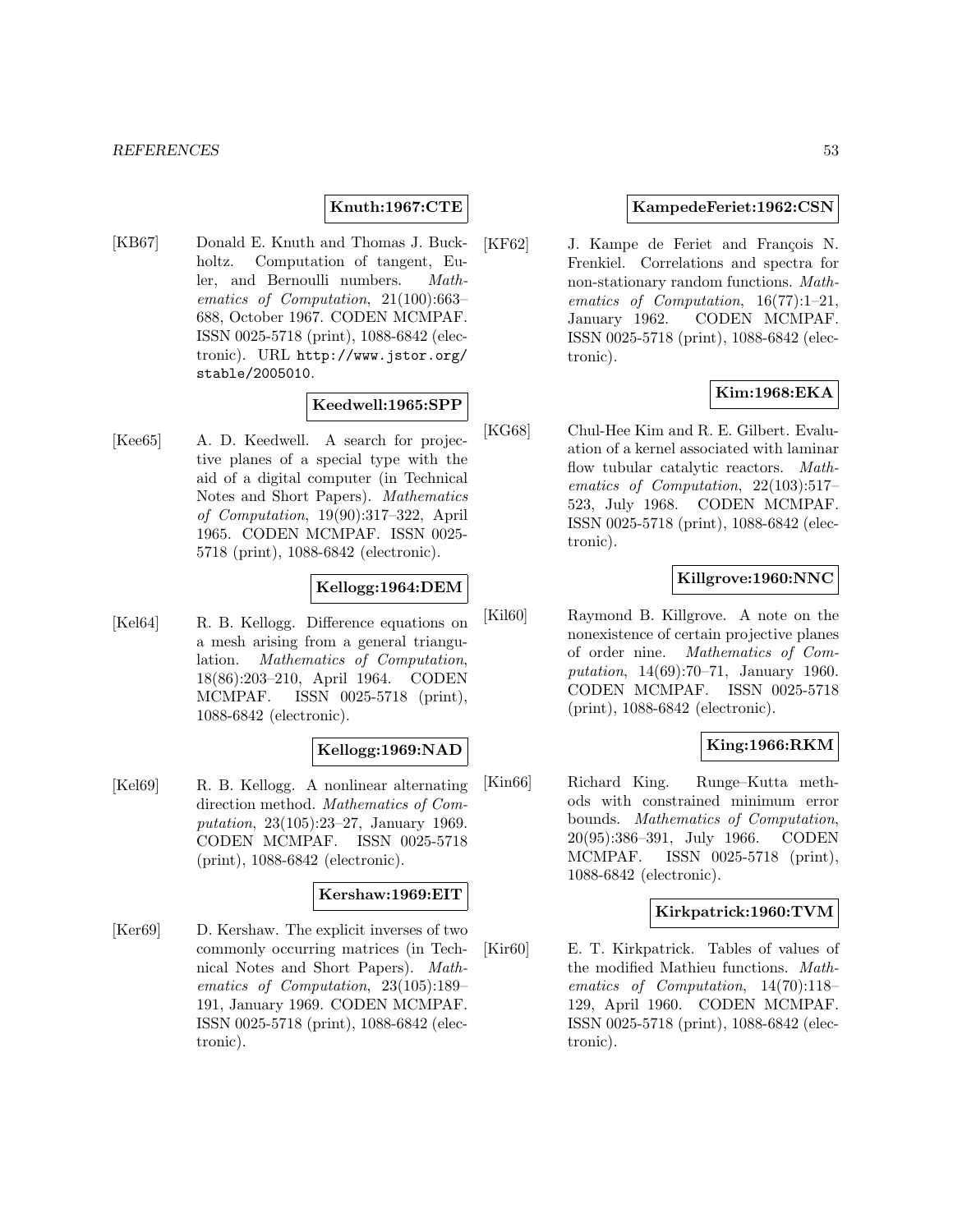### **Karst:1964:FPC**

[KK64] E. Karst and U. Karst. The first power of 2 with 8 consecutive zeros (in Technical Notes and Short Papers). Mathematics of Computation, 18(87):508, July 1964. CODEN MCMPAF. ISSN 0025- 5718 (print), 1088-6842 (electronic).

### **Kilpatrick:1967:CIP**

[KKI67] J. E. Kilpatrick, Shigetoshi Katsura, and Yuji Inoue. Calculations of integrals of products of Bessel functions. Mathematics of Computation, 21(99): 407–412, July 1967. CODEN MCMPAF. ISSN 0025-5718 (print), 1088-6842 (electronic).

#### **Kreiss:1968:DAW**

[KL68] Heinz-Otto Kreiss and Einar Lundqvist. On difference approximations with wrong boundary values. Mathematics of Computation, 22(101):1–12, January 1968. CODEN MCMPAF. ISSN 0025- 5718 (print), 1088-6842 (electronic).

### **Klopfenstein:1964:CLS**

[Klo64] R. W. Klopfenstein. Conditional least squares polynomial approximation (in Technical Notes and Short Papers). Mathematics of Computation, 18(88): 659–662, October 1964. CODEN MCM-PAF. ISSN 0025-5718 (print), 1088-6842 (electronic).

#### **Konheim:1967:NEW**

[KM67] Alan G. Konheim and Willard L. Miranker. Numerical evaluation of Wiener integrals. Mathematics of Computation, 21(97):49–65, January 1967. CODEN MCMPAF. ISSN 0025-5718 (print), 1088-6842 (electronic).

## **Klopfenstein:1968:NSO**

[KM68] R. W. Klopfenstein and R. S. Millman. Numerical stability of a oneevaluation predictor-corrector algorithm for numerical solution of ordinary differential equations. Mathematics of Computation, 22(103):557–564, July 1968. CODEN MCMPAF. ISSN 0025-5718 (print), 1088-6842 (electronic).

### **Knuth:1962:ECP**

[Knu62] Donald E. Knuth. Euler's constant to 1271 places. Mathematics of Computation, 16(79):275–281, July 1962. CODEN MCMPAF. ISSN 0025-5718 (print), 1088-6842 (electronic).

### **Konheim:1965:MDT**

[Kon65] Alan G. Konheim. Mantissa distributions (in Technical Notes and Short Papers). Mathematics of Computation, 19(89):143–144, April 1965. CODEN MCMPAF. ISSN 0025-5718 (print), 1088-6842 (electronic).

### **Kelisky:1968:RAL**

[KR68] R. P. Kelisky and T. J. Rivlin. A rational approximation to the logarithm. Mathematics of Computation, 22(101): 128–136, January 1968. CODEN MCM-PAF. ISSN 0025-5718 (print), 1088-6842 (electronic).

### **Kravitz:1960:CTN**

[Kra60] Sidney Kravitz. The congruence  $2^{p-1} \equiv$  $1(\text{mod } p^2)$ for $p < 100,000$  (in Technical Notes and Short Papers). Mathematics of Computation, 14(72):378, October 1960. CODEN MCMPAF. ISSN 0025- 5718 (print), 1088-6842 (electronic).

### **Kravitz:1961:DMN**

[Kra61] Sidney Kravitz. Divisors of Mersenne numbers  $10,000 < p < 15,000$  (in Tech-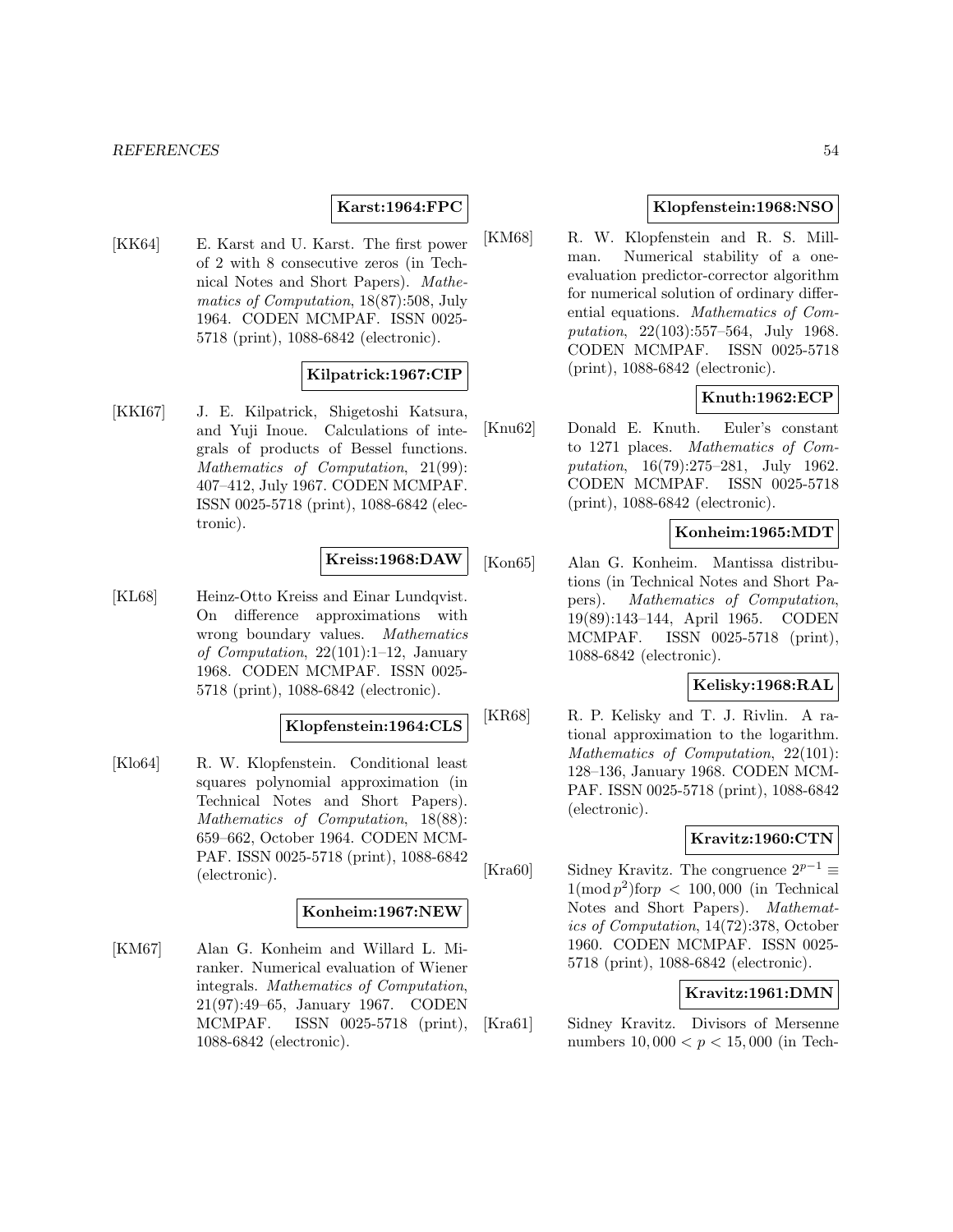nical Notes and Short Papers). Mathematics of Computation, 15(75):292– 293, July 1961. CODEN MCMPAF. ISSN 0025-5718 (print), 1088-6842 (electronic).

### **Kravitz:1966:DMD**

[Kra66] Sidney Kravitz. Distributions of Mersenne divisors (in Technical Notes and Short Papers). Mathematics of Computation, 20(95):448–449, July 1966. CODEN MCMPAF. ISSN 0025- 5718 (print), 1088-6842 (electronic).

## **Kreiss:1968:STD**

[Kre68] Heinz-Otto Kreiss. Stability theory for difference approximations of mixed initial boundary value problems. I. Mathematics of Computation, 22(104):703– 714, October 1968. CODEN MCMPAF. ISSN 0025-5718 (print), 1088-6842 (electronic).

# **Krogh:1967:NEC**

[Kro67] Fred T. Krogh. A note on the effect of conditionally stable correctors (in Technical Notes and Short Papers). Mathematics of Computation, 21(100):717– 719, October 1967. CODEN MCMPAF. ISSN 0025-5718 (print), 1088-6842 (electronic).

## **Keller:1963:ELP**

[KS63] H. B. Keller and J. R. Swenson. Experiments on the lattice problem of Gauss. Mathematics of Computation, 17(83): 223–230, July 1963. CODEN MCMPAF. ISSN 0025-5718 (print), 1088-6842 (electronic).

### **Kellogg:1965:OAD**

[KS65] R. B. Kellogg and J. Spanier. On optimal alternating direction parameters for singular matrices (in Technical Notes and Short Papers). Mathematics

of Computation, 19(91):448–452, July 1965. CODEN MCMPAF. ISSN 0025- 5718 (print), 1088-6842 (electronic).

# **LaBudde:1963:RAR**

[La 63] C. Donald La Budde. The reduction of an arbitrary real square matrix to tridiagonal form using similarity transformations (in Technical Notes and Short Papers). Mathematics of Computation, 17(84):433–437, October 1963. CODEN MCMPAF. ISSN 0025-5718 (print), 1088-6842 (electronic).

# **LaBudde:1964:NAD**

[La 64] C. Donald La Budde. A new algorithm for diagonalizing a real symmetric matrix (in Technical Notes and Short Papers). Mathematics of Computation, 18 (85):118–123, January 1964. CODEN MCMPAF. ISSN 0025-5718 (print), 1088-6842 (electronic).

# **Lal:1967:PFT**

[Lal67] M. Lal. Primes of the form  $n^4 + 1$ (in Technical Notes and Short Papers). Mathematics of Computation, 21(98): 245–247, April 1967. CODEN MCM-PAF. ISSN 0025-5718 (print), 1088-6842 (electronic).

## **Lal:1969:INT**

[Lal69] Mohan Lal. Iterates of a numbertheoretic function (in Technical Notes and Short Papers). Mathematics of Computation,  $23(105):181-183$ , January 1969. CODEN MCMPAF. ISSN 0025- 5718 (print), 1088-6842 (electronic).

## **Lang:1960:ECC**

[Lan60] H. A. Lang. On the evaluation of certain complex elliptic integrals (in Technical Notes and Short Papers). Mathematics of Computation, 14(70):195–199, April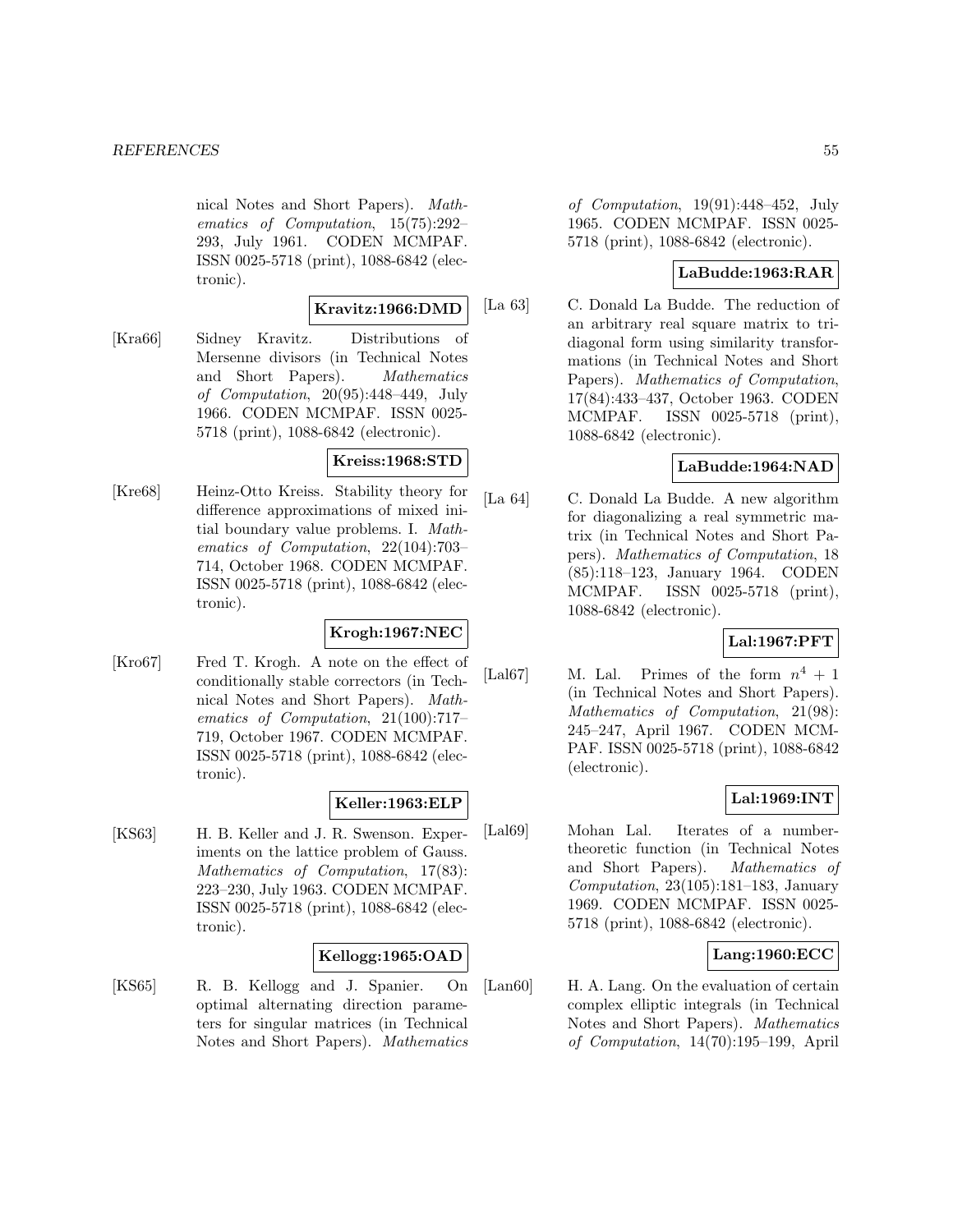1960. CODEN MCMPAF. ISSN 0025- 5718 (print), 1088-6842 (electronic).

#### **Langel:1967:ACD**

[Lan67] R. Langel. An algorithm for certain double sums of polynomial series (in Technical Notes and Short Papers). Mathematics of Computation, 21(98):230– 232, April 1967. CODEN MCMPAF. ISSN 0025-5718 (print), 1088-6842 (electronic).

# **Larkin:1964:SSE**

[Lar64] Bert K. Larkin. Some stable explicit difference approximations to the diffusion equation. Mathematics of Computation, 18(86):196–202, April 1964. CODEN MCMPAF. ISSN 0025-5718 (print), 1088-6842 (electronic).

### **Lavoie:1964:IFS**

[Lav64a] Jean L. Lavoie. On inverses of finite segments of the generalized Hilbert matrix (in Technical Notes and Short Papers). Mathematics of Computation, 18(85): 141–143, January 1964. CODEN MCM-PAF. ISSN 0025-5718 (print), 1088-6842 (electronic).

### **Lavoie:1964:ECD**

[Lav64b] Jean L. Lavoie. On the evaluation of certain determinants (in Technical Notes and Short Papers). Mathematics of Computation, 18(88):653–659, October 1964. CODEN MCMPAF. ISSN 0025- 5718 (print), 1088-6842 (electronic).

# **Layman:1964:FDE**

[Lay64] J. W. Layman. A finite difference exponential approximation method (in Technical Notes and Short Papers). Mathematics of Computation, 18(85):113–118, January 1964. CODEN MCMPAF. ISSN 0025-5718 (print), 1088-6842 (electronic).

## **Layman:1967:MAE**

[Lay67] J. W. Layman. Mixed algebraicexponential interpolation using finite differences (in Technical Notes and Short Papers). *Mathematics of Computation*, 21(99):498–500, July 1967. CODEN MCMPAF. ISSN 0025-5718 (print), 1088-6842 (electronic).

## **Lazarkiewicz:1961:SEC**

[LB61] A. Lazarkiewicz and W. Balasinski. A simple experimental computer with negative basis. Mathematics of Computation, 15(75):275–285, July 1961. CODEN MCMPAF. ISSN 0025-5718 (print), 1088-6842 (electronic).

### **Lal:1966:SDE**

[LB66] M. Lal and W. J. Blundon. Solutions of the Diophantine equations  $x^2 +$  $y^2 = l^2, y^2 + z^2 = m^2, z^2 + x^2 = n^2$ (in Technical Notes and Short Papers). Mathematics of Computation, 20(93): 144–147, January 1966. CODEN MCM-PAF. ISSN 0025-5718 (print), 1088-6842 (electronic).

## **Luke:1961:EHF**

[LC61] Yudell L. Luke and Richard L. Coleman. Expansion of hypergeometric functions in series of other hypergeometric functions. Mathematics of Computation, 15(75):233–237, July 1961. CODEN MCMPAF. ISSN 0025-5718 (print), 1088-6842 (electronic).

### **Levine:1962:MPM**

[LD62] Jack Levine and R. E. Dalton. Minimum periods, modulo p, of first-order Bell exponential integers. Mathematics of Computation, 16(80):416–423, October 1962. CODEN MCMPAF. ISSN 0025-5718 (print), 1088-6842 (electronic).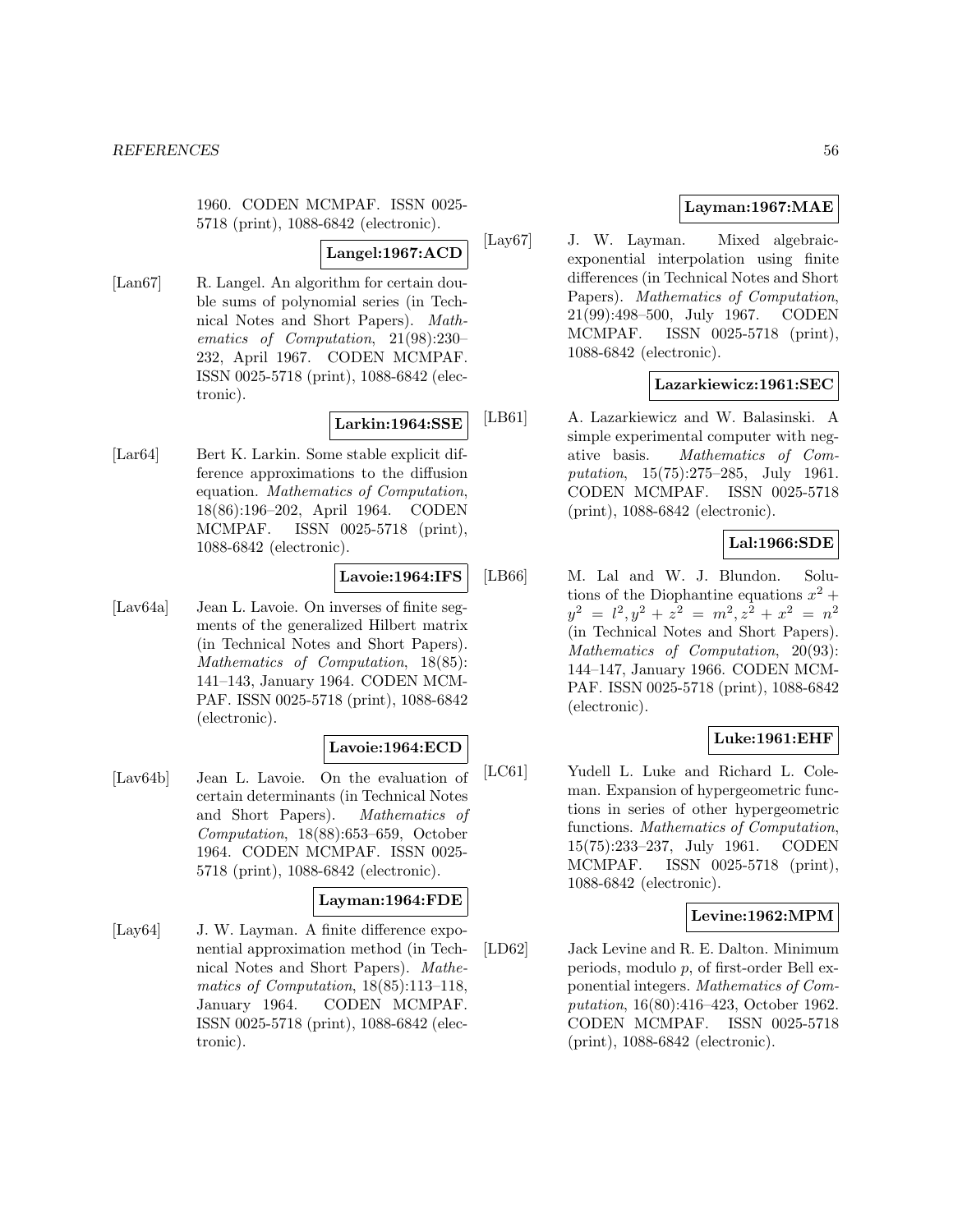### **Lyness:1967:NCI**

[LD67] J. N. Lyness and L. M. Delves. On numerical contour integration round a closed contour. Mathematics of Computation, 21(100):561–577, October 1967. CODEN MCMPAF. ISSN 0025-5718 (print), 1088-6842 (electronic).

### **Lal:1968:SDE**

[LD68] Mohan Lal and James Dawe. Solutions of the Diophantine equation  $x^2 - dy^4 = k$ (in Technical Notes and Short Papers). Mathematics of Computation, 22(103): 679–682, July 1968. CODEN MCMPAF. ISSN 0025-5718 (print), 1088-6842 (electronic).

#### **Leavitt:1966:MAP**

[Lea66] Jay A. Leavitt. Methods and applications of power series. Mathematics of Computation, 20(93):46–52, January 1966. CODEN MCMPAF. ISSN 0025- 5718 (print), 1088-6842 (electronic).

**Leavitt:1967:PAC**

[Lea67] Jay A. Leavitt. A polynomial approximation converging in a lens-shaped region (in Technical Notes and Short Papers). Mathematics of Computation, 21(99):491–493, July 1967. CODEN MCMPAF. ISSN 0025-5718 (print), 1088-6842 (electronic).

#### **Ledsham:1961:NIU**

[Led61] F. C. Ledsham. Numerical integration using sums of exponential functions (in Technical Notes and Short Papers). Mathematics of Computation, 15(73): 48–51, January 1961. CODEN MCM-PAF. ISSN 0025-5718 (print), 1088-6842 (electronic).

## **Lees:1962:NCA**

[Lee62] Milton Lees. A note on the convergence of alternating direction methods. Mathematics of Computation, 16(77): 70–75, January 1962. CODEN MCM-PAF. ISSN 0025-5718 (print), 1088-6842 (electronic).

## **Lees:1966:LTL**

[Lee66] Milton Lees. A linear three-level difference scheme for quasilinear parabolic equations. Mathematics of Computation, 20(96):516–522, October 1966. CODEN MCMPAF. ISSN 0025-5718 (print), 1088-6842 (electronic).

# **Lee:1968:ANB**

[Lee68] Elvin J. Lee. Amicable numbers and the bilinear Diophantine equation. Mathematics of Computation, 22(101):181– 187, January 1968. CODEN MCMPAF. ISSN 0025-5718 (print), 1088-6842 (electronic).

### **Lee:1969:DNS**

[Lee69] Elvin Lee. On divisibility by nine of the sums of even amicable pairs. Mathematics of Computation, 23(107):545– 548, July 1969. CODEN MCMPAF. ISSN 0025-5718 (print), 1088-6842 (electronic).

### **Lehman:1960:LF**

[Leh60] R. Sherman Lehman. On Liouville's function. Mathematics of Computation, 14(72):311–320, October 1960. CODEN MCMPAF. ISSN 0025-5718 (print), 1088-6842 (electronic).

### **Lehman:1966:SZR**

[Leh66] R. Sherman Lehman. Separation of zeros of the Riemann zeta-function. Mathematics of Computation, 20(96):523–541, October 1966. CODEN MCMPAF.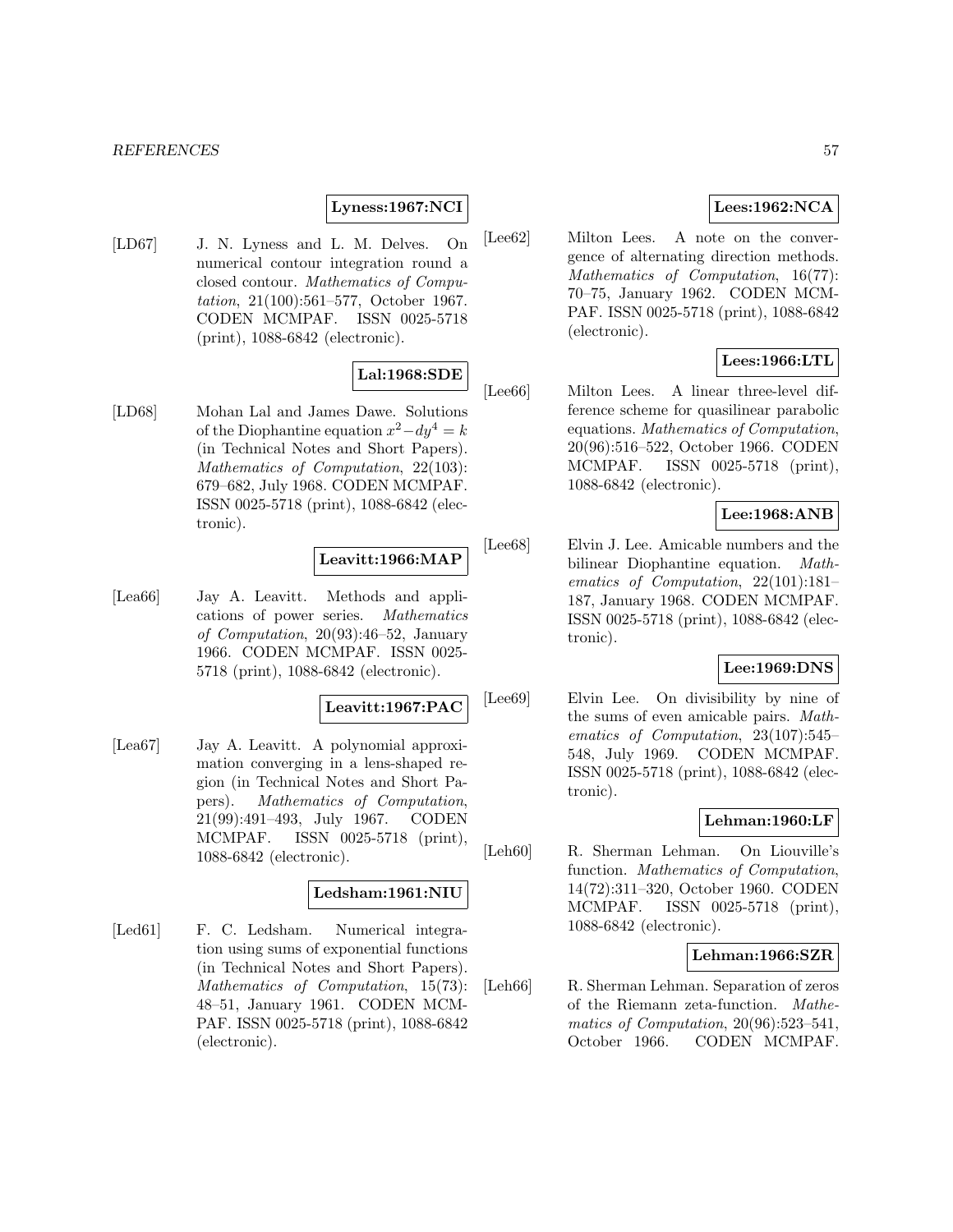ISSN 0025-5718 (print), 1088-6842 (electronic).

#### **Leszczynski:1965:SST**

[Les65] Bogumil Leszczynski. On the sum of the series  $\sum_{\nu=0}^{\infty} (t^{\nu}/[u\nu+m]!)$  (in Technical Notes and Short Papers). Mathematics of Computation, 19(92):677–679, October 1965. CODEN MCMPAF. ISSN 0025-5718 (print), 1088-6842 (electronic).

### **Lether:1966:URE**

[Let66] F. G. Lether. The use of Richardson extrapolation in one-step methods with variable step size. Mathematics of Computation, 20(95):379–385, July 1966. CODEN MCMPAF. ISSN 0025- 5718 (print), 1088-6842 (electronic).

## **Levine:1961:SAH**

[Lev61] Jack Levine. Some applications of highspeed computers to the case  $n = 2$ of algebraic cryptography. Mathematics of Computation, 15(75):254–260, July 1961. CODEN MCMPAF. ISSN 0025- 5718 (print), 1088-6842 (electronic).

### **Lewis:1969:FII**

[Lew69] Richard L. Lewis. On finite integrals involving trigonometric, Bessel, and Legendre functions. Mathematics of Computation, 23(106):259–273, April 1969. CODEN MCMPAF. ISSN 0025-5718 (print), 1088-6842 (electronic).

### **Law:1968:RBE**

[LF68] V. J. Law and R. H. Fariss. On the relations between eigenvalues and eigenvectors for matrices resulting from pre and post multiplication by the transpose (in Technical Notes and Short Papers). Mathematics of Computation, 22(104): 867–868, October 1968. CODEN MCM-

PAF. ISSN 0025-5718 (print), 1088-6842 (electronic).

# **Luke:1965:CTT**

[LFiCM65] Yudell L. Luke, Wyman Fair, Gerald ine Coombs, and Rosemary Moran. On a constant in the theory of trigonometric series (in Technical Notes and Short Papers). Mathematics of Computation, 19(91):501–502, July 1965. CODEN MCMPAF. ISSN 0025-5718 (print), 1088-6842 (electronic).

## **Ling:1960:EHP**

[Lin60] Chih-Bing Ling. Evaluation at half periods of Weierstrass' elliptic function with rectangular primitive periodparallelogram. Mathematics of Computation, 14(69):67–70, January 1960. CODEN MCMPAF. ISSN 0025-5718 (print), 1088-6842 (electronic).

## **Ling:1965:EHP**

[Lin65a] Chih-Bing Ling. Evaluation at half periods of Weierstrass' elliptic functions with double periods 1 and  $e^{i\alpha}$  (in Technical Notes and Short Papers). Mathematics of Computation, 19(92):658–661, October 1965. CODEN MCMPAF. ISSN 0025-5718 (print), 1088-6842 (electronic).

### **Ling:1965:TVR**

[Lin65b] Chih-Bing Ling. Tables of values of  $\sigma_{2s}$ relating to Weierstrass' elliptic function (in Technical Notes and Short Papers). Mathematics of Computation, 19(89): 123–127, April 1965. CODEN MCM-PAF. ISSN 0025-5718 (print), 1088-6842 (electronic).

### **Linz:1969:MSN**

[Lin69] Peter Linz. A method for solving nonlinear Volterra integral equations of the second kind. Mathematics of Computation,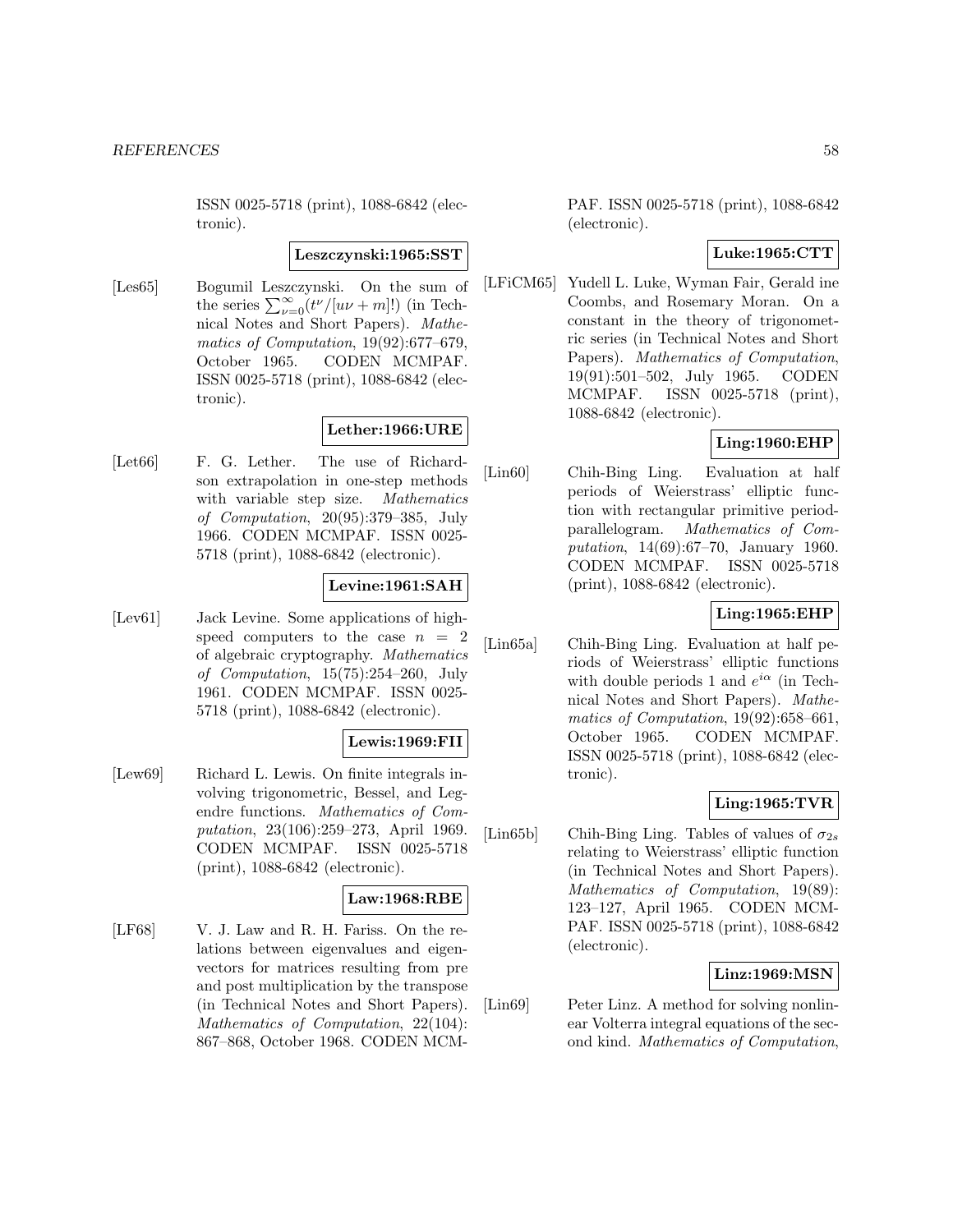23(107):595–599, July 1969. CODEN MCMPAF. ISSN 0025-5718 (print), 1088-6842 (electronic).

## **Lal:1966:NSD**

[LJB66] M. Lal, M. F. Jones, and W. J. Blundon. Numerical solutions of the Diophantine equation  $y^3 - x^2 = k$  (in Technical Notes and Short Papers). Mathematics of Computation, 20(94):322–325, April 1966. CODEN MCMPAF. ISSN 0025- 5718 (print), 1088-6842 (electronic).

# **Laslett:1962:EZC**

[LL62a] L. Jackson Laslett and William Lewish. Evaluation of the zeros of cross-product Bessel functions (in Technical Notes and Short Papers). Mathematics of Computation, 16(78):226–232, April 1962. CODEN MCMPAF. ISSN 0025-5718 (print), 1088-6842 (electronic).

# **Lin:1962:EJE**

[LL62b] Y. K. Lin and F. A. Lee. Expansions of Jacobian elliptic functions in powers of the modulus (in Technical Notes and Short Papers). Mathematics of Computation, 16(79):372–375, July 1962. CODEN MCMPAF. ISSN 0025- 5718 (print), 1088-6842 (electronic).

# **Lehmer:1962:MPT**

[LLMS62] D. H. Lehmer, E. Lehmer, W. H. Mills, and J. L. Selfridge. Machine proof of a theorem on cubic residues. Mathematics of Computation, 16(80):407–415, October 1962. CODEN MCMPAF. ISSN 0025-5718 (print), 1088-6842 (electronic).

#### **Lo:1965:DME**

[LLS65] Y. T. Lo, S. W. Lee, and B. Sun. On Davis' method of estimating quadrature errors (in Technical Notes and Short Papers). Mathematics of Computation,

19(89):133–138, April 1965. CODEN MCMPAF. ISSN 0025-5718 (print), 1088-6842 (electronic).

### **Lyness:1967:NQA**

[LN67] J. N. Lyness and B. W. Ninham. Numerical quadrature and asymptotic expansions. Mathematics of Computation, 21(98):162–178, April 1967. CODEN MCMPAF. ISSN 0025-5718 (print), 1088-6842 (electronic).

### **Lovass-Nagy:1969:RFS**

[LNP69] Victor Lovass-Nagy and David L. Powers. Reduction of functions of some partitioned matrices. Mathematics of Computation, 23(105):127–133, January 1969. CODEN MCMPAF. ISSN 0025- 5718 (print), 1088-6842 (electronic).

## **Longman:1960:MNE**

[Lon60a] I. M. Longman. A method for the numerical evaluation of finite integrals of oscillatory functions. Mathematics of Computation, 14(69):53–59, January 1960. CODEN MCMPAF. ISSN 0025-5718 (print), 1088-6842 (electronic).

## **Longman:1960:UNM**

[Lon60b] I. M. Longman. On the utility of Newton's method for computing complex roots of equations (in Technical Notes and Short Papers). Mathematics of Computation, 14(70):187–189, April 1960. CODEN MCMPAF. ISSN 0025- 5718 (print), 1088-6842 (electronic).

### **Lord:1960:IPL**

[Lor<sub>60</sub>] R. D. Lord. Integrals of products of Laguerre polynomials (in Technical Notes and Short Papers). Mathematics of Computation, 14(72):375–376, October 1960. CODEN MCMPAF. ISSN 0025- 5718 (print), 1088-6842 (electronic).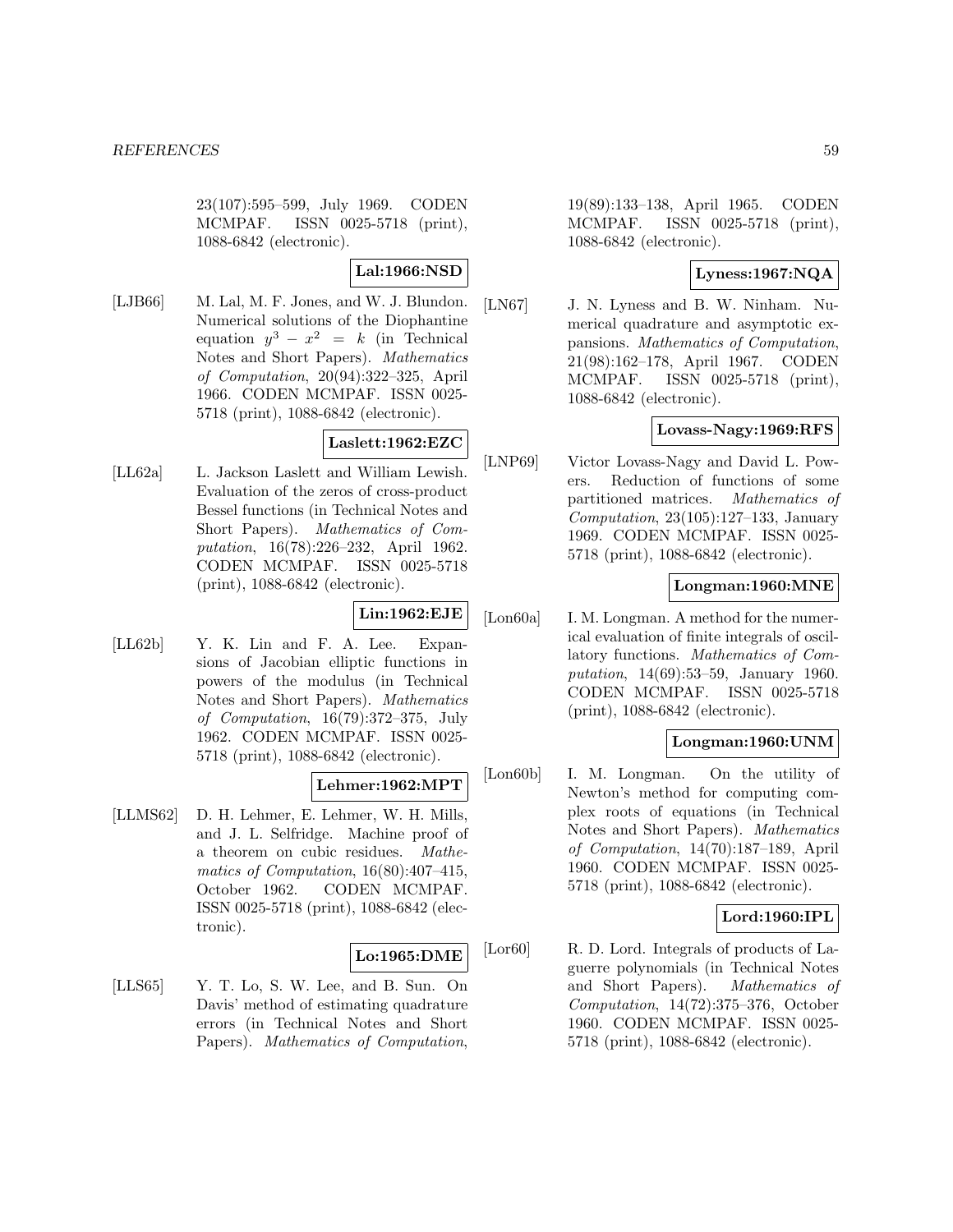### **Lotto:1962:GAP**

[Lot62] Gary Lotto. On the generation of all possible stepwise combinations (in Technical Notes and Short Papers). Mathematics of Computation, 16(78):241– 243, April 1962. CODEN MCMPAF. ISSN 0025-5718 (print), 1088-6842 (electronic).

### **Lowan:1960:NTH**

[Low60a] Arnold N. Lowan. On the numerical treatment of heat conduction problems with mixed boundary conditions (in Technical Notes and Short Papers). Mathematics of Computation, 14(71): 266–270, July 1960. CODEN MCMPAF. ISSN 0025-5718 (print), 1088-6842 (electronic).

# **Lowan:1960:PEI**

[Low60b] Arnold N. Lowan. On the propagation of errors in the inversion of certain tridiagonal matrices. Mathematics of Computation, 14(72):333–338, October 1960. CODEN MCMPAF. ISSN 0025-5718 (print), 1088-6842 (electronic).

## **Lowan:1960:PREa**

[Low60c] Arnold N. Lowan. On the propagation of round-off errors in the numerical integration of the heat equation. Mathematics of Computation, 14(70):139–146, April 1960. CODEN MCMPAF. ISSN 0025- 5718 (print), 1088-6842 (electronic).

#### **Lowan:1960:PREb**

[Low60d] Arnold N. Lowan. On the propagation of round-off errors in the numerical treatment of the wave equation. Mathematics of Computation, 14(71):223–228, July 1960. CODEN MCMPAF. ISSN 0025- 5718 (print), 1088-6842 (electronic).

### **Lowan:1961:SCE**

[Low61] Arnold N. Lowan. On stability criteria of explicit difference schemes for certain heat conduction problems with uncommon boundary conditions. Mathematics of Computation, 15(74):179–185, April 1961. CODEN MCMPAF. ISSN 0025- 5718 (print), 1088-6842 (electronic).

# **Low:1966:FPZ**

[Low66] R. D. Low. On the first positive zero of  $P_{\nu-1/2}^{(-m)}(\cos\theta)$ , considered as a function of  $\nu$  (in Technical Notes and Short Papers). Mathematics of Computation, 20(95):421–424, July 1966. CODEN MCMPAF. ISSN 0025-5718 (print), 1088-6842 (electronic).

### **Lander:1966:ESB**

[LP66] L. J. Lander and T. R. Parkin. Equal sums of biquadrates (in Technical Notes and Short Papers). Mathematics of Computation, 20(95):450–451, July 1966. CODEN MCMPAF. ISSN 0025- 5718 (print), 1088-6842 (electronic).

### **Lander:1967:CPA**

[LP67a] L. J. Lander and T. R. Parkin. Consecutive primes in arithmetic progression (in Technical Notes and Short Papers). Mathematics of Computation, 21 (99):489, July 1967. CODEN MCMPAF. ISSN 0025-5718 (print), 1088-6842 (electronic).

### **Lander:1967:CES**

[LP67b] L. J. Lander and T. R. Parkin. A counterexample to Euler's sum of powers conjecture (in technical notes and short notices). Mathematics of Computation, 21(97):101–103, January 1967. CODEN MCMPAF. ISSN 0025-5718 (print), 1088-6842 (electronic).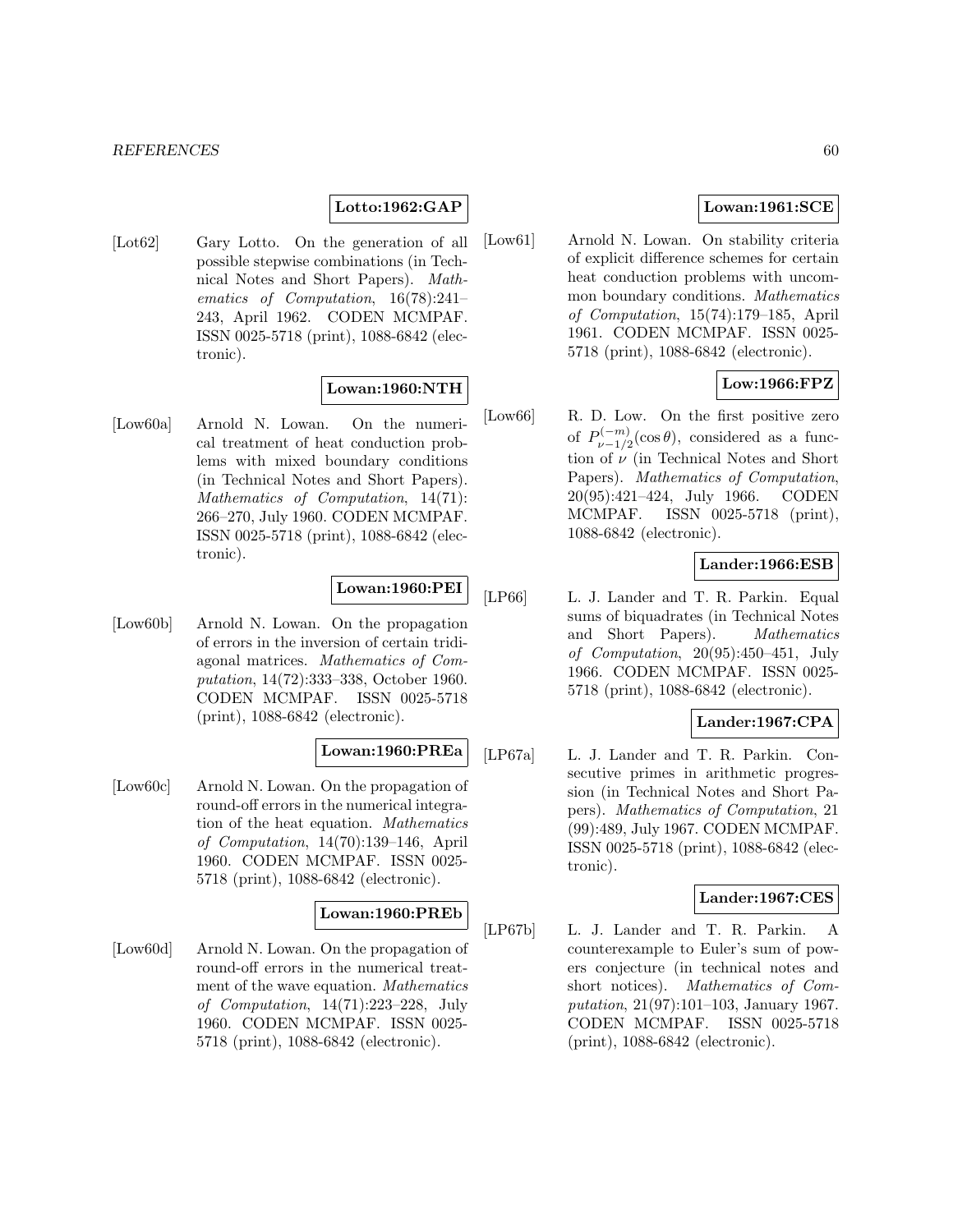### **Lander:1967:FAP**

[LP67c] L. J. Lander and T. R. Parkin. On first appearance of prime differences (in Technical Notes and Short Papers). Mathematics of Computation, 21(99):483– 488, July 1967. CODEN MCMPAF. ISSN 0025-5718 (print), 1088-6842 (electronic).

### **Lander:1967:SES**

[LPS67] L. J. Lander, T. R. Parkin, and J. L. Selfridge. A survey of equal sums of like powers. Mathematics of Computation, 21(99):446–459, July 1967. CODEN MCMPAF. ISSN 0025-5718 (print), 1088-6842 (electronic).

## **Lynch:1968:CRA**

[LR68] Robert E. Lynch and John R. Rice. Convergence rates of ADI methods with smooth initial error. Mathematics of Computation, 22(102):311–335, April 1968. CODEN MCMPAF. ISSN 0025- 5718 (print), 1088-6842 (electronic).

#### **Lal:1969:NSF**

[LRB69] M. Lal, W. Russell, and W. J. Blundon. A note on sums of four cubes (in Technical Notes and Short Papers). Mathematics of Computation, 23(106): 423–424, April 1969. CODEN MCM-PAF. ISSN 0025-5718 (print), 1088-6842 (electronic).

# **Lambert:1965:NSC**

[LS65a] John D. Lambert and Brian Shaw. On the numerical solution of  $y' = f(x, y)$ by a class of formulae based on rational approximation (in Technical Notes and Short Papers). Mathematics of Computation, 19(91):456–462, July 1965. CODEN MCMPAF. ISSN 0025-5718 (print), 1088-6842 (electronic).

# **Lee:1965:AIF**

[LS65b] Nancy Lee and A. H. Stroud. Approximate integration formulas for ellipses (in Technical Notes and Short Papers). Mathematics of Computation, 19(90): 322–327, April 1965. CODEN MCM-PAF. ISSN 0025-5718 (print), 1088-6842 (electronic).

#### **Lambert:1966:MNS**

[LS66] J. D. Lambert and B. Shaw. A method for the numerical solution of  $y' =$  $f(x, y)$  based on a self-adjusting nonpolynomial interpolant. Mathematics of Computation, 20(93):11–20, January 1966. CODEN MCMPAF. ISSN 0025- 5718 (print), 1088-6842 (electronic).

### **Lear:1967:IRM**

[LS67a] James D. Lear and James E. Sturm. An integral representation for the modified Bessel function of the third kind, computable for large, imaginary order (in Technical Notes and Short Papers). Mathematics of Computation, 21(99): 496–498, July 1967. CODEN MCMPAF. ISSN 0025-5718 (print), 1088-6842 (electronic).

### **Lewis:1967:CFV**

[LS67b] H. R. Lewis, Jr. and E. F. Stovall, Jr. Comments on a floating-point version of Nordsieck's scheme for the numerical integration of differential equations. Mathematics of Computation, 21(98): 157–161, April 1967. CODEN MCM-PAF. ISSN 0025-5718 (print), 1088-6842 (electronic).

#### **Lewis:1967:CFP**

[LS67c] H. R. Lewis, Jr. and E. J. Stovall, Jr. Comments on a floating-point version of Nordsieck's scheme for the numerical integration of differential equations.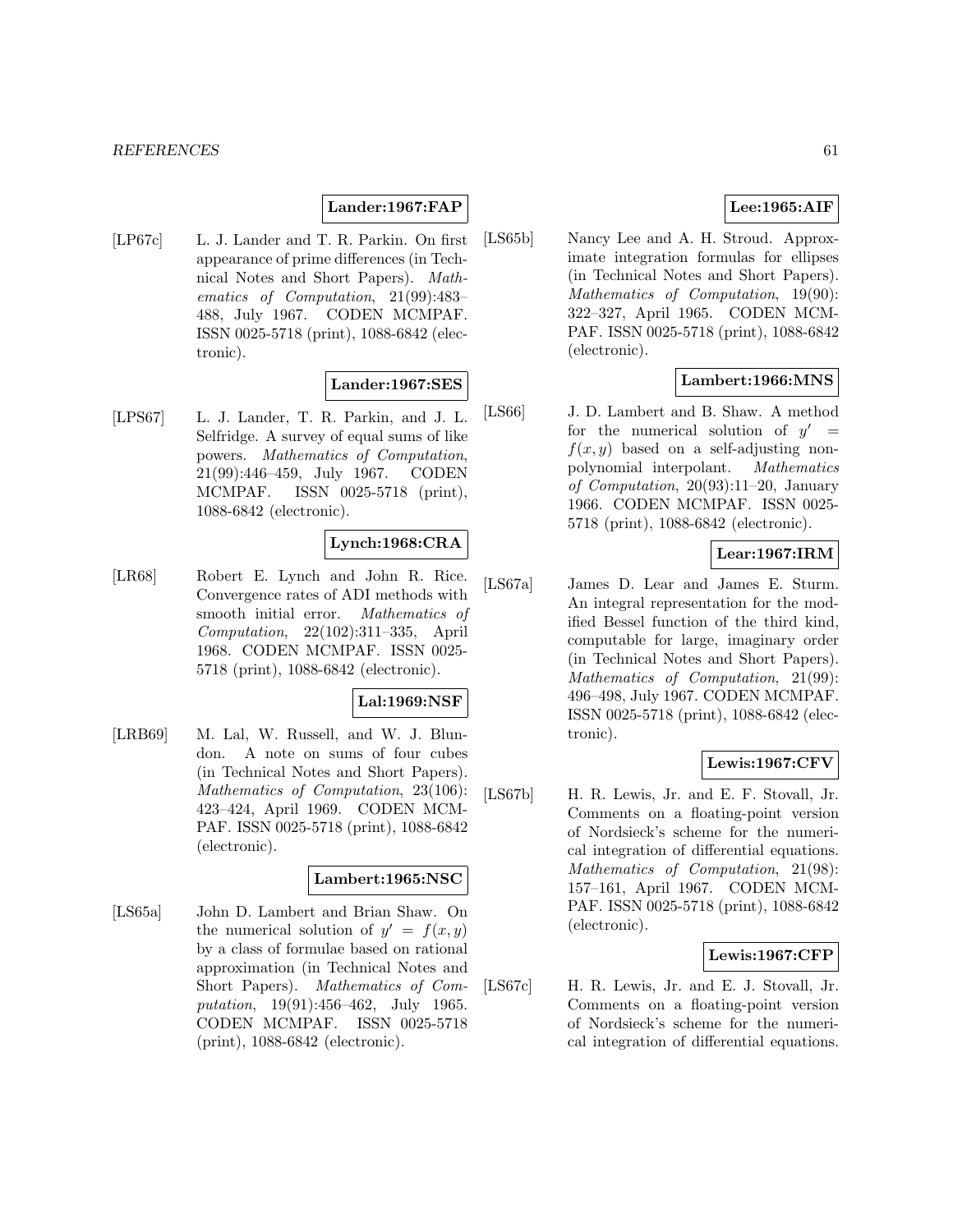Mathematics of Computation, 21(98): 157–161, April 1967. CODEN MCM-PAF. ISSN 0025-5718 (print), 1088-6842 (electronic).

# **Lietzke:1964:CSM**

[LSL64] M. H. Lietzke, R. W. Stoughton, and Marjorie P. Lietzke. A comparison of several methods for inverting large symmetric positive definite matrices. Mathematics of Computation, 18(87):449– 456, July 1964. CODEN MCMPAF. ISSN 0025-5718 (print), 1088-6842 (electronic).

#### **Ling:1964:EHP**

[LT64] Chih-Bing Ling and Chen-Peng Tsai. Evaluation at half periods of Weierstrass' elliptic function with rhombic primitive period-parallelogram. Mathematics of Computation, 18(87):433– 440, July 1964. CODEN MCMPAF. ISSN 0025-5718 (print), 1088-6842 (electronic).

### **Luke:1968:AEI**

[Luk68] Yudell L. Luke. Approximations for elliptic integrals. Mathematics of Computation, 22(103):627–634, July 1968. CODEN MCMPAF. ISSN 0025-5718 (print), 1088-6842 (electronic).

## **Lunnon:1968:MFP**

[Lun68] W. F. Lunnon. A map-folding problem (in Technical Notes and Short Papers). Mathematics of Computation, 22(101): 193–199, January 1968. CODEN MCM-PAF. ISSN 0025-5718 (print), 1088-6842 (electronic).

### **Luther:1968:ESO**

[Lut68] H. A. Luther. An explicit sixthorder Runge–Kutta formula (in Technical Notes and Short Papers). Mathematics of Computation, 22(102):434–

436, April 1968. CODEN MCMPAF. ISSN 0025-5718 (print), 1088-6842 (electronic).

### **Luke:1963:JPE**

[LW63] Y. L. Luke and J. Wimp. Jacobi polynomial expansions of a generalized hypergeometric function over a semi-infinite ray. Mathematics of Computation, 17 (84):395–404, October 1963. CODEN MCMPAF. ISSN 0025-5718 (print), 1088-6842 (electronic).

## **Ling:1965:TVT**

[LW65] Chih-Bing Ling and Hsien-Chueh Wu. Tables of values of three infinite integrals (in Technical Notes and Short Papers). Mathematics of Computation, 19(91): 487–494, July 1965. CODEN MCMPAF. ISSN 0025-5718 (print), 1088-6842 (electronic).

## **Luke:1972:CIM**

[LWF72] Yudell L. Luke, Jet Wimp, and Wyman Fair, editors. Cumulative Index to Mathematics of Computation, Volumes 1–24 (1943–1969). American Mathematical Society, Providence, RI, USA, 1972. xvii  $+ 461$  pp.

### **Lynn:1964:REM**

[Lyn64] M. Stuart Lynn. On the roundoff error in the method of successive over-relaxation. Mathematics of Computation, 18(85):36–49, January 1964. CODEN MCMPAF. ISSN 0025-5718 (print), 1088-6842 (electronic).

### **Lyness:1965:IRH**

[Lyn65a] J. N. Lyness. Integration rules of hypercubic symmetry over a certain spherically symmetric space (in Technical Notes and Short Papers). Mathematics of Computation, 19(91):471–476, July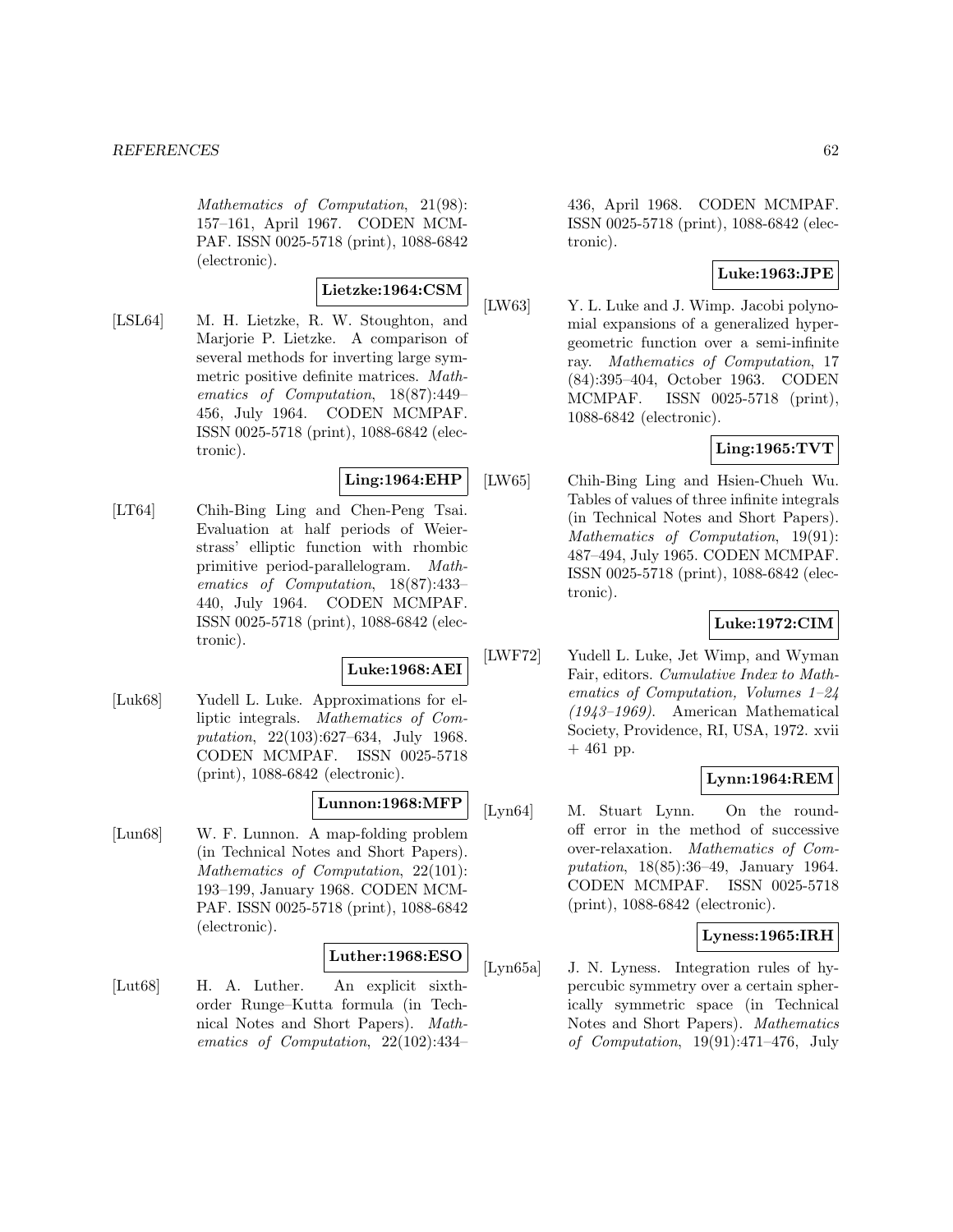1965. CODEN MCMPAF. ISSN 0025- 5718 (print), 1088-6842 (electronic).

### **Lyness:1965:LNF**

[Lyn65b] J. N. Lyness. Limits on the number of function evaluations required by certain high-dimensional integration rules of hypercubic symmetry. Mathematics of Computation, 19(92):638–643, October 1965. CODEN MCMPAF. ISSN 0025- 5718 (print), 1088-6842 (electronic).

### **Lyness:1965:SIRa**

[Lyn65c] J. N. Lyness. Symmetric integration rules for hypercubes I. error coefficients. Mathematics of Computation, 19(90): 260–276, April 1965. CODEN MCM-PAF. ISSN 0025-5718 (print), 1088-6842 (electronic).

## **Lyness:1965:SIRb**

[Lyn65d] J. N. Lyness. Symmetric integration rules for hypercubes II. rule projection and rule extension. Mathematics of Computation, 19(91):394–407, July 1965. CODEN MCMPAF. ISSN 0025- 5718 (print), 1088-6842 (electronic).

### **Lyness:1965:SIRc**

[Lyn65e] J. N. Lyness. Symmetric integration rules for hypercubes III. construction of integration rules using null rules. Mathematics of Computation, 19(92):625–637. October 1965. CODEN MCMPAF. ISSN 0025-5718 (print), 1088-6842 (electronic).

#### **Lyness:1968:DFA**

[Lyn68] J. N. Lyness. Differentiation formulas for analytic functions. Mathematics of Computation, 22(102):352–362, April 1968. CODEN MCMPAF. ISSN 0025-5718 (print), 1088-6842 (electronic).

## **Lyness:1969:QMB**

[Lyn69] J. N. Lyness. Quadrature methods based on complex function values. Mathematics of Computation, 23(107):601– 619, July 1969. CODEN MCMPAF. ISSN 0025-5718 (print), 1088-6842 (electronic).

### **Metropolis:1965:RCU**

[MA65] N. Metropolis and R. L. Ashenhurst. Radix conversion in an unnormalized arithmetic system. Mathematics of Computation, 19(91):435–441, July 1965. CODEN MCMPAF. ISSN 0025- 5718 (print), 1088-6842 (electronic).

## **Mack:1965:BFI**

[Mac65] Lawrence R. Mack. Bessel-function identities needed for the theory of axisymmetric gravity waves (in Technical Notes and Short Papers). Mathematics of Computation, 19(92):654–657, October 1965. CODEN MCMPAF. ISSN 0025- 5718 (print), 1088-6842 (electronic).

### **Magula:1960:CFM**

[Mag60] D. A. Magula. A conjugate factor method for the solution of a cubic (in Technical Notes and Short Papers). Mathematics of Computation, 14(71): 281–283, July 1960. CODEN MCMPAF. ISSN 0025-5718 (print), 1088-6842 (electronic).

### **Mann:1961:MCT**

[Man61] Henry B. Mann. On modular computation (in Technical Notes and Short Papers). Mathematics of Computation, 15(74):190–192, April 1961. CODEN MCMPAF. ISSN 0025-5718 (print), 1088-6842 (electronic).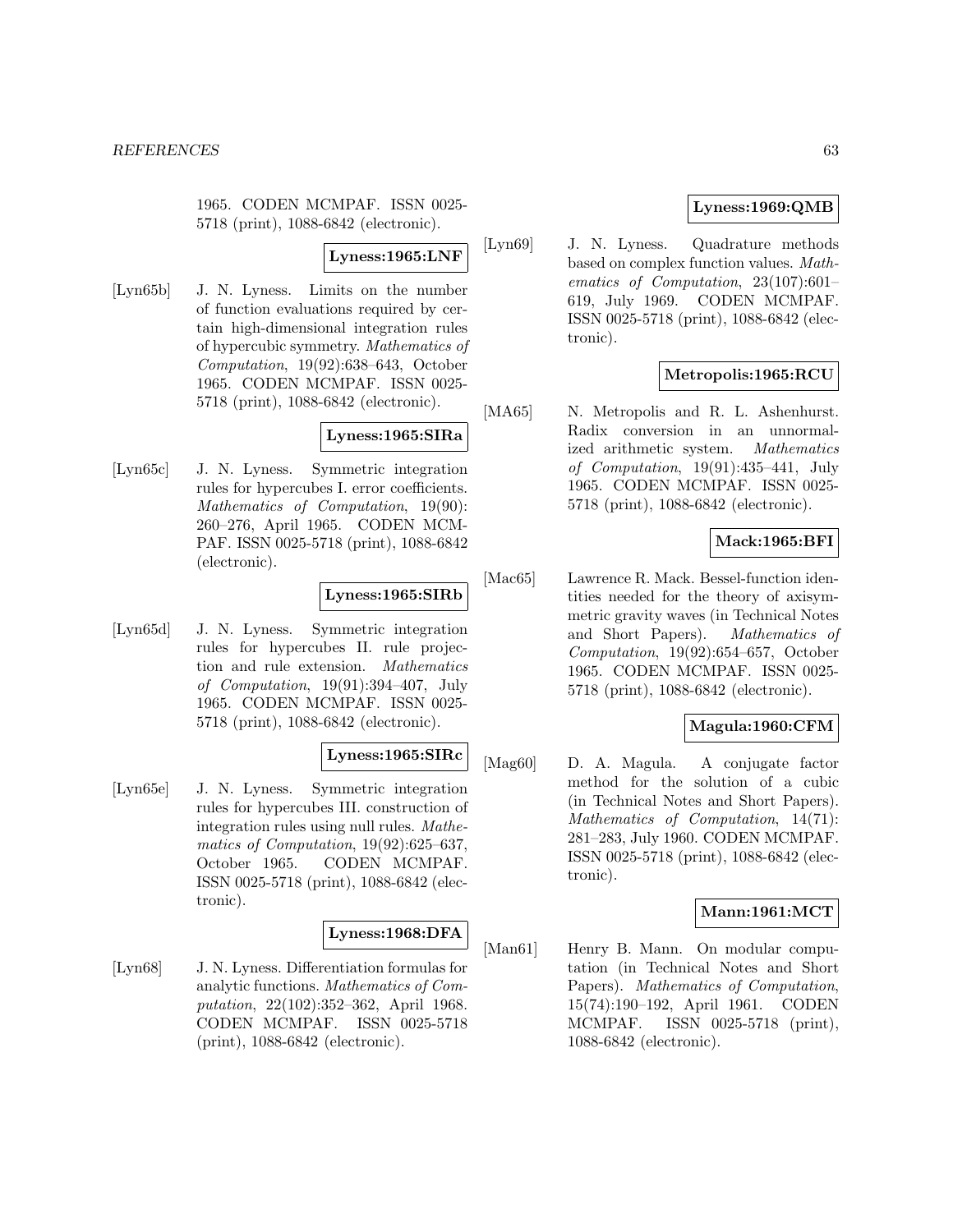### **Mangad:1966:BTD**

[Man66] Moshe Mangad. Bounds for the twodimensional discrete harmonic Green's function. Mathematics of Computation, 20(93):60–67, January 1966. CODEN MCMPAF. ISSN 0025-5718 (print), 1088-6842 (electronic).

#### **Mangad:1967:SLV**

[Man67] Moshe Mangad. Some limiting values and two error estimation procedures for power series approximations. Mathematics of Computation, 21(99): 423–430, July 1967. CODEN MCMPAF. ISSN 0025-5718 (print), 1088-6842 (electronic).

### **Mapes:1963:FMC**

[Map63] David C. Mapes. Fast method for computing the number of primes less than a given limit. Mathematics of Computation, 17(82):179–185, April 1963. CODEN MCMPAF. ISSN 0025-5718 (print), 1088-6842 (electronic).

#### **Markham:1968:IPC**

[Mar<sub>68</sub>] T. L. Markham. An iterative procedure for computing the maximal root of a positive matrix (in Technical Notes and Short Papers). Mathematics of Computation, 22(104):869–871, October 1968. CODEN MCMPAF. ISSN 0025-5718 (print), 1088-6842 (electronic).

### **Mayoh:1965:GTI**

[May65] B. H. Mayoh. A graph technique for inverting certain matrices (in Technical Notes and Short Papers). Mathematics of Computation, 19(92):644–646, October 1965. CODEN MCMPAF. ISSN 0025-5718 (print), 1088-6842 (electronic).

## **McAndrew:1963:PPT**

[McA63] M. H. McAndrew. A partition problem (in Technical Notes and Short Papers). Mathematics of Computation, 17(83): 291–295, July 1963. CODEN MCMPAF. ISSN 0025-5718 (print), 1088-6842 (electronic).

# **McAndrew:1965:ASP**

[McA65] M. H. McAndrew. An algorithm for solving a polynomic congruence, and its application to error-correcting cods. Mathematics of Computation, 19(89): 68–72, April 1965. CODEN MCMPAF. ISSN 0025-5718 (print), 1088-6842 (electronic).

### **McEliece:1969:FPF**

[McE69] Robert J. McEliece. Factorization of polynomials over finite fields. Mathematics of Computation, 23(108):861– 867, October 1969. CODEN MCMPAF. ISSN 0025-5718 (print), 1088-6842 (electronic).

### **McLaren:1963:ONI**

[McL63] A. D. McLaren. Optimal numerical integration on a sphere. Mathematics of Computation, 17(84):361–383, October 1963. CODEN MCMPAF. ISSN 0025- 5718 (print), 1088-6842 (electronic).

# **McNamee:1964:EBE**

[McN64] John McNamee. Error-bounds for the evaluation of integrals by the Euler– Maclaurin formula and by Gauss-type formulae. Mathematics of Computation, 18(87):368–381, July 1964. CODEN MCMPAF. ISSN 0025-5718 (print), 1088-6842 (electronic).

### **Mechel:1966:CMB**

[Mec<sub>66</sub>] Fr. Mechel. Calculation of the modified Bessel functions of the second kind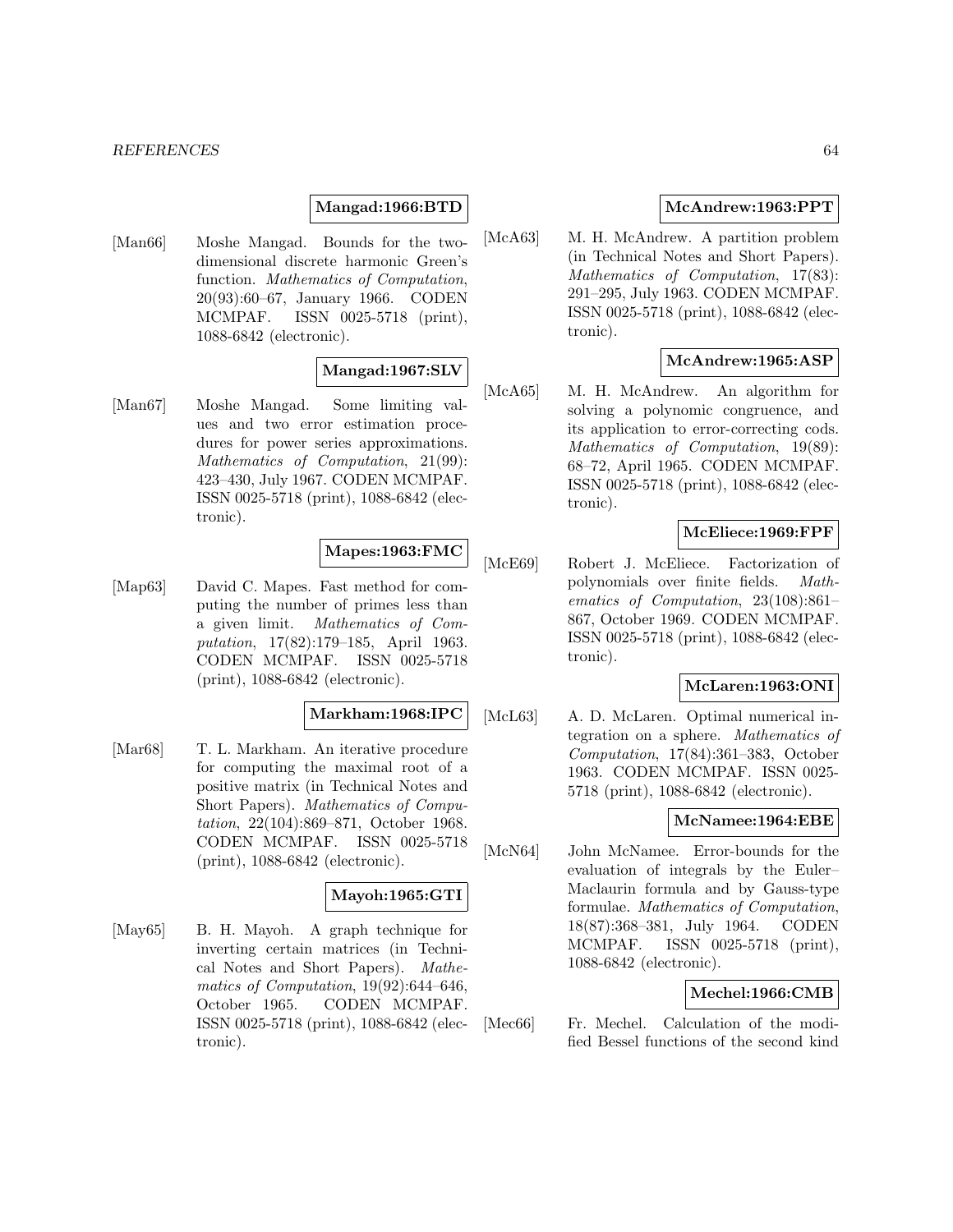with complex argument. Mathematics of Computation, 20(95):407–412, July 1966. CODEN MCMPAF. ISSN 0025- 5718 (print), 1088-6842 (electronic).

### **Mechel:1968:IRT**

[Mec68] Fr. Mechel. Improvement in recurrence techniques for the computation of Bessel functions of integral order (in Technical Notes and Short Papers). Mathematics of Computation, 22(101):202– 205, January 1968. CODEN MCMPAF. ISSN 0025-5718 (print), 1088-6842 (electronic).

### **Meicler:1969:SAM**

[Mei69] Marcel Meicler. A steepest ascent method for the Chebyshev problem. Mathematics of Computation, 23(108): 813–817, October 1969. CODEN MCM-PAF. ISSN 0025-5718 (print), 1088-6842 (electronic).

### **Melzak:1968:NEI**

[Mel68] Z. A. Melzak. Numerical evaluation of an isoperimetric constant. Mathematics of Computation, 22(101):188–190, January 1968. CODEN MCMPAF. ISSN 0025- 5718 (print), 1088-6842 (electronic).

### **Melzak:1969:SPC**

[Mel69] Z. A. Melzak. On the solid-packing constant for circles (in Technical Notes and Short Papers). Mathematics of Computation, 23(105):169–172, January 1969. CODEN MCMPAF. ISSN 0025-5718 (print), 1088-6842 (electronic).

### **Metsankyla:1969:CFF**

[Met69] Tauno Metsankyla. Calculation of the first factor of the class number of the cyclotomic field. Mathematics of Computation, 23(107):533–537, July 1969. CODEN MCMPAF. ISSN 0025-5718 (print), 1088-6842 (electronic).

## **Michels:1963:AWC**

[Mic63] H. H. Michels. Abscissas and weight coefficients for Lobatto quadrature. Mathematics of Computation, 17(83):237– 244, July 1963. CODEN MCMPAF. ISSN 0025-5718 (print), 1088-6842 (electronic).

## **Miller:1960:NQRb**

[Mil60a] J. C. P. Miller. Numerical quadrature over a rectangular domain in two or more dimensions. Mathematics of Computation, 14(70):130–138, April 1960. CODEN MCMPAF. ISSN 0025-5718 (print), 1088-6842 (electronic).

## **Miller:1960:NQRa**

[Mil60b] J. C. P. Miller. Numerical quadrature over a rectangular domain in two or more dimensions: Part 1. quadrature over a square, using up to sixteen equally spaced points. Mathematics of Computation, 14(69):13–20, January 1960. CODEN MCMPAF. ISSN 0025-5718 (print), 1088-6842 (electronic).

## **Miller:1960:NQRc**

[Mil60c] J. C. P. Miller. Numerical quadrature over a rectangular domain in two or more dimensions. part 3: Quadrature of a harmonic integrand. Mathematics of Computation, 14(71):240–248, July 1960. CODEN MCMPAF. ISSN 0025- 5718 (print), 1088-6842 (electronic).

# **Miller:1963:FIP**

[Mil63] James Miller. Formulas for integrals of products of associated Legendre or Laguerre functions (in Technical Notes and Short Papers). Mathematics of Computation, 17(81):84–87, January 1963. CODEN MCMPAF. ISSN 0025-5718 (print), 1088-6842 (electronic).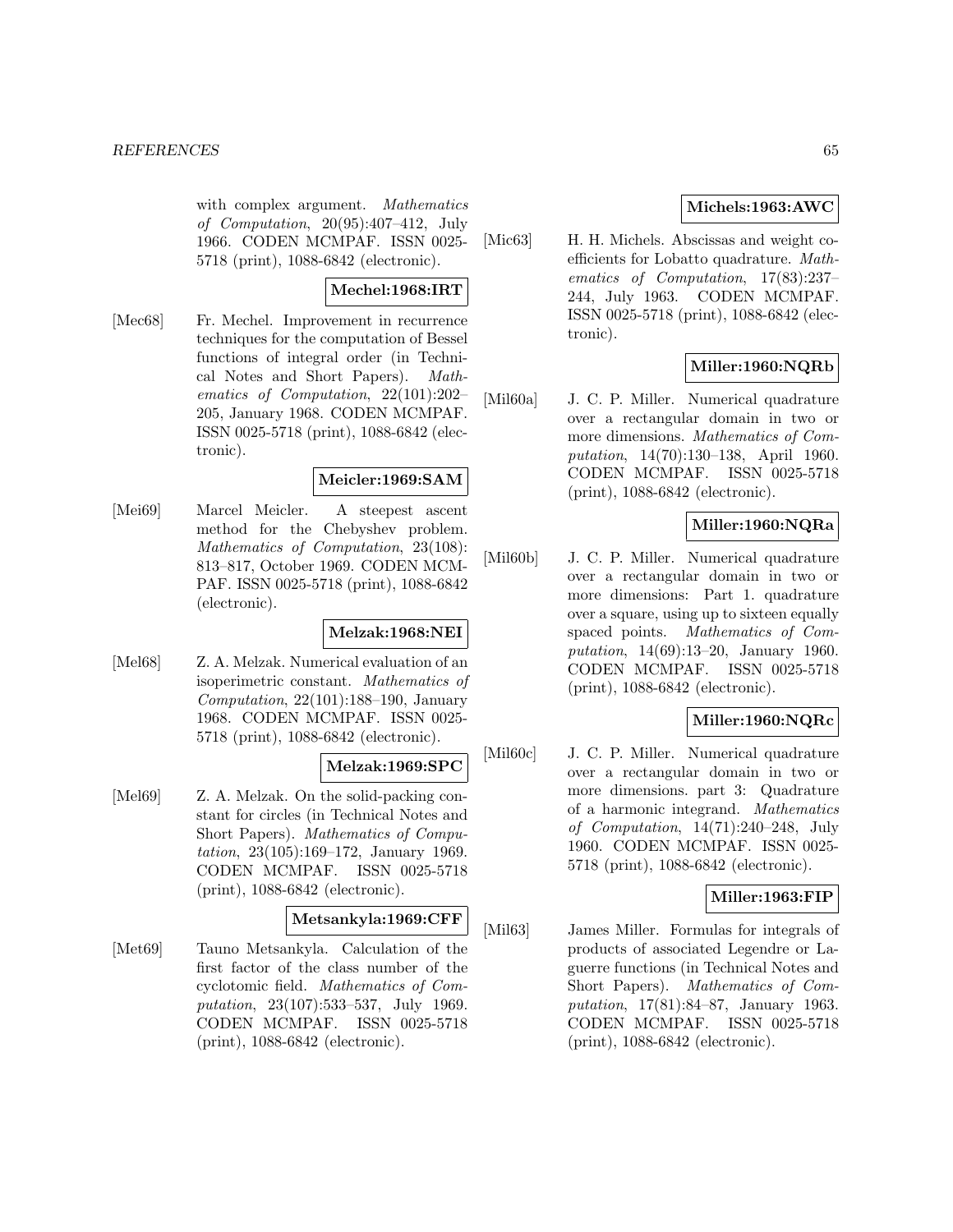#### **Miller:1968:RLO**

[Mil68a] John Miller. On the resolvent of a linear operator associated with a wellposed Cauchy problem. Mathematics of Computation, 22(103):541–548, July 1968. CODEN MCMPAF. ISSN 0025- 5718 (print), 1088-6842 (electronic).

#### **Milnes:1968:NCP**

[Mil68b] Harold Willis Milnes. A note concerning the properties of a certain class of test matrices. Mathematics of Computation, 22(104):827–832, October 1968. CODEN MCMPAF. ISSN 0025-5718 (print), 1088-6842 (electronic).

#### **Mitchell:1961:SMB**

[Mit61] A. R. Mitchell. Solution of the von Mises boundary layer equation using a high-speed computer. Mathematics of Computation, 15(75):238–242, July 1961. CODEN MCMPAF. ISSN 0025- 5718 (print), 1088-6842 (electronic).

#### **Mitchell:1966:NLP**

[Mit66] W. C. Mitchell. The number of lattice points in a k-dimensional hypersphere. Mathematics of Computation, 20(94): 300–310, April 1966. CODEN MCM-PAF. ISSN 0025-5718 (print), 1088-6842 (electronic).

#### **Mitchell:1968:EGC**

[Mit68] W. C. Mitchell. An evaluation of Golomb's constant. Mathematics of Computation, 22(102):411–415, April 1968. CODEN MCMPAF. ISSN 0025- 5718 (print), 1088-6842 (electronic).

#### **Miranker:1967:PMN**

[ML67] Willard L. Miranker and Werner Liniger. Parallel methods for the numerical integration of ordinary differential equations. Mathematics of Computation, 21(99):303–320, July 1967. CODEN MCMPAF. ISSN 0025-5718 (print), 1088-6842 (electronic).

#### **Moon:1966:MRP**

[MM66] J. W. Moon and L. Moser. A matrix reduction problem (in Technical Notes and Short Papers). Mathematics of Computation, 20(94):328–330, April 1966. CODEN MCMPAF. ISSN 0025-5718 (print), 1088-6842 (electronic).

### **McQueary:1967:BFI**

[MM67] Charles E. McQueary and Lawrence R. Mack. Bessel-function integrals needed for two classes of physical problems. Mathematics of Computation, 21(99): 413–417, July 1967. CODEN MCMPAF. ISSN 0025-5718 (print), 1088-6842 (electronic).

## **Mond:1964:MPA**

[Mon64] B. Mond. Multivariate polynomial approximation for equidistant data (in Technical Notes and Short Papers). Mathematics of Computation, 18(86): 298–301, April 1964. CODEN MCM-PAF. ISSN 0025-5718 (print), 1088-6842 (electronic).

#### **Moore:1966:DAS**

[Moo66] D. H. Moore. A division algebra for sequences defined on all the integers. Mathematics of Computation, 20(94): 311–317, April 1966. CODEN MCM-PAF. ISSN 0025-5718 (print), 1088-6842 (electronic).

#### **Moody:1967:ADF**

[Moo67] William T. Moody. Approximations for the Psi (digamma) function (in technical notes and short notices). Mathematics of Computation, 21(97):112, January 1967. CODEN MCMPAF. ISSN 0025- 5718 (print), 1088-6842 (electronic).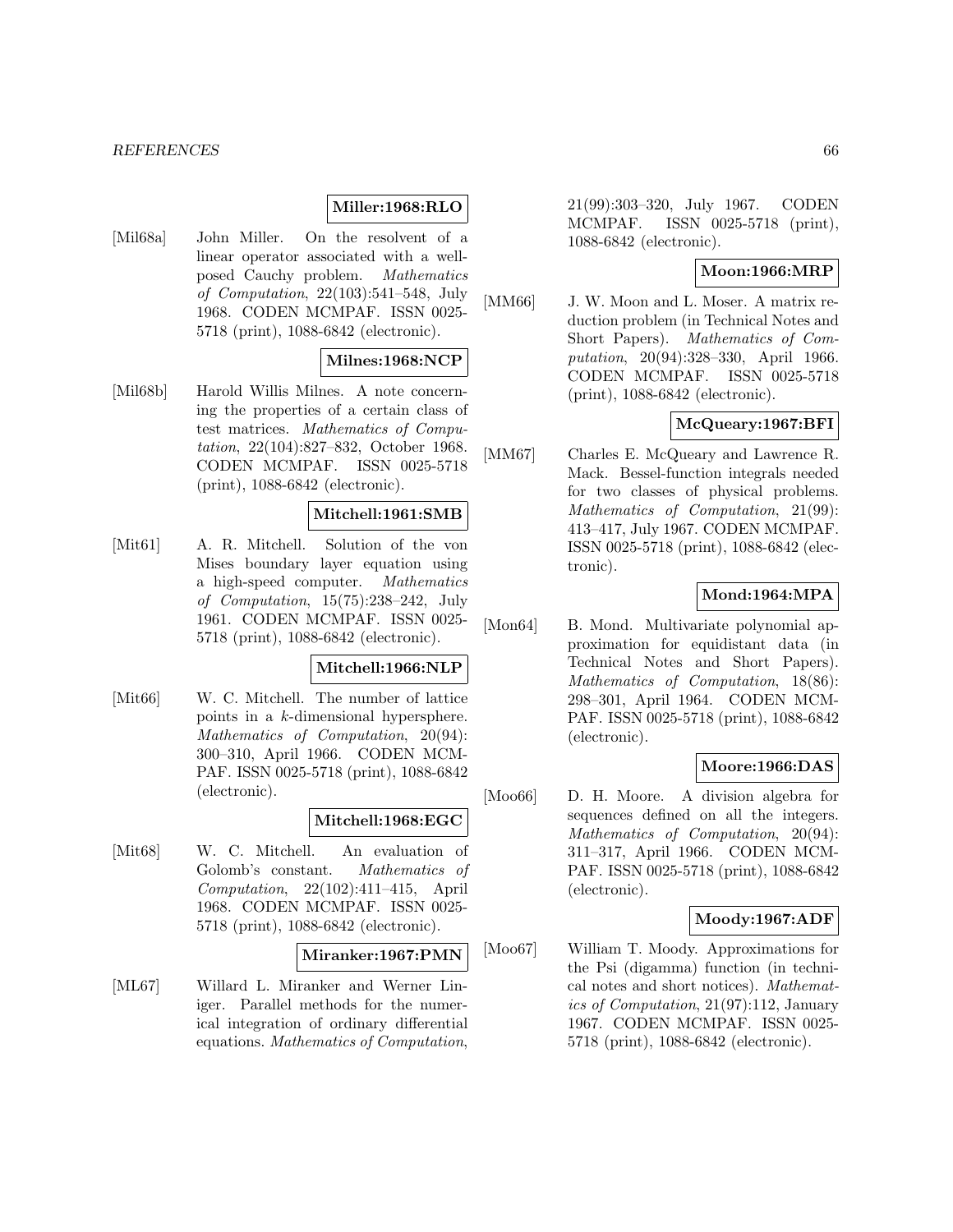#### **Moursund:1964:CAF**

[Mou64] D. G. Moursund. Chebyshev approximations of a function and its derivatives. Mathematics of Computation, 18(87): 382–389, July 1964. CODEN MCMPAF. ISSN 0025-5718 (print), 1088-6842 (electronic).

## **Mitchell:1963:EDM**

[MP63] A. R. Mitchell and R. P. Pearce. Explicit difference methods for solving the cylindrical heat conduction equation. Mathematics of Computation, 17(84):426–432, October 1963. CODEN MCMPAF. ISSN 0025-5718 (print), 1088-6842 (electronic).

## **Medhurst:1965:EI**

[MR65] R. G. Medhurst and J. H. Roberts. Evaluation of the integral  $I_n(b)$  $rac{2}{\pi}$   $\int_0^\infty$  $\sqrt{ }$  $\sin x$ x  $\setminus^n$  $cos(bx)dx$ . Mathematics of Computation, 19(89):113–117, April 1965. CODEN MCMPAF. ISSN 0025- 5718 (print), 1088-6842 (electronic).

### **Muroga:1962:MDF**

[MTK62] S. Muroga, I. Toda, and M. Kondo. Majority decision functions of up to six variables. Mathematics of Computation, 16 (80):459–472, October 1962. CODEN MCMPAF. ISSN 0025-5718 (print), 1088-6842 (electronic).

#### **Muller:1959:NMG**

[Mul59] Mervin E. Muller. A note on a method for generating points uniformly on Ndimensional spheres. Communications of the ACM, 2(4):19–20, April 1959. CO-DEN CACMA2. ISSN 0001-0782 (print), 1557-7317 (electronic).

## **Murphy:1967:NAB**

[Mur67] W. D. Murphy. Numerical analysis of boundary-layer problems in ordinary differential equations. Mathematics of Computation, 21(100):583–596, October 1967. CODEN MCMPAF. ISSN 0025- 5718 (print), 1088-6842 (electronic).

### **Mustard:1964:NID**

[Mus64] D. Mustard. Numerical integration over the n-dimensional spherical shell. Mathematics of Computation, 18(88):578– 589, October 1964. CODEN MCMPAF. ISSN 0025-5718 (print), 1088-6842 (electronic).

# **Muskat:1966:DOP**

[Mus66] Joseph B. Muskat. On divisors of odd perfect numbers (in Technical Notes and Short Papers). Mathematics of Computation, 20(93):141–144, January 1966. CODEN MCMPAF. ISSN 0025-5718 (print), 1088-6842 (electronic).

### **Nashed:1965:GIM**

[Nas65] M. Z. Nashed. On general iterative methods for the solutions of a class of nonlinear operator equations. Mathematics of Computation, 19(89): 14–24, April 1965. CODEN MCMPAF. ISSN 0025-5718 (print), 1088-6842 (electronic).

### **Navot:1963:EMF**

[Nav63] Israel Navot. The Euler–Maclaurin functional for functions with a quasi-step discontinuity. Mathematics of Computation, 17(84):337–345, October 1963. CODEN MCMPAF. ISSN 0025-5718 (print), 1088-6842 (electronic).

### **Nellis:1966:REE**

[NC66] W. J. Nellis and B. C. Carlson. Reduction and evaluation of elliptic integrals.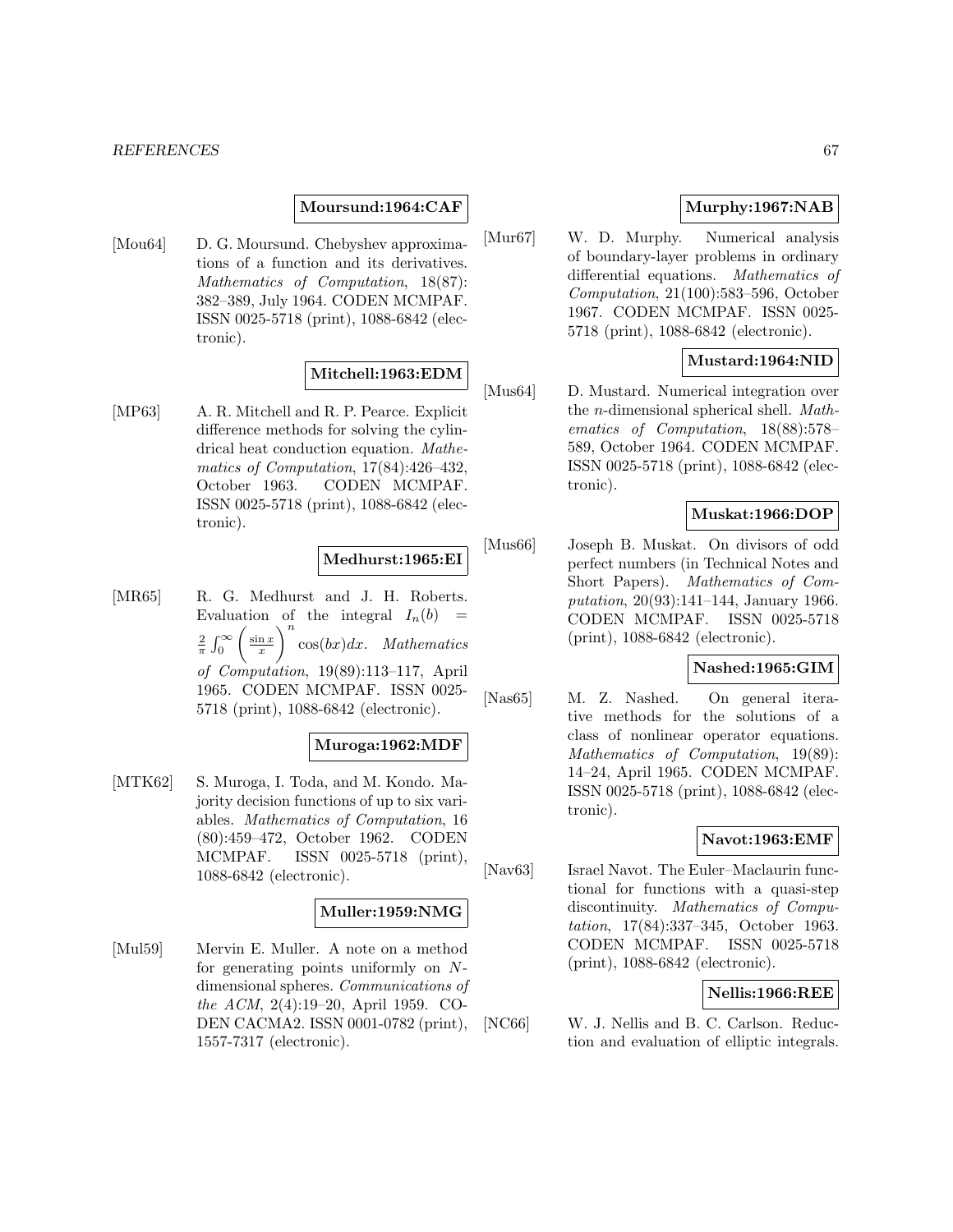Mathematics of Computation, 20(94): 223–231, April 1966. CODEN MCM-PAF. ISSN 0025-5718 (print), 1088-6842 (electronic).

**Ng:1969:CPE**

[NDT69] Edward W. Ng, C. J. Devine, and R. F. Tooper. Chebyshev polynomial expansion of Bose–Einstein functions of orders 1 to 10. Mathematics of Computation, 23(107):639–643, July 1969. CODEN MCMPAF. ISSN 0025-5718 (print), 1088-6842 (electronic).

**Nelson:1961:NTH**

[Nel61] C. W. Nelson. New tables of Howland's and related integrals. Mathematics of Computation, 15(73):12–18, January 1961. CODEN MCMPAF. ISSN 0025-5718 (print), 1088-6842 (electronic).

## **Newbery:1963:MIF**

[New63] A. C. R. Newbery. Multistep integration formulas (in Technical Notes and Short Papers). Mathematics of Computation, 17(84):452–455, October 1963. CODEN MCMPAF. ISSN 0025-5718 (print), 1088-6842 (electronic).

## **Newbery:1966:IAT**

[New66] A. C. R. Newbery. Interpolation by algebraic and trigonometric polynomials (in Technical Notes and Short Papers). Mathematics of Computation, 20(96): 597–599, October 1966. CODEN MCM-PAF. ISSN 0025-5718 (print), 1088-6842 (electronic).

### **Newbery:1967:CSS**

[New67a] A. C. R. Newbery. Convergence of successive substitution starting procedures (in Technical Notes and Short Papers). Mathematics of Computation, 21(99): 489–491, July 1967. CODEN MCMPAF. ISSN 0025-5718 (print), 1088-6842 (electronic).

### **Newman:1967:NPM**

[New67b] Morris Newman. Note on partitions modulo 5 (in Technical Notes and Short Papers). Mathematics of Computation, 21(99):481–482, July 1967. CODEN MCMPAF. ISSN 0025-5718 (print), 1088-6842 (electronic).

## **Newbery:1969:SEL**

[New69] A. C. R. Newbery. Some extensions of Legendre quadrature (in Technical Notes and Short Papers). Mathematics of Computation, 23(105):173–176, January 1969. CODEN MCMPAF. ISSN 0025- 5718 (print), 1088-6842 (electronic).

# **Newman:1963:ICS**

[NF63] J. N. Newman and W. Frank. An integral containing the square of a Bessel function. Mathematics of Computation, 17(81):64–70, January 1963. CODEN MCMPAF. ISSN 0025-5718 (print), 1088-6842 (electronic).

## **Nikolai:1960:PIM**

[Nik60] Paul J. Nikolai. Permanents of incidence matrices (in Technical Notes and Short Papers). Mathematics of Computation, 14(71):262–266, July 1960. CODEN MCMPAF. ISSN 0025-5718 (print), 1088-6842 (electronic).

## **Ninham:1969:FAE**

[NL69] B. W. Ninham and J. N. Lyness. Further asymptotic expansions for the error functional. Mathematics of Computation, 23(105):71–83, January 1969. CODEN MCMPAF. ISSN 0025-5718 (print), 1088-6842 (electronic).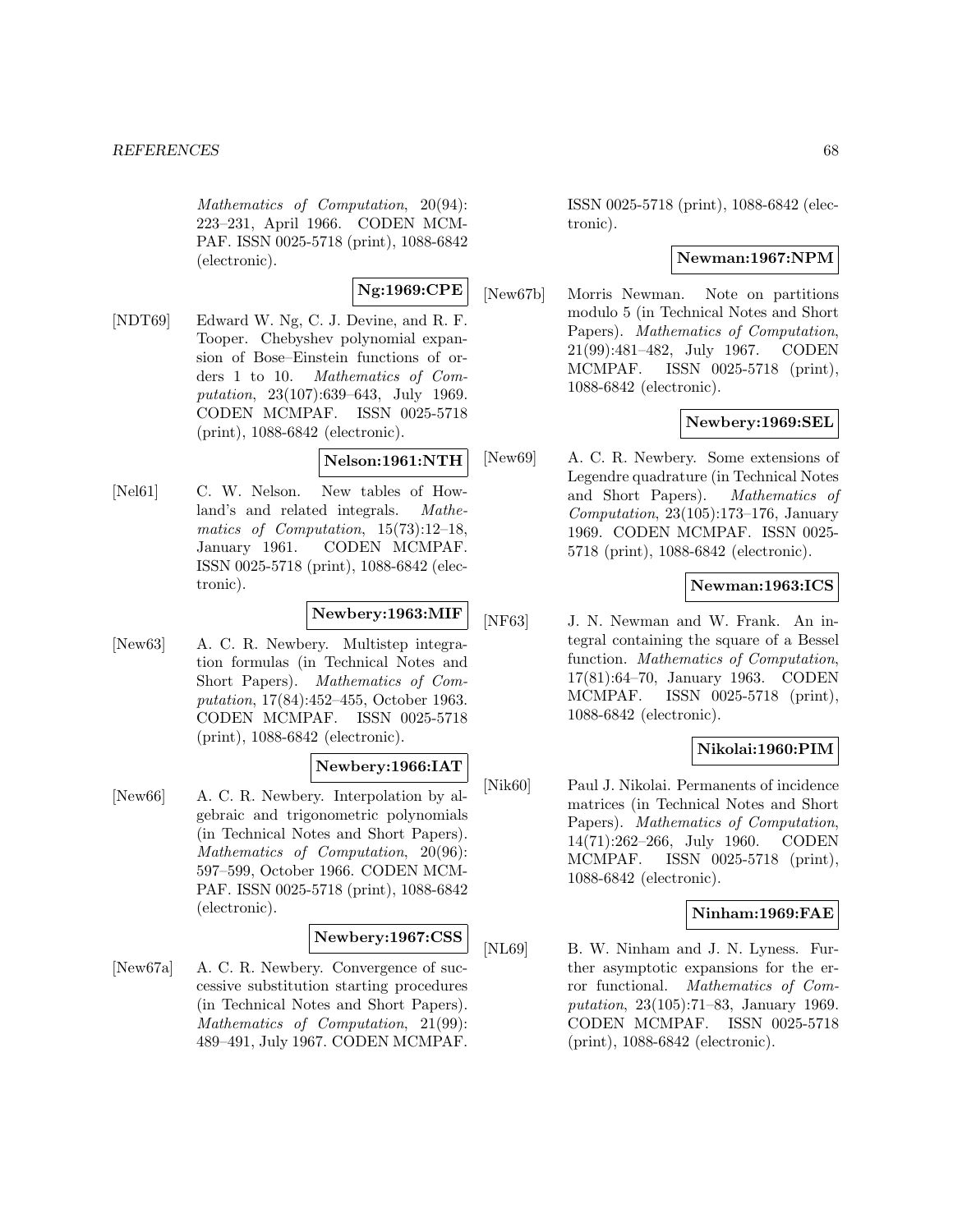### **Nordsieck:1962:NIO**

[Nor62] Arnold Nordsieck. On numerical integration of ordinary differential equations. Mathematics of Computation, 16(77): 22–49, January 1962. CODEN MCM-PAF. ISSN 0025-5718 (print), 1088-6842 (electronic).

### **Otis:1964:SHE**

[OB64] A. B. Otis, Jr. and M. P. Barnett. Surface harmonic expansions of products of Cartesian coordinates. Mathematics of Computation, 18(88):635–643, October 1964. CODEN MCMPAF. ISSN 0025- 5718 (print), 1088-6842 (electronic).

### **Ormonde:1965:MCI**

[OD65] Stephan Ormonde and Jerald S. Dick. A method of calculation of integrals of products of radial atomic wave functions (in Technical Notes and Short Papers). Mathematics of Computation, 19(92): 647–650, October 1965. CODEN MCM-PAF. ISSN 0025-5718 (print), 1088-6842 (electronic).

### **Oldham:1968:AFT**

[Old68] K. B. Oldham. Approximations for the  $x \exp x^2$  erfc x function (in Technical Notes and Short Papers). Mathematics of Computation, 22(102):454, April 1968. CODEN MCMPAF. ISSN 0025- 5718 (print), 1088-6842 (electronic).

#### **Olunloyo:1965:STD**

[Olu65] V. O. S. Olunloyo. A special technique for the determination of eigenvalues (in Technical Notes and Short Papers). Mathematics of Computation, 19(91):466–471, July 1965. CODEN MCMPAF. ISSN 0025-5718 (print), 1088-6842 (electronic).

### **Olver:1964:EAM**

[Olv64] F. W. J. Olver. Error analysis of Miller's recurrence algorithm. Mathematics of Computation, 18(85):65–74, January 1964. CODEN MCMPAF. ISSN 0025-5718 (print), 1088-6842 (electronic).

### **Osborn:1968:IBF**

[OM68] David Osborn and Richard Madey. The incomplete beta function and its ratio to the complete beta function. Mathematics of Computation, 22(101):159– 162, January 1968. CODEN MCMPAF. ISSN 0025-5718 (print), 1088-6842 (electronic).

### **Osborne:1962:NFD**

[Osb62] M. R. Osborne. A note on finite difference methods for solving the eigenvalue problems of second-order differential equations. Mathematics of Computation, 16(79):338–346, July 1962. CODEN MCMPAF. ISSN 0025-5718 (print), 1088-6842 (electronic).

### **Osborne:1967:MTE**

[Osb67] M. R. Osborne. Minimising truncation error in finite difference approximations to ordinary differential equations. Mathematics of Computation, 21(98): 133–145, April 1967. CODEN MCM-PAF. ISSN 0025-5718 (print), 1088-6842 (electronic).

## **Osher:1969:SDE**

[Osh69a] Stanley Osher. On systems of difference equations with wrong boundary conditions. Mathematics of Computation, 23(107):567–572, July 1969. CODEN MCMPAF. ISSN 0025-5718 (print), 1088-6842 (electronic).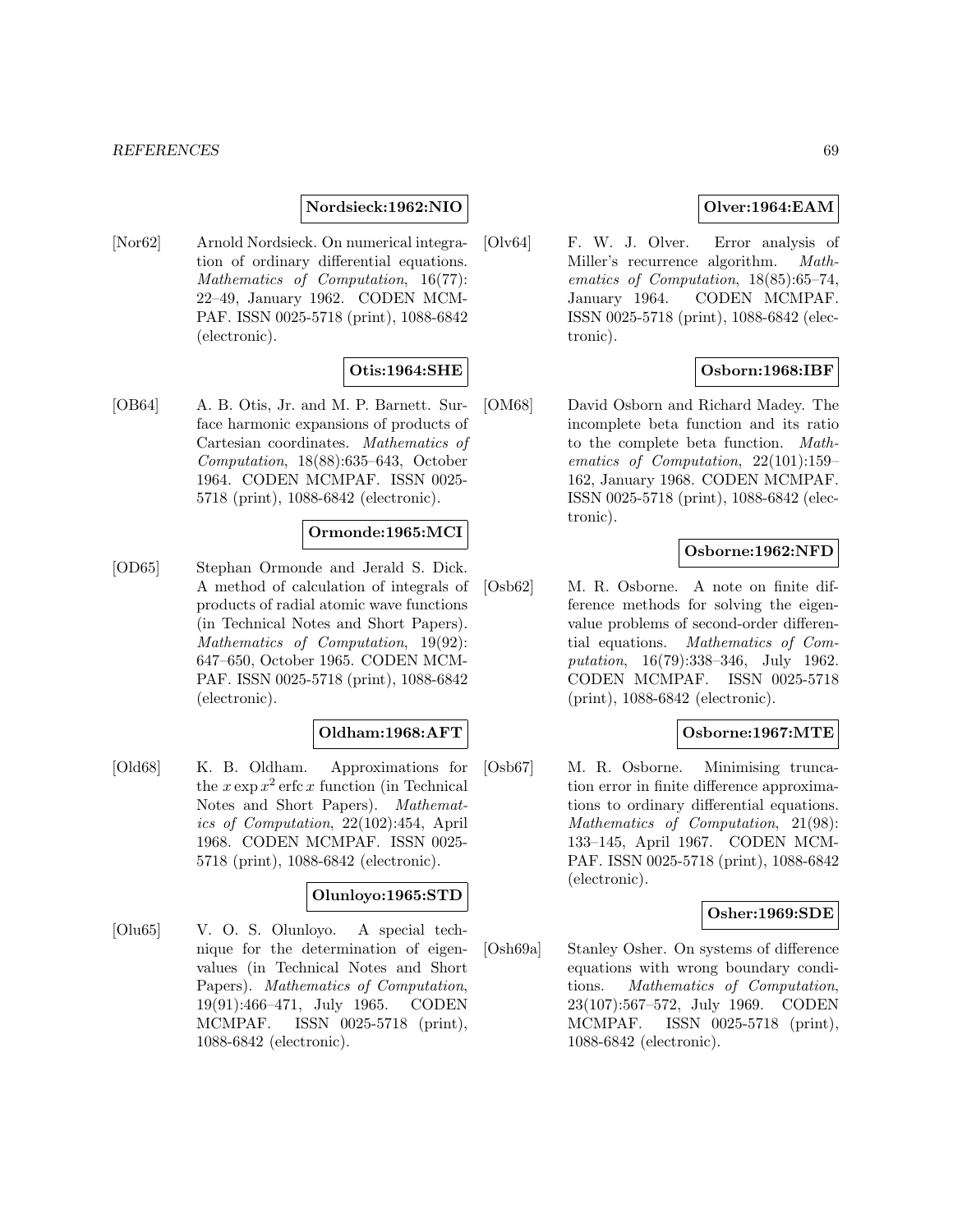#### **Osher:1969:SDA**

[Osh69b] Stanley Osher. Stability of difference approximations of dissipative type for mixed initial-boundary value problems. Mathematics of Computation, 23(106): 335–340, April 1969. CODEN MCM-PAF. ISSN 0025-5718 (print), 1088-6842 (electronic).

#### **Ostrowski:1961:TML**

[OV61] R. T. Ostrowski and K. D. Van Duren. On a theorem of Mann on Latin squares (in Technical Notes and Short Papers). Mathematics of Computation, 15(75): 293–295, July 1961. CODEN MCMPAF. ISSN 0025-5718 (print), 1088-6842 (electronic).

### **Parlett:1964:NBA**

[Par64a] Beresford Parlett. A note on La Budde's algorithm (in Technical Notes and Short Papers). Mathematics of Computation, 18(87):505–506, July 1964. CODEN MCMPAF. ISSN 0025-5718 (print), 1088-6842 (electronic).

### **Parlett:1964:LMA**

[Par64b] Beresford N. Parlett. Laguerre's method applied to the matrix eigenvalue problem. Mathematics of Computation, 18(87):464–485, July 1964. CODEN MCMPAF. ISSN 0025-5718 (print), 1088-6842 (electronic).

### **Parlett:1966:SIM**

[Par66] Beresford N. Parlett. Singular and invariant matrices under the QR transformation (in Technical Notes and Short Papers). Mathematics of Computation, 20(96):611–615, October 1966. CODEN MCMPAF. ISSN 0025-5718 (print), 1088-6842 (electronic).

### **Parlett:1967:CDH**

[Par67] Beresford Parlett. Canonical decomposition of Hessenberg matrices (in Technical Notes and Short Papers). Mathematics of Computation, 21(98):223– 227, April 1967. CODEN MCMPAF. ISSN 0025-5718 (print), 1088-6842 (electronic).

### **Parlett:1968:GCB**

[Par68] Beresford N. Parlett. Global convergence of the basic QR algorithm on Hessenberg matrices. Mathematics of Computation, 22(104):803–817, October 1968. CODEN MCMPAF. ISSN 0025- 5718 (print), 1088-6842 (electronic).

#### **Pathria:1962:SSR**

[Pat62] R. K. Pathria. A statistical study of randomness among the first 10, 000 digits of  $\pi$ . Mathematics of Computation, 16(78): 188–197, April 1962. CODEN MCM-PAF. ISSN 0025-5718 (print), 1088-6842 (electronic).

#### **Patterson:1968:SGL**

[Pat68a] T. N. L. Patterson. On some Gauss and Lobatto based integration formulae (in Technical Notes and Short Papers). Mathematics of Computation, 22(104): 877–881, October 1968. CODEN MCM-PAF. ISSN 0025-5718 (print), 1088-6842 (electronic).

### **Patterson:1968:OAP**

[Pat68b] T. N. L. Patterson. The optimum addition of points to quadrature formulae. Mathematics of Computation, 22(104): 847–856, October 1968. CODEN MCM-PAF. ISSN 0025-5718 (print), 1088-6842 (electronic).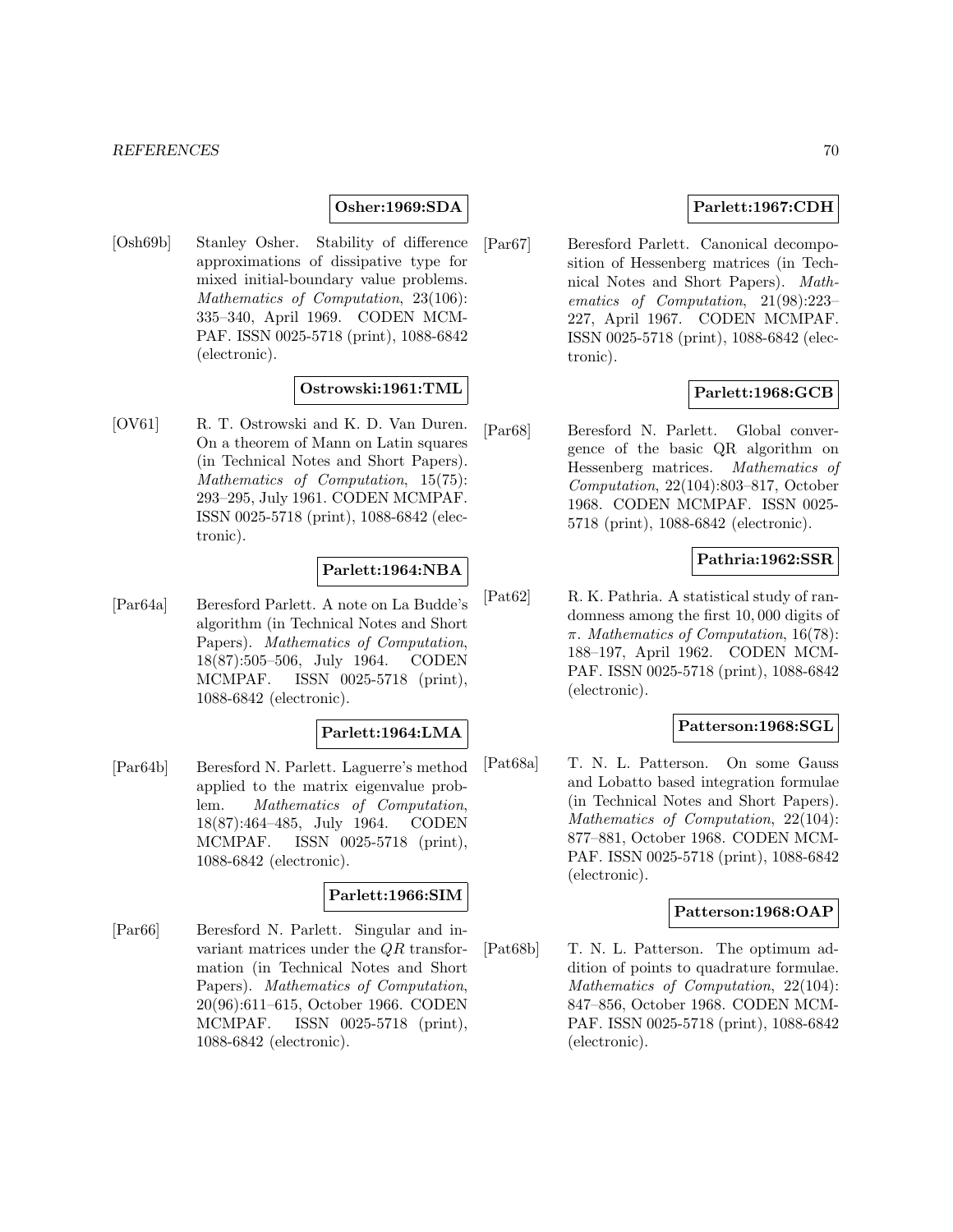#### **Patterson:1969:IFI**

[Pat69] T. N. L. Patterson. Integration formulae involving derivatives (in Technical Notes and Short Papers). Mathematics of Computation, 23(106):411–412, April 1969. CODEN MCMPAF. ISSN 0025- 5718 (print), 1088-6842 (electronic).

#### **Paxson:1961:CTF**

[Pax61] G. A. Paxson. The compositeness of the thirteenth Fermat number. Mathematics of Computation, 15(76):420, October 1961. CODEN MCMPAF. ISSN 0025- 5718 (print), 1088-6842 (electronic).

### **Pennell:1961:NSC**

[PD61] M. M. Pennell and L. M. Delves. The numerical solution of coupled integrodifferential equations. Mathematics of Computation, 15(75):243–249, July 1961. CODEN MCMPAF. ISSN 0025- 5718 (print), 1088-6842 (electronic).

### **Podolsky:1964:CMC**

[PD64] Boris Podolsky and Harry H. Denman. Conditions on minimization criteria for smoothing. Mathematics of Computation, 18(87):441–448, July 1964. CODEN MCMPAF. ISSN 0025-5718 (print), 1088-6842 (electronic).

#### **Pearson:1963:C**

[Pea63] Erna H. Pearson. On the congruences  $(p-1)! \equiv -1$  and  $2^{p-1} \equiv \pmod{p^2}$ . Mathematics of Computation, 17(82): 194–195, April 1963. CODEN MCM-PAF. ISSN 0025-5718 (print), 1088-6842 (electronic).

#### **Pearson:1965:IEC**

[Pea65] Carl E. Pearson. Impulsive end condition for diffusion equation. Mathematics of Computation, 19(92):570–576, October 1965. CODEN MCMPAF.

ISSN 0025-5718 (print), 1088-6842 (electronic).

# **Pearson:1969:ABS**

[Pea69] Carl E. Pearson. Asymptotic behavior of solutions to the finite-difference wave equation. Mathematics of Computation, 23(108):711–715, October 1969. CODEN MCMPAF. ISSN 0025-5718 (print), 1088-6842 (electronic).

# **Petryshyn:1963:GIM**

[Pet63] W. V. Petryshyn. On a general iterative method for the approximate solution of linear operator equations. Mathematics of Computation, 17(81):1–10, January 1963. CODEN MCMPAF. ISSN 0025- 5718 (print), 1088-6842 (electronic).

## **Petryshyn:1965:EJS**

[Pet65] W. V. Petryshyn. On the extrapolated Jacobi or simultaneous displacements method in the solution of matrix and operator equations. Mathematics of Computation, 19(89):37–55, April 1965. CODEN MCMPAF. ISSN 0025- 5718 (print), 1088-6842 (electronic).

### **Perlin:1960:HPC**

[PG60] I. E. Perlin and J. R. Garrett. High precision calculation of Arcsin x, Arccos x, and Arctan x (in Technical Notes and Short Papers). Mathematics of Computation, 14(71):270–274, July 1960. CODEN MCMPAF. ISSN 0025-5718 (print), 1088-6842 (electronic).

### **Pine:1969:NTG**

[Pin69] Milton R. Pine. Notes on the tables for Gaussian quadrature of N. M. steen, G. D. byrne and E. M. gelbard. Mathematics of Computation, 23(107):673, July 1969. CODEN MCMPAF. ISSN 0025- 5718 (print), 1088-6842 (electronic).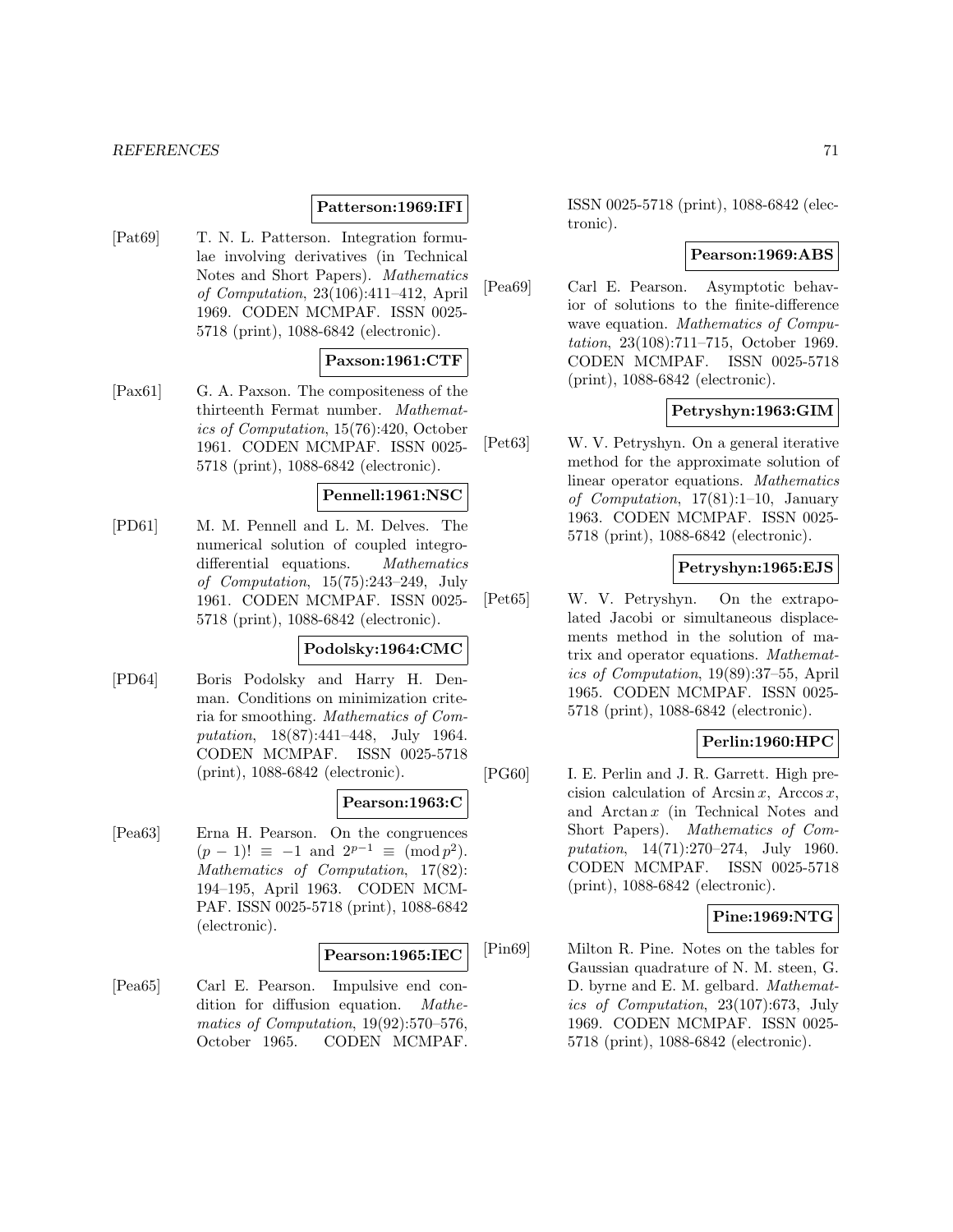#### **Parker:1964:NPP**

[PK64] E. T. Parker and R. B. Killgrove. A note on projective planes of order nine (in Technical Notes and Short Papers). Mathematics of Computation, 18(87): 506–508, July 1964. CODEN MCMPAF. ISSN 0025-5718 (print), 1088-6842 (electronic).

## **Pearce:1962:FDM**

[PM62] R. P. Pearce and A. R. Mitchell. On finite difference methods of solution of the transport equation. Mathematics of Computation, 16(78):155–169, April 1962. CODEN MCMPAF. ISSN 0025- 5718 (print), 1088-6842 (electronic).

## **Pope:1960:MAC**

[Pop60] David A. Pope. A method of "alternating corrections" for the numerical solution of two-point boundary value problems. Mathematics of Computation, 14 (72):354–361, October 1960. CODEN MCMPAF. ISSN 0025-5718 (print), 1088-6842 (electronic).

### **Porsching:1963:MAA**

[Por63] T. A. Porsching. Matrix assignments and an associated min max problem (in Technical Notes and Short Papers). Mathematics of Computation, 17(81): 81–84, January 1963. CODEN MCM-PAF. ISSN 0025-5718 (print), 1088-6842 (electronic).

### **Preisendorfer:1963:BFE**

[PR63] R. W. Preisendorfer and B. W. Roos. On the best fit to experimental data curves using homogeneous two-parameter functions. Mathematics of Computation, 17(83):231–236, July 1963. CODEN MCMPAF. ISSN 0025-5718 (print), 1088-6842 (electronic).

## **Price:1965:PAB**

[Pri65] H. S. Price. A practical application of block diagonally dominant matrices (in Technical Notes and Short Papers). Mathematics of Computation, 19(90): 307–313, April 1965. CODEN MCM-PAF. ISSN 0025-5718 (print), 1088-6842 (electronic).

### **Price:1968:MOM**

[Pri68] Harvey S. Price. Monotone and oscillation matrices applied to finite difference approximations. Mathematics of Computation, 22(103):489–516, July 1968. CODEN MCMPAF. ISSN 0025- 5718 (print), 1088-6842 (electronic).

### **Preisendorfer:1963:DMS**

[PRS63] R. W. Preisendorfer, B. W. Roos, and W. C. Sangren. Determinants by means of solutions of linear equations (in Technical Notes and Short Papers). Mathematics of Computation, 17(83):285– 289, July 1963. CODEN MCMPAF. ISSN 0025-5718 (print), 1088-6842 (electronic).

# **Pall:1960:PAG**

[PS60] Gordon Pall and Esther Seiden. A problem in Abelian groups, with application to the transposition of a matrix on an electronic computer (in Technical Notes and Short Papers). Mathematics of Computation, 14(70):189–192, April 1960. CODEN MCMPAF. ISSN 0025- 5718 (print), 1088-6842 (electronic).

### **Parkin:1967:DPP**

[PS67] Thomas R. Parkin and Daniel Shanks. On the distribution of parity in the partition function. Mathematics of Computation, 21(99):466–480, July 1967. CODEN MCMPAF. ISSN 0025-5718 (print), 1088-6842 (electronic).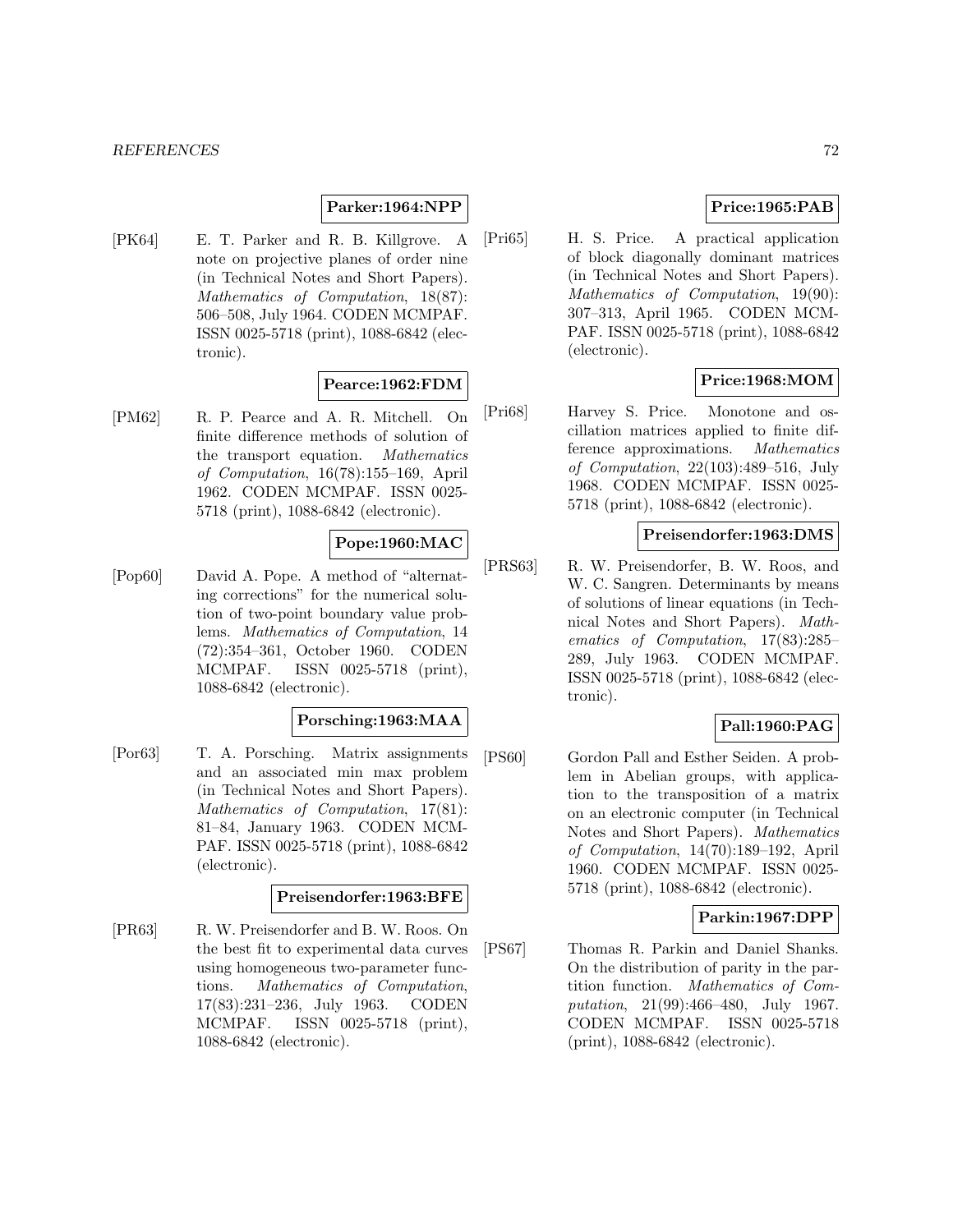#### **Polachek:1963:TME**

[PWMD63] H. Polachek, T. S. Walton, R. Mejia, and C. Dawson. Transient motion of an elastic cable immersed in a fluid. Mathematics of Computation, 17(81): 60–63, January 1963. CODEN MCM-PAF. ISSN 0025-5718 (print), 1088-6842 (electronic).

#### **Rabinowitz:1960:AWL**

[Rab60] Philip Rabinowitz. Abscissas and weights for Lobatto quadrature of high order. Mathematics of Computation, 14(69):47–52, January 1960. CODEN MCMPAF. ISSN 0025-5718 (print), 1088-6842 (electronic).

#### **Rabinowitz:1968:EBG**

[Rab68] Philip Rabinowitz. Error bounds in Gaussian integration of functions of loworder continuity (in Technical Notes and Short Papers). Mathematics of Computation, 22(102):431–434, April 1968. CODEN MCMPAF. ISSN 0025-5718 (print), 1088-6842 (electronic).

### **Radok:1960:TES**

[Rad60] J. R. M. Radok. Transcendental equation for the Schrödinger equation (in Technical Notes and Short Papers). Mathematics of Computation, 14(71): 276–278, July 1960. CODEN MCMPAF. ISSN 0025-5718 (print), 1088-6842 (electronic).

### **Ralston:1962:RKM**

[Ral62] Anthony Ralston. Runge–Kutta methods with minimum error bounds. Mathematics of Computation, 16(80):431–437, October 1962. CODEN MCMPAF. ISSN 0025-5718 (print), 1088-6842 (electronic).

#### **Razelos:1965:NIR**

[Raz65] P. Razelos. A new integral representation of the Bessel coefficients (in Technical Notes and Short Papers). Mathematics of Computation, 19(89):130– 133, April 1965. CODEN MCMPAF. ISSN 0025-5718 (print), 1088-6842 (electronic).

# **Riley:1967:NIV**

[RBM67] James D. Riley, Morris M. Bennett, and Emily McCormick. Numerical integration of variational equations. Mathematics of Computation, 21(97):12–17, January 1967. CODEN MCMPAF. ISSN 0025-5718 (print), 1088-6842 (electronic).

### **Ream:1961:NAC**

[Rea61] N. Ream. Note on "Approximation of Curves by Line Segments". Mathematics of Computation, 15(76):418–419, October 1961. CODEN MCMPAF. ISSN 0025-5718 (print), 1088-6842 (electronic).

# **Reichel:1967:EES**

[Rei67] Alex Reichel. Error estimates in simple quadrature with Voigt functions. Mathematics of Computation, 21(100):647– 651, October 1967. CODEN MCMPAF. ISSN 0025-5718 (print), 1088-6842 (electronic).

#### **Reichel:1969:IPV**

[Rei69] Alex Reichel. The integral of the nth power of the Voigt function. Mathematics of Computation, 23(107):645– 649, July 1969. CODEN MCMPAF. ISSN 0025-5718 (print), 1088-6842 (electronic).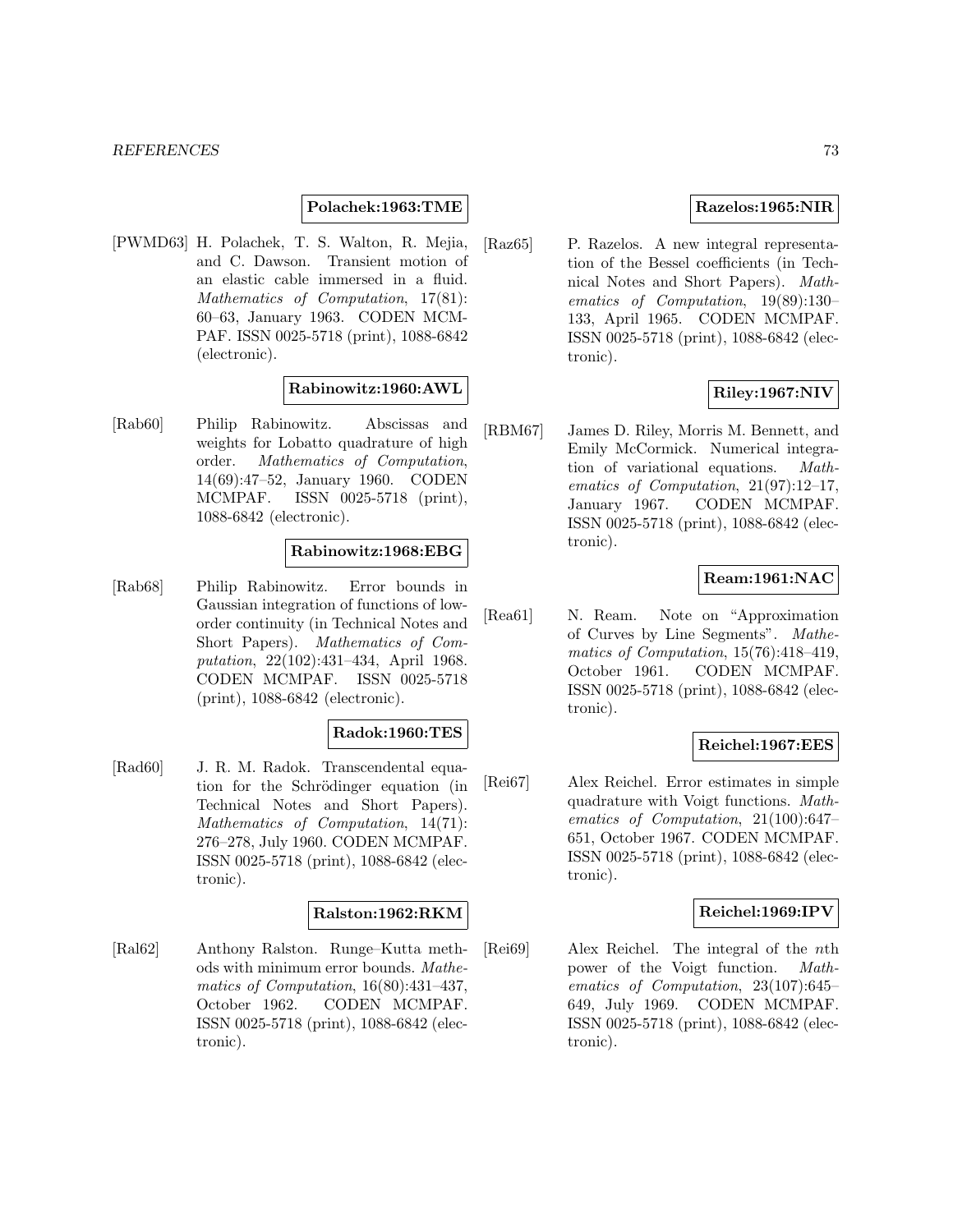### **Rice:1964:CAE**

[Ric64a] John R. Rice. On the computation of  $L_1$ approximations by exponentials, rationals, and other functions. Mathematics of Computation, 18(87):390–396, July 1964. CODEN MCMPAF. ISSN 0025- 5718 (print), 1088-6842 (electronic).

### **Rice:1964:WA**

[Ric64b] John R. Rice. On the  $L_{\infty}$  Walsh arrays for  $\Gamma(x)$  and  $\text{Erfc}(x)$ . *Mathematics of* Computation, 18(88):617–626, October 1964. CODEN MCMPAF. ISSN 0025- 5718 (print), 1088-6842 (electronic).

### **Rice:1966:EGS**

[Ric66] John R. Rice. Experiments on Gram– Schmidt orthogonalization (in Technical Notes and Short Papers). Mathematics of Computation, 20(94):325–328, April 1966. CODEN MCMPAF. ISSN 0025- 5718 (print), 1088-6842 (electronic).

### **Richman:1969:CFF**

[Ric69] P. L. Richman. Compressible fluid flow and the approximation of iterated integrals of a singular function. Mathematics of Computation, 23(106):355–372, April 1969. CODEN MCMPAF. ISSN 0025- 5718 (print), 1088-6842 (electronic).

#### **Riesel:1962:AFA**

[Rie62] H. Riesel. All factors  $q < 10^8$  in all Mersenne numbers  $2^p - 1$ , pPrime <  $10^4$ (in Technical Notes and Short Papers). Mathematics of Computation, 16(80): 478–482, October 1962. CODEN MCM-PAF. ISSN 0025-5718 (print), 1088-6842 (electronic).

#### **Riesel:1963:FFN**

[Rie63] Hans Riesel. A factor of the Fermat number  $F_{19}$  (in Technical Notes and Short Papers). Mathematics of Computation,

17(84):458, October 1963. CODEN MCMPAF. ISSN 0025-5718 (print), 1088-6842 (electronic).

# **Riesel:1964:NCT**

[Rie64] Hans Riesel. Note on the congruence  $a^{p-1} \equiv 1 \pmod{p^2}$  (in Technical Notes<br>and Short Papers). *Mathematics of* and Short Papers). Computation,  $18(85):149-150$ , January 1964. CODEN MCMPAF. ISSN 0025- 5718 (print), 1088-6842 (electronic).

# **Riesel:1969:LCP**

[Rie69a] Hans Riesel. Lucasian criteria for the primality of  $\mathcal{N} = h \cdot 2^n - 1$ . Mathematics of Computation, 23(108):869– 875, October 1969. CODEN MCMPAF. ISSN 0025-5718 (print), 1088-6842 (electronic).

# **Riesel:1969:SFN**

[Rie69b] Hans Riesel. Some factors of the numbers  $G_n = 6^{2^n} + 1$  and  $H_n = 10^{2^n} + 1$ (in Technical Notes and Short Papers). Mathematics of Computation, 23(106): 413–415, April 1969. CODEN MCM-PAF. ISSN 0025-5718 (print), 1088-6842 (electronic).

### **Rigler:1964:ACR**

[Rig64] A. K. Rigler. An application of cyclic reduction to Ritz type difference equations (in Technical Notes and Short Papers). Mathematics of Computation, 18(86): 292–296, April 1964. CODEN MCM-PAF. ISSN 0025-5718 (print), 1088-6842 (electronic).

#### **Rigler:1965:ESR**

[Rig65] A. K. Rigler. Estimation of the successive over-relaxation factor (in Technical Notes and Short Papers). Mathematics of Computation, 19(90):302–307, April 1965. CODEN MCMPAF. ISSN 0025- 5718 (print), 1088-6842 (electronic).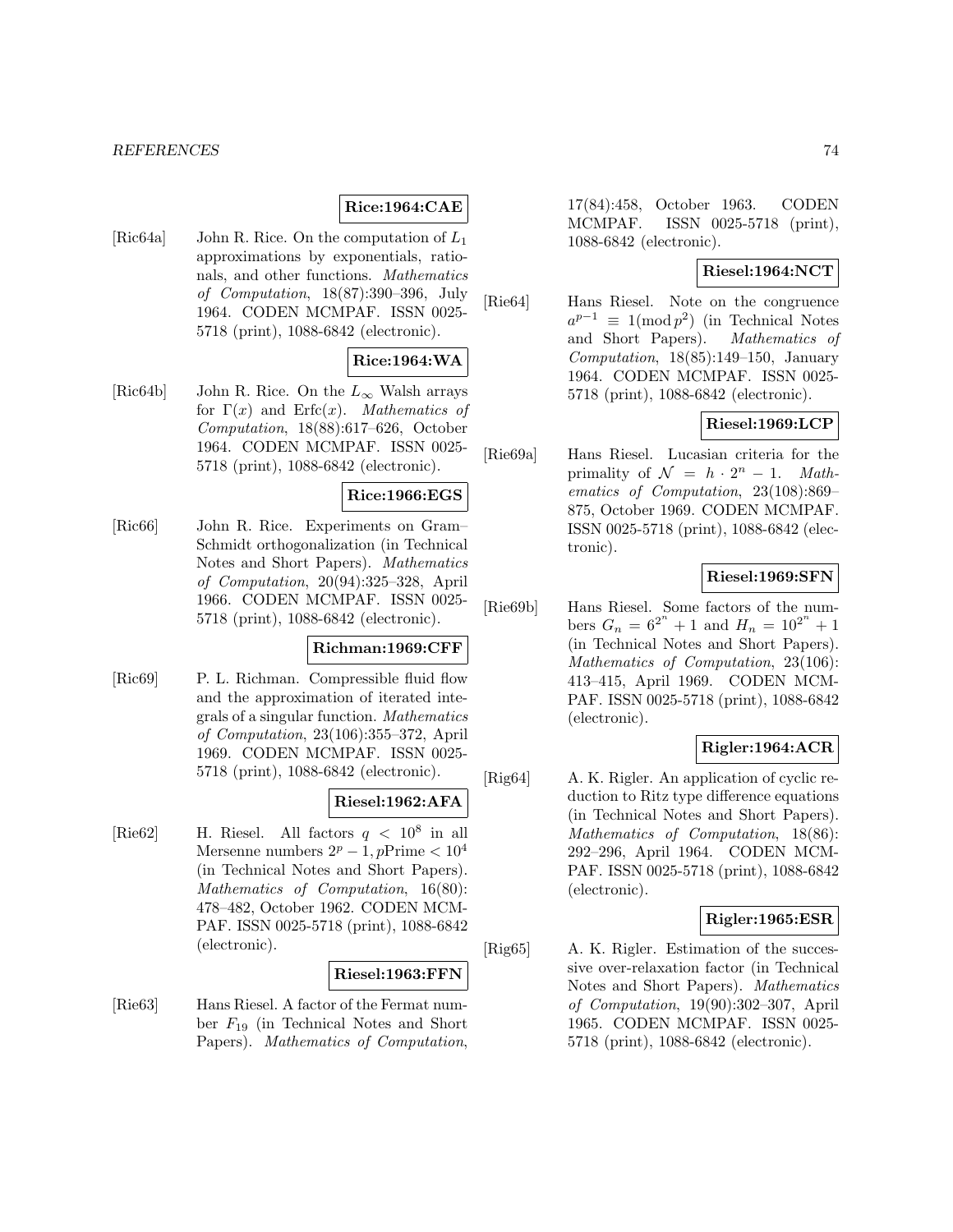#### **Robinson:1964:AES**

[Rob64] Raphael M. Robinson. Algebraic equations with span less than 4. Mathematics of Computation, 18(88):547–559, October 1964. CODEN MCMPAF. ISSN 0025-5718 (print), 1088-6842 (electronic).

### **Roberts:1965:CMT**

[Rob65a] Jerry Allan Roberts. Computation of moments of  $K_{\nu}(t)/I_{\nu}(t)$  (in Technical Notes and Short Papers). Mathematics of Computation, 19(92):651–654, October 1965. CODEN MCMPAF. ISSN 0025-5718 (print), 1088-6842 (electronic).

#### **Robinson:1965:SCA**

[Rob65b] Raphael M. Robinson. Some conjectures about cyclotomic integers. Mathematics of Computation, 19(90):210–217, April 1965. CODEN MCMPAF. ISSN 0025- 5718 (print), 1088-6842 (electronic).

#### **Roman:1964:CQ**

[Rom64] Irwin Roman. Controlled quadrature. Mathematics of Computation, 18(86): 254–263, April 1964. CODEN MCM-PAF. ISSN 0025-5718 (print), 1088-6842 (electronic).

### **Rose:1960:MCS**

[Ros60] Milton E. Rose. A method for calculating solutions of parabolic equations with a free boundary. Mathematics of Computation, 14(71):249–256, July 1960. CODEN MCMPAF. ISSN 0025- 5718 (print), 1088-6842 (electronic).

### **Rose:1964:FDS**

[Ros64] Milton E. Rose. Finite difference schemes for differential equations. Mathematics of Computation, 18(86):179– 195, April 1964. CODEN MCMPAF. ISSN 0025-5718 (print), 1088-6842 (electronic).

# **Rotenberg:1960:CTH**

[Rot60] A. Rotenberg. The calculation of toroidal harmonics (in Technical Notes and Short Papers). Mathematics of Computation, 14(71):274–276, July 1960. CODEN MCMPAF. ISSN 0025- 5718 (print), 1088-6842 (electronic).

# **Rothmann:1961:GQW**

[Rot61] Harry A. Rothmann. Gaussian quadrature with weight function  $x^n$  on the interval  $(-1, 1)$ . Mathematics of Computation, 15(74):163–168, April 1961. CODEN MCMPAF. ISSN 0025-5718 (print), 1088-6842 (electronic).

# **Rodemich:1968:PTH**

[RR68] Eugene R. Rodemich and Howard Rumsey, Jr. Primitive trinomials of high degree (in Technical Notes and Short Papers). Mathematics of Computation, 22 (104):863–865, October 1968. CODEN MCMPAF. ISSN 0025-5718 (print), 1088-6842 (electronic).

## **Rabinowitz:1969:PST**

[RR69] Philip Rabinowitz and Nira Richter. Perfectly symmetric two-dimensional integration formulas with minimal numbers of points. Mathematics of Computation, 23(108):765–779, October 1969. CODEN MCMPAF. ISSN 0025-5718 (print), 1088-6842 (electronic).

# **Robinson:1961:ASI**

[RS61] Stephen M. Robinson and A. H. Stroud. The approximate solution of an integral equation using high-order Gaussian quadrature formulas (in Technical Notes and Short Papers). Mathematics of Computation, 15(75):286–288, July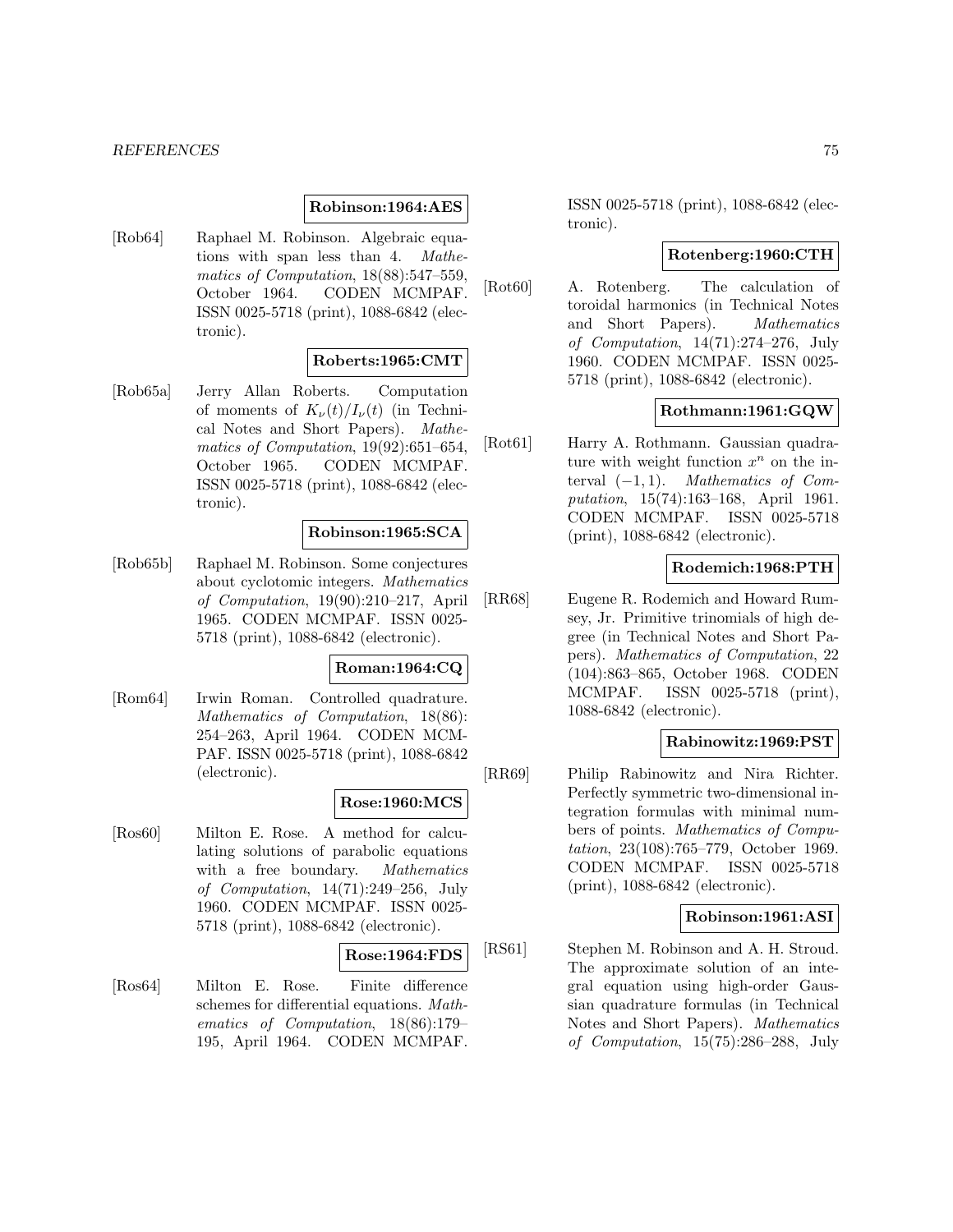1961. CODEN MCMPAF. ISSN 0025- 5718 (print), 1088-6842 (electronic).

#### **Rice:1968:LAE**

[RU68] John R. Rice and Karl H. Usow. The Lawson algorithm and extensions. Mathematics of Computation, 22(101):118– 127, January 1968. CODEN MCMPAF. ISSN 0025-5718 (print), 1088-6842 (electronic).

### **Rudnick:1966:NCF**

[Rud66] Philip Rudnick. Note on the calculation of Fourier series (in Technical Notes and Short Papers). Mathematics of Computation, 20(95):429–430, July 1966. CODEN MCMPAF. ISSN 0025- 5718 (print), 1088-6842 (electronic).

#### **Roberts:1966:CDS**

[RW66] K. V. Roberts and N. O. Weiss. Convective difference schemes. Mathematics of Computation, 20(94):272–299, April 1966. CODEN MCMPAF. ISSN 0025- 5718 (print), 1088-6842 (electronic).

# **S:1964:BRT**

[S.64] D. S. Book review: The Theory of Linear Graphs with Applications to the Theory of the Virial Development of the Properties of Gases by G. E. Uhlenbeck, G. W. Ford. Mathematics of Computation, 18(86):338, April 1964. CODEN MCM-PAF. ISSN 0025-5718 (print), 1088-6842 (electronic). URL https://www.jstor. org/stable/2003333.

### **Salzer:1960:AFO**

[Sal60a] Herbert E. Salzer. Alternative formulas for osculatory and hyperosculatory inverse interpolation. Mathematics of Computation, 14(71):257–261, July 1960. CODEN MCMPAF. ISSN 0025- 5718 (print), 1088-6842 (electronic).

# **Salzer:1960:NSQ**

[Sal60b] Herbert E. Salzer. A note on the solution of quartic equations (in Technical Notes and Short Papers). Mathematics of Computation, 14(71):279–281, July 1960. CODEN MCMPAF. ISSN 0025- 5718 (print), 1088-6842 (electronic).

### **Salzer:1962:MQC**

[Sal62a] Herbert E. Salzer. Multiple quadrature with central differences on one line (in Technical Notes and Short Papers). Mathematics of Computation, 16(78): 244–248, April 1962. CODEN MCM-PAF. ISSN 0025-5718 (print), 1088-6842 (electronic).

### **Salzer:1962:NOR**

[Sal62b] Herbert E. Salzer. Note on osculatory rational interpolation (in Technical Notes and Short Papers). Mathematics of Computation, 16(80):486–491, October 1962. CODEN MCMPAF. ISSN 0025- 5718 (print), 1088-6842 (electronic).

# **Salzer:1962:OPF**

[Sal62c] Herbert E. Salzer. Optimum-point formulas for osculatory and hyperosculatory interpolation. Mathematics of Computation, 16(79):356–362, July 1962. CODEN MCMPAF. ISSN 0025-5718 (print), 1088-6842 (electronic).

### **Sarma:1968:EMM**

[Sar68] V. L. N. Sarma. Eberlein measure and mechanical quadrature formulae. I: Basic theory. Mathematics of Computation, 22(103):607–616, July 1968. CODEN MCMPAF. ISSN 0025-5718 (print), 1088-6842 (electronic).

#### **Sato:1966:CSC**

[Sat66] Chikara Sato. Correction of stability curves in Hill–Meissner's equation.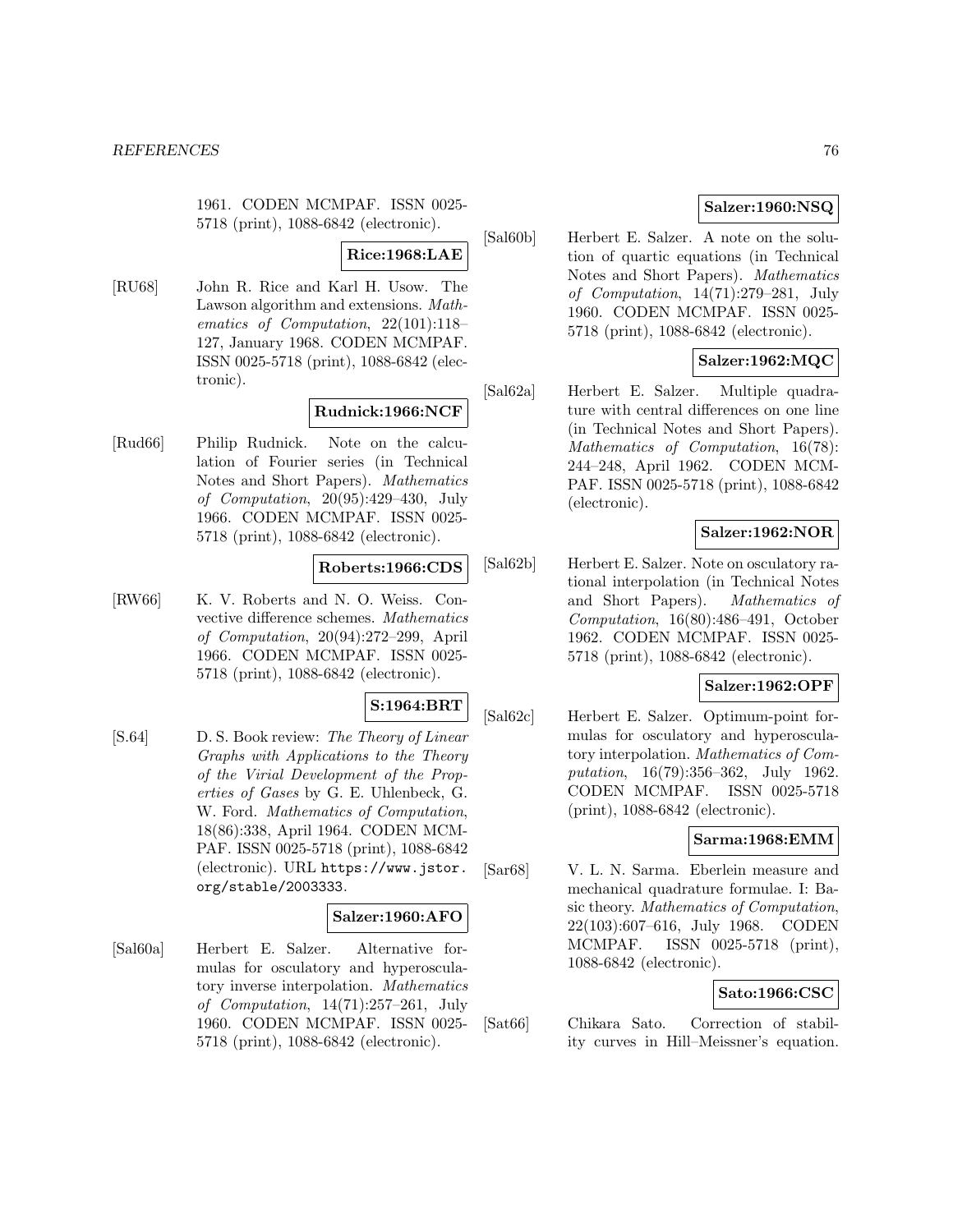Mathematics of Computation, 20(93): 98–106, January 1966. CODEN MCM-PAF. ISSN 0025-5718 (print), 1088-6842 (electronic).

# **Steen:1969:GQI**

[SBG69] N. M. Steen, G. D. Byrne, and E. M. Gelbard. Gaussian quadratures for the integrals  $\int_0^\infty \exp(-x^2)f(x)dx$ and  $\int_0^b \exp(-x^2)f(x)dx$ . Mathematics of Computation, 23(107):661–671, July 1969. CODEN MCMPAF. ISSN 0025- 5718 (print), 1088-6842 (electronic).

### **Shao:1964:TZG**

[SCF64] T. S. Shao, T. C. Chen, and R. M. Frank. Tables of zeros and Gaussian weights of certain associated Laguerre polynomials and the related generalized Hermite polynomials. Mathematics of Computation, 18(88):598–616, October 1964. CODEN MCMPAF. ISSN 0025-5718 (print), 1088-6842 (electronic).

# **Schroder:1962:CEB**

[Sch62] J. Schröder. Computing error bounds in solving linear systems. Mathematics of Computation, 16(79):323–337, July 1962. CODEN MCMPAF. ISSN 0025- 5718 (print), 1088-6842 (electronic).

### **Schinzel:1963:RPB**

[Sch63] A. Schinzel. A remark on a paper of Bateman and Horn (in Technical Notes and Short Papers). Mathematics of Computation, 17(84):445–447, October 1963. CODEN MCMPAF. ISSN 0025- 5718 (print), 1088-6842 (electronic).

### **Schonheim:1967:CMN**

[Sch67] J. Schonheim. Conversion of modular numbers to their mixed radix representation by matrix formula (in Technical Notes and Short Papers). Mathematics

of Computation, 21(98):253–257, April 1967. CODEN MCMPAF. ISSN 0025- 5718 (print), 1088-6842 (electronic).

# **Scraton:1969:SIE**

[Scr69] R. E. Scraton. The solution of integral equations in Chebyshev series. Mathematics of Computation, 23(108):837– 844, October 1969. CODEN MCMPAF. ISSN 0025-5718 (print), 1088-6842 (electronic).

# **Sternberg:1965:CRF**

[SD65] H. M. Sternberg and J. B. Diaz. Computation of the Riemann function for the operator  $\frac{\partial^n}{\partial x_1 \partial x_2 \cdots \partial x_n}$  +  $a(x_1, x_2, \dots, x_n)$ . Mathematics of Computation, 19(92):562–569, October 1965. CODEN MCMPAF. ISSN 0025-5718 (print), 1088-6842 (electronic).

# **Schulz-DuBois:1969:IRA**

[SD69] E. O. Schulz-DuBois. Integral relations among Bessel functions. Mathematics of Computation, 23(108):845–847, October 1969. CODEN MCMPAF. ISSN 0025- 5718 (print), 1088-6842 (electronic).

# **Secrest:1965:BAI**

[Sec65] Don Secrest. Best approximate integration formulas and best error bounds. Mathematics of Computation, 19(89): 79–83, April 1965. CODEN MCMPAF. ISSN 0025-5718 (print), 1088-6842 (electronic).

# **Senechalle:1964:ITM**

[Sen64] Lester J. Senechalle. Iteration of triangular matrices (in Technical Notes and Short Papers). Mathematics of Computation, 18(88):651–653, October 1964. CODEN MCMPAF. ISSN 0025-5718 (print), 1088-6842 (electronic).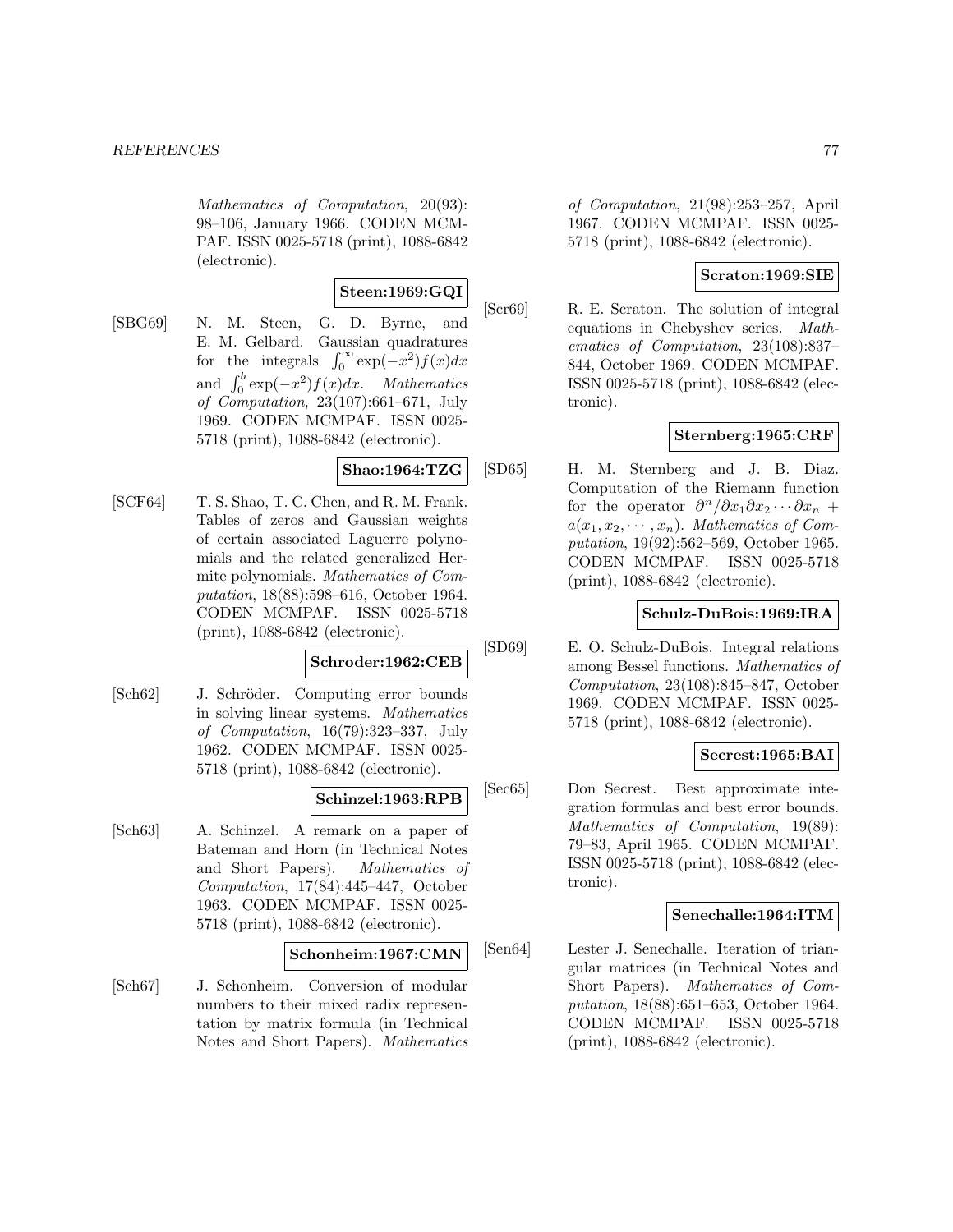#### **Sterbenz:1969:OSA**

[SF69] P. H. Sterbenz and C. T. Fike. Optimal starting approximations for Newton's method. Mathematics of Computation, 23(106):313–318, April 1969. CODEN MCMPAF. ISSN 0025-5718 (print), 1088-6842 (electronic).

#### **Schucany:1968:NAR**

[SG68] W. R. Schucany and H. L. Gray. A new approximation related to the error function (in Technical Notes and Short Papers). Mathematics of Computation, 22(101):201–202, January 1968. CODEN MCMPAF. ISSN 0025-5718 (print), 1088-6842 (electronic).

#### **Selfridge:1964:FNM**

[SH64] J. L. Selfridge and Alexander Hurwitz. Fermat numbers and Mersenne numbers (in Technical Notes and Short Papers). Mathematics of Computation, 18(85): 146–148, January 1964. CODEN MCM-PAF. ISSN 0025-5718 (print), 1088-6842 (electronic).

### **Sprung:1965:GWO**

[SH65] Donald W. L. Sprung and D. J. Hughes. Gauss weights and ordinates for  $\int_0^1 f(x)x^2 dx$  (in Technical Notes and Short Papers). Mathematics of Computation, 19(89):139–142, April 1965. CODEN MCMPAF. ISSN 0025-5718 (print), 1088-6842 (electronic).

#### **Shanks:1960:NGT**

[Sha60a] Daniel Shanks. A note on Gaussian twin primes (in Technical Notes and Short Papers). Mathematics of Computation, 14(70):201–203, April 1960. CODEN MCMPAF. ISSN 0025-5718 (print), 1088-6842 (electronic).

### **Shanks:1960:CHL**

[Sha60b] Daniel Shanks. On the conjecture of Hardy & Littlewood concerning the "Number of Primes of the Form  $n^2 + a$ ". Mathematics of Computation, 14(72): 321–332, October 1960. CODEN MCM-PAF. ISSN 0025-5718 (print), 1088-6842 (electronic).

### **Shanks:1961:NF**

[Sha61] Daniel Shanks. On numbers of the form  $n^4 + 1$ . Mathematics of Computation, 15(74):186–189, April 1961. CODEN MCMPAF. ISSN 0025-5718 (print), 1088-6842 (electronic).

# **Shapiro:1962:SRM**

[Sha62] H. S. Shapiro. Some remarks on modular arithmetic and parallel computation (in Technical Notes and Short Papers). Mathematics of Computation, 16(78): 218–222, April 1962. CODEN MCM-PAF. ISSN 0025-5718 (print), 1088-6842 (electronic).

# **Shanks:1963:SDR**

[Sha63a] Daniel Shanks. Supplementary data and remarks concerning a Hardy–Littlewood conjecture. Mathematics of Computation, 17(82):188–193, April 1963. CO-DEN MCMPAF. ISSN 0025-5718 (print), 1088-6842 (electronic).

### **Shapiro:1963:GES**

[Sha63b] George Shapiro. Gauss elimination for singular matrices (in Technical Notes and Short Papers). Mathematics of Computation, 17(84):441–445, October 1963. CODEN MCMPAF. ISSN 0025- 5718 (print), 1088-6842 (electronic).

# **Shanks:1964:MGB**

[Sha64a] Daniel Shanks. On maximal gaps between successive primes (in Techni-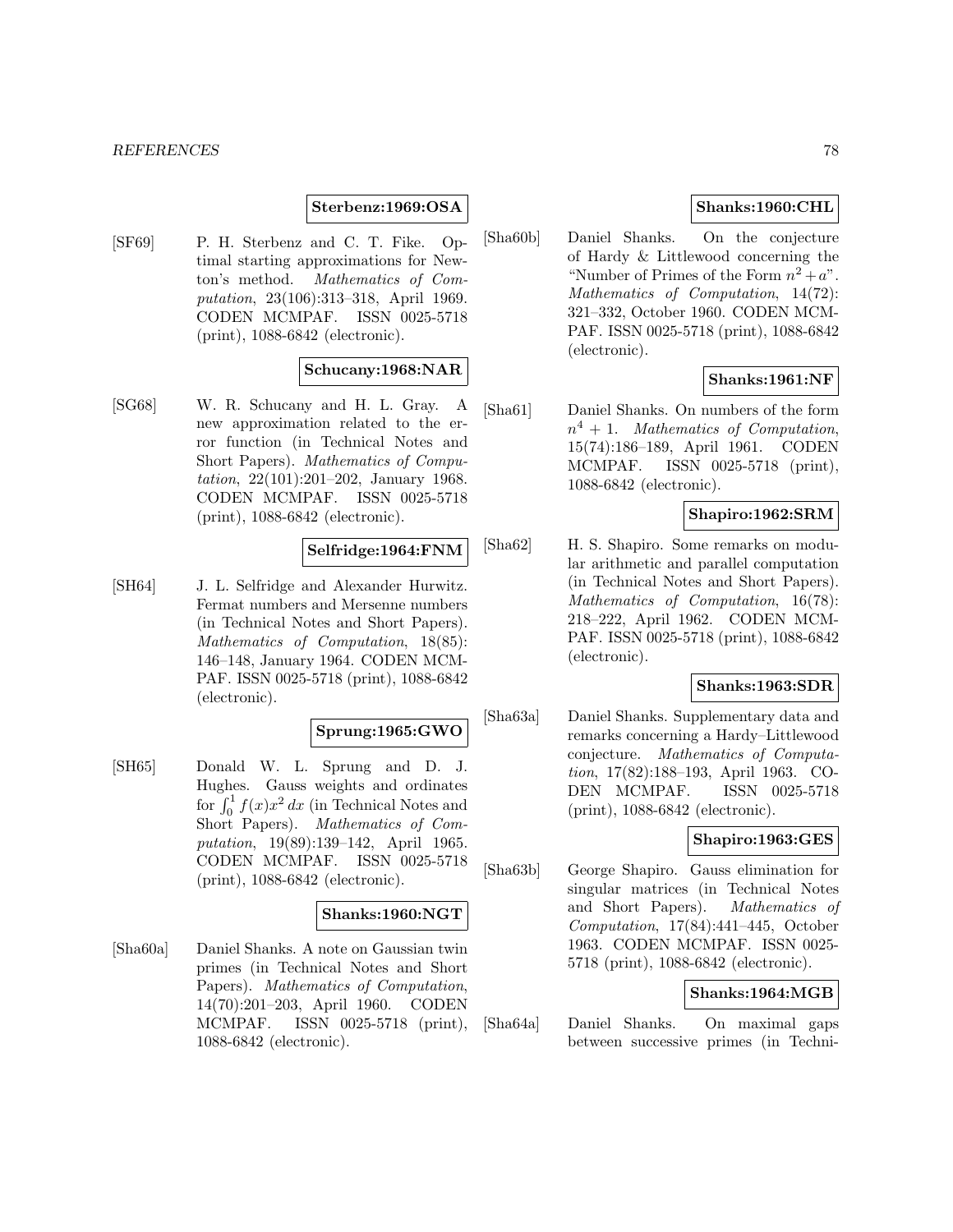cal Notes and Short Papers). Mathematics of Computation, 18(88):646–651, October 1964. CODEN MCMPAF. ISSN 0025-5718 (print), 1088-6842 (electronic).

### **Shanks:1964:PDS**

[Sha64b] Daniel Shanks. Polylogarithms, Dirichlet series, and certain constants (in Technical Notes and Short Papers). Mathematics of Computation, 18(86):322– 324, April 1964. CODEN MCMPAF. ISSN 0025-5718 (print), 1088-6842 (electronic).

#### **Shanks:1964:SOT**

[Sha64c] Daniel Shanks. The second-order term in the asymptotic expansion of  $B(x)$ . Mathematics of Computation, 18(85): 75–86, January 1964. CODEN MCM-PAF. ISSN 0025-5718 (print), 1088-6842 (electronic).

### **Shampine:1965:QFU**

[Sha65a] Lawrence F. Shampine. Quadrature formulas using derivatives (in Technical Notes and Short Papers). Mathematics of Computation, 19(91):481–482, July 1965. CODEN MCMPAF. ISSN 0025- 5718 (print), 1088-6842 (electronic).

# **Shanks:1965:ROM**

[Sha65b] Daniel Shanks. Review of: Marshall Hall, Jr. and James K. Senior, "The Groups of Order  $2^n (n \leq 6)$ ". Mathematics of Computation, 19(90):335– 337, April 1965. CODEN MCMPAF. ISSN 0025-5718 (print), 1088-6842 (electronic).

#### **Shanks:1965:RPB**

[Sha65c] Daniel Shanks. Review of Paul T. Bateman and Roger A. Horn, "Primes Represented by irreducible polynomials in one variable", in Theory of Numbers, pp. 119–132, in particular Tables II– V. Mathematics of Computation, 19(92): 684–686, October 1965. CODEN MCM-PAF. ISSN 0025-5718 (print), 1088-6842 (electronic).

### **Shanks:1966:SDE**

[Sha66] E. Baylis Shanks. Solutions of differential equations by evaluations of functions. Mathematics of Computation, 20(93):21–38, January 1966. CODEN MCMPAF. ISSN 0025-5718 (print), 1088-6842 (electronic).

### **Shanks:1967:GEC**

[Sha67a] Daniel Shanks. Generalized Euler and class numbers. Mathematics of Computation, 21(100):689–694, October 1967. CODEN MCMPAF. ISSN 0025-5718 (print), 1088-6842 (electronic).

# **Shanks:1967:LCG**

[Sha67b] Daniel Shanks. Lal's constant and generalizations (in Technical Notes and Short Papers). Mathematics of Computation, 21(100):705–707, October 1967. CODEN MCMPAF. ISSN 0025-5718 (print), 1088-6842 (electronic).

# **Shanks:1969:GCN**

[Sha69] Daniel Shanks. On Gauss's class number problems. Mathematics of Computation, 23(105):151–163, January 1969. CODEN MCMPAF. ISSN 0025-5718 (print), 1088-6842 (electronic).

### **Shisha:1960:CPB**

[Shi60] O. Shisha. The Chebyshev polynomial of best approximation to a given function on an interval. Mathematics of Computation, 14(94):266–271, April 1960. CODEN MCMPAF. ISSN 0025-5718 (print), 1088-6842 (electronic).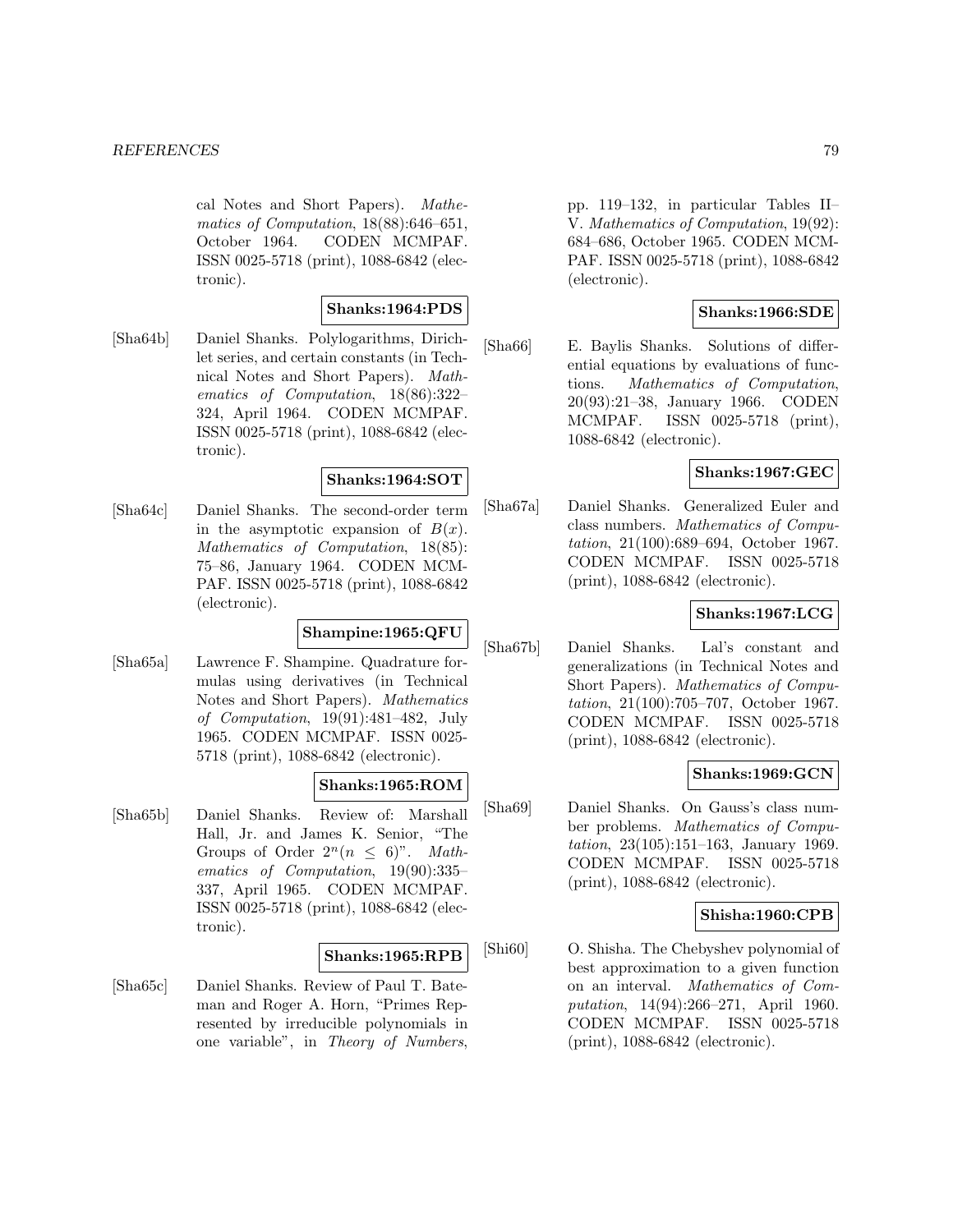### **Shisha:1966:CPB**

[Shi66] O. Shisha. The Chebyshev polynomial of best approximation to a given function on an interval. Mathematics of Computation, 20(94):266–271, April 1966. CODEN MCMPAF. ISSN 0025-5718 (print), 1088-6842 (electronic).

#### **Shortley:1960:BRJ**

[Sho60] George Shortley. Book review: The 3 j and 6-j Symbols, by Manuel Rotenberg, R. Bivins, N. Metropolis, and John K. Wooten, Jr. Mathematics of Computation, 14(72):382–383, 1960. CODEN MCMPAF. ISSN 0025-5718 (print), 1088-6842 (electronic). URL http://links.jstor. org/sici?sici=0025-5718%28196010% 2914%3A72%3C382%3ATAS%3E2.0.CO%3B2- C.

# **Siegel:1965:DCM**

[Sie65] Irving H. Siegel. Deferment of computation in the method of least squares (in Technical Notes and Short Papers). Mathematics of Computation, 19(90): 329–331, April 1965. CODEN MCM-PAF. ISSN 0025-5718 (print), 1088-6842 (electronic).

#### **Simon:1965:NTS**

[Sim65] W. E. Simon. Numerical technique for solution and error estimate for the initial value problem. Mathematics of Computation, 19(91):387–393, July 1965. CODEN MCMPAF. ISSN 0025- 5718 (print), 1088-6842 (electronic).

#### **Simpson:1967:FSB**

[Sim67] R. Bruce Simpson. A fundamental solution for a biharmonic finite-difference operator. Mathematics of Computation, 21(99):321–339, July 1967. CODEN MCMPAF. ISSN 0025-5718 (print), 1088-6842 (electronic).

### **Salzer:1961:IFC**

[SK61] Herbert E. Salzer and Genevieve M. Kimbro. Improved formulas for complete and partial summation of certain series. Mathematics of Computation, 15(73): 23–39, January 1961. CODEN MCM-PAF. ISSN 0025-5718 (print), 1088-6842 (electronic).

### **Shanks:1967:DMD**

[SK67] Daniel Shanks and Sidney Kravitz. On the distribution of Mersenne divisors (in technical notes and short notices). Mathematics of Computation, 21(97): 97–101, January 1967. CODEN MCM-PAF. ISSN 0025-5718 (print), 1088-6842 (electronic).

### **Salzer:1961:TWC**

[SL61] Herbert E. Salzer and Norman Levine. Table of a Weierstrass continuous nondifferentiable function. Mathematics of Computation, 15(74):120–130, April 1961. CODEN MCMPAF. ISSN 0025- 5718 (print), 1088-6842 (electronic).

#### **Salzer:1968:PEI**

[SL68] Herbert E. Salzer and Norman Levine. Proof that every integer  $\leq 452,479,659$ is a sum of five numbers of the form  $\mathcal{Q}_x \equiv (x^3 + 5x)/6, x \geq 0$  (in Technical Notes and Short Papers). *Math*cal Notes and Short Papers). ematics of Computation, 22(101):191– 192, January 1968. CODEN MCMPAF. ISSN 0025-5718 (print), 1088-6842 (electronic).

#### **Smith:1969:AHT**

[SL69] W. E. Smith and J. N. Lyness. Applications of Hilbert transform theory to numerical quadrature. Mathematics of Computation, 23(106):231–252, April 1969. CODEN MCMPAF. ISSN 0025- 5718 (print), 1088-6842 (electronic).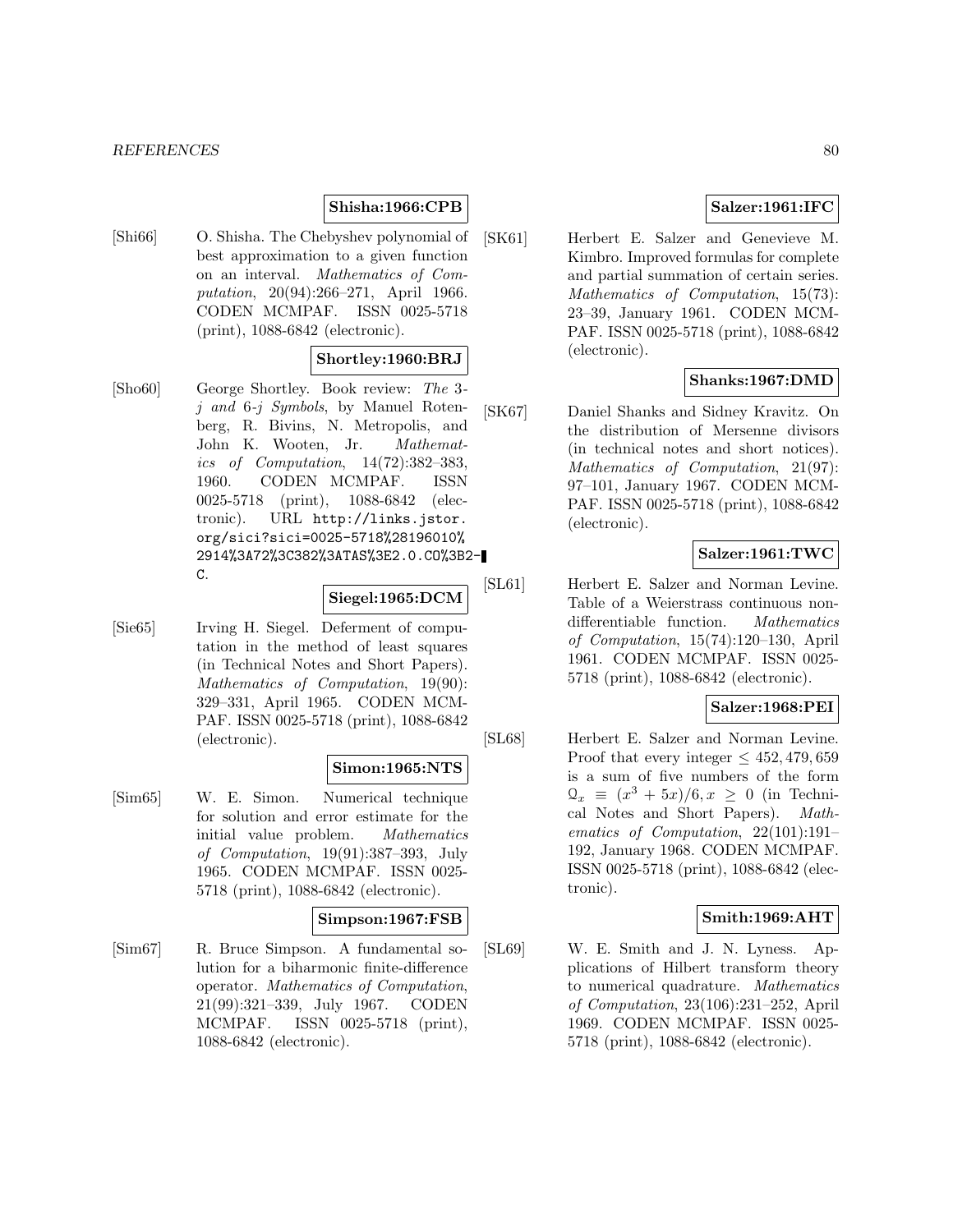#### **Sankar:1963:NRM**

[SM63] R. Sankar and V. Malini. A note on the relative merits of Padé and Maehly's diagonal convergents in computing  $e^x$ . Mathematics of Computation, 17(84): 414–418, October 1963. CODEN MCM-PAF. ISSN 0025-5718 (print), 1088-6842 (electronic).

# **Smith:1965:ASO**

[Smi65] Francis J. Smith. An algorithm for summing orthogonal polynomial series and their derivatives with applications to curve-fitting and interpolation. Mathematics of Computation, 19(89):33– 36, April 1965. CODEN MCMPAF. ISSN 0025-5718 (print), 1088-6842 (electronic).

#### **Scheffler:1960:NEE**

[SO60] D. Scheffler and R. Ondrejka. The numerical evaluation of the eighteenth perfect number (in Technical Notes and Short Papers). Mathematics of Computation, 14(70):199–200, April 1960. CODEN MCMPAF. ISSN 0025-5718 (print), 1088-6842 (electronic).

#### **Solomon:1966:SRS**

[Sol66] Alan Solomon. Some remarks on the Stefan problem. Mathematics of Computation, 20(95):347–360, July 1966. CODEN MCMPAF. ISSN 0025-5718 (print), 1088-6842 (electronic).

#### **Solomon:1967:SSP**

[Sol67] A. Solomon. A steady state phase change problem. Mathematics of Computation, 21(99):355–359, July 1967. CODEN MCMPAF. ISSN 0025-5718 (print), 1088-6842 (electronic).

# **Spielberg:1961:ECF**

[Spi61] Kurt Spielberg. Efficient continued fraction approximations to elementary functions. Mathematics of Computation, 15 (76):409–417, October 1961. CODEN MCMPAF. ISSN 0025-5718 (print), 1088-6842 (electronic).

### **Spielberg:1962:PCF**

[Spi62] Kurt Spielberg. Polynomial and continued-fraction approximations for logarithmic functions. Mathematics of Computation, 16(78):205–217, April 1962. CODEN MCMPAF. ISSN 0025- 5718 (print), 1088-6842 (electronic).

### **Spira:1966:ZSZ**

[Spi66] Robert Spira. Zeros of sections of the zeta function. I. Mathematics of Computation, 20(96):542–550, October 1966. CODEN MCMPAF. ISSN 0025-5718 (print), 1088-6842 (electronic).

# **Spira:1967:ZAF**

[Spi67] Robert Spira. Zeros of approximate functional approximations. Mathematics of Computation, 21(97):41–48, January 1967. CODEN MCMPAF. ISSN 0025- 5718 (print), 1088-6842 (electronic).

### **Spira:1968:ZSZ**

[Spi68] Robert Spira. Zeros of sections of the zeta function. II. Mathematics of Computation, 22(101):163–173, January 1968. CODEN MCMPAF. ISSN 0025- 5718 (print), 1088-6842 (electronic).

### **Spira:1969:CDF**

[Spi69] Robert Spira. Calculation of Dirichlet L-functions. Mathematics of Computation, 23(107):489–497, July 1969. CODEN MCMPAF. ISSN 0025-5718 (print), 1088-6842 (electronic).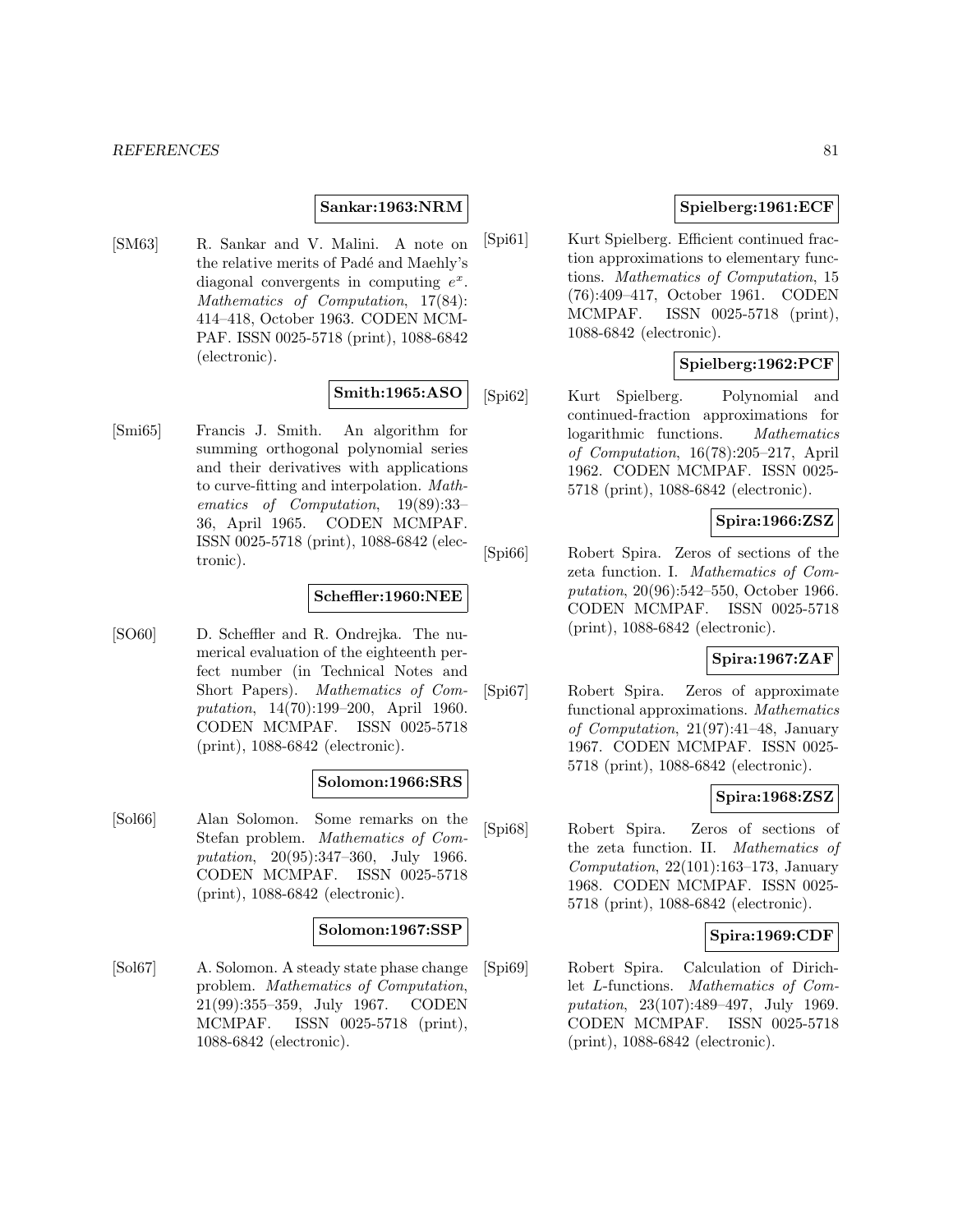### **Spohn:1969:LC**

[Spo69] W. G. Spohn. On the lattice constant for  $|x^3 + y^3 + z^3| \leq 1$ . Mathematics of Computation,  $23(105):141-149$ , January 1969. CODEN MCMPAF. ISSN 0025- 5718 (print), 1088-6842 (electronic).

### **Srivastava:1969:EHH**

[Sri69] H. M. Srivastava. An extension of the Hille–Hardy formula. Mathematics of Computation, 23(106):305–311, April 1969. CODEN MCMPAF. ISSN 0025- 5718 (print), 1088-6842 (electronic).

#### **Stancu:1963:QFS**

[SS63a] D. D. Stancu and A. H. Stroud. Quadrature formulas with simple Gaussian nodes and multiple fixed nodes. Mathematics of Computation, 17(84):384–394, October 1963. CODEN MCMPAF. ISSN 0025-5718 (print), 1088-6842 (electronic).

#### **Stroud:1963:AIF**

[SS63b] A. H. Stroud and Don Secrest. Approximate integration formulas for certain spherically symmetric regions. Mathematics of Computation, 17(82):105– 135, April 1963. CODEN MCMPAF. ISSN 0025-5718 (print), 1088-6842 (electronic).

### **Sag:1964:NEH**

[SS64] T. W. Sag and G. Szekeres. Numerical evaluation of high-dimensional integrals. Mathematics of Computation, 18(86): 245–253, April 1964. CODEN MCM-PAF. ISSN 0025-5718 (print), 1088-6842 (electronic).

# **Stein:1965:ERA**

[SS65] M. L. Stein and P. R. Stein. Experimental results on additive 2-bases. Mathematics of Computation, 19(91):

427–434, July 1965. CODEN MCMPAF. ISSN 0025-5718 (print), 1088-6842 (electronic).

#### **Shanks:1966:VTL**

[SS66] Daniel Shanks and Larry P. Schmid. Variations on a theorem of landau. part I. Mathematics of Computation, 20(96): 551–569, October 1966. CODEN MCM-PAF. ISSN 0025-5718 (print), 1088-6842 (electronic).

### **Spitznagel:1968:CSO**

[SS68] Edward L. Spitznagel, Jr. and Stephen A. Szygenda. A computer study of the orders of finite simple groups (in Technical Notes and Short Papers). Mathematics of Computation, 22(103):669–671, July 1968. CODEN MCMPAF. ISSN 0025- 5718 (print), 1088-6842 (electronic).

### **Sarma:1969:EMM**

[SS69] V. L. N. Sarma and A. H. Stroud. Eberlein measure and mechanical quadrature formulae. II. numerical results. Mathematics of Computation, 23(108):781– 784, October 1969. CODEN MCMPAF. ISSN 0025-5718 (print), 1088-6842 (electronic).

### **Stalley:1962:ASC**

[Sta62] Robert D. Stalley. An algorithm for solving certain polynomial equations with coefficient parameters (in Technical Notes and Short Papers). Mathematics of Computation, 16(77):106–109, January 1962. CODEN MCMPAF. ISSN 0025-5718 (print), 1088-6842 (electronic).

#### **Stancu:1963:ERT**

[Sta63] D. D. Stancu. Evaluation of the remainder term in approximation formulas by Bernstein polynomials. Mathematics of Computation, 17(83):270–278, July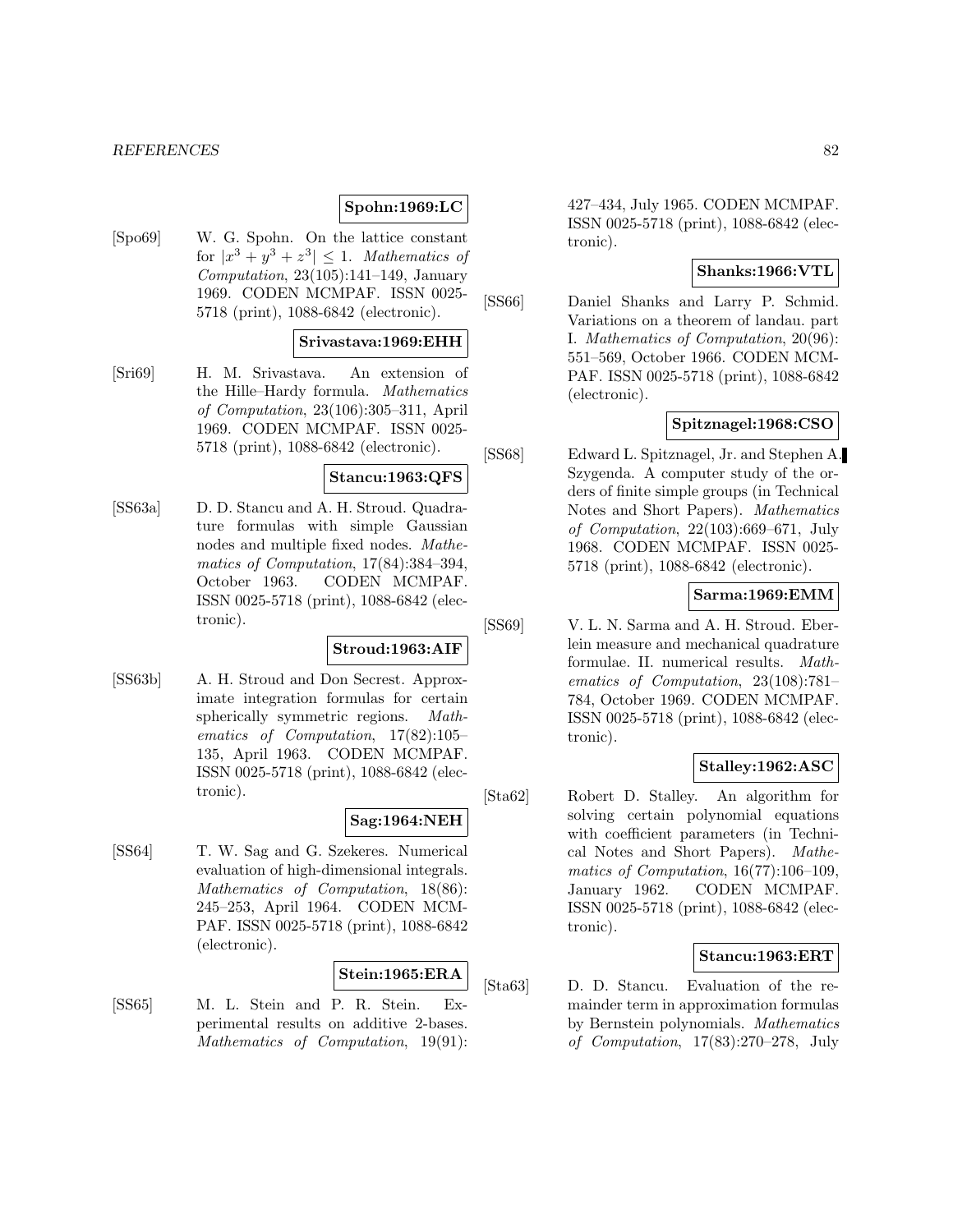1963. CODEN MCMPAF. ISSN 0025- 5718 (print), 1088-6842 (electronic).

#### **Steck:1964:DPS**

[Ste64a] Richard Steck. A dynamic programming strategy for the two machine problem. Mathematics of Computation, 18(86): 285–291, April 1964. CODEN MCM-PAF. ISSN 0025-5718 (print), 1088-6842 (electronic).

#### **Stemmler:1964:IWT**

[Ste64b] Rosemarie M. Stemmler. The ideal Waring theorem for exponents 401–200, 000 (in Technical Notes and Short Papers). Mathematics of Computation, 18(85): 144–146, January 1964. CODEN MCM-PAF. ISSN 0025-5718 (print), 1088-6842 (electronic).

### **Stetter:1965:SPW**

[Ste65] Hans J. Stetter. Stabilizing predictors for weakly unstable correctors. Mathematics of Computation, 19(89): 84–89, April 1965. CODEN MCMPAF. ISSN 0025-5718 (print), 1088-6842 (electronic).

#### **Stetter:1968:EBG**

[Ste68a] Franz Stetter. Error bounds for Gauss– Chebyshev quadrature (in Technical Notes and Short Papers). Mathematics of Computation, 22(103):657–659, July 1968. CODEN MCMPAF. ISSN 0025- 5718 (print), 1088-6842 (electronic).

#### **Stetter:1968:GMR**

[Ste68b] Franz Stetter. On a generalization of the midpoint rule (in Technical Notes and Short Papers). Mathematics of Computation, 22(103):661–663, July 1968. CODEN MCMPAF. ISSN 0025-5718 (print), 1088-6842 (electronic).

### **Stengle:1969:UAS**

[Ste69a] Gilbert Stengle. Uniform asymptotic solution of second order linear differential equations without turning varieties. Mathematics of Computation, 23(105): 1–22, January 1969. CODEN MCM-PAF. ISSN 0025-5718 (print), 1088-6842 (electronic).

### **Stewart:1969:LMF**

[Ste69b] G. W. Stewart, III. On Lehmer's method for finding the zeros of a polynomial. Mathematics of Computation, 23(108):829–835, s24–s30, October 1969. CODEN MCMPAF. ISSN 0025-5718 (print), 1088-6842 (electronic). See corrigendum [Ste71].

# **Stewart:1971:CLM**

[Ste71] G. W. Stewart, III. Corrigendum: "On Lehmer's Method for Finding the Zeros of a Polynomial". Mathematics of Computation, 25(113):203, January 1971. CODEN MCMPAF. ISSN 0025- 5718 (print), 1088-6842 (electronic). See [Ste69b].

# **Stone:1961:ACL**

[Sto61] Henry Stone. Approximation of curves by line segments. Mathematics of Computation, 15(73):40–47, January 1961. CODEN MCMPAF. ISSN 0025-5718 (print), 1088-6842 (electronic).

### **Stroud:1960:NIF**

[Str60a] A. H. Stroud. Numerical integration formulas of degree two. Mathematics of Computation, 14(69):21–26, January 1960. CODEN MCMPAF. ISSN 0025- 5718 (print), 1088-6842 (electronic).

# **Struble:1960:TUQ**

[Str60b] George Struble. Tables for use in quadrature formulas involving derivatives of the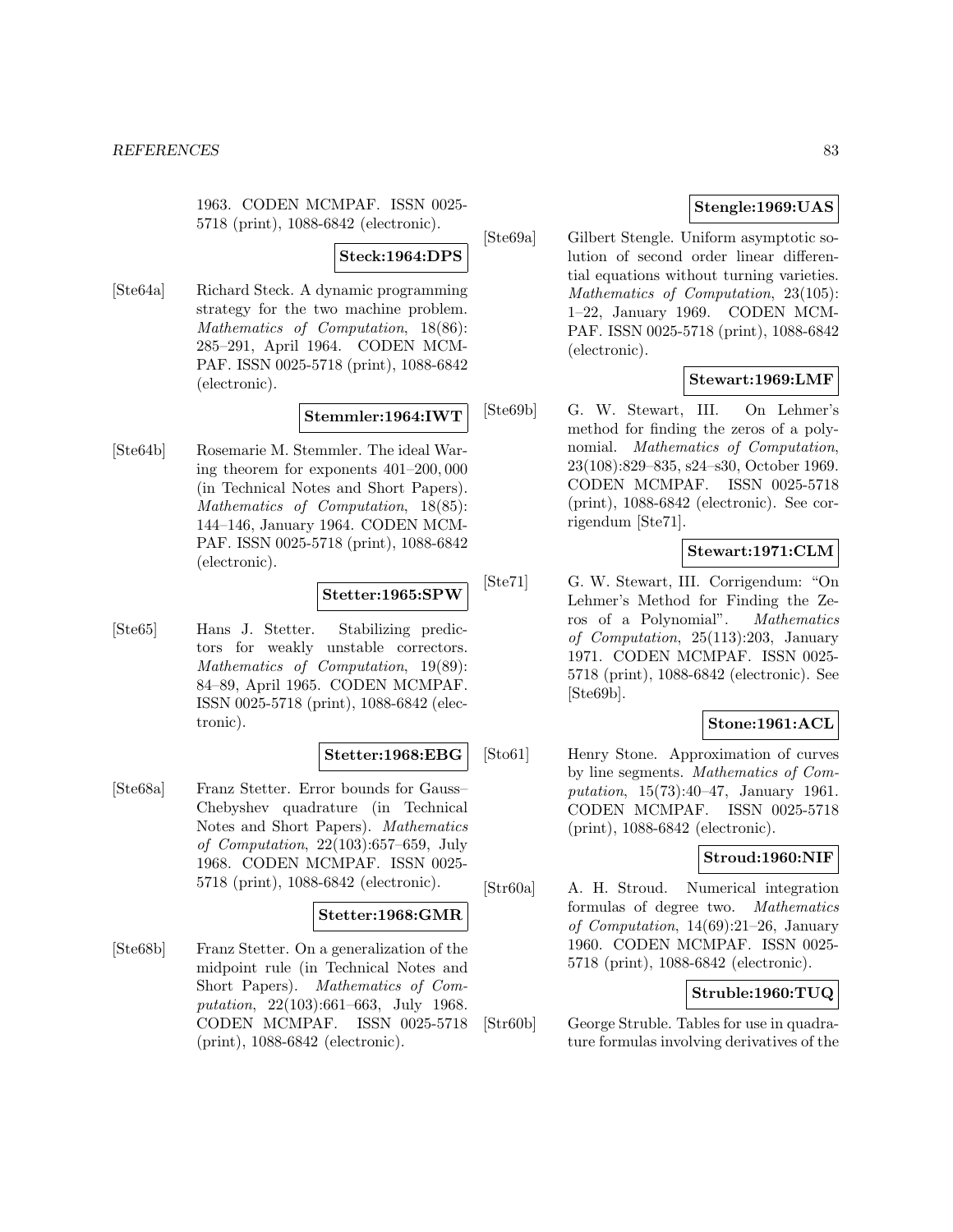integrand. Mathematics of Computation, 14(69):8–12, January 1960. CODEN MCMPAF. ISSN 0025-5718 (print), 1088-6842 (electronic).

# **Stroud:1961:BAI**

[Str61a] A. H. Stroud. A bibliography on approximate integration (in surveys and expository papers). Mathematics of Computation, 15(73):52–80, January 1961. CODEN MCMPAF. ISSN 0025-5718 (print), 1088-6842 (electronic).

### **Stroud:1961:NIF**

[Str61b] A. H. Stroud. Numerical integration formulas of degree 3 for product regions and cones. Mathematics of Computation, 15(74):143–150, April 1961. CODEN MCMPAF. ISSN 0025-5718 (print), 1088-6842 (electronic).

# **Stroud:1963:CQF**

[Str63] A. H. Stroud. Coefficients in quadrature formulas (in Technical Notes and Short Papers). Mathematics of Computation, 17(83):289–291, July 1963. CODEN MCMPAF. ISSN 0025-5718 (print), 1088-6842 (electronic).

### **Stroud:1964:AIF**

[Str64] A. H. Stroud. Approximate integration formulas of degree 3 for simplexes. Mathematics of Computation, 18(88): 590–597, October 1964. CODEN MCM-PAF. ISSN 0025-5718 (print), 1088-6842 (electronic).

# **Strand:1965:MCE**

[Str65] Otto Neall Strand. A method for the computation of the error function of a complex variable (in Technical Notes and Short Papers). Mathematics of Computation, 19(89):127–129, April 1965. CODEN MCMPAF. ISSN 0025- 5718 (print), 1088-6842 (electronic).

# **Stroud:1966:SFD**

[Str66] A. H. Stroud. Some fifth degree integration formulas for symmetric regions. Mathematics of Computation, 20(93): 90–97, January 1966. CODEN MCM-PAF. ISSN 0025-5718 (print), 1088-6842 (electronic).

# **Strecok:1968:CIE**

[Str68a] Anthony J. Strecok. On the calculation of the inverse of the error function. Mathematics of Computation, 22(101): 144–158, January 1968. CODEN MCM-PAF. ISSN 0025-5718 (print), 1088-6842 (electronic).

# **Stroud:1968:ESI**

[Str68b] A. H. Stroud. Extensions of symmetric integration formulas. Mathematics of Computation, 22(102):271–274, April 1968. CODEN MCMPAF. ISSN 0025- 5718 (print), 1088-6842 (electronic).

# **Shanks:1962:CD**

[SW62] Daniel Shanks and John W. Wrench, Jr. Calculation of  $\pi$  to 100,000 decimals. Mathematics of Computation, 16(77):76–99, January 1962. CODEN MCMPAF. ISSN 0025-5718 (print), 1088-6842 (electronic). URL http:/ /www.jstor.org/stable/2003813. A note added in proof says: "J. M. Gerard of IBM United Kingdom Limited, who was then unaware of the computation described above, computed  $\pi$  to 20,000 D on the 7090 in the London Data Centre on July 31, 1961. His program used Machin's formula, (1)  $[\pi =$  $16 \arctan(1/5) - 4 \arctan(1/239)$ , and required 39 minutes running time. His result agrees with ours to that number of decimals.".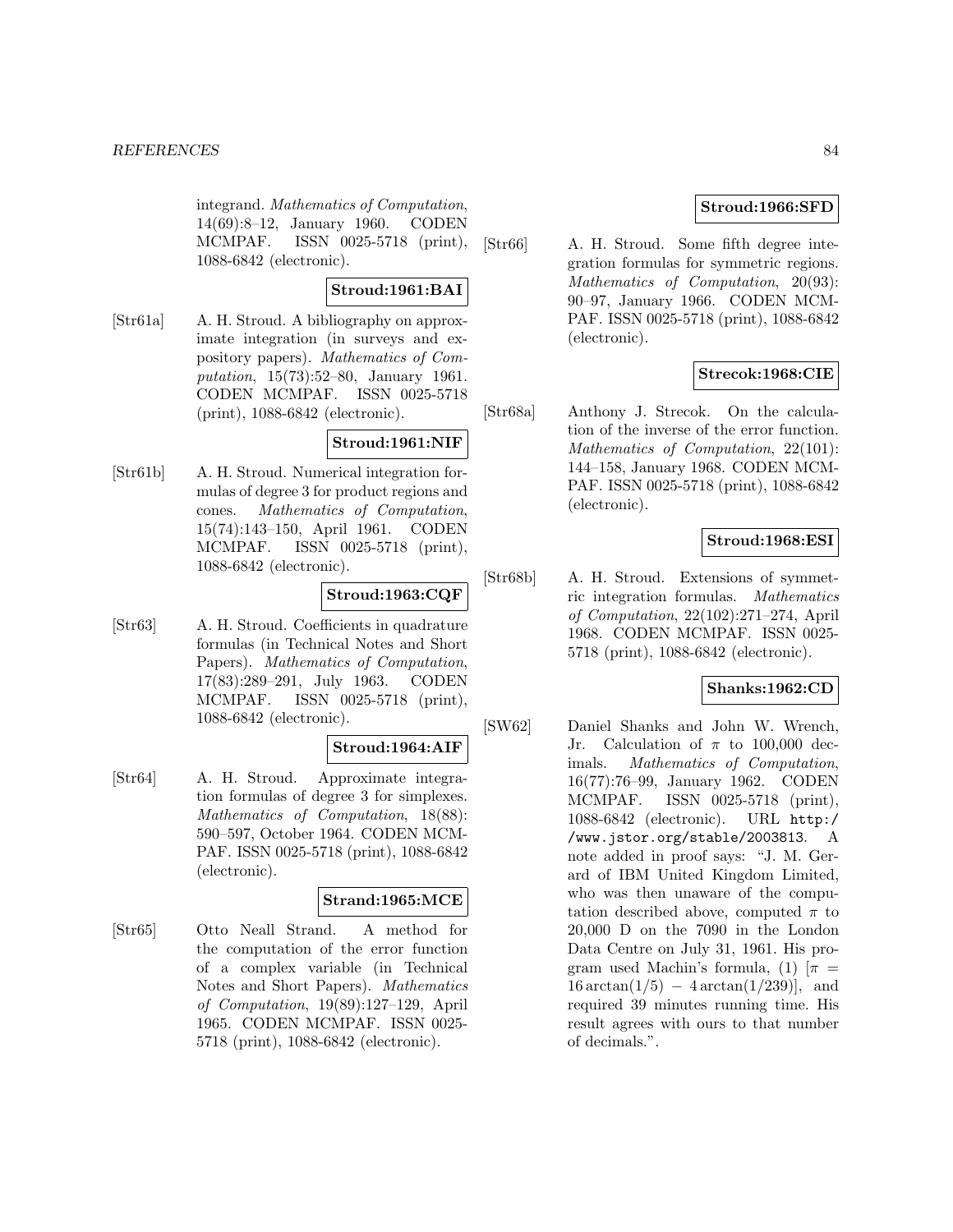#### **Shanks:1963:CCD**

[SW63] Daniel Shanks and John W. Wrench, Jr. The calculation of certain Dirichlet series. Mathematics of Computation, 17(82):136–154, April 1963. CODEN MCMPAF. ISSN 0025-5718 (print), 1088-6842 (electronic).

#### **Shampine:1969:BIO**

[SW69a] L. F. Shampine and H. A. Watts. Block implicit one-step methods. Mathematics of Computation, 23(108):731–740, October 1969. CODEN MCMPAF. ISSN 0025-5718 (print), 1088-6842 (electronic).

#### **Swartz:1969:GFD**

[SW69b] Blair Swartz and Burton Wendroff. Generalized finite-difference schemes. Mathematics of Computation, 23(105):37–49, January 1969. CODEN MCMPAF. ISSN 0025-5718 (print), 1088-6842 (electronic).

### **Swartz:1968:EBE**

[Swa68] Blair K. Swartz. Explicit  $O(h^2)$  bounds on the eigenvalues of the half-L. Mathematics of Computation, 22(101):40–59, January 1968. CODEN MCMPAF. ISSN 0025-5718 (print), 1088-6842 (electronic).

### **Sweeney:1963:CEC**

[Swe63] Dura W. Sweeney. On the computation of Euler's constant. Mathematics of Computation, 17(82):170–178, April 1963. CODEN MCMPAF. ISSN 0025- 5718 (print), 1088-6842 (electronic).

#### **Swift:1960:CGF**

[Swi60] J. D. Swift. Construction of Galois fields of characteristic two and irreducible polynomials. Mathematics of Computation, 14(70):99–103, April 1960.

CODEN MCMPAF. ISSN 0025-5718 (print), 1088-6842 (electronic).

# **Tait:1967:EAR**

[Tai67] R. Tait. Error analysis of recurrence equations. Mathematics of Computation, 21(100):629–638, October 1967. CODEN MCMPAF. ISSN 0025-5718 (print), 1088-6842 (electronic).

### **Takenaga:1966:EIG**

[Tak66] Roy Takenaga. On the evaluation of the incomplete gamma function (in Technical Notes and Short Papers). Mathematics of Computation, 20(96):606–610, October 1966. CODEN MCMPAF. ISSN 0025-5718 (print), 1088-6842 (electronic).

### **Tamir:1962:CEM**

[Tam62] T. Tamir. Characteristic exponents of Mathieu functions (in Technical Notes and Short Papers). Mathematics of Computation, 16(77):100–106, January 1962. CODEN MCMPAF. ISSN 0025- 5718 (print), 1088-6842 (electronic).

# **Tausworthe:1965:RNG**

[Tau65] Robert C. Tausworthe. Random numbers generated by linear recurrence modulo two. Mathematics of Computation, 19(90):201–209, April 1965. CODEN MCMPAF. ISSN 0025-5718 (print), 1088-6842 (electronic). URL http:// www.jstor.org/stable/2003345.

# **Thacher:1961:ISR**

[Tha61] Henry C. Thacher, Jr. Iterated square root expansions for the inverse cosine and inverse hyperbolic cosine. Mathematics of Computation, 15(76):399–403, October 1961. CODEN MCMPAF. ISSN 0025-5718 (print), 1088-6842 (electronic).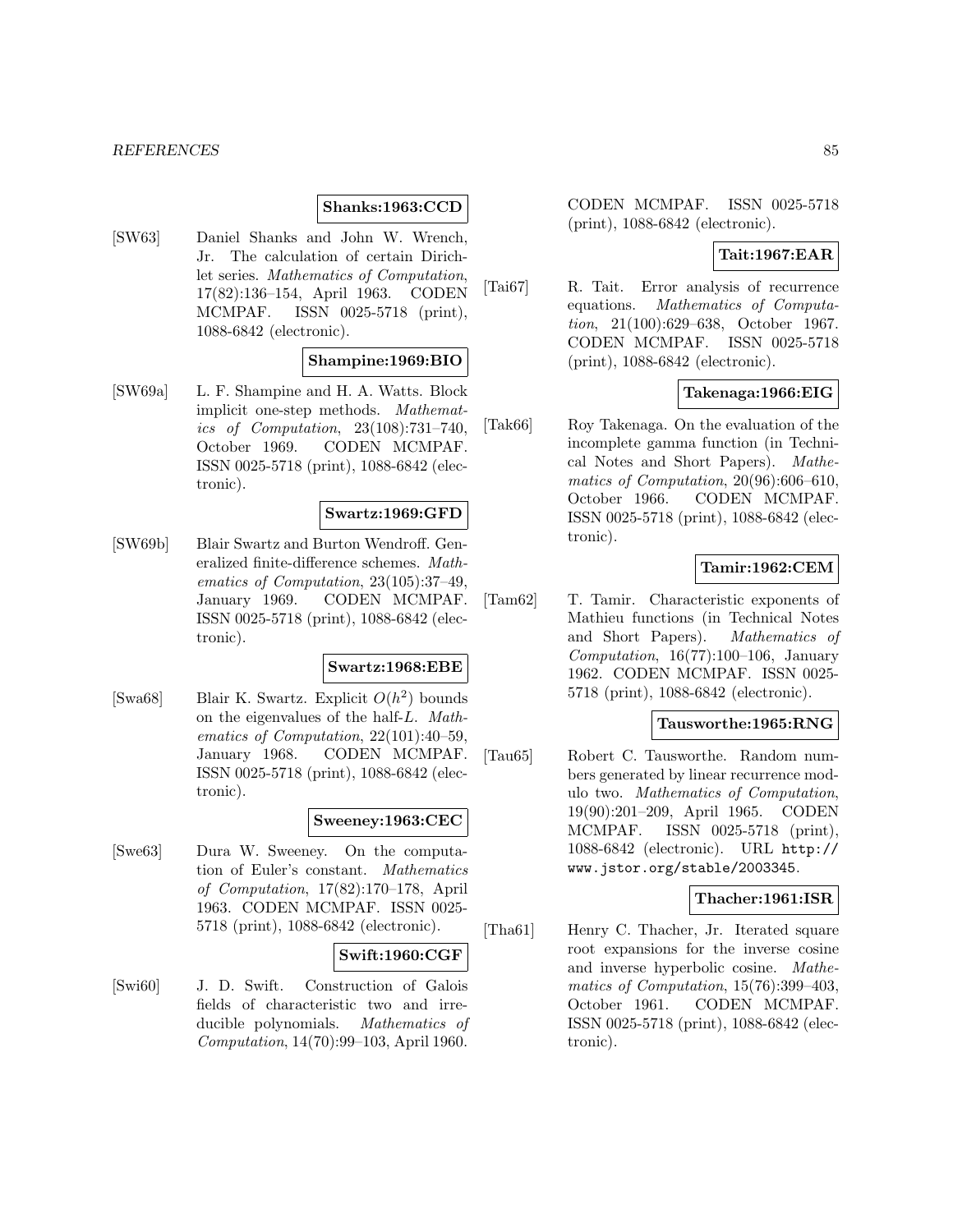#### **Thompson:1965:AEI**

[Tho65] G. T. Thompson. The asymptotic expansion of the integrals psi and chi in terms of Tchebycheff polynomials (in Technical Notes and Short Papers). Mathematics of Computation, 19(92): 661–663, October 1965. CODEN MCM-PAF. ISSN 0025-5718 (print), 1088-6842 (electronic).

#### **Thompson:1966:ESI**

[Tho66] Rory Thompson. Evaluation of  $I_n(b)$  =  $2\pi^{-1}\int_0^\infty \left(\frac{\sin x}{x}\right)^n \cos(bx)dx$  and of similar integrals (in Technical Notes and Short Papers). Mathematics of Computation, 20(94):330–332, April 1966. CODEN MCMPAF. ISSN 0025-5718 (print), 1088-6842 (electronic).

#### **Thuraisamy:1969:ASM**

[Thu69a] V. Thuraisamy. Approximate solutions for mixed boundary value problems by finite-difference methods. Mathematics of Computation, 23(106):373–386, April 1969. CODEN MCMPAF. ISSN 0025- 5718 (print), 1088-6842 (electronic).

#### **Thuraisamy:1969:MTD**

[Thu69b] V. Thuraisamy. Monotone type discrete analogue for the mixed boundary value problem. Mathematics of Computation, 23(106):387–394, April 1969. CODEN MCMPAF. ISSN 0025-5718 (print), 1088-6842 (electronic).

### **Tooper:1968:SCP**

[TM68] Robert F. Tooper and John Mark. Simplified calculation of  $ei(x)$  for positive arguments, and a short table of  $\mathrm{Shi}(x)$ (in Technical Notes and Short Papers). Mathematics of Computation, 22(102): 448–449, April 1968. CODEN MCM-PAF. ISSN 0025-5718 (print), 1088-6842 (electronic).

# **Traub:1965:GSA**

[Tra65] J. F. Traub. Generalized sequences with applications to the discrete calculus. Mathematics of Computation, 19(90): 177–200, April 1965. CODEN MCM-PAF. ISSN 0025-5718 (print), 1088-6842 (electronic).

# **Traub:1966:CGC**

[Tra66] J. F. Traub. A class of globally convergent iteration functions for the solution of polynomial equations. Mathematics of  $Computation$ ,  $20(93):113-138$ , January 1966. CODEN MCMPAF. ISSN 0025- 5718 (print), 1088-6842 (electronic).

# **Treanor:1966:MNI**

[Tre66] Charles E. Treanor. A method for the numerical integration of coupled firstorder differential equations with greatly different time constants. Mathematics of Computation, 20(93):39–45, January 1966. CODEN MCMPAF. ISSN 0025- 5718 (print), 1088-6842 (electronic).

### **Theilheimer:1961:FSL**

[TS61] Feodor Theilheimer and William Starkweather. The fairing of ship lines on a high-speed computer. Mathematics of Computation, 15(76):338–355, October 1961. CODEN MCMPAF. ISSN 0025- 5718 (print), 1088-6842 (electronic).

# **Tuck:1967:SFT**

[Tuc67] E. O. Tuck. A simple "Filontrapezoidal" rule (in Technical Notes and Short Papers). Mathematics of Computation, 21(98):239–241, April 1967. CODEN MCMPAF. ISSN 0025- 5718 (print), 1088-6842 (electronic).

# **Tung:1966:BDK**

[Tun66] Shih-Hsiung Tung. Boundedness of difference kernels of Bessel and Fourier se-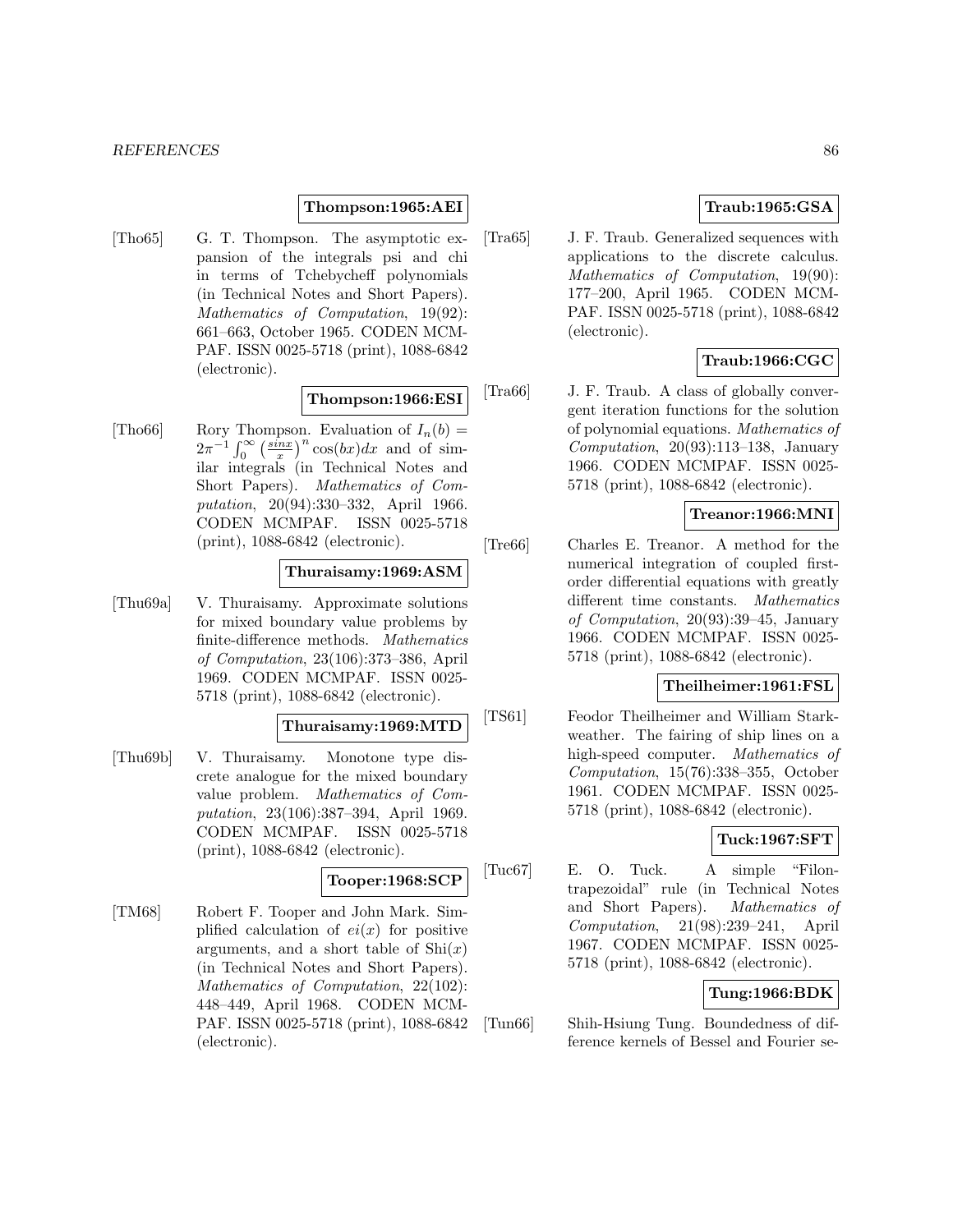ries (in Technical Notes and Short Papers). Mathematics of Computation, 20 (93):157–163, January 1966. CODEN MCMPAF. ISSN 0025-5718 (print), 1088-6842 (electronic).

# **Uchiyama:1966:NTJ**

[Uch66] Saburo Uchiyama. A note on a theorem of J. N. Franklin (in Technical Notes and Short Papers). Mathematics of Computation, 20(93):139–140, January 1966. CODEN MCMPAF. ISSN 0025-5718 (print), 1088-6842 (electronic).

# **Valentin:1968:UHI**

[Val68] Richard A. Valentin. The use of the hypercircle inequality in deriving a class of numerical approximation rules for analytic functions. Mathematics of Computation, 22(101):110–117, January 1968. CODEN MCMPAF. ISSN 0025-5718 (print), 1088-6842 (electronic).

# **Tuyl:1964:ESD**

[Van64] A. H. Van Tuyl. The evaluation of some definite integrals involving Bessel functions which occur in hydrodynamics and elasticity. Mathematics of Computation, 18(87):421–432, July 1964. CODEN MCMPAF. ISSN 0025-5718 (print), 1088-6842 (electronic).

### **VandeVel:1969:SEM**

[Van69] H. Van de Vel. On the series expansion method for computing incomplete elliptic integrals of the first and second kinds. Mathematics of Computation, 23(105): 61–69, January 1969. CODEN MCM-PAF. ISSN 0025-5718 (print), 1088-6842 (electronic).

# **Varah:1966:CPA**

[Var66] J. M. Varah. Certification of Parlett's ALGOL eigenvalue procedure Eig 3 (in Technical Notes and Short Papers).

Mathematics of Computation, 20(95): 437–438, July 1966. CODEN MCMPAF. ISSN 0025-5718 (print), 1088-6842 (electronic).

# **Varah:1968:CEG**

[Var68a] J. M. Varah. The calculation of the eigenvectors of a general complex matrix by inverse iteration. Mathematics of Computation, 22(104):785–791, October 1968. CODEN MCMPAF. ISSN 0025- 5718 (print), 1088-6842 (electronic).

# **Varah:1968:RMB**

[Var68b] J. M. Varah. Rigorous machine bounds for the eigensystem of a general complex matrix. Mathematics of Computation, 22(104):793–801, October 1968. CODEN MCMPAF. ISSN 0025-5718 (print), 1088-6842 (electronic).

# **Verma:1965:CEF**

[Ver65] Arun Verma. A class of expansions of G-functions and the Laplace transform (in Technical Notes and Short Papers). Mathematics of Computation, 19(92): 664–666, October 1965. CODEN MCM-PAF. ISSN 0025-5718 (print), 1088-6842 (electronic).

# **Verma:1966:CEB**

[Ver66a] Arun Verma. Certain expansions of the basic hypergeometric functions (in Technical Notes and Short Papers). Mathematics of Computation, 20(93):151–157, January 1966. CODEN MCMPAF. ISSN 0025-5718 (print), 1088-6842 (electronic).

# **Verma:1966:EIH**

[Ver66b] Arun Verma. Expansions involving hypergeometric functions of two variables. Mathematics of Computation, 20(96): 590–596, October 1966. CODEN MCM-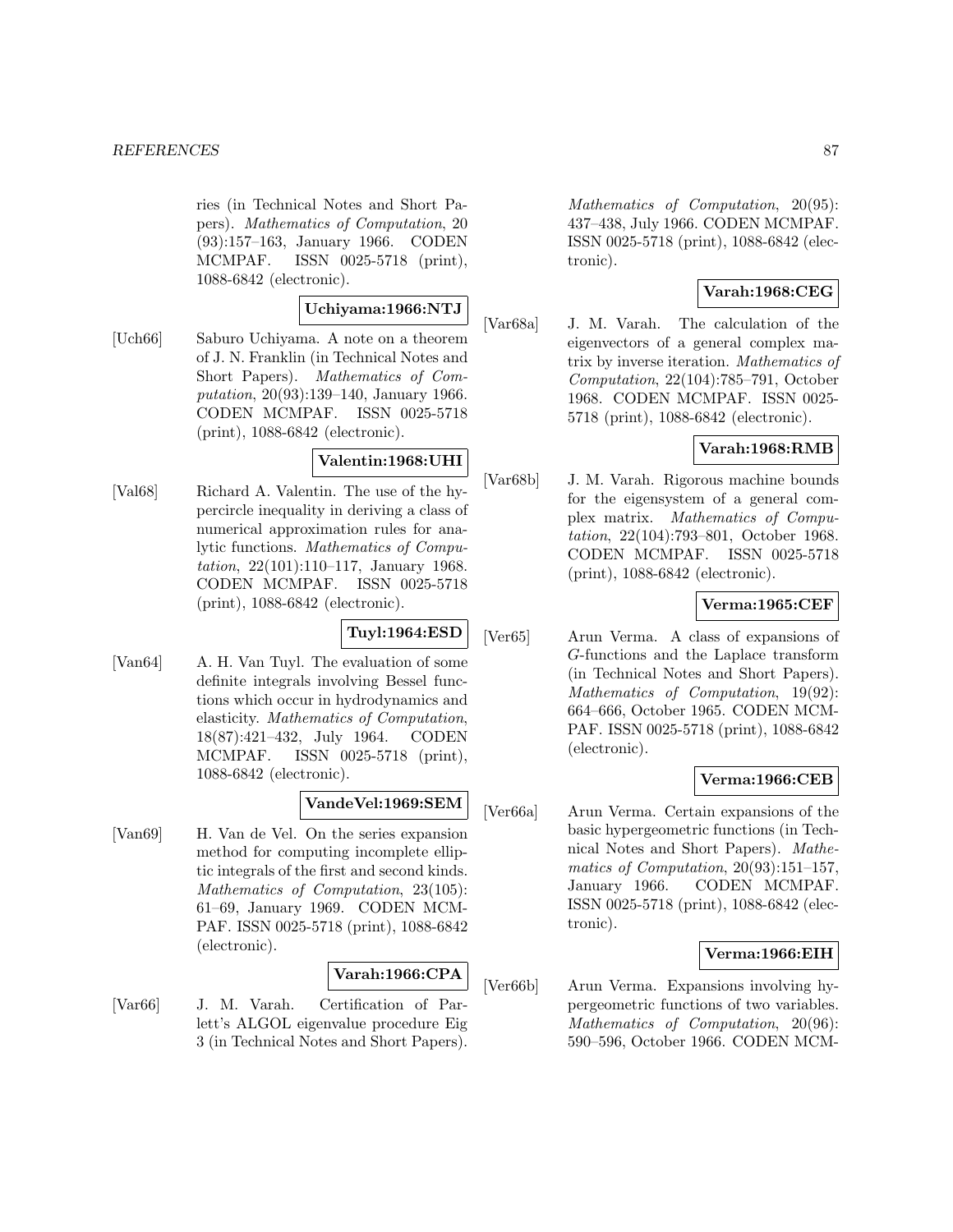PAF. ISSN 0025-5718 (print), 1088-6842 (electronic).

**Verma:1966:NEH**

[Ver66c] Arun Verma. A note on an expansion of hypergeometric functions of two variables. Mathematics of Computation, 20(95):413–417, July 1966. CODEN MCMPAF. ISSN 0025-5718 (print), 1088-6842 (electronic).

**Verma:1967:NEI**

[Ver67a] Arun Verma. A note on expansions involving Meijer's G-functions (in technical notes and short notices). Mathematics of Computation, 21(97):107–112, January 1967. CODEN MCMPAF. ISSN 0025-5718 (print), 1088-6842 (electronic).

# **Verma:1967:NSG**

[Ver67b] Arun Verma. A note on the summation of the generalised hypergeometric functions (in Technical Notes and Short Papers). Mathematics of Computation, 21(98):232–236, April 1967. CODEN MCMPAF. ISSN 0025-5718 (print), 1088-6842 (electronic).

# **vonHoldt:1963:DIP**

[vH63] R. E. von Holdt and R. J. Howerton. The definite integral of the product of linear functions. Mathematics of Computation, 17(84):419–425, October 1963. CODEN MCMPAF. ISSN 0025-5718 (print), 1088-6842 (electronic).

# **Voigt:1966:NSI**

[Voi66] Robert G. Voigt. On a numerical solution of an integral equation with singularities (in Technical Notes and Short Papers). Mathematics of Computation, 20(93):163–166, January 1966. CODEN MCMPAF. ISSN 0025-5718 (print), 1088-6842 (electronic).

# **vonRosenberg:1967:NSF**

[von67] Dale U. von Rosenberg. Numerical solution for flux components in potential flow. Mathematics of Computation, 21 (100):620–628, October 1967. CODEN MCMPAF. ISSN 0025-5718 (print), 1088-6842 (electronic).

### **vandeVooren:1966:NCI**

[vv66] A. I. van de Vooren and H. J. van Linde. Numerical calculation of integrals with strongly oscillating integrand. Mathematics of Computation, 20(94): 232–245, April 1966. CODEN MCM-PAF. ISSN 0025-5718 (print), 1088-6842 (electronic).

### **vandeLune:1969:NSD**

[vW69] J. van de Lune and E. Wattel. On the numerical solution of a differentialdifference equation arising in analytic number theory (in Technical Notes and Short Papers). Mathematics of Computation, 23(106):417–421, April 1969. CODEN MCMPAF. ISSN 0025-5718 (print), 1088-6842 (electronic).

# **Wadsworth:1964:IAE**

[vZW64] D. van Z. Wadsworth. Improved asymptotic expansion for the error function with imaginary argument (in Technical Notes and Short Papers). Mathematics of Computation, 18(88):662–664, October 1964. CODEN MCMPAF. ISSN 0025-5718 (print), 1088-6842 (electronic).

### **Wadsworth:1965:IAE**

[vZW65] Donald van Zelm Wadsworth. Improved asymptotic expansion for the exponential integral with positive argument (in Technical Notes and Short Papers). Mathematics of Computation, 19(90):327–328, April 1965. CODEN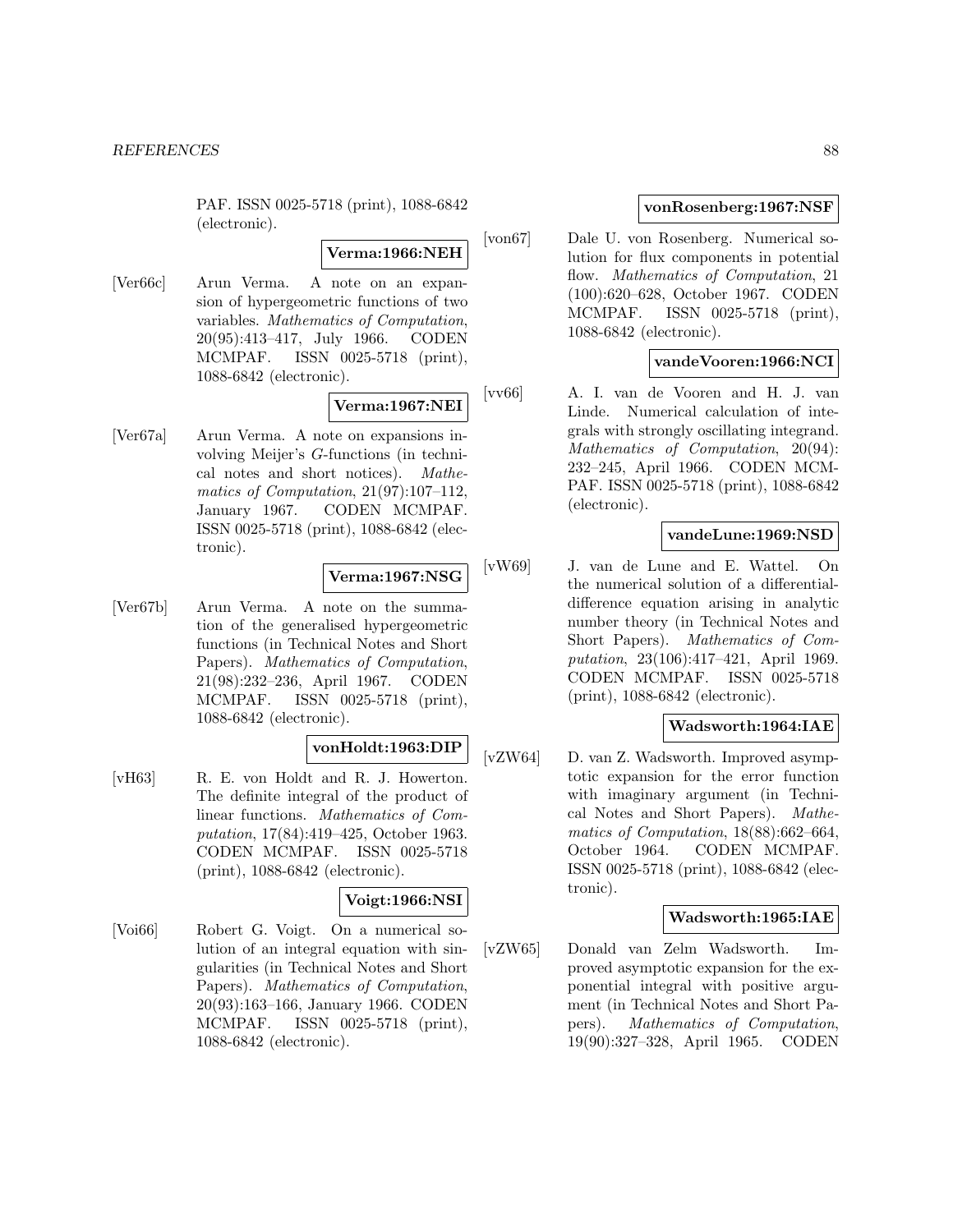MCMPAF. ISSN 0025-5718 (print), 1088-6842 (electronic).

### **Wagstaff:1967:SIN**

[Wag67] S. S. Wagstaff, Jr. On sequences of integers with no 4, or no 5 numbers in arithmetical progression. Mathematics of Computation, 21(100):695–699, October 1967. CODEN MCMPAF. ISSN 0025- 5718 (print), 1088-6842 (electronic).

### **Walters:1969:NME**

[Wal69] Jerry A. Walters. Nonnegative matrix equations having positive solutions. Mathematics of Computation, 23(108): 827, October 1969. CODEN MCMPAF. ISSN 0025-5718 (print), 1088-6842 (electronic).

### **Watson:1962:PPM**

[Wat62a] E. J. Watson. Primitive polynomials (mod 2). Mathematics of Computation, 16(79):368–369, July 1962. CODEN MCMPAF. ISSN 0025-5718 (print), 1088-6842 (electronic).

### **Watson:1962:PPT**

[Wat62b] E. J. Watson. Primitive polynomials (Mod 2) (in Technical Notes and Short Papers). Mathematics of Computation, 16(79):368–369, July 1962. CODEN MCMPAF. ISSN 0025-5718 (print), 1088-6842 (electronic).

### **White:1964:CMC**

[WB64] Paul A. White and Robert R. Brown. A comparison of methods for computing the eigenvalues and eigenvectors of a real symmetric matrix. Mathematics of Computation, 18(87):457–463, July 1964. CODEN MCMPAF. ISSN 0025- 5718 (print), 1088-6842 (electronic).

# **Werner:1961:CAG**

[WC61] Helmut Werner and Robert Collinge. Chebyshev approximations to the gamma function (in Technical Notes and Short Papers). Mathematics of Computation, 15(74):195–197, April 1961. CODEN MCMPAF. ISSN 0025-5718 (print), 1088-6842 (electronic).

### **Weingarten:1961:TGC**

[WD61] Harry Weingarten and A. R. Di Donato. A table of generalized circular error. Mathematics of Computation, 15(74): 169–173, April 1961. CODEN MCM-PAF. ISSN 0025-5718 (print), 1088-6842 (electronic).

# **Wells:1961:GPT**

[Wel61] Mark B. Wells. Generation of permutations by transposition (in Technical Notes and Short Papers). Mathematics of Computation, 15(74):192–195, April 1961. CODEN MCMPAF. ISSN 0025- 5718 (print), 1088-6842 (electronic).

### **Wendroff:1965:BES**

[Wen65] Burton Wendroff. Bounds for eigenvalues of some differential operators by the Rayleigh–Ritz method. Mathematics of Computation, 19(90):218–224, April 1965. CODEN MCMPAF. ISSN 0025- 5718 (print), 1088-6842 (electronic).

### **Walmsley:1960:FTA**

[WG60] Charles Walmsley and Arthur S. G. Grant. The Fourier transform of  $[c^{2k} + (x - x^{-1})^{2k}]^{-1}$  arising from study of tuned circuit spectra (in Technical Notes and Short Papers). Mathematics of Computation, 14(70):193–195, April 1960. CODEN MCMPAF. ISSN 0025- 5718 (print), 1088-6842 (electronic).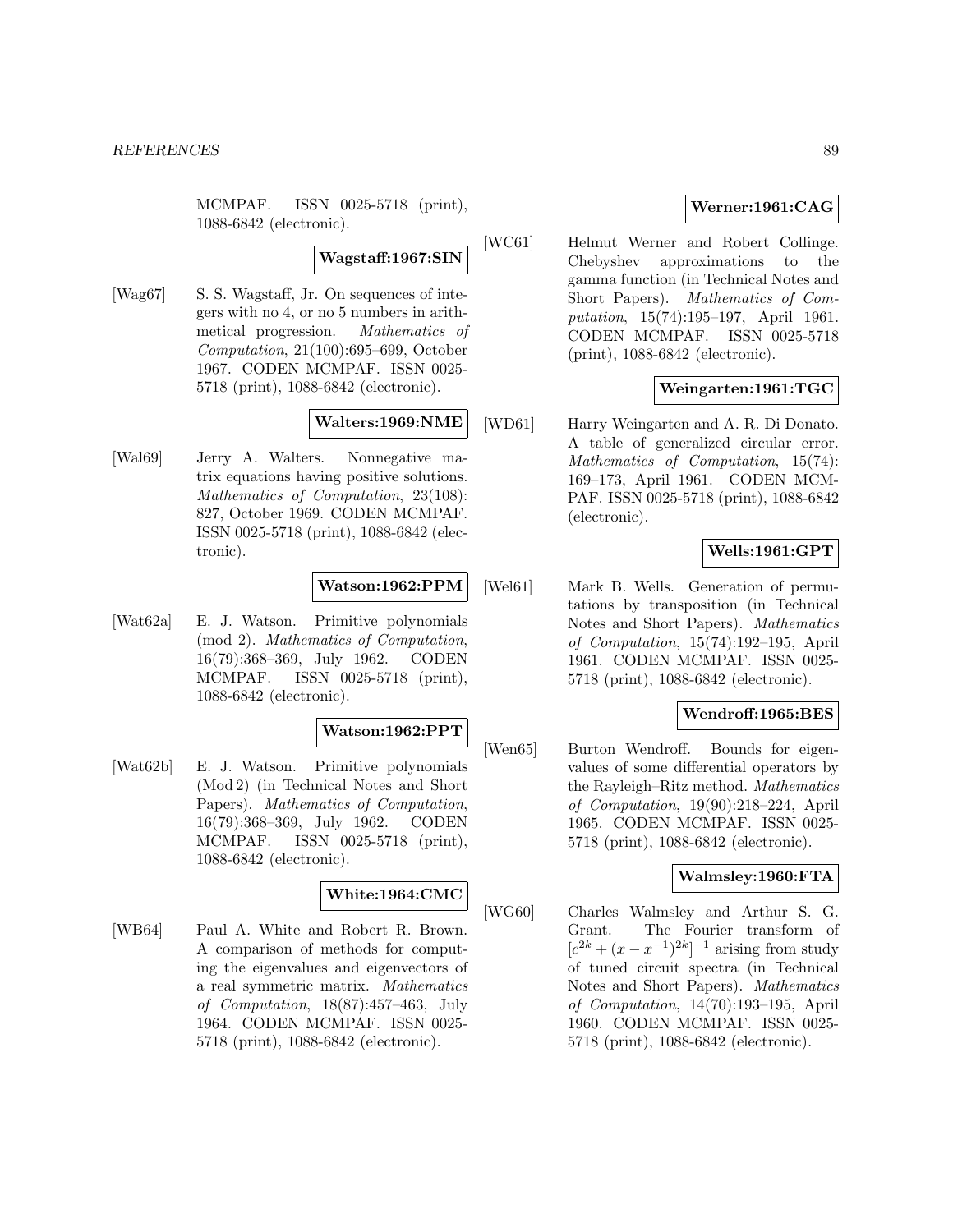### **Wang:1964:RAR**

[WG64] H. H. Wang and R. T. Gregory. On the reduction of an arbitrary real square matrix to tridiagonal form (in Technical Notes and Short Papers). Mathematics of Computation, 18(87):501–505, July 1964. CODEN MCMPAF. ISSN 0025- 5718 (print), 1088-6842 (electronic).

# **Williams:1965:SCP**

[WGZ65] H. C. Williams, R. A. German, and C. R. Zarnke. Solution of the Cattle Problem of Archimedes (in Technical Notes and Short Papers). Mathematics of Computation, 19(92):671–674, October 1965. CODEN MCMPAF. ISSN 0025-5718 (print), 1088-6842 (electronic).

#### **Whittlesey:1963:IGF**

[Whi63] John R. B. Whittlesey. Incomplete gamma functions for evaluating Erlang process probabilities. Mathematics of Computation, 17(81):11–17, January 1963. CODEN MCMPAF. ISSN 0025- 5718 (print), 1088-6842 (electronic).

#### **Whitney:1965:EWG**

[Whi65] E. L. Whitney. Estimates of weights in Gauss-type quadrature. Mathematics of Computation, 19(90):277–286, April 1965. CODEN MCMPAF. ISSN 0025- 5718 (print), 1088-6842 (electronic).

# **Widlund:1965:SPD**

[Wid65] Olof B. Widlund. On the stability of parabolic difference schemes. Mathematics of Computation, 19(89):1–13, April 1965. CODEN MCMPAF. ISSN 0025- 5718 (print), 1088-6842 (electronic). URL http://www.jstor.org/stable/ 2004090.

### **Widlund:1966:RCA**

[Wid66] Olof B. Widlund. On the rate of convergence of an alternating direction implicit method in a noncommutative case. Mathematics of Computation, 20(96): 500–515, October 1966. CODEN MCM-PAF. ISSN 0025-5718 (print), 1088-6842 (electronic).

# **Wigley:1969:MSS**

[Wig69] Neil M. Wigley. On a method to subtract off a singularity at a corner for the Dirichlet or Neumann problem. Mathematics of Computation, 23(106):395– 401, April 1969. CODEN MCMPAF. ISSN 0025-5718 (print), 1088-6842 (electronic).

# **Wilf:1963:CRC**

[Wil63] Herbert S. Wilf. Calculations relating to a conjecture of Polya and Schoenberg. Mathematics of Computation, 17(82): 200–201, April 1963. CODEN MCM-PAF. ISSN 0025-5718 (print), 1088-6842 (electronic).

### **Wilcox:1964:ACR**

[Wil64] W. R. Wilcox. Asymptotic computation of the repeated integrals of the error function complement. Mathematics of Computation, 18(85):98–105, January 1964. CODEN MCMPAF. ISSN 0025- 5718 (print), 1088-6842 (electronic).

### **Willner:1967:EMC**

[Wil67] Leopold B. Willner. An elimination method for computing the generalized inverse (in Technical Notes and Short Papers). Mathematics of Computation, 21(98):227–229, April 1967. CODEN MCMPAF. ISSN 0025-5718 (print), 1088-6842 (electronic).

### **Wilcox:1968:ZTN**

[Wil68] Peter H. Wilcox. The zeros of  $P^1_\nu(\cos\theta)$ and  $\frac{\partial}{\partial \theta} P^1_\mu(\cos \theta)$  (in Technical Notes and Short Papers). Mathematics of Computation, 22(101):205–208, January 1968.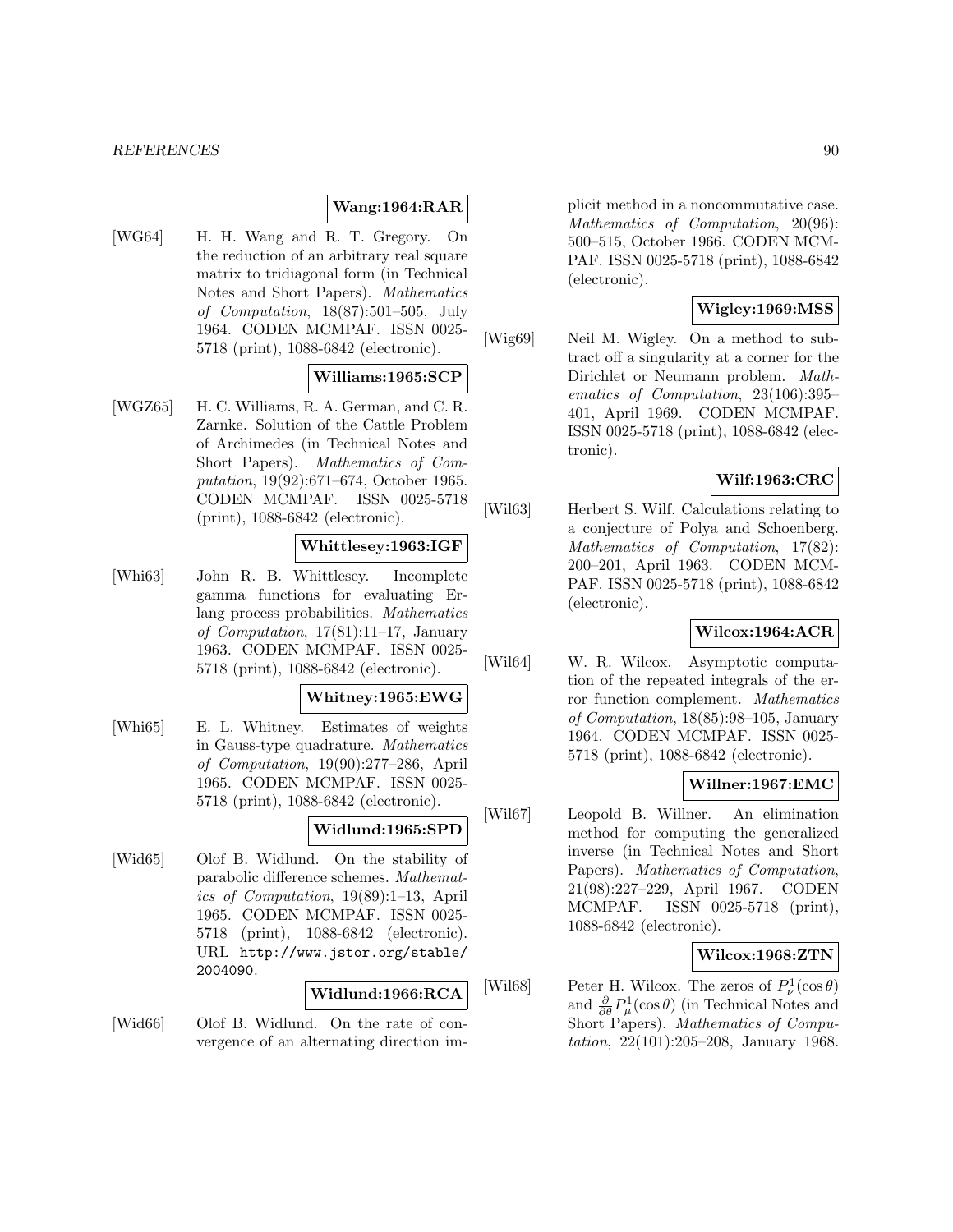CODEN MCMPAF. ISSN 0025-5718 (print), 1088-6842 (electronic).

### **Wilson:1969:GAN**

[Wil69] M. Wayne Wilson. A general algorithm for nonnegative quadrature formulas. Mathematics of Computation, 23(106):253–258, April 1969. CODEN MCMPAF. ISSN 0025-5718 (print), 1088-6842 (electronic).

# **Wimp:1961:PAI**

[Wim61] Jet Wimp. Polynomial approximations to integral transforms. Mathematics of Computation, 15(74):174–178, April 1961. CODEN MCMPAF. ISSN 0025- 5718 (print), 1088-6842 (electronic).

# **Wimp:1962:PEB**

[Wim62] Jet Wimp. Polynomial expansions of Bessel functions and some associated functions. Mathematics of Computation, 16(80):446–458, October 1962. CODEN MCMPAF. ISSN 0025-5718 (print), 1088-6842 (electronic). See corrigendum [Wim72].

### **Wimp:1967:ARC**

[Wim67] Jet Wimp. The asymptotic representation of a class of G-functions for large parameter. Mathematics of Computation, 21(100):639–646, October 1967. CODEN MCMPAF. ISSN 0025-5718 (print), 1088-6842 (electronic).

### **Wimp:1968:RFH**

[Wim68] Jet Wimp. Recursion formulae of hypergeometric functions. Mathematics of Computation, 22(102):363–373, April 1968. CODEN MCMPAF. ISSN 0025- 5718 (print), 1088-6842 (electronic).

# **Wimp:1972:CPE**

[Wim72] Jet Wimp. Corrigendum: Polynomial expansions of Bessel functions and

some associated functions (Math. Comp. **16** (1962), 446–458). Mathematics of Computation, 26(117):309, January 1972. CODEN MCMPAF. ISSN 0025- 5718 (print), 1088-6842 (electronic). URL http://www.ams.org/journals/ mcom/1972-26-117/S0025-5718-1972- 0400659-X; http://www.ams.org/ journals/mcom/1972-26-117/S0025- 5718-1972-0400659-X/S0025-5718-1972- 0400659-X.pdf; https://www.ams.org/ mathscinet-getitem?mr=400659; https: //www.ams.org/mathscinet/search/ authors.html?authorName=Wimp%2C% 20Jet. See [Wim62].

# **Witty:1964:NMN**

[Wit64] W. H. Witty. A new method of numerical integration of differential equations (in Technical Notes and Short Papers). Mathematics of Computation, 18(87): 497–500, July 1964. CODEN MCMPAF. ISSN 0025-5718 (print), 1088-6842 (electronic).

### **Wood:1966:DBI**

[WKG66] Van E. Wood, R. P. Kenan, and M. L. Glasser. Doppler broadening integrals (in Technical Notes and Short Papers). Mathematics of Computation, 20(96): 610–611, October 1966. CODEN MCM-PAF. ISSN 0025-5718 (print), 1088-6842 (electronic).

# **Wells:1965:NSC**

[WM65] Jacqueline Wells and Joseph Muskat. On the number of solutions of certain trinomial congruences (in Technical Notes and Short Papers). Mathematics of Computation, 19(91):483–487, July 1965. CODEN MCMPAF. ISSN 0025- 5718 (print), 1088-6842 (electronic).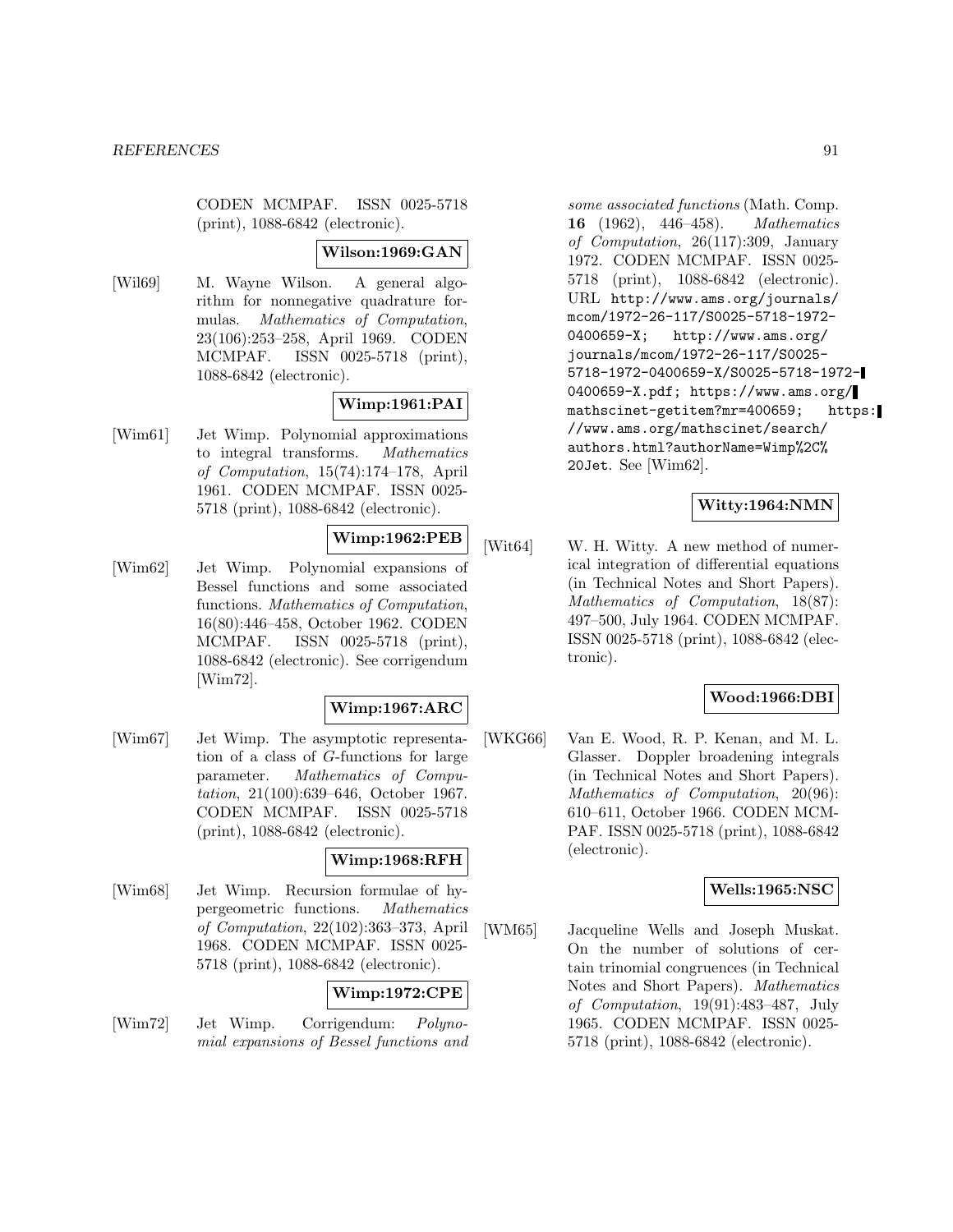# **Weil:1967:ZTN**

[WMR67] Joyce Weil, Tadepalli S. Murty, and Desiraju B. Rao. Zeros of  $J_n(\lambda)Y_n(\eta\lambda)$  –  $J_n(\eta \lambda)Y_n(\lambda)$  (in Technical Notes and Short Papers). Mathematics of Computation, 21(100):722–727, October 1967. CODEN MCMPAF. ISSN 0025-5718 (print), 1088-6842 (electronic).

### **Wood:1966:SIR**

[Woo66] Van E. Wood. Some integrals of Ramanujan and related contour integrals (in Technical Notes and Short Papers). Mathematics of Computation, 20(95): 424–429, July 1966. CODEN MCMPAF. ISSN 0025-5718 (print), 1088-6842 (electronic).

### **Wood:1967:CEI**

[Woo67] Van E. Wood. Chebyshev expansions for integrals of the error function (in Technical Notes and Short Papers). Mathematics of Computation, 21(99):494– 496, July 1967. CODEN MCMPAF. ISSN 0025-5718 (print), 1088-6842 (electronic).

#### **Wood:1968:ECC**

[Woo68] Van E. Wood. Efficient calculation of Clausen's integral (in Technical Notes and Short Papers). Mathematics of Computation, 22(104):883–884, October 1968. CODEN MCMPAF. ISSN 0025- 5718 (print), 1088-6842 (electronic).

#### **Walton:1960:CTM**

[WP60] Thomas S. Walton and Harry Polachek. Calculation of transient motion of submerged cables. Mathematics of Computation, 14(69):27–46, January 1960. CODEN MCMPAF. ISSN 0025-5718 (print), 1088-6842 (electronic).

### **Werner:1963:AFI**

[WR63] H. Werner and G. Raymann. An approximation to the Fermi integral  $F_{1/2}(x)$ . Mathematics of Computation, 17(82): 193–194, April 1963. CODEN MCM-PAF. ISSN 0025-5718 (print), 1088-6842 (electronic).

# **Wrathall:1964:NFF**

[Wra64] Claude P. Wrathall. New factors of Fermat numbers (in Technical Notes and Short Papers). Mathematics of Computation, 18(86):324–325, April 1964. CODEN MCMPAF. ISSN 0025-5718 (print), 1088-6842 (electronic).

# **Wrench:1960:FEK**

[Wre60] John W. Wrench, Jr. Further evaluation of Khintchine's constant (in Technical Notes and Short Papers). Mathematics of Computation, 14(72):370–371, October 1960. CODEN MCMPAF. ISSN 0025-5718 (print), 1088-6842 (electronic).

# **Wrench:1961:EAC**

[Wre61] John W. Wrench, Jr. Evaluation of Artin's constant and the twin-prime constant. Mathematics of Computation, 15 (76):396–398, October 1961. CODEN MCMPAF. ISSN 0025-5718 (print), 1088-6842 (electronic).

### **Wrench:1968:CTS**

[Wre68] John W. Wrench, Jr. Concerning two series for the gamma function. Mathematics of Computation, 22(103):617– 626, July 1968. CODEN MCMPAF. ISSN 0025-5718 (print), 1088-6842 (electronic).

### **Wrench:1966:QCK**

[WS66] John W. Wrench, Jr. and Daniel Shanks. Questions concerning Khintchine's con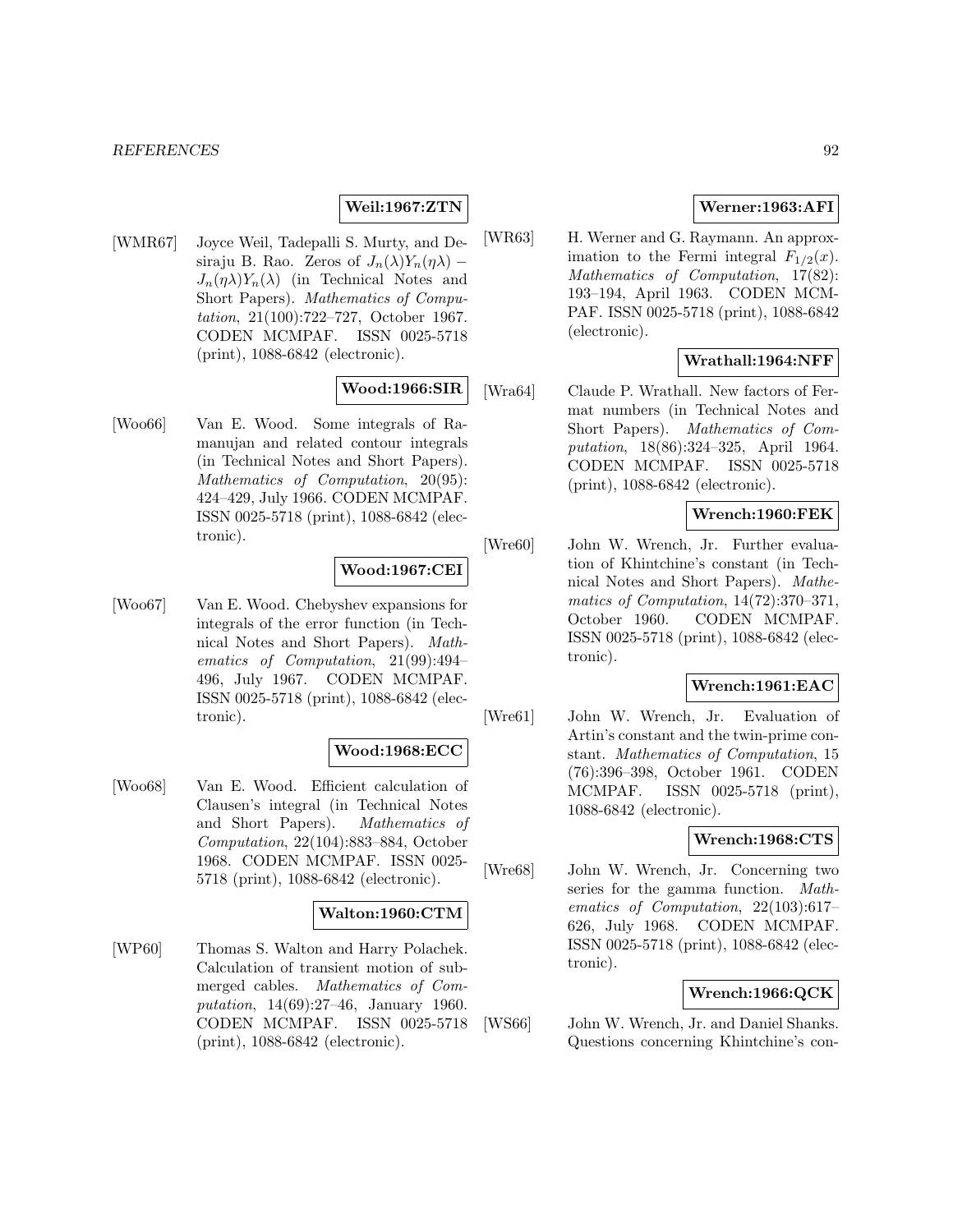stant and the efficient computation of regular continued fractions (in Technical Notes and Short Papers). Mathematics of Computation, 20(95):444–448, July 1966. CODEN MCMPAF. ISSN 0025- 5718 (print), 1088-6842 (electronic).

### **Wunderlich:1962:CPP**

[Wun62] M. Wunderlich. Certain properties of pyramidal and figurate numbers (in Technical Notes and Short Papers). Mathematics of Computation, 16(80): 482–486, October 1962. CODEN MCM-PAF. ISSN 0025-5718 (print), 1088-6842 (electronic).

#### **Wunderlich:1963:NEF**

[Wun63] M. Wunderlich. On the non-existence of Fibonacci squares (in Technical Notes and Short Papers). Mathematics of Computation, 17(84):455–457, October 1963. CODEN MCMPAF. ISSN 0025- 5718 (print), 1088-6842 (electronic).

# **Wynn:1960:RAF**

[Wyn60] Peter Wynn. The rational approximation of functions which are formally defined by a power series expansion. Mathematics of Computation, 14(70): 147–186, April 1960. CODEN MCM-PAF. ISSN 0025-5718 (print), 1088-6842 (electronic).

### **Wynn:1961:EAO**

[Wyn61] P. Wynn. The epsilon algorithm and operational formulas of numerical analysis. Mathematics of Computation, 15(74): 151–158, April 1961. CODEN MCM-PAF. ISSN 0025-5718 (print), 1088-6842 (electronic).

### **Wynn:1962:ATI**

[Wyn62] P. Wynn. Acceleration techniques for iterated vector and matrix problems. Mathematics of Computation, 16(79):

301–322, July 1962. CODEN MCMPAF. ISSN 0025-5718 (print), 1088-6842 (electronic).

### **Williams:1968:RPN**

[WZ68] H. C. Williams and C. R. Zarnke. A report on prime numbers of the forms  $M = (6a + 1)2^{2m-1} - 1$  and  $M' =$  $(6a - 1)2^{2m} - 1$  (in Technical Notes and Short Papers). Mathematics of Computation, 22(102):420–422, April 1968. CODEN MCMPAF. ISSN 0025-5718 (print), 1088-6842 (electronic).

### **Yamaguti:1967:SRL**

[Yam67] Masaya Yamaguti. Some remarks on the Lax–Wendroff finite-difference scheme for nonsymmetric hyperbolic systems. Mathematics of Computation, 21(100): 611–619, October 1967. CODEN MCM-PAF. ISSN 0025-5718 (print), 1088-6842 (electronic).

# **Yang:1965:NMV**

[Yan65] C. H. Yang. A note on the maximum value of determinants over the complex field (in Technical Notes and Short Papers). Mathematics of Computation, 19(91):455–456, July 1965. CODEN MCMPAF. ISSN 0025-5718 (print), 1088-6842 (electronic).

### **Yang:1966:SDM**

[Yan66] C. H. Yang. Some designs for maximal  $(+1, -1)$ -determinant of order  $n \equiv$ 2(mod 4) (in Technical Notes and Short Papers). Mathematics of Computation, 20(93):147–148, January 1966. CODEN MCMPAF. ISSN 0025-5718 (print), 1088-6842 (electronic).

### **Yang:1968:DMM**

[Yan68] C. H. Yang. On designs of maximal  $(+1, -1)$ -matrices of order  $n \equiv$